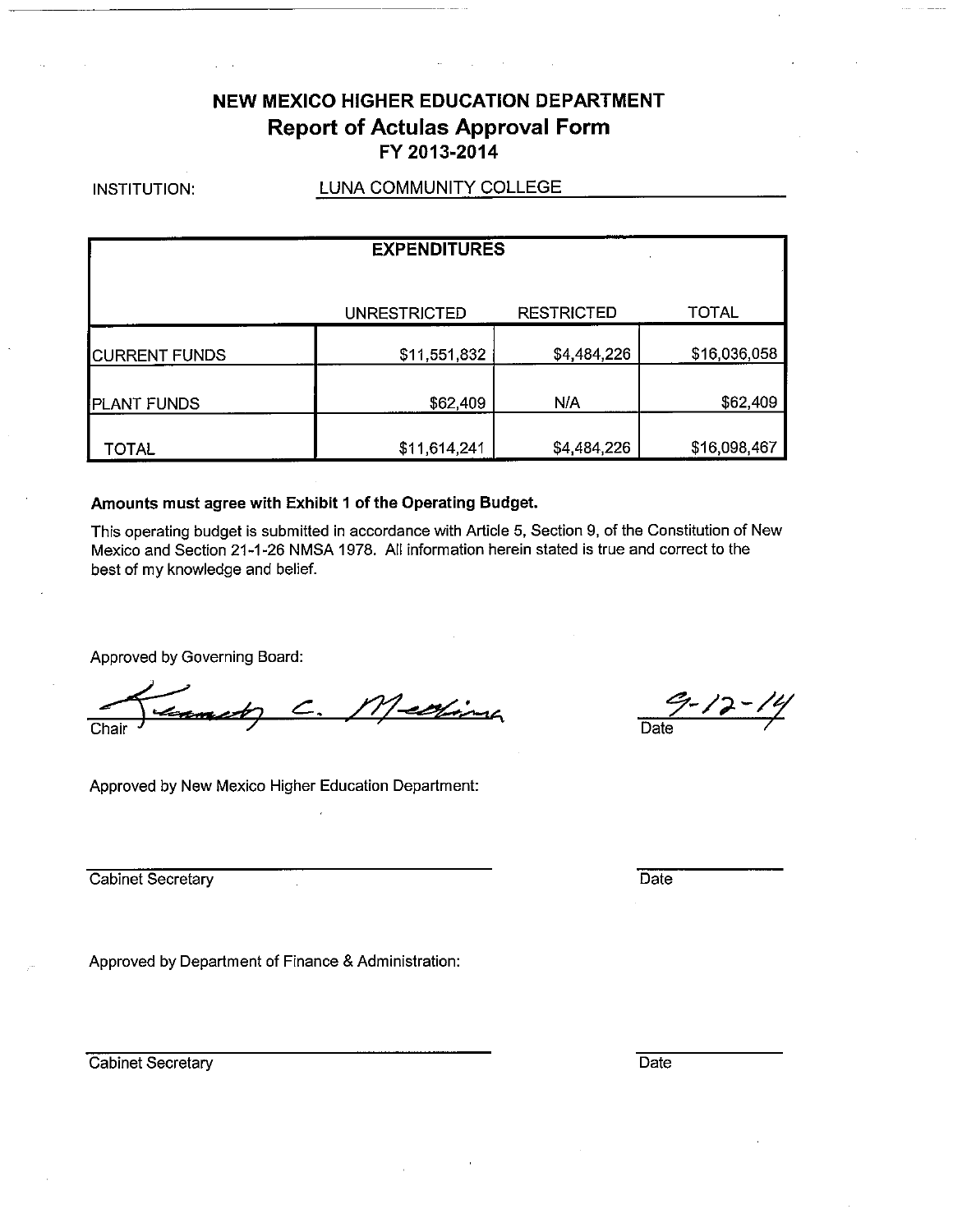# **NEW MEXICO HIGHER EDUCATION DEPARTMENT Budgeting of Sources and Uses of Indirect Cost Revenue FY 2014-2015**

| <b>INSTITUTION: Luna Community College</b>                          |                                          |                                             |                                        |
|---------------------------------------------------------------------|------------------------------------------|---------------------------------------------|----------------------------------------|
| Prepared By: Donna Flores-Medina                                    |                                          | Date:                                       | 15-Apr-14                              |
|                                                                     | <b>FINAL</b><br><b>BUDGET</b><br>FY 2014 | <b>PROPOSED</b><br><b>BUDGET</b><br>FY 2015 | EXHIBIT(S)<br>WHERE<br><b>BUDGETED</b> |
| SOURCES OF INDIRECT COST REVENUE:                                   |                                          |                                             |                                        |
| Instruction & General<br>Research<br><b>Public Service</b><br>Other |                                          |                                             | 9<br>16<br>17<br>(e.g. 22)             |
| <b>TOTAL SOURCES</b>                                                | \$0                                      | \$0                                         |                                        |
| <b>USES OF INDIRECT COST REVENUE:</b><br>I & G Programs (Specify):  |                                          |                                             |                                        |
| Research Programs (Specify):                                        |                                          |                                             |                                        |
| Public Service Programs (Specify):                                  |                                          |                                             |                                        |
| Other Programs (Specify):                                           |                                          |                                             |                                        |
| <b>TOTAL USES</b>                                                   | \$0                                      | \$0                                         |                                        |

Comments: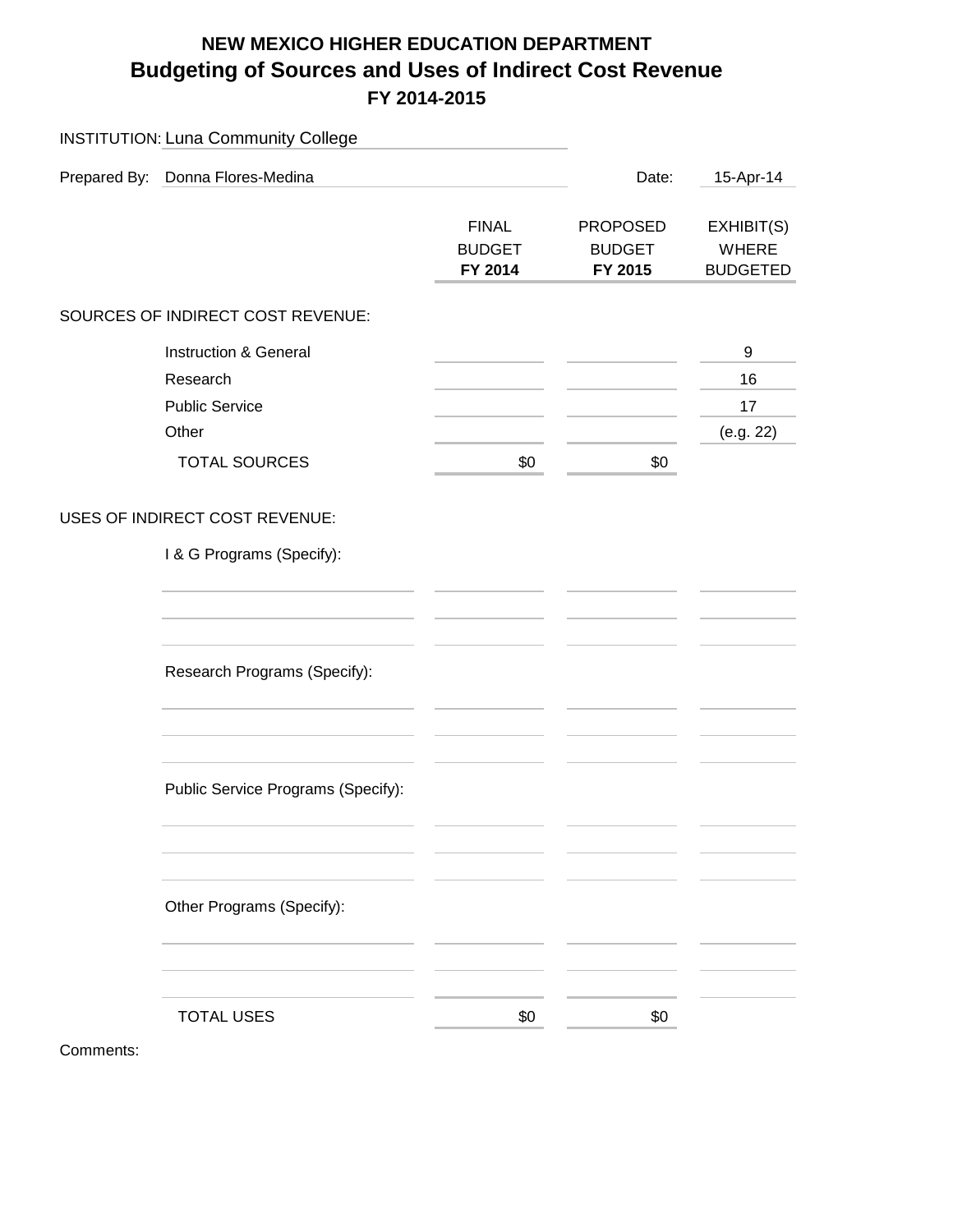# **NEW MEXICO HIGHER EDUCATION DEPARTMENT Budgeting of Equipment FY 2014-2015**

| <b>INSTITUTION: Luna Community College</b>                                           |       |           |
|--------------------------------------------------------------------------------------|-------|-----------|
| Prepared By: Donna Flores-Medina                                                     | Date: | 15-Apr-14 |
| General Fund Appropriation for I&G ER&R Formula:<br>(see I&G Master File for amount) | \$0   | \$0.      |

UNRESTRICTED CURRENT FUND EXPENDITURES FOR EQUIPMENT:

|                                                 | EXHIBIT(S)      | <b>FINAL</b>  | <b>PROPOSED</b> |
|-------------------------------------------------|-----------------|---------------|-----------------|
|                                                 | <b>WHERE</b>    | <b>BUDGET</b> | <b>BUDGET</b>   |
|                                                 | <b>BUDGETED</b> | <b>FY14</b>   | <b>FY15</b>     |
|                                                 |                 |               |                 |
| Instruction                                     | 10              |               | \$0             |
| Academic Support                                | 11              |               |                 |
| <b>Student Services</b>                         | 12              |               | \$0             |
| <b>Institutional Support</b>                    | 13              |               | \$5,764         |
| Operation & Maintenance of Plant                | 14              |               |                 |
| <b>Student Social &amp; Cultural Activities</b> | 15              |               |                 |
| Research                                        | 16              |               |                 |
| <b>Public Service</b>                           | 17              |               |                 |
| <b>Internal Services</b>                        | 18              |               | \$11,525        |
| <b>Auxiliary Enterprises</b>                    | 20              |               |                 |
| <b>Athletics</b>                                | 21              |               |                 |
| <b>Independent Operations</b>                   | 22              |               |                 |
| <b>SUB-TOTAL CURRENT FUNDS</b>                  |                 | \$0           | \$17,289        |
| <b>TRANSFERS FOR EQUIPMENT:</b>                 |                 |               |                 |
| to Capital Outlay                               | $\mathsf{I}$    |               |                 |
| to Renewals & Replacements                      | $\mathbf{I}$    |               | \$107,540       |
| <b>SUB-TOTAL PLANT FUNDS</b>                    |                 | \$0           | \$107,540       |
| <b>TOTAL EXPENDITURES &amp; TRANSFERS:</b>      |                 | \$0           | \$124,829       |

Comments: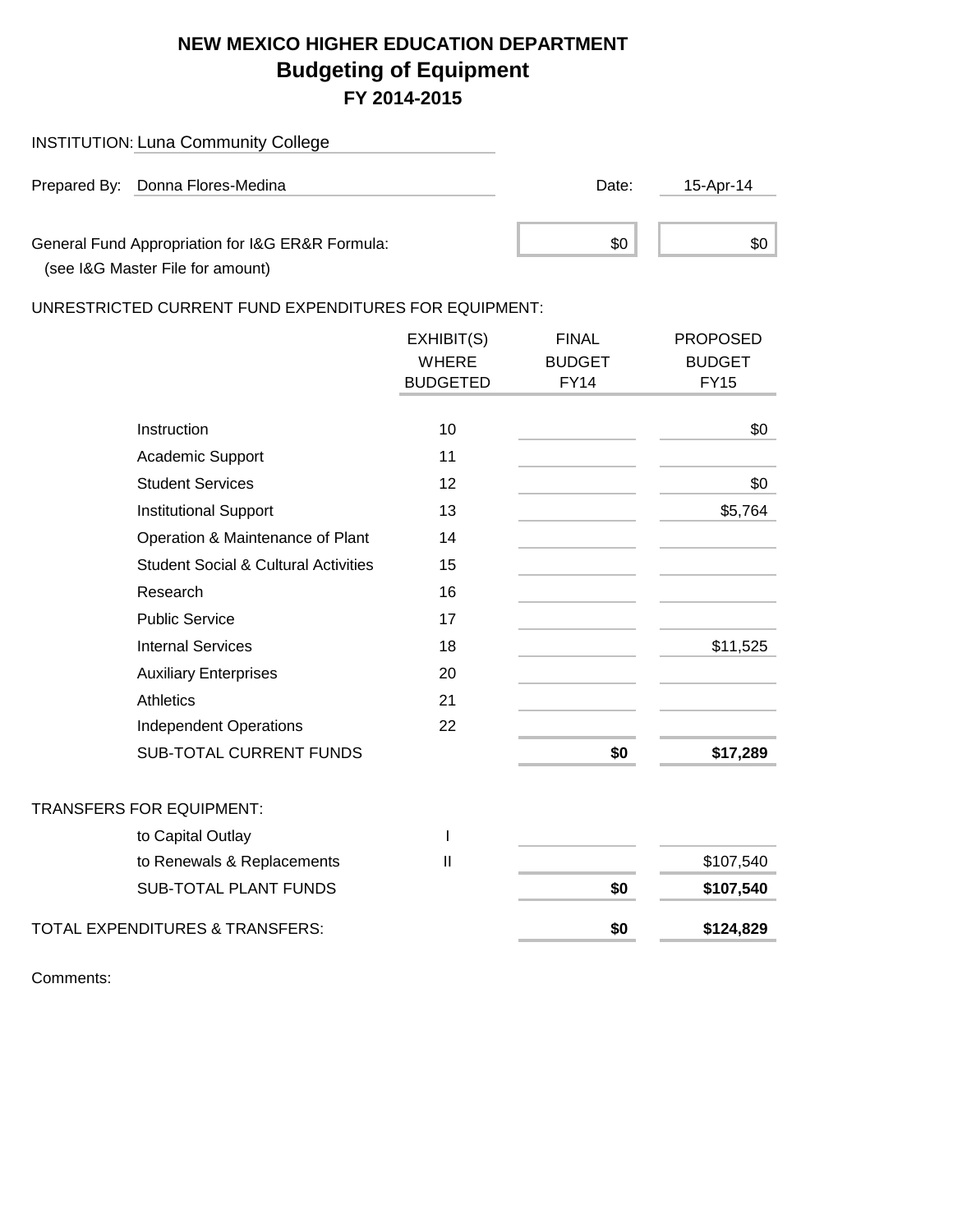# **NEW MEXICO HIGHER EDUCATION DEPARTMENT Tuition, Required Fees, Room & Board Rates FY 2013-2014**

| <b>INSTITUTION:</b>             | Luna Community College                               |                |  |                      |          |              |                                 |  |  |
|---------------------------------|------------------------------------------------------|----------------|--|----------------------|----------|--------------|---------------------------------|--|--|
| Approved by:                    | Donna Flores-Medina                                  |                |  |                      |          |              |                                 |  |  |
| (required)                      | Name of Chief Financial Officer (type) CFO Signature |                |  |                      |          | Date         |                                 |  |  |
|                                 |                                                      |                |  |                      |          |              |                                 |  |  |
|                                 |                                                      | <b>Tuition</b> |  | <b>Required Fees</b> |          |              | <b>Total Tuition &amp; Fees</b> |  |  |
|                                 | per semeste                                          | per year       |  | per semeste          | per year | per semestel | per year                        |  |  |
| <b>Resident - Full Time</b>     |                                                      |                |  |                      |          |              |                                 |  |  |
| undergraduate                   | \$420.00                                             | \$840.00       |  | \$23.00              | \$46.00  | \$443.00     | \$886.00                        |  |  |
| graduate                        |                                                      | \$0.00         |  |                      | \$0.00   | \$0.00       | \$0.00                          |  |  |
| professional (UNM only)         |                                                      | \$0.00         |  |                      | \$0.00   | \$0.00       | \$0.00                          |  |  |
| <b>Non-Resident - Full Time</b> |                                                      |                |  |                      |          |              |                                 |  |  |
| undergraduate                   | \$1,092.00                                           | \$2,184.00     |  | \$23.00              | \$46.00  | \$1,115.00   | \$2,230.00                      |  |  |
| graduate                        |                                                      | \$0.00         |  |                      | \$0.00   | \$0.00       | \$0.00                          |  |  |
| professional (UNM only)         |                                                      | \$0.00         |  |                      | \$0.00   | \$0.00       | \$0.00                          |  |  |
| Resident - per credit hour      |                                                      |                |  |                      |          |              |                                 |  |  |
| undergraduate                   | \$35.00                                              | \$70.00        |  |                      | \$0.00   | \$35.00      | \$70.00                         |  |  |
| graduate                        |                                                      | \$0.00         |  |                      | \$0.00   | \$0.00       | \$0.00                          |  |  |
| professional (UNM only)         |                                                      | \$0.00         |  |                      | \$0.00   | \$0.00       | \$0.00                          |  |  |
| Non-Resident - per credit hr    |                                                      |                |  |                      |          |              |                                 |  |  |
| undergraduate                   | \$91.00                                              | \$182.00       |  |                      | \$0.00   | \$91.00      | \$182.00                        |  |  |
| graduate                        |                                                      | \$0.00         |  |                      | \$0.00   | \$0.00       | \$0.00                          |  |  |
| professional (UNM only)         |                                                      | \$0.00         |  |                      | \$0.00   | \$0.00       | \$0.00                          |  |  |
| <b>Summer Session</b>           | \$35.00<br>\$23.00<br>per credit hr                  |                |  |                      |          |              |                                 |  |  |

### **Notes:**

**- resident rate of community colleges is in-district rate; full time generally means 12+ credit hours per semester.**

**- per year rates in tables above are calculated - do not override formulae.**

### **Room and Board Rates**

| (per semester) | Min Rate   Max Rate |
|----------------|---------------------|
| Room           |                     |
| Board          |                     |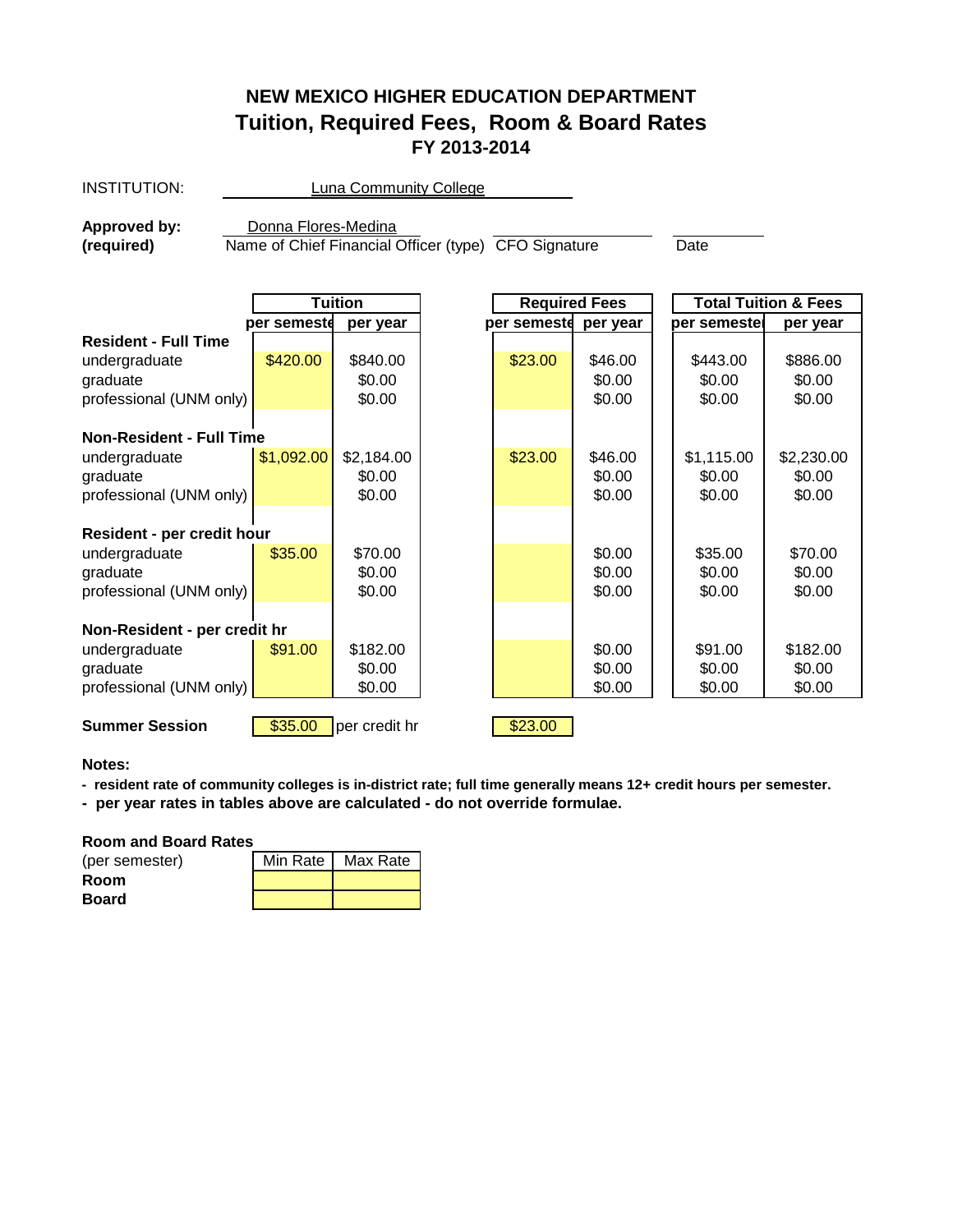|              | EXHIBIT 1.<br>Summary of Current Funds Revenues, Expenditures, Transfers and Unrestricted Balances |                         |                  |                |                       |                |                 | Page 1         |
|--------------|----------------------------------------------------------------------------------------------------|-------------------------|------------------|----------------|-----------------------|----------------|-----------------|----------------|
|              |                                                                                                    |                         | 2013-14 ORIG BGT |                | 2013-14 Final Rev Bgt |                | 2013-14 ACTUALS |                |
|              |                                                                                                    |                         | Unrestricted     | Restricted     | Unrestricted          | Restricted     | Unrestricted    | Restricted     |
|              | <b>REVENUES</b>                                                                                    | $\mathbf{1}$            |                  |                |                       |                |                 |                |
|              | Instruction and General (Exh. 2)                                                                   | $\overline{\mathbf{c}}$ | 10,789,318       | 1,264,418      | 10,948,100            | 1,922,784      | 11,037,143      | 1,127,798      |
|              | Stu. Soc. & Cult Devel. Act. (Exh. 15)                                                             | 3                       | 20,645           |                | 20,645                |                | 19,830          |                |
|              | Research (Exh. 16)                                                                                 | 4                       |                  |                |                       |                |                 |                |
|              | Public Service (Exh. 17)                                                                           | 5                       | 82,000           | 314,778        | 80,457                | 402,120        | 52,366          | 330,321        |
|              | Internal Service Dept. (Exh. 18)                                                                   | 6                       | 0                | 0              | 0                     | 0              | 0               | 0              |
|              | Stu. Aid Grants & Stipends (Exh. 19)                                                               | $\overline{7}$          | $\mathbf 0$      | 6,589,240      | $\mathbf 0$           | 6,589,240      | 0               | 3,026,107      |
|              | Auxil. Enterprises (Exh. 20)                                                                       | 8                       | 810,000          | 0              | 810,000               | $\Omega$       | 635,200         | 0              |
|              | Intercol. Athletics (Exh. 21)                                                                      | 9                       | 215,200          |                | 215,200               |                | 215,200         |                |
|              | Independent Operations (Exh. 22)                                                                   | 10                      |                  |                |                       |                |                 |                |
|              | <b>Total Revenues Current Funds</b>                                                                | 11                      | 11,917,163       | 8,168,436      | 12,074,402            | 8,914,144      | 11,959,739      | 4,484,226      |
|              | <b>Capital Outlay</b>                                                                              |                         | 4,160,000        |                | 4,160,000             |                | 56,026          |                |
|              | Renewals & Replacements                                                                            |                         | $\mathbf{0}$     |                | $\Omega$              |                | 0               |                |
|              | Total Revenues Plant Funds (Exh. 1&II)                                                             |                         | 4,160,000        |                | 4,160,000             |                | 56,026          |                |
|              |                                                                                                    |                         | 16,077,163       | 8,168,436      | 16,234,402            | 8,914,144      | 12,015,765      | 4,484,226      |
|              |                                                                                                    | 12                      |                  |                |                       |                |                 |                |
| $\mathbf{H}$ | <b>BEGINNING BALANCES</b>                                                                          | 13                      |                  |                |                       |                |                 |                |
|              | Instruction and General (Exh. 2)                                                                   | 14                      | 743,434          | <b>XXXXXXX</b> | 2,134,163             | <b>XXXXXXX</b> | 2,134,163       | <b>XXXXXXX</b> |
|              | Stu. Soc. & Cult Devel. Act. (Exh. 15)                                                             | 15                      |                  | <b>XXXXXXX</b> |                       | <b>XXXXXXX</b> | 0               | <b>XXXXXXX</b> |
|              | Research (Exh. 16)                                                                                 | 16                      |                  | <b>XXXXXXX</b> |                       | <b>XXXXXXX</b> |                 | XXXXXXX        |
|              | Public Service (Exh. 17)                                                                           | 17                      | 0                | 0              | 47,093                | 0              | 47,093          |                |
|              | Internal Service Dept. (Exh. 18)                                                                   | 18                      | $\mathbf 0$      | <b>XXXXXXX</b> | 0                     | <b>XXXXXXX</b> | $\Omega$        | <b>XXXXXXX</b> |
|              | Stu. Aid Grants & Stipends (Exh. 19)                                                               | 19                      | $\mathbf 0$      | <b>XXXXXXX</b> | 14,888                | <b>XXXXXXX</b> | 14,888          | <b>XXXXXXX</b> |
|              | Auxil. Enterprises (Exh. 20)                                                                       | 20                      | 142,677          | <b>XXXXXXX</b> | 146,877               | <b>XXXXXXX</b> | 146,877         | <b>XXXXXXX</b> |
|              | Intercol. Athletics (Exh. 21)                                                                      | 21                      | $\mathbf 0$      | <b>XXXXXXX</b> | 0                     | <b>XXXXXXX</b> | 0               | <b>XXXXXXX</b> |
|              | Independent Operations (Exh. 22)                                                                   | 22                      |                  | <b>XXXXXXX</b> |                       | <b>XXXXXXX</b> |                 | <b>XXXXXXX</b> |
|              | <b>Total Beginning Balances Current Funds</b>                                                      | 23                      | 886,111          | <b>XXXXXXX</b> | 2,343,021             | XXXXXXX        | 2,343,021       | XXXXXXX        |
|              | <b>Capital Outlay</b>                                                                              |                         | 111,232          |                | 111,232               |                | 111,232         |                |
|              | Renewals & Replacements                                                                            |                         | 0                |                | 62,770                |                | 62,770          |                |
|              | Beginning Balance Plant Funds (Exh. 1&II)                                                          |                         | 111,232          | <b>XXXXXXX</b> | 174,002               | <b>XXXXXXX</b> | 174,002         | <b>XXXXXXX</b> |
|              | <b>Total Beginning Balances</b>                                                                    |                         | 997,343          | XXXXXXX        | 2,517,023             | XXXXXXX        | 2,517,023       | XXXXXXX        |
|              |                                                                                                    | 24                      |                  |                |                       |                |                 |                |
| Ш            | <b>TOTAL AVAILABLE</b>                                                                             | 25                      |                  |                |                       |                |                 |                |
|              | Instruction and General (Exh. 2)                                                                   | 26                      | 11,532,752       | 1,264,418      | 13,082,263            | 1,922,784      | 13,171,306      | 1,127,798      |
|              | Stu. Soc. & Cult Devel. Act. (Exh. 15)                                                             | 27                      | 20,645           | 0              | 20,645                | 0              | 19,830          | 0              |
|              | Research (Exh. 16)                                                                                 | 28                      | $\Omega$         | 0              | 0                     | $\mathbf 0$    | $\Omega$        | 0              |
|              | Public Service (Exh. 17)                                                                           | 29                      | 82,000           | 314,778        | 127,550               | 402,120        | 99,459          | 330,321        |
|              | Internal Service Dept. (Exh. 18)                                                                   | 30                      | 0                | 0              | 0                     | 0              | 0               | 0              |
|              | Stu. Aid Grants & Stipends (Exh. 19)                                                               | 31                      | 0                | 6,589,240      | 14,888                | 6,589,240      | 14,888          | 3,026,107      |
|              | Auxil. Enterprises (Exh. 20)                                                                       | 32                      | 952,677          | 0              | 956,877               | 0              | 782,077         | 0              |
|              | Intercol. Athletics (Exh. 21)                                                                      | 33                      | 215,200          | 0              | 215,200               | $\mathbf 0$    | 215,200         | $\mathbf 0$    |
|              | Independent Operations (Exh. 22)                                                                   | 34                      | $\Omega$         | 0              | 0                     | $\Omega$       | $\Omega$        | $\Omega$       |
|              | <b>Grand Total Available Current Funds</b>                                                         | 35                      | 12,803,274       | 8,168,436      | 14,417,423            | 8,914,144      | 14,302,760      | 4,484,226      |
|              | <b>Capital Outlay</b>                                                                              |                         | 4,271,232        |                | 4,271,232             |                | 167,258         |                |
|              | Renewals & Replacements                                                                            |                         | $\mathbf{0}$     |                | 62,770                |                | 62,770          |                |
|              | Grand Total Available Plant Funds (Exh. 1&II)                                                      |                         | 4,271,232        | 0              | 4,334,002             | 0              | 230,028         | $\mathbf{0}$   |
|              | <b>Grand Total Available</b>                                                                       |                         | 17,074,506       | 8,168,436      | 18,751,425            | 8,914,144      | 14,532,788      | 4,484,226      |
|              |                                                                                                    | 41                      |                  |                |                       |                |                 |                |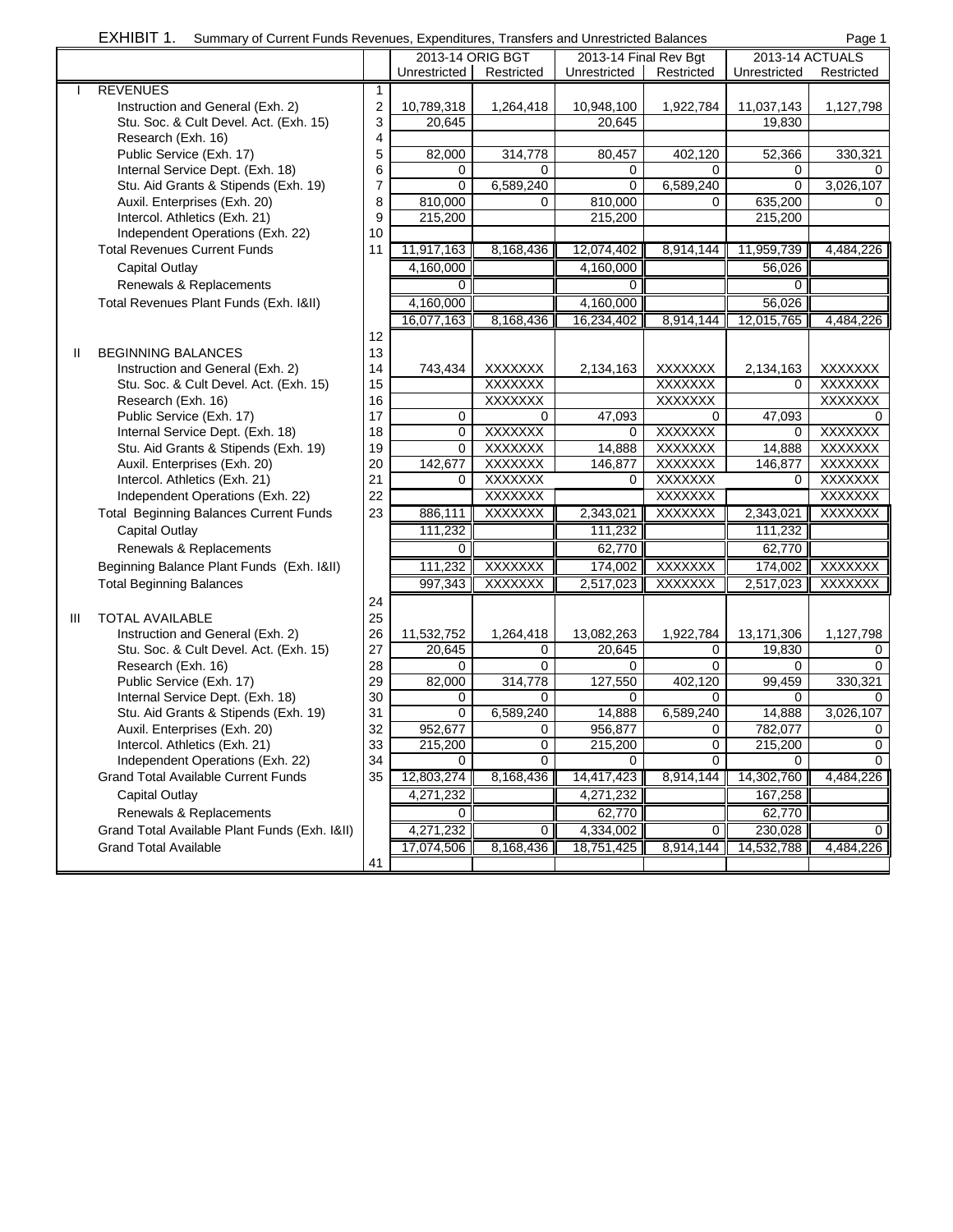|    | EXHIBIT 1.<br>Summary of Current Funds Revenues, Expenditures, Transfers and Unrestricted Balances<br>Page 2 |    |                  |                |                       |                |                 |                |
|----|--------------------------------------------------------------------------------------------------------------|----|------------------|----------------|-----------------------|----------------|-----------------|----------------|
|    |                                                                                                              |    | 2013-14 ORIG BGT |                | 2013-14 Final Rev Bgt |                | 2013-14 ACTUALS |                |
|    |                                                                                                              |    | Unrestricted     | Restricted     | Unrestricted          | Restricted     | Unrestricted    | Restricted     |
| IV | <b>EXPENDITURES</b>                                                                                          | 1  |                  |                |                       |                |                 |                |
|    | Instruction and General (Exh. 2)                                                                             | 2  | 10,824,496       | 1,264,418      | 11,285,749            | 1,922,784      | 10,235,474      | 1,127,798      |
|    | Stu. Soc. & Cult Devel. Act. (Exh. 15)                                                                       | 3  | 20,645           |                | 20.645                |                | 19,830          |                |
|    | Research (Exh. 16)                                                                                           | 4  |                  |                |                       |                |                 |                |
|    | Public Service (Exh. 17)                                                                                     | 5  | 96,704           | 314,778        | 193,156               | 402,120        | 101,398         | 330,321        |
|    | Internal Service Dept. (Exh. 18)                                                                             | 6  | 0                | 0              | 0                     | 0              | 0               |                |
|    | Stu. Aid Grants & Stipends (Exh. 19)                                                                         | 7  | 43,785           | 6,589,240      | 58,673                | 6,589,240      | 38,332          | 3,026,107      |
|    | Auxil. Enterprises (Exh. 20)                                                                                 | 8  | 820,519          | 0              | 846,356               | 0              | 764,435         | 0              |
|    | Intercol. Athletics (Exh. 21)                                                                                | 9  | 442,125          |                | 443,358               |                | 392,363         |                |
|    | Independent Operations (Exh. 22)                                                                             | 10 |                  |                |                       |                |                 |                |
|    | <b>Total Expenditures Current Funds</b>                                                                      | 11 | 12,248,274       | 8,168,436      | 12,847,937            | 8,914,144      | 11,551,832      | 4,484,226      |
|    | <b>Capital Outlay</b>                                                                                        |    | 4,160,000        |                | 4,160,000             |                | 56,026          |                |
|    | Renewals & Replacements                                                                                      |    | $\Omega$         |                | 62,770                |                | 6,383           |                |
|    | Total Expenditures Plant Funds (Exh. 1&II)                                                                   |    | 4,160,000        |                | 4,222,770             |                | 62,409          |                |
|    | <b>Total Expenditures</b>                                                                                    |    | 16,408,274       | 8,168,436      | 17,070,707            | 8,914,144      | 11,614,241      | 4,484,226      |
|    |                                                                                                              | 12 |                  |                |                       |                |                 |                |
| V  | TRANSFERS TO OR (FROM)                                                                                       | 13 |                  |                |                       |                |                 |                |
|    | Instruction and General (Exh. 2)                                                                             | 14 | (372,050)        | <b>XXXXXXX</b> | (424, 229)            | XXXXXXX        | (312, 951)      | <b>XXXXXXX</b> |
|    | Stu. Soc. & Cult Devel. Act. (Exh. 15)                                                                       | 15 |                  | <b>XXXXXXX</b> |                       | <b>XXXXXXX</b> |                 | <b>XXXXXXX</b> |
|    | Research (Exh. 16)                                                                                           | 16 |                  | <b>XXXXXXX</b> |                       | <b>XXXXXXX</b> |                 | <b>XXXXXXX</b> |
|    | Public Service (Exh. 17)                                                                                     | 17 | 14,704           | <b>XXXXXXX</b> | 65,650                | <b>XXXXXXX</b> | 31,273          | <b>XXXXXXX</b> |
|    | Internal Service Dept. (Exh. 18)                                                                             | 18 | 0                | <b>XXXXXXX</b> | 0                     | <b>XXXXXXX</b> | 0               | <b>XXXXXXX</b> |
|    | Stu. Aid Grants & Stipends (Exh. 19)                                                                         | 19 | 43,785           | <b>XXXXXXX</b> | 43,785                | <b>XXXXXXX</b> | 43,785          | <b>XXXXXXX</b> |
|    | Auxil. Enterprises (Exh. 20)                                                                                 | 20 | 86,636           | <b>XXXXXXX</b> | 86,636                | <b>XXXXXXX</b> | 60,730          | <b>XXXXXXX</b> |
|    | Intercol. Athletics (Exh. 21)                                                                                | 21 | 226,925          | <b>XXXXXXX</b> | 228,158               | <b>XXXXXXX</b> | 177,163         | <b>XXXXXXX</b> |
|    | Independent Operations (Exh. 22)                                                                             | 22 |                  | <b>XXXXXXX</b> |                       | <b>XXXXXXX</b> |                 | <b>XXXXXXX</b> |
|    | <b>Total Net Transfers Current Funds</b>                                                                     | 23 | $\overline{0}$   | 0              | 0                     | 0              | $\overline{0}$  | $\mathbf{0}$   |
|    | <b>Capital Outlay</b>                                                                                        |    | $\overline{0}$   |                | 0                     |                | $\mathbf 0$     |                |
|    | Renewals & Replacements                                                                                      |    | $\overline{0}$   |                | 0                     |                | 0               |                |
|    | Total Net Transfers Plant Funds (Exh. 1&II)                                                                  | 24 | 0                |                | 0                     |                | 0               |                |
|    | <b>Total Net Transfers</b>                                                                                   |    | $\overline{0}$   | $\overline{0}$ | $\overline{0}$        | $\overline{0}$ | $\overline{0}$  | $\overline{0}$ |
| VI | <b>ENDING BALANCES</b>                                                                                       | 25 |                  |                |                       |                |                 |                |
|    | Instruction and General (Exh. 2)                                                                             | 26 | 336,206          | <b>XXXXXXX</b> | 1,372,285             | <b>XXXXXXX</b> | 2,622,880       | <b>XXXXXXX</b> |
|    | Stu. Soc. & Cult Devel. Act. (Exh. 15)                                                                       | 27 |                  | <b>XXXXXXX</b> |                       | <b>XXXXXXX</b> |                 | <b>XXXXXXX</b> |
|    | Research (Exh. 16)                                                                                           | 28 |                  | <b>XXXXXXX</b> |                       | <b>XXXXXXX</b> |                 | <b>XXXXXXX</b> |
|    | Public Service (Exh. 17)                                                                                     | 29 | 0                | <b>XXXXXXX</b> | 44                    | <b>XXXXXXX</b> | 29,335          | XXXXXXX        |
|    | Internal Service Dept. (Exh. 18)                                                                             | 30 | $\Omega$         | <b>XXXXXXX</b> | $\Omega$              | <b>XXXXXXX</b> | 0               | <b>XXXXXXX</b> |
|    | Stu. Aid Grants & Stipends (Exh. 19)                                                                         | 31 | $\Omega$         | XXXXXXX        | $\Omega$              | <b>XXXXXXX</b> | 20,341          | XXXXXXX        |
|    | Auxil. Enterprises (Exh. 20)                                                                                 | 32 | 218,794          | <b>XXXXXXX</b> | 197,157               | <b>XXXXXXX</b> | 78,372          | <b>XXXXXXX</b> |
|    | Intercol. Athletics (Exh. 21)                                                                                | 33 | 0                | <b>XXXXXXX</b> |                       | 0 XXXXXXX      |                 | <b>XXXXXXX</b> |
|    | Independent Operations (Exh. 22)                                                                             |    |                  | <b>XXXXXXX</b> |                       |                | $\Omega$        |                |
|    | <b>Total Ending Balance Current Funds</b>                                                                    |    | 555,000          |                | 1,569,486             |                | 2,750,928       |                |
|    | <b>Capital Outlay</b>                                                                                        |    | 0                |                | 111,232               |                | 111,232         |                |
|    | Renewals & Replacements                                                                                      |    | $\mathbf 0$      |                | 0                     |                | 56,387          |                |
|    | Total Ending Balance Plant Funds (Exh. 1&II)                                                                 | 34 | 111,232          | <b>XXXXXXX</b> | 111,232               | <b>XXXXXXX</b> | 167,619         | <b>XXXXXXX</b> |
|    | <b>Total Balances</b>                                                                                        | 35 | 666,232          | <b>XXXXXXX</b> | 1,680,718             | <b>XXXXXXX</b> | 2,918,547       | XXXXXXX        |
|    | TOTAL EXPENDITURES, TRANSFERS AND BALAN 41                                                                   |    | 17,074,506       | 8,168,436      | 18,751,425            | 8,914,144      | 14,532,788      | 4,484,226      |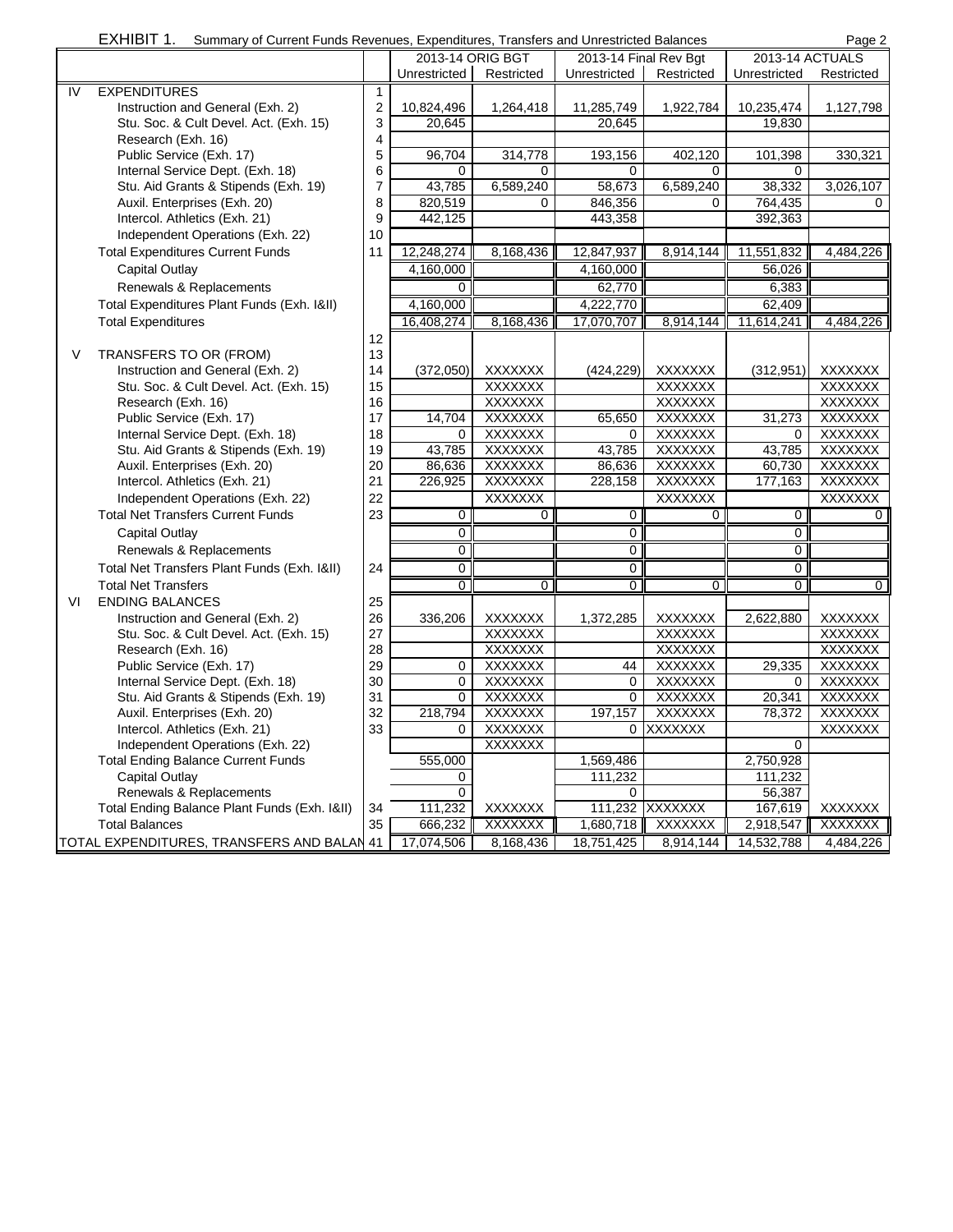|        | EXHIBIT 2.                                 |                |                  |                | $\Omega$<br>Summary of Instruction and General |                |                 |                |
|--------|--------------------------------------------|----------------|------------------|----------------|------------------------------------------------|----------------|-----------------|----------------|
|        |                                            |                | 2013-14 ORIG BGT |                | 2013-14 Final Rev Bgt                          |                | 2013-14 ACTUALS |                |
|        |                                            |                | Unrestricted     | Restricted     | Unrestricted                                   | Restricted     | Unrestricted    | Restricted     |
|        | <b>REVENUES</b>                            | 1              |                  |                |                                                |                |                 |                |
|        | Tuition and Miscellaneous Fess (Exh. 3)    | 2              | 1,257,712        |                | 1,272,112                                      |                | 1,177,191       |                |
|        | Federal Govt. Appropriations (Exh. 4)      | 3              |                  |                |                                                |                |                 |                |
|        | State Govt. Appropriations (Exh. 4)        | 4              | 7,957,100        | 0              | 8,009,360                                      | $\mathbf 0$    | 8,009,400       | 15,310         |
|        | Local Govt. Appropriations (Exh. 4)        | 5              | 1,562,706        |                | 1,562,706                                      |                | 1,739,129       |                |
|        | Federal Govt. Grants & Contracts (Exh.5)   | 6              | 0                | 1,167,823      | $\Omega$                                       | 1,781,275      | 4,190           | 1,079,358      |
|        | State Govt. Grants & Contracts (Exh. 5)    | $\overline{7}$ | 0                | 96,595         | 92,122                                         | 134,795        | 93,523          | 26,746         |
|        | Local Govt. Grants & Contracts (Exh. 5)    | 8              | $\mathbf 0$      | 0              | $\Omega$                                       | 0              | 0               | $\Omega$       |
|        | Priv. Gifts, Grants & Contracts (Exh. 6)   | 9              | $\overline{0}$   | 0              | 0                                              | $\mathbf 0$    | 0               | 6,384          |
|        | Endow., Land & Perm. Fund Income (Exh.7 10 |                |                  |                |                                                |                |                 |                |
|        | Sales & Serv. of Educ. Act. (Exh. 8)       | 11             |                  |                |                                                |                |                 |                |
|        | Other Sources (Exh. 9)                     | 12             | 11,800           | $\overline{0}$ | 11,800                                         | 6,714          | 13,710          |                |
|        | TOTAL REVENUES (Exh. 1)                    | 13             | 10,789,318       | 1,264,418      | 10,948,100                                     | 1,922,784      | 11,037,143      | 1,127,798      |
|        |                                            | 14             |                  |                |                                                |                |                 |                |
| Ш      | BEGINNING BALANCE (Exh. 1)                 | 15             | 743,434          | <b>XXXXXXX</b> | 2,134,163                                      | <b>XXXXXXX</b> | 2,134,163       | <b>XXXXXXX</b> |
|        |                                            | 16             |                  |                |                                                |                |                 |                |
| Ш      | TOTAL AVAILABLE (Exh. 1)                   | 17             | 11,532,752       | 1,264,418      | 13,082,263                                     | 1,922,784      | 13,171,306      | 1,127,798      |
|        |                                            | 18             |                  |                |                                                |                |                 |                |
| IV     | <b>EXPENDITURES</b>                        | 19             |                  |                |                                                |                |                 |                |
|        | Instruction (Exh. 10)                      | 20             | 4,017,410        | 614,429        | 4,637,825                                      | 982,674        | 4,037,598       | 510,315        |
|        | Academic Support (Exh. 11)                 | 21             | 609,353          | 649,989        | 670,646                                        | 921,046        | 603,272         | 602,173        |
|        | Student Services (Exh. 12)                 | 22             | 1,911,358        | 0              | 1,527,108                                      | 19,064         | 1,385,796       | 15,310         |
|        | Institutional Support (Exh. 13)            | 23             | 2,300,095        | $\Omega$       | 2,395,842                                      | 0              | 2,177,490       | $\Omega$       |
|        | Operation & Maintenance of Plant(Exh.14)   | 24             | 1,986,280        | $\Omega$       | 2,054,328                                      | $\Omega$       | 2,031,318       | $\Omega$       |
|        | TOTAL EXPENDITURES (Exh. 1)                | 25             | 10,824,496       | 1,264,418      | 11,285,749                                     | 1,922,784      | 10,235,474      | 1,127,798      |
|        |                                            | 26             |                  |                |                                                |                |                 |                |
| $\vee$ | TRANSFERS TO OR (FROM)                     | 27             |                  |                |                                                |                |                 |                |
|        | <b>Mandatory Transfers</b>                 | 28             |                  | <b>XXXXXXX</b> |                                                | <b>XXXXXXX</b> |                 | <b>XXXXXXX</b> |
|        | Renewals and Replacements                  | 29             | $\overline{0}$   | <b>XXXXXXX</b> | $\overline{0}$                                 | <b>XXXXXXX</b> | $\overline{0}$  | <b>XXXXXXX</b> |
|        | <b>Auxiliary Funds</b>                     | 30             |                  | <b>XXXXXXX</b> |                                                | <b>XXXXXXX</b> |                 | <b>XXXXXXX</b> |
|        | <b>Student Loan Matching</b>               | 31             |                  | <b>XXXXXXX</b> |                                                | <b>XXXXXXX</b> |                 | <b>XXXXXXX</b> |
|        | Non-Mandatory Transfers (Total)            | 32             | (328, 265)       | <b>XXXXXXX</b> | (380, 444)                                     | <b>XXXXXXX</b> | (269, 166)      | <b>XXXXXXX</b> |
|        | <b>Student Aid</b>                         | 33             | (43, 785)        | <b>XXXXXXX</b> | (43, 785)                                      | <b>XXXXXXX</b> | (43, 785)       | <b>XXXXXXX</b> |
|        | TOTAL NEW TRANSFERS (Exh. 1)               | 34             | (372,050)        | XXXXXXX        | (424, 229)                                     | <b>XXXXXXX</b> | (312, 951)      | XXXXXXX        |
|        |                                            | 35             |                  |                |                                                |                |                 |                |
| VI     | <b>ENDING BALANCE (Exh. 1)</b>             | 41             | 336,206          | <b>XXXXXXX</b> | 1,372,285                                      | <b>XXXXXXX</b> | 2,622,880       | XXXXXXX        |
|        |                                            |                | 3.00%            | $\overline{0}$ | 11.72%                                         | $\overline{0}$ | 24.87%          | $\overline{0}$ |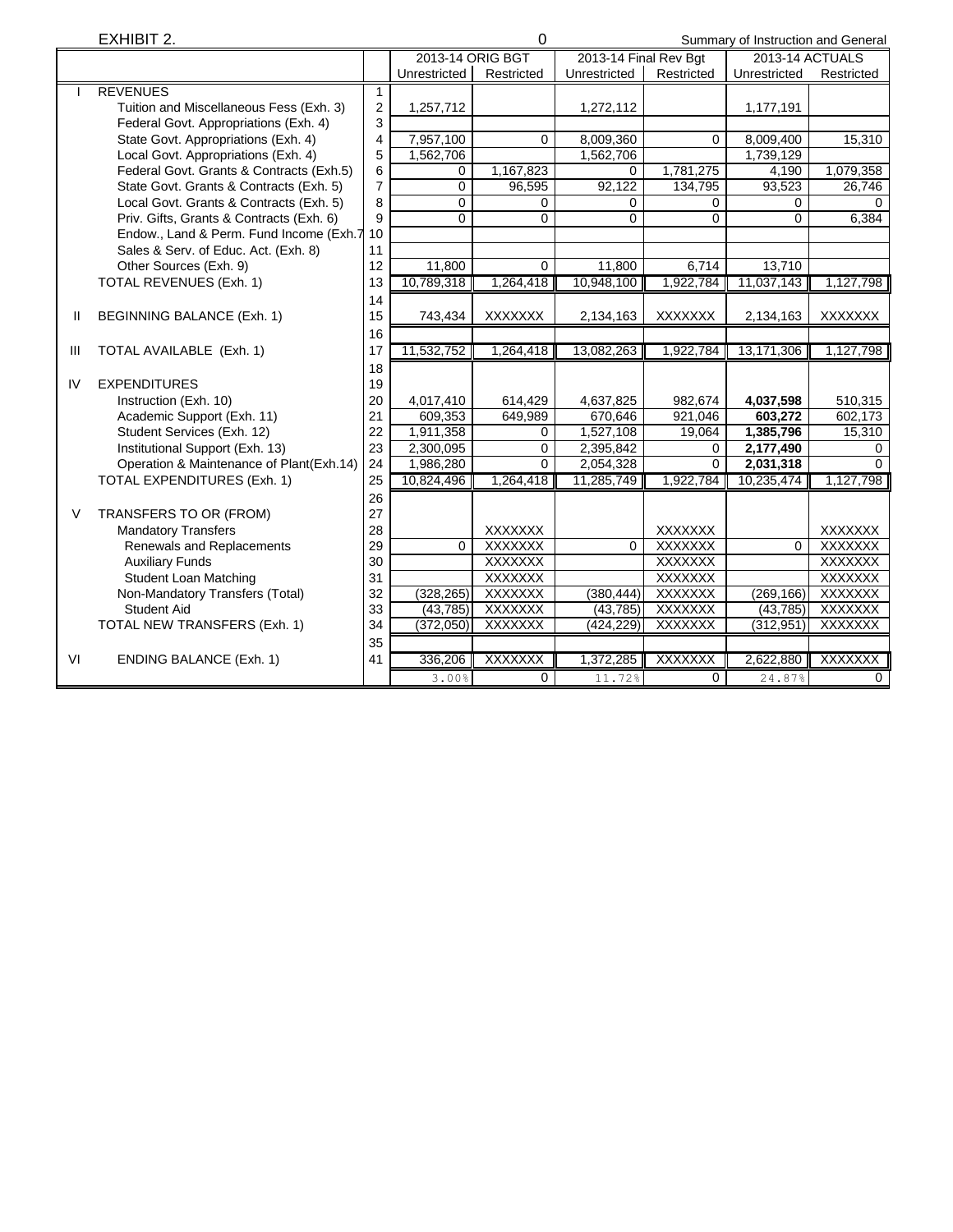| EXHIBIT a.                         |                                                   |                |                  |             |                       |            | Summary of Current Funds Revenue by Source Page 1 |             |
|------------------------------------|---------------------------------------------------|----------------|------------------|-------------|-----------------------|------------|---------------------------------------------------|-------------|
|                                    |                                                   |                | 2013-14 ORIG BGT |             | 2013-14 Final Rev Bgt |            | 2013-14 ACTUALS                                   |             |
|                                    |                                                   |                | Unrestricted     | Restricted  | Unrestricted          | Restricted | Unrestricted                                      | Restricted  |
| <b>TUITION AND FEES</b>            | -Instruction & General (Ex.2)                     | $\mathbf{1}$   | 1,257,712        |             | 1,272,112             |            | 1,177,191                                         |             |
|                                    | -Stu Soc & Cult Dev Act(Ex.15                     | $\overline{2}$ | 20,645           |             | 20,645                |            | 19,830                                            |             |
|                                    | -Research<br>(EX.16)                              | 3              |                  |             |                       |            |                                                   |             |
|                                    | -Public Service<br>(EX.17)                        | 4              | 0                | 0           | $\Omega$              | 0          | $\Omega$                                          | 0           |
|                                    | -Internal Service Dept (Ex.18)                    | 5              |                  |             |                       |            |                                                   |             |
|                                    | -Stu Aid Gr & Stipends (Ex.19                     | 6              |                  |             |                       |            |                                                   |             |
|                                    | -Auxiliary Enterprises (Ex.20)                    | $\overline{7}$ |                  |             |                       |            |                                                   |             |
|                                    | -Intercol Athletics (Ex.21)                       | 8              |                  |             |                       |            |                                                   |             |
|                                    | -Independent Operations (Ex.2                     | 9              |                  |             |                       |            |                                                   |             |
| <b>Total from Tuition and Fees</b> |                                                   | 10             | 1,278,357        |             | 1,292,757             | $\Omega$   | 1,197,021                                         | $\mathbf 0$ |
|                                    |                                                   | 11             |                  |             |                       |            |                                                   |             |
|                                    | FEDERAL GOV. APPR-Instruction & General (Ex.2)    | 12             | 0                | 0           | 0                     |            | $\Omega$                                          |             |
|                                    | -Stu Soc & Cult Dev Act(Ex.15 13                  |                |                  |             |                       |            |                                                   |             |
|                                    | -Research<br>(EX.16)                              | 14             |                  |             |                       |            |                                                   |             |
|                                    | -Public Service<br>(EX.17)                        | 15             | $\mathbf 0$      | 0           | 0                     | $\Omega$   | $\Omega$                                          | $\mathbf 0$ |
|                                    | -Internal Service Dept (Ex.18) 16                 |                |                  |             |                       |            |                                                   |             |
|                                    | -Stu Aid Gr & Stipends (Ex.19 17                  |                | $\mathbf 0$      | $\mathbf 0$ | $\mathbf 0$           | $\Omega$   | $\Omega$                                          | $\mathbf 0$ |
|                                    | -Auxiliary Enterprises (Ex.20) 18                 |                |                  |             |                       |            |                                                   |             |
|                                    | -Intercol Athletics (Ex.21)                       | 19             | $\Omega$         |             | $\Omega$              |            | $\Omega$                                          |             |
|                                    | -Independent Operations (Ex.2 20                  |                |                  |             |                       |            |                                                   |             |
|                                    | Total from Federal Government Appropriations 21   |                | 0                |             | 0                     | 0          | 0                                                 | $\mathbf 0$ |
|                                    |                                                   | 22             |                  |             |                       |            |                                                   |             |
| STATE GOV. APPR.                   | -Instruction & General (Ex.2)                     | 23             | 7,957,100        | 0           | 8,009,360             | 0          | 8,009,400                                         | 15,310      |
|                                    | -Stu Soc & Cult Dev Act(Ex.15 24                  |                |                  |             |                       |            |                                                   |             |
|                                    | -Research<br>(EX.16)                              | 25             |                  |             |                       |            |                                                   |             |
|                                    | -Public Service<br>(EX.17)                        | 26             | $\Omega$         | $\Omega$    | 0                     | $\Omega$   | $\Omega$                                          | $\Omega$    |
|                                    | -Internal Service Dept (Ex.18) 27                 |                |                  |             |                       |            |                                                   |             |
|                                    | -Stu Aid Gr & Stipends (Ex.19 28                  |                | $\Omega$         | 175,880     | $\Omega$              | 175,880    | $\Omega$                                          | 168,931     |
|                                    | -Auxiliary Enterprises (Ex.20)                    | 29             |                  |             |                       |            |                                                   |             |
|                                    | -Intercol Athletics (Ex.21)                       | 30             | 215,200          |             | 215,200               |            | 215,200                                           |             |
|                                    | -Independent Operations (Ex.2 31                  |                |                  |             |                       |            |                                                   |             |
|                                    | <b>Total from State Government Appropriations</b> | 32             | 8,172,300        | 175,880     | 8,224,560             | 175,880    | 8,224,600                                         | 184,241     |
|                                    |                                                   | 33             |                  |             |                       |            |                                                   |             |
|                                    |                                                   | 34             |                  |             |                       |            |                                                   |             |
|                                    |                                                   | 35             |                  |             |                       |            |                                                   |             |
|                                    |                                                   | 41             |                  |             |                       |            |                                                   |             |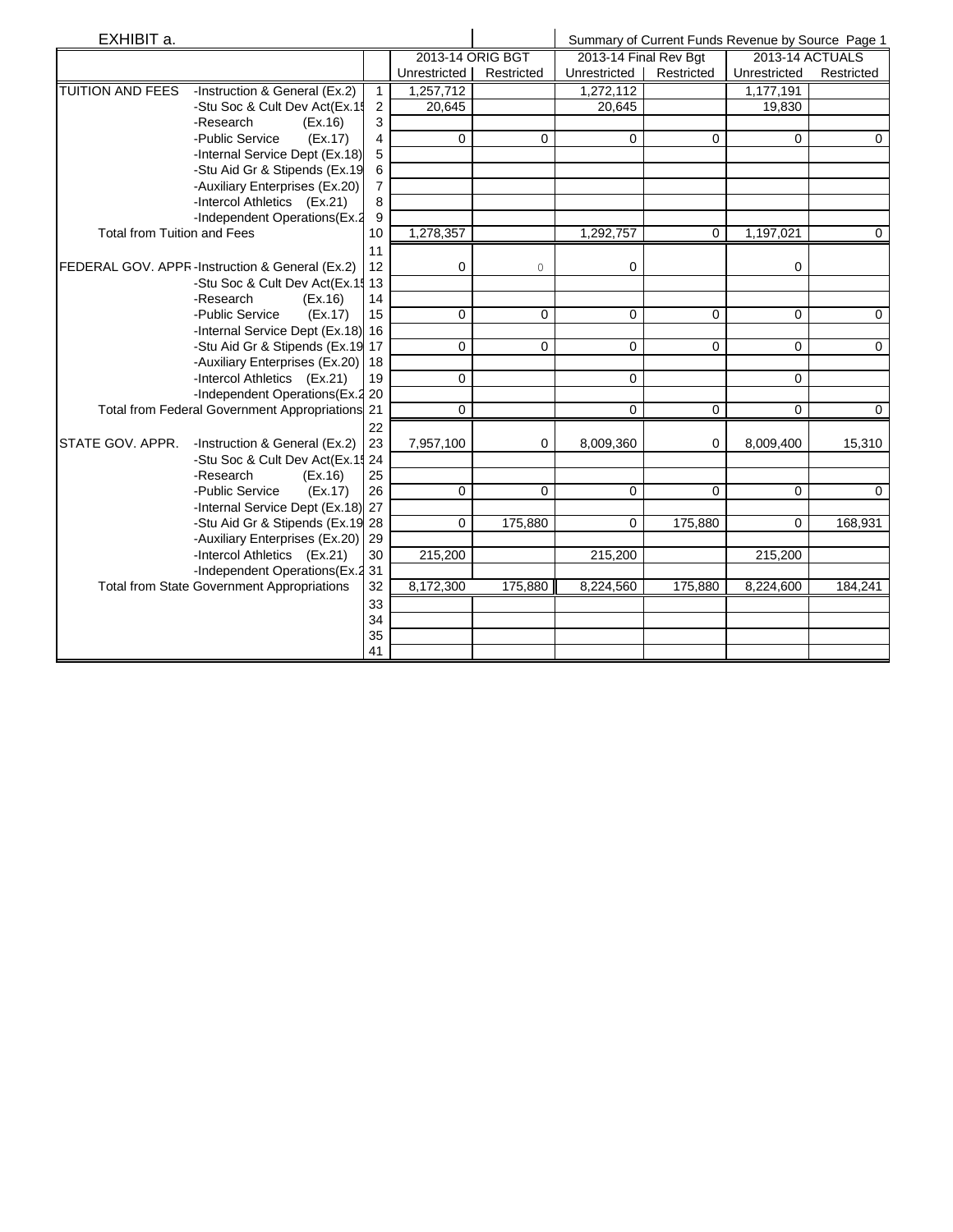| EXHIBIT a.      |                                                   |                |                  | Summary of Current Funds Revenue by Source Page 2 |                       |            |                 |              |  |
|-----------------|---------------------------------------------------|----------------|------------------|---------------------------------------------------|-----------------------|------------|-----------------|--------------|--|
|                 |                                                   |                | 2013-14 ORIG BGT |                                                   | 2013-14 Final Rev Bgt |            | 2013-14 ACTUALS |              |  |
|                 |                                                   |                | Unrestricted     | Restricted                                        | Unrestricted          | Restricted | Unrestricted    | Restricted   |  |
| LOC. GOV. APPR. | -Instruction & General (Ex.2)                     | $\mathbf{1}$   | 1,562,706        |                                                   | 1,562,706             |            | 1,739,129       |              |  |
|                 | -Stu Soc & Cult Dev Act(Ex.15                     | $\overline{c}$ |                  |                                                   |                       |            |                 |              |  |
|                 | -Research<br>(EX.16)                              | 3              |                  |                                                   |                       |            |                 |              |  |
|                 | -Public Service<br>(EX.17)                        | 4              | $\mathbf 0$      | 0                                                 | $\Omega$              | $\Omega$   | $\Omega$        | $\mathbf{0}$ |  |
|                 | -Internal Service Dept (Ex.18)                    | 5              |                  |                                                   |                       |            |                 |              |  |
|                 | -Stu Aid Gr & Stipends (Ex.19)                    | 6              |                  |                                                   |                       |            |                 |              |  |
|                 | -Auxiliary Enterprises (Ex.20)                    | 7              |                  |                                                   |                       |            |                 |              |  |
|                 | -Intercol Athletics (Ex.21)                       | 8              | 0                |                                                   | 0                     |            | 0               |              |  |
|                 | -Independent Operations(Ex.2                      | 9              |                  |                                                   |                       |            |                 |              |  |
|                 | <b>Total from Local Government Appropriations</b> | 10             | 1,562,706        | 0                                                 | 1,562,706             | $\Omega$   | 1,739,129       | $\mathbf{0}$ |  |
|                 |                                                   | 11             |                  |                                                   |                       |            |                 |              |  |
|                 | FED.GOV.GRTS.&COI-Instruction & General (Ex.2)    | 12             | $\mathbf 0$      | 1,167,823                                         | 0                     | 1,781,275  | 4,190           | 1,079,358    |  |
|                 | -Stu Soc & Cult Dev Act(Ex.15 13                  |                |                  |                                                   |                       |            |                 |              |  |
|                 | -Research<br>(EX.16)                              | 14             |                  |                                                   |                       |            |                 |              |  |
|                 | -Public Service<br>(EX.17)                        | 15             | $\mathbf 0$      | 87,790                                            | 48,500                | 132,144    | $\mathbf 0$     | 93,915       |  |
|                 | -Internal Service Dept (Ex.18) 16                 |                |                  |                                                   |                       |            |                 |              |  |
|                 | -Stu Aid Gr & Stipends (Ex.19 17                  |                | $\mathbf 0$      | 5,115,371                                         | $\Omega$              | 5,115,371  | $\Omega$        | 2,202,913    |  |
|                 | -Auxiliary Enterprises (Ex.20) 18                 |                |                  |                                                   |                       |            |                 |              |  |
|                 | -Intercol Athletics (Ex.21)                       | 19             | $\mathbf 0$      |                                                   | $\Omega$              |            | $\Omega$        |              |  |
|                 | -Independent Operations (Ex.2 20                  |                |                  |                                                   |                       |            |                 |              |  |
|                 | Total from Federal Government Grt. & Contr.       | 21             | $\overline{0}$   | 6,370,984                                         | 48,500                | 7,028,790  | 4,190           | 3,376,186    |  |
|                 |                                                   | 22             |                  |                                                   |                       |            |                 |              |  |
|                 | ST. GOV. GRTS. & CC-Instruction & General (Ex.2)  | 23             | $\mathbf 0$      | 96,595                                            | 92,122                | 134,795    | 93,523          | 26,746       |  |
|                 | -Stu Soc & Cult Dev Act(Ex.15 24                  |                |                  |                                                   |                       |            |                 |              |  |
|                 | -Research<br>(EX.16)                              | 25             |                  |                                                   |                       |            |                 |              |  |
|                 | -Public Service<br>(EX.17)                        | 26             | 0                | 226,988                                           | $\Omega$              | 269,976    | 3,166           | 236,406      |  |
|                 | -Internal Service Dept (Ex.18) 27                 |                |                  |                                                   |                       |            |                 |              |  |
|                 | -Stu Aid Gr & Stipends (Ex.19 28                  |                | 0                | 111,739                                           | 0                     | 111,739    | $\Omega$        | 80,428       |  |
|                 | -Auxiliary Enterprises (Ex.20) 29                 |                |                  |                                                   |                       |            |                 |              |  |
|                 | -Intercol Athletics (Ex.21)                       | 30             | $\mathbf 0$      |                                                   | 0                     |            | $\mathbf 0$     |              |  |
|                 | -Independent Operations (Ex.2 31                  |                |                  |                                                   |                       |            |                 |              |  |
|                 | Total from State Government Grts. & Contr.        | 32             | $\mathbf 0$      | 435,322                                           | 92,122                | 516,510    | 96,689          | 343,580      |  |
|                 |                                                   | 33             |                  |                                                   |                       |            |                 |              |  |
|                 |                                                   | 34             |                  |                                                   |                       |            |                 |              |  |
|                 |                                                   | 35             |                  |                                                   |                       |            |                 |              |  |
|                 |                                                   | 41             |                  |                                                   |                       |            |                 |              |  |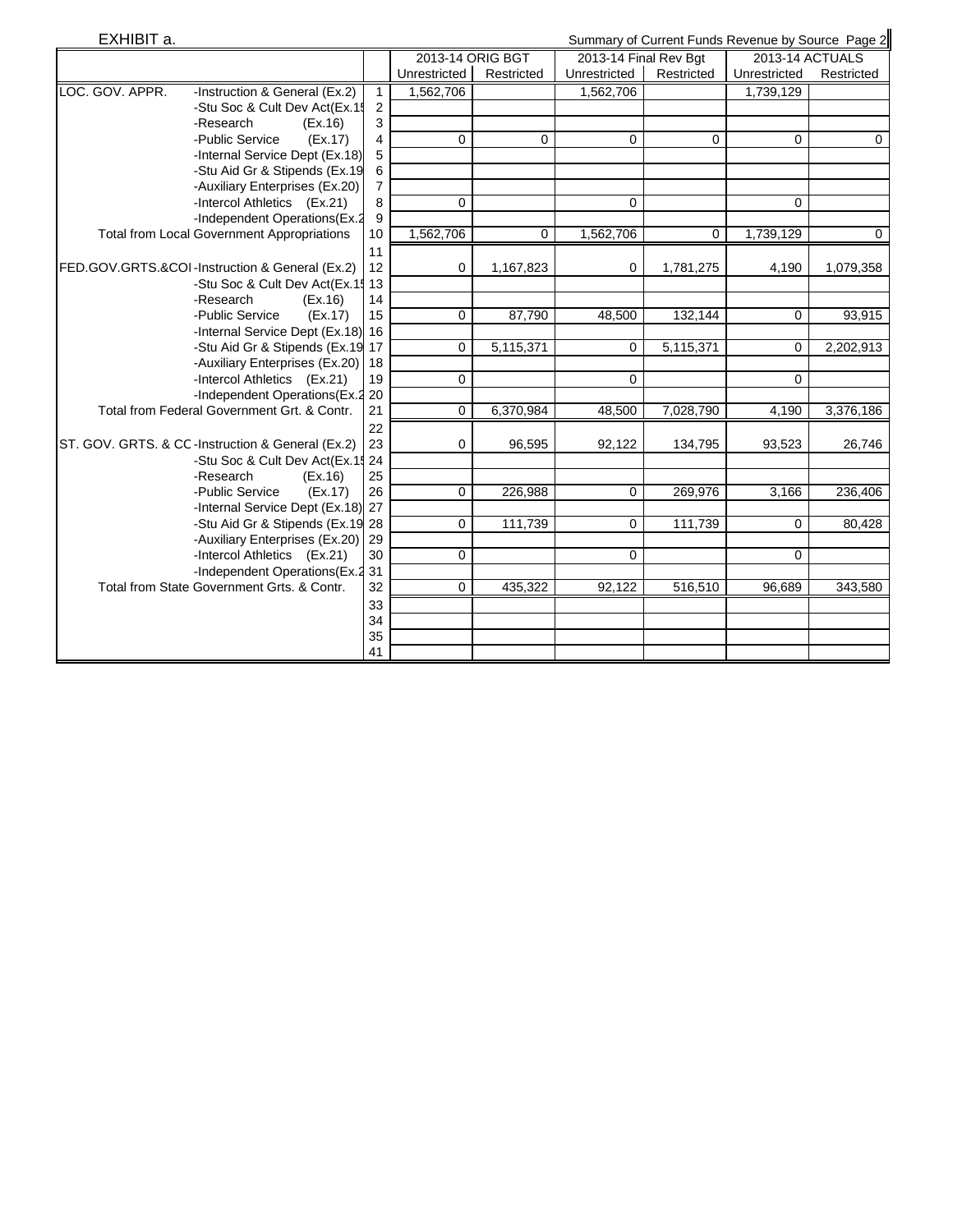| EXHIBIT a.                                                                    |                |                     | Summary of Current Funds Revenue by Source Page 3 |                       |             |                         |             |  |
|-------------------------------------------------------------------------------|----------------|---------------------|---------------------------------------------------|-----------------------|-------------|-------------------------|-------------|--|
|                                                                               |                | 2013-14 ORIG BGT    |                                                   | 2013-14 Final Rev Bgt |             | 2013-14 ACTUALS         |             |  |
|                                                                               |                | <b>Unrestricted</b> | Restricted                                        | Unrestricted          | Restricted  | Unrestricted Restricted |             |  |
| LOC. GOV.GRTS. & C-Instruction & General (Ex.2)                               | $\mathbf{1}$   | 0                   | 0                                                 | $\Omega$              | $\Omega$    | 0                       | $\Omega$    |  |
| -Stu Soc & Cult Dev Act(Ex.15                                                 | $\overline{2}$ |                     |                                                   |                       |             |                         |             |  |
| -Research<br>(EX.16)                                                          | 3              |                     |                                                   |                       |             |                         |             |  |
| -Public Service<br>(EX.17)                                                    | 4              | $\mathbf 0$         | 0                                                 | 0                     | 0           | $\Omega$                | 0           |  |
| -Internal Service Dept (Ex.18)                                                | 5              |                     |                                                   |                       |             |                         |             |  |
| -Stu Aid Gr & Stipends (Ex.19                                                 | 6              |                     |                                                   |                       |             |                         |             |  |
| -Auxiliary Enterprises (Ex.20)                                                | 7              |                     |                                                   |                       |             |                         |             |  |
| -Intercol Athletics (Ex.21)                                                   | 8              | 0                   |                                                   | 0                     |             | $\Omega$                |             |  |
| -Independent Operations(Ex.2                                                  | 9              |                     |                                                   |                       |             |                         |             |  |
| Total from Local Government Grts, & Contr.                                    | 10             | $\mathbf 0$         | 0                                                 | 0                     | $\mathbf 0$ | $\mathbf 0$             | 0           |  |
|                                                                               | 11             |                     |                                                   |                       |             |                         |             |  |
| PRIV. GIFTS GR.& CO-Instruction & General (Ex.2)                              | 12             | 0                   | 0                                                 | 0                     | 0           | 0                       | 6,384       |  |
| -Stu Soc & Cult Dev Act(Ex.15 13                                              |                |                     |                                                   |                       |             |                         |             |  |
| -Research<br>(EX.16)                                                          | 14             |                     |                                                   |                       |             |                         |             |  |
| -Public Service<br>(EX.17)                                                    | 15             | 0                   | 0                                                 | 200                   | $\mathbf 0$ | 200                     | $\mathbf 0$ |  |
| -Internal Service Dept (Ex.18) 16                                             |                |                     |                                                   |                       |             |                         |             |  |
| -Stu Aid Gr & Stipends (Ex.19 17                                              |                | 0                   | 1,186,250                                         | 0                     | 1,186,250   | $\Omega$                | 573,835     |  |
| -Auxiliary Enterprises (Ex.20) 18                                             |                |                     |                                                   |                       |             |                         |             |  |
| -Intercol Athletics (Ex.21)                                                   | 19             | $\mathbf 0$         |                                                   | 0                     |             | $\Omega$                |             |  |
| -Independent Operations (Ex.2 20<br>Total from Private Gifts Grants, & Contr. | 21             | $\overline{0}$      | 1,186,250                                         | 200                   | 1,186,250   | 200                     | 580,219     |  |
|                                                                               |                |                     |                                                   |                       |             |                         |             |  |
| ENDOW.LD & PERM. I-Instruction & General (Ex.2)                               | 22<br>23       | 0                   | 0                                                 | 0                     | 0           | $\Omega$                | 0           |  |
| -Stu Soc & Cult Dev Act(Ex.15 24                                              |                |                     |                                                   |                       |             |                         |             |  |
| -Research<br>(EX.16)                                                          | 25             |                     |                                                   |                       |             |                         |             |  |
| -Public Service<br>(EX.17)                                                    | 26             | 0                   | 0                                                 | 0                     | $\mathbf 0$ | $\Omega$                | $\mathbf 0$ |  |
| -Internal Service Dept (Ex.18) 27                                             |                |                     |                                                   |                       |             |                         |             |  |
| -Stu Aid Gr & Stipends (Ex.19 28                                              |                |                     |                                                   |                       |             |                         |             |  |
| -Auxiliary Enterprises (Ex.20)                                                | 29             | $\circ$             | 0                                                 | $\mathbf 0$           | 0           | $\circ$                 | $\circ$     |  |
| -Intercol Athletics (Ex.21)                                                   | 30             |                     |                                                   |                       |             |                         |             |  |
| -Independent Operations (Ex.2 31                                              |                |                     |                                                   |                       |             |                         |             |  |
| Total from Endowment, Land & Perm. Fund Ind 32                                |                | $\mathbf 0$         | 0                                                 | 0                     | 0           | $\mathbf 0$             | $\mathbf 0$ |  |
|                                                                               | 33             |                     |                                                   |                       |             |                         |             |  |
|                                                                               | 34             |                     |                                                   |                       |             |                         |             |  |
|                                                                               | 35             |                     |                                                   |                       |             |                         |             |  |
|                                                                               | 41             |                     |                                                   |                       |             |                         |             |  |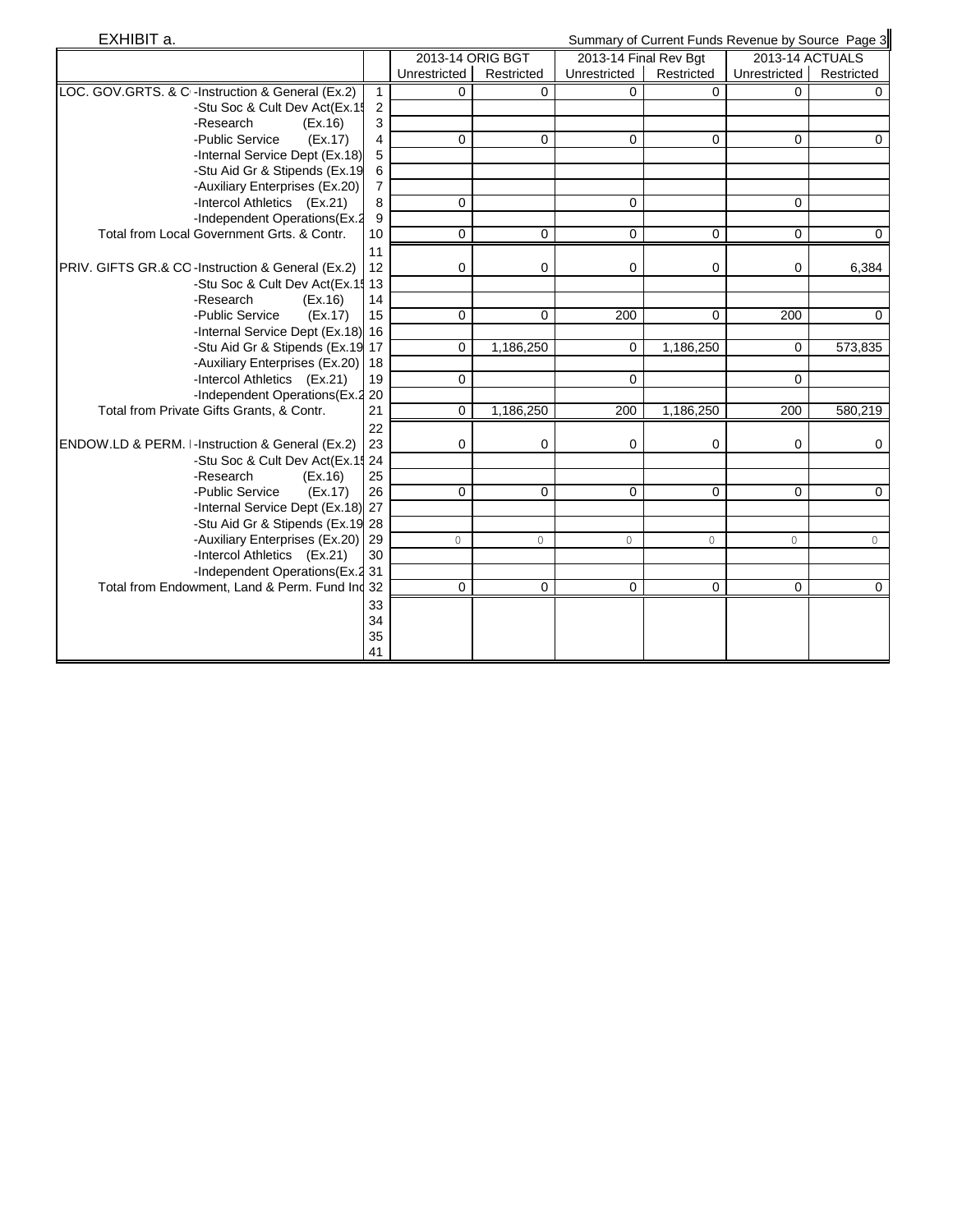| EXHIBIT a.<br>Summary of Current Funds Revenue by Source Page 4 |                                                 |                |                  |                |                         |             |                 |                |
|-----------------------------------------------------------------|-------------------------------------------------|----------------|------------------|----------------|-------------------------|-------------|-----------------|----------------|
|                                                                 |                                                 |                | 2013-14 ORIG BGT |                | 2013-14 Final Rev Bgt   |             | 2013-14 ACTUALS |                |
|                                                                 |                                                 |                | Unrestricted     | Restricted     | Unrestricted Restricted |             | Unrestricted    | Restricted     |
|                                                                 | SALES AND SERVICE -Instruction & General (Ex.2) | $\mathbf{1}$   | 0                |                |                         |             |                 |                |
|                                                                 | -Stu Soc & Cult Dev Act(Ex.15                   | 2              |                  |                |                         |             |                 |                |
|                                                                 | -Research<br>(EX.16)                            | 3              |                  |                |                         |             |                 |                |
|                                                                 | -Public Service<br>(EX.17)                      | 4              | 82,000           | 0              | 31,757                  | $\mathbf 0$ | 49,000          | 0              |
|                                                                 | -Internal Service Dept (Ex.18)                  | 5              | $\Omega$         | 0              | $\Omega$                | $\Omega$    | $\Omega$        | $\overline{0}$ |
|                                                                 | -Stu Aid Gr & Stipends (Ex.19                   | 6              |                  |                |                         |             |                 |                |
|                                                                 | -Auxiliary Enterprises (Ex.20)                  | $\overline{7}$ | 810,000          | 0              | 810,000                 | $\Omega$    | 635,200         | $\mathbf 0$    |
|                                                                 | -Intercol Athletics (Ex.21)                     | 8              | 0                |                | $\Omega$                |             | 0               |                |
|                                                                 | -Independent Operations(Ex.2                    | 9              |                  |                |                         |             |                 |                |
|                                                                 | <b>Total from Sales and Services</b>            | 10             | 892,000          | $\mathbf 0$    | 841,757                 | $\Omega$    | 684,200         | $\mathbf 0$    |
|                                                                 |                                                 | 11             |                  |                |                         |             |                 |                |
| <b>IOTHER SOURCES</b>                                           | -Instruction & General (Ex.2)                   | 12             | 11,800           |                | 11,800                  | 6,714       | 13,710          |                |
|                                                                 | -Stu Soc & Cult Dev Act(Ex.15 13                |                |                  |                |                         |             |                 |                |
|                                                                 | -Research<br>(EX.16)                            | 14             |                  |                |                         |             |                 |                |
|                                                                 | -Public Service<br>(EX.17)                      | 15             | $\mathbf 0$      | 0              | $\mathbf 0$             | $\mathbf 0$ | $\mathbf 0$     | $\mathbf 0$    |
|                                                                 | -Internal Service Dept (Ex.18) 16               |                |                  |                |                         |             |                 |                |
|                                                                 | -Stu Aid Gr & Stipends (Ex.19 17                |                |                  | 0              |                         | 0           |                 | $\circ$        |
|                                                                 | -Auxiliary Enterprises (Ex.20) 18               |                | $\mathbf 0$      | $\Omega$       | 0                       | $\Omega$    | $\Omega$        | $\mathbf 0$    |
|                                                                 | -Intercol Athletics (Ex.21)                     | 19             | $\Omega$         |                | $\Omega$                |             | $\Omega$        |                |
|                                                                 | -Independent Operations (Ex.2 20                |                |                  |                |                         |             |                 |                |
| <b>Total from Other Sources</b>                                 |                                                 | 21             | 11,800           | $\overline{0}$ | 11,800                  | 6,714       | 13,710          | $\overline{0}$ |
|                                                                 |                                                 | 22             |                  |                |                         |             |                 |                |
| TOT.CURR.FUNDS RI-Tuition and Fees                              |                                                 | 23             | 1,278,357        | 0              | 1,292,757               | 0           | 1,197,021       | 0              |
|                                                                 | -Federal Govt. Appr.                            | 24             | $\Omega$         | $\Omega$       | 0                       | $\Omega$    | $\Omega$        | $\Omega$       |
|                                                                 | -State Govt. Appr.                              | 25             | 8,172,300        | 175,880        | 8,224,560               | 175,880     | 8,224,600       | 184,241        |
|                                                                 | -Local Govt. Appr.                              | 26             | 1,562,706        | 0              | 1,562,706               | 0           | 1,739,129       | $\Omega$       |
|                                                                 | -Fed. Govt. Grts. & Contr.                      | 27             | 0                | 6,370,984      | 48,500                  | 7,028,790   | 4,190           | 3,376,186      |
|                                                                 | -State Govt. Grts. & Contr.                     | 28             | $\mathbf 0$      | 435,322        | 92,122                  | 516,510     | 96,689          | 343,580        |
|                                                                 | -Local Govt. Grts. & Contr.                     | 29             | $\mathbf 0$      | 0              | $\Omega$                | $\Omega$    | $\Omega$        | $\Omega$       |
|                                                                 | -Priv. Gifts, Grts. & Contr.                    | 30             | $\mathbf 0$      | 1,186,250      | $\overline{200}$        | 1,186,250   | 200             | 580,219        |
|                                                                 | -Endow, Land & Perm. Fund I                     | 31             | $\overline{0}$   | $\mathbf 0$    | $\Omega$                | $\mathbf 0$ | $\Omega$        | $\mathbf 0$    |
|                                                                 | -Sales & Services                               | 32             | 892,000          | 0              | 841,757                 | $\Omega$    | 684,200         | 0              |
|                                                                 | -Other Sources                                  | 33             | 11,800           | $\Omega$       | 11,800                  | 6,714       | 13,710          | $\Omega$       |
|                                                                 | <b>Grand Total Current Funds Revenue</b>        | 34             | 11,917,163       | 8,168,436      | 12,074,402              | 8,914,144   | 11,959,739      | 4,484,226      |
|                                                                 |                                                 | 35             |                  |                |                         |             |                 |                |
|                                                                 |                                                 | 41             |                  |                |                         |             |                 |                |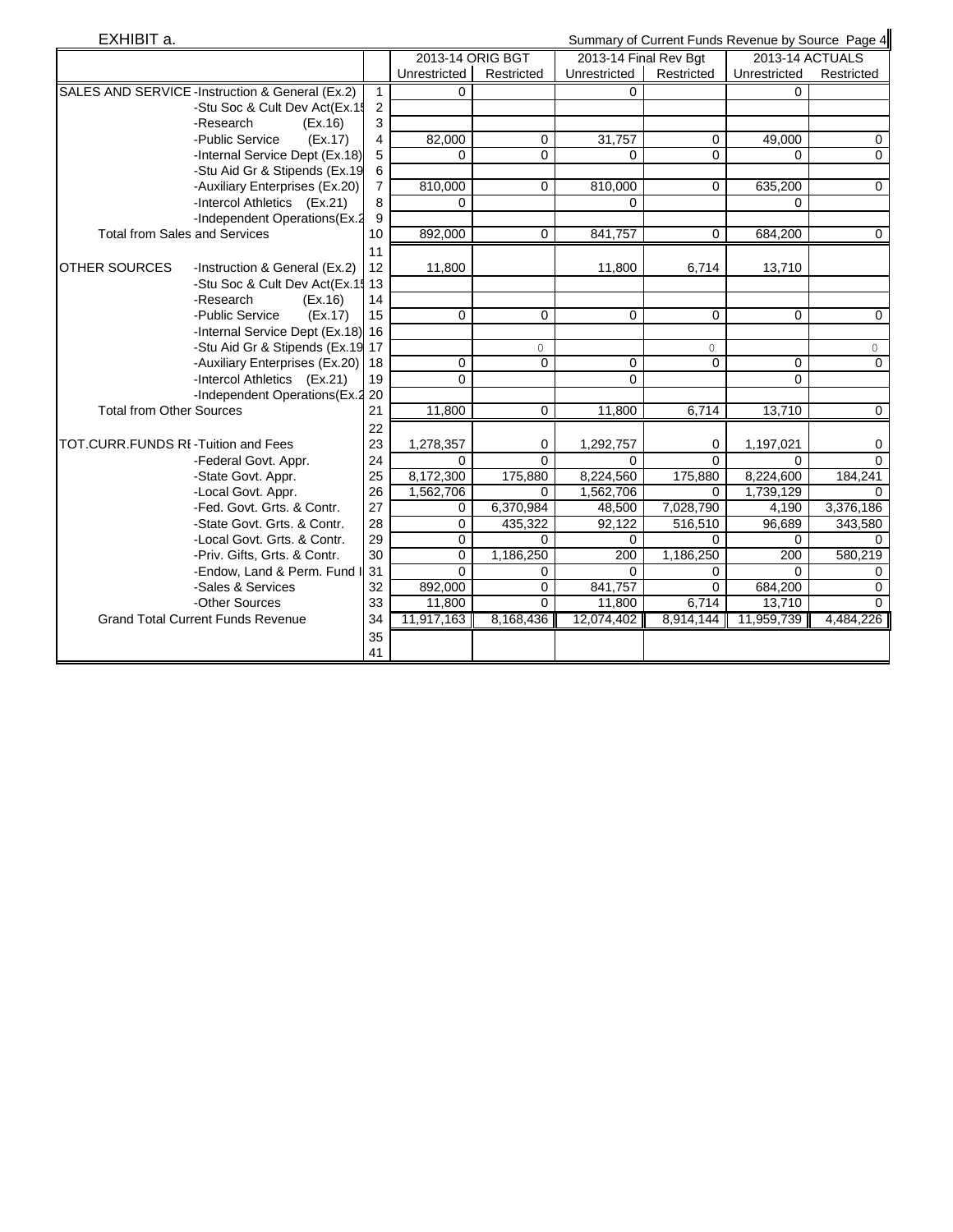### **Luna Community College Exhibit 1A Detail of Transfers**

|                                                          | 2013-14 ORIG BGT |            | 2013-14 Final Rev Bgt |            | <b>2013-14 ACTUALS</b> |            |  |
|----------------------------------------------------------|------------------|------------|-----------------------|------------|------------------------|------------|--|
|                                                          | Unrestricted     | Restricted | Unrestricted          | Restricted | Unrestricted           | Restricted |  |
|                                                          | Amount           | Amount     | Amount                | Amount     | Amount                 | Amount     |  |
| <b>INSTRUCTION &amp; GENERAL - FROM (TO)</b>             |                  |            |                       |            |                        |            |  |
| <b>MANDATORY</b>                                         |                  |            |                       |            |                        |            |  |
| REQUIRED:                                                |                  |            |                       |            |                        |            |  |
| Financial Aid - 3% Scholarship                           | 43,785           |            | 43,785                |            | 43,785                 |            |  |
| Building Renewals & Repl.                                | 0                |            | 0                     |            | 0                      |            |  |
| Equipment Renewals & Repl.                               | 0                |            | 0                     |            | 0                      |            |  |
| NON-MANDATORY:                                           |                  |            |                       |            |                        |            |  |
| <b>Public Service</b>                                    | 14,704           |            | 65,650                |            | 31,273                 |            |  |
| <b>Financial Aid</b>                                     |                  |            |                       |            |                        |            |  |
| <b>Auxiliary Enterprises</b>                             | 86,636           |            | 86,636                |            | 60,730                 |            |  |
| <b>Internal Services</b>                                 |                  |            |                       |            |                        |            |  |
| Athletics                                                | 226,925          |            | 228,158               |            | 177,163                |            |  |
| Capital Outlay                                           |                  |            |                       |            |                        |            |  |
| Building Renewals & Repl.                                |                  |            |                       |            |                        |            |  |
| Equipment Renewals & Repl.<br>Retirement of Indebtedness | 0                |            | 0                     |            | $\mathbf 0$            |            |  |
|                                                          |                  |            |                       |            |                        |            |  |
| TOTAL FROM (TO) I&G                                      | 372,050          |            | 424,229               |            | 312,951                |            |  |
| <b>NET TRANSFERS IN (OUT)</b>                            |                  |            |                       |            |                        |            |  |
| Instruction & General                                    | (372,050)        |            | (424, 229)            |            | (312, 951)             |            |  |
| <b>Public Service</b>                                    | 14,704           |            | 65,650                |            | 31,273                 |            |  |
| Internal Service Dept/                                   |                  |            |                       |            |                        |            |  |
| <b>Student Financial Aid</b>                             | 43,785           |            | 43,785                |            | 43,785                 |            |  |
| <b>Auxiliary Enterprises</b>                             | 86,636           |            | 86,636                |            | 60,730                 |            |  |
| <b>Athletics</b>                                         | 226,925          |            | 228,158               |            | 177,163                |            |  |
| <b>Subtotal Current Funds</b>                            | 0                |            | $\mathbf 0$           |            | 0                      |            |  |
| Capital Outlay                                           |                  |            |                       |            |                        |            |  |
| Building Renewals & Repl.                                | 0                |            | 0                     |            | 0                      |            |  |
| Equipment Renewals & Repl.                               | 0                |            | 0                     |            | 0                      |            |  |
| Retirement o f Indebtedness                              |                  |            |                       |            |                        |            |  |
| Other/Trust                                              |                  |            |                       |            |                        |            |  |
| <b>Subtotal Plant Funds</b>                              | $\mathbf 0$      |            | 0                     |            | 0                      |            |  |
| <b>NET TRANSFERS</b>                                     | 0                |            | 0                     |            | 0                      |            |  |
|                                                          |                  |            |                       |            |                        |            |  |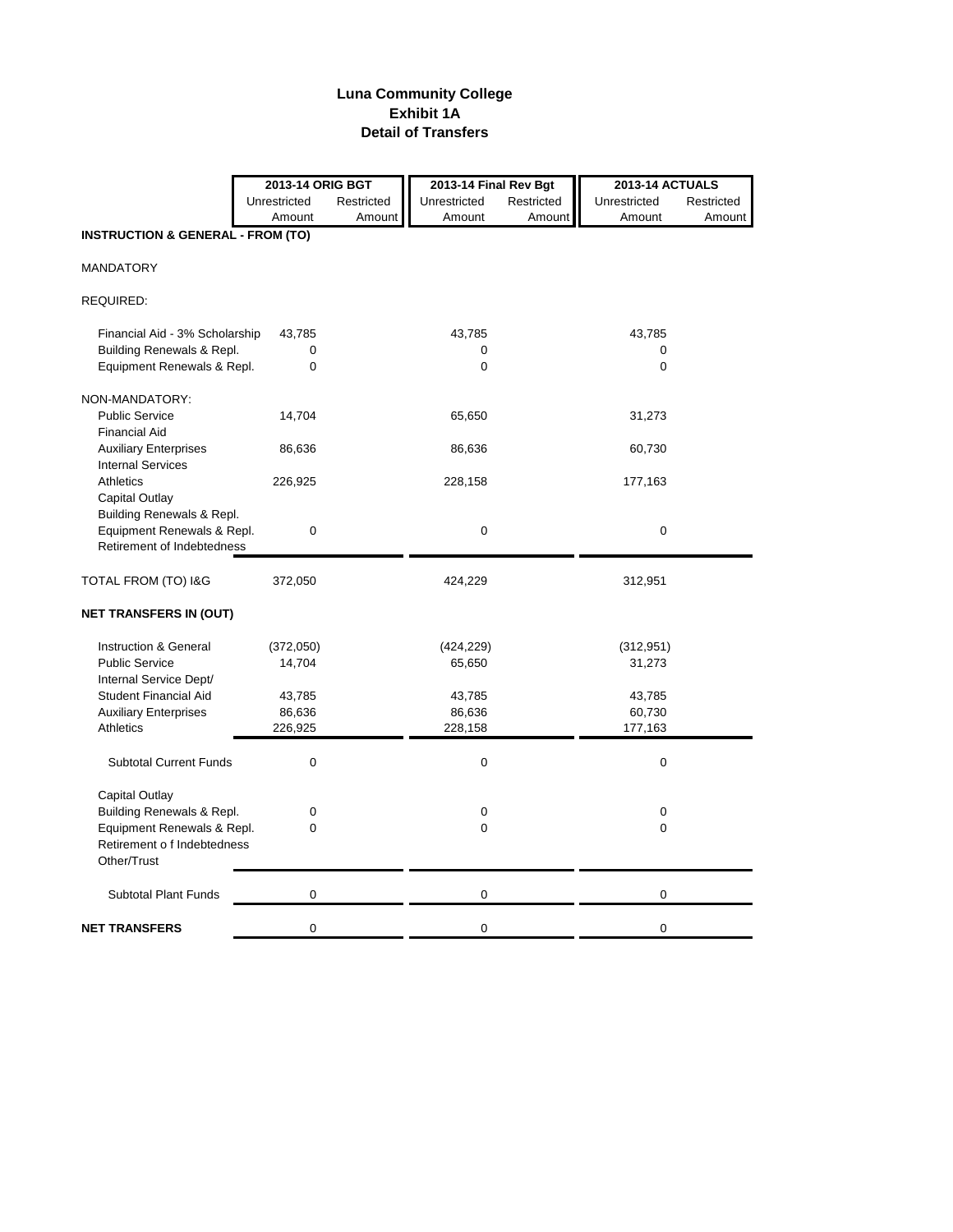### **EXHIBIT 3. Student Tuitions and Miscellaneous Fees for** Instruction and General Page 1

|                                         |                | ORG BGT<br>2013-14 | Final App BGT<br>2013-14 | <b>ACTUALS</b><br>2013-2014 |
|-----------------------------------------|----------------|--------------------|--------------------------|-----------------------------|
| <b>I REG. ACAD.-MAIN CAMPUS</b>         | 1              |                    |                          |                             |
| Resident Stu. Full Time                 | $\overline{c}$ |                    |                          |                             |
| Summer                                  | 3              |                    |                          |                             |
| Fall                                    | 4              |                    |                          |                             |
| Winter                                  | 5              |                    |                          |                             |
| Spring                                  | 6              |                    |                          |                             |
| Resident Stu. Part Time                 | $\overline{7}$ |                    |                          |                             |
| Summer                                  |                |                    |                          |                             |
| Fall                                    | 8<br>9         |                    |                          |                             |
| Winter                                  | 10             |                    |                          |                             |
| Spring                                  | 11             |                    |                          |                             |
| Interim                                 | 12             |                    |                          |                             |
| <b>Total Tuition From Resident Stu.</b> | 13             | 0                  | 0                        | $\Omega$                    |
|                                         | 14             |                    |                          |                             |
| Non-Resident Stu. Full Time             | 15             |                    |                          |                             |
| Summer                                  | 16             |                    |                          |                             |
| Fall                                    | 17             |                    |                          |                             |
| Winter                                  | 18             |                    |                          |                             |
| Spring                                  | 19             |                    |                          |                             |
| Non-Resident Stu. Part Time             | 20             |                    |                          |                             |
| Summer                                  | 21             |                    |                          |                             |
| Fall                                    | 22             |                    |                          |                             |
| Winter                                  | 23             |                    |                          |                             |
| Spring                                  | 24             |                    |                          |                             |
| Interim                                 | 25             |                    |                          |                             |
| Total Tuition From Non-Resident Stu.    | 26             | $\Omega$           | 0                        | $\Omega$                    |
|                                         | 27             |                    |                          |                             |
| II OCCUP'L. & VOC.-MAIN CAMPUS          | 28             |                    |                          |                             |
| <b>Full Time Students</b>               | 29             | 1,133,712          | 1,133,712                | 1,034,022                   |
| Part Time Students                      | 30             |                    |                          |                             |
| Total Tuition From Occupa'l. & Voc.     | 31             | 1,133,712          | 1,133,712                | 1,034,022                   |
|                                         |                |                    |                          |                             |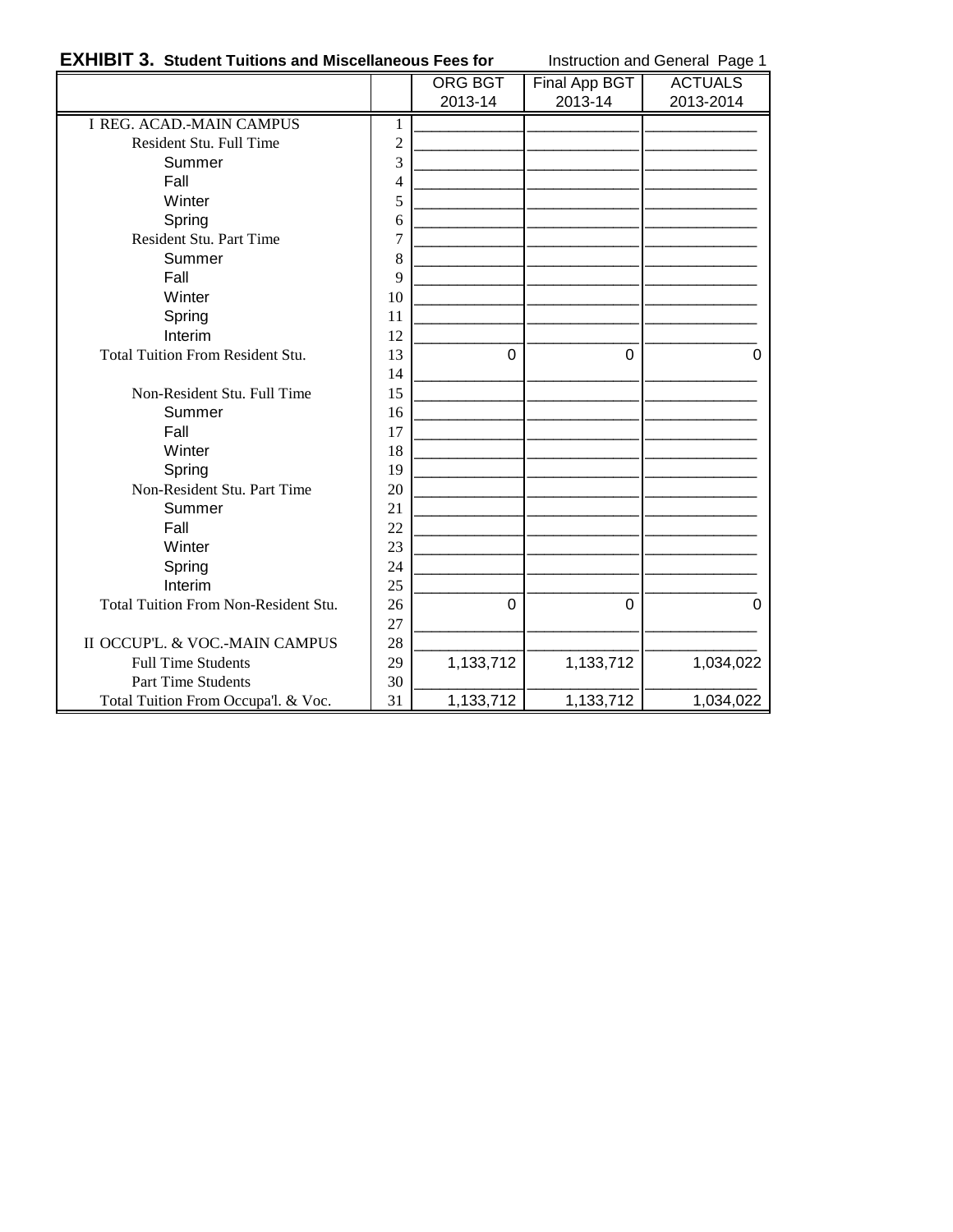|  | <b>EXHIBIT 3. Student Tuitions and Miscellaneous Fees for</b> |  |  |
|--|---------------------------------------------------------------|--|--|
|--|---------------------------------------------------------------|--|--|

**Instruction and General Page 2** 

|                                        |    | <b>ORG BGT</b> | Final App BGT  | <b>ACTUALS</b> |
|----------------------------------------|----|----------------|----------------|----------------|
|                                        |    | 2013-14        | 2013-14        | 2013-2014      |
|                                        | 32 |                |                |                |
| <b>III COMMUNITY EDUC.-MAIN CAMPUS</b> | 33 | 2,000          | 12,400         | 14,612         |
|                                        | 34 |                |                |                |
| <b>IV OFF-CAMPUS EXTENSION</b>         | 35 |                |                |                |
| Regular Academic                       | 36 |                |                |                |
| Occupa'l. & Voc.                       | 37 |                |                |                |
| <b>Community Education</b>             | 38 |                |                |                |
| Tot. Tuition From Off-Campus Exten.    | 39 | $\Omega$       | $\overline{0}$ | $\Omega$       |
|                                        | 40 |                |                |                |
| <b>V OFF-CAMPUS CENTERS</b>            | 41 |                |                |                |
| At:                                    | 42 |                |                |                |
| At:                                    | 43 |                |                |                |
| At:                                    | 44 |                |                |                |
| Tot. Tuition from Off-Campus Centers   | 45 | 0              | 0              | 0              |
|                                        | 46 |                |                |                |
| MISC. FEES-MAIN CAMPUS<br>VI.          | 47 |                |                |                |
| <b>Application Fee</b>                 | 48 |                |                |                |
| Registration & Lab Fee                 | 49 | 110,000        | 110,000        | 107,840        |
| Late Registration Fee                  | 50 |                |                |                |
| Change of Program Fee                  | 51 |                |                |                |
| Deferred Payment Fee                   | 52 |                |                |                |
| Laboratory Fee                         | 53 |                |                |                |
| Locker & Towel Fees                    | 54 |                |                |                |
| <b>Transcript Fee</b>                  | 55 | 4,000          | 4,000          | 4,439          |
| <b>Graduation Fee</b>                  | 56 | 3,000          | 3,000          | 3,210          |
| <b>Testing Fees</b>                    | 57 | 5,000          | 9,000          | 13,068         |
| <b>CLEP</b> Fees                       | 58 |                |                |                |
| <b>Other Special Examination Fees</b>  | 59 |                |                |                |
|                                        | 60 |                |                | $\mathbf 0$    |
|                                        | 61 |                |                |                |
|                                        | 62 |                |                |                |
| Tot. Misc. Fess-Main Campus            | 63 | 122,000        | 126,000        | 128,557        |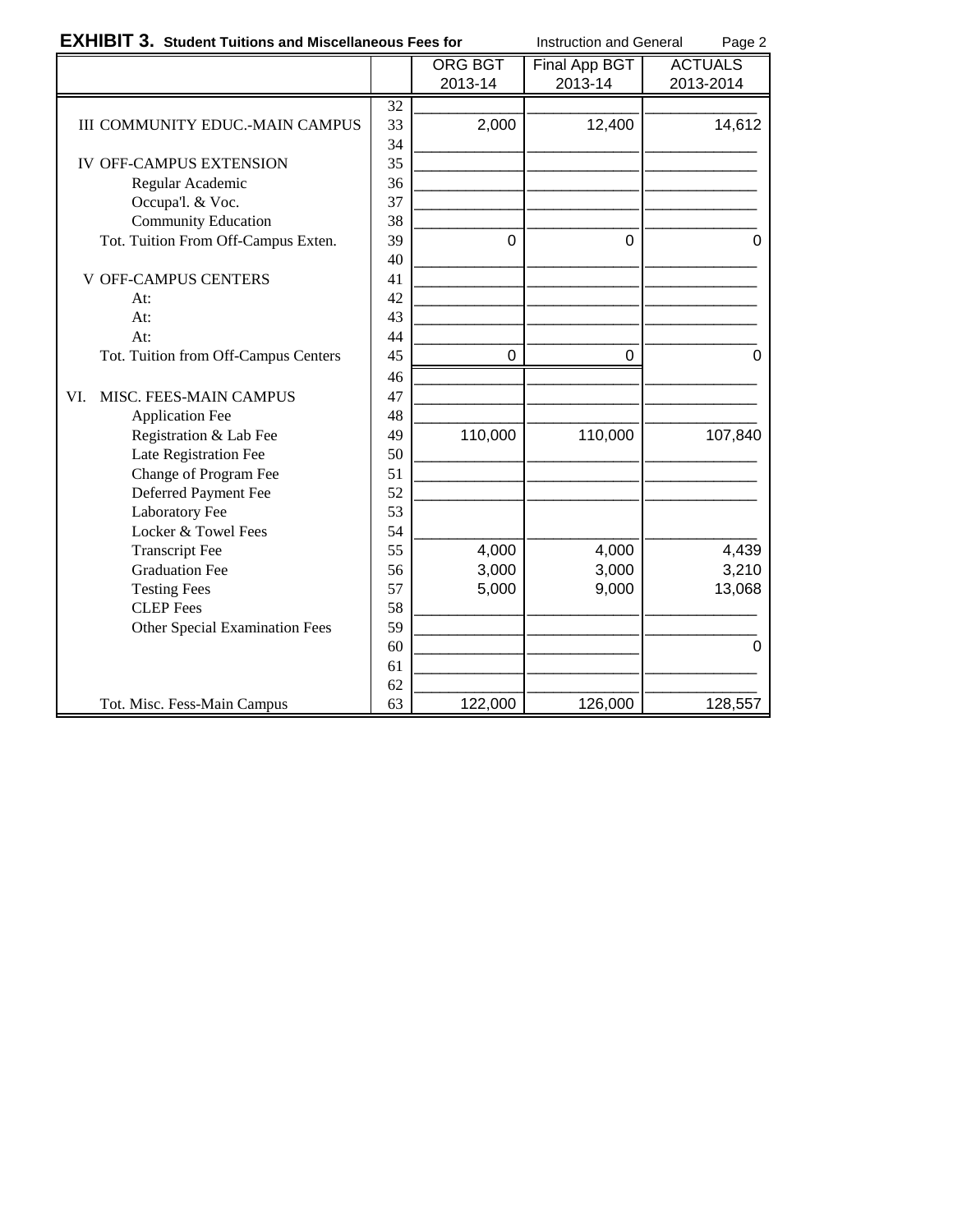## **EXHIBIT 3. Student Tuitions and Miscellaneous Fees for** Instruction and General Page 3

|                                                   |    | ORG BGT   | Final App BGT | <b>ACTUALS</b> |
|---------------------------------------------------|----|-----------|---------------|----------------|
|                                                   |    | 2013-14   | 2013-14       | 2013-2014      |
|                                                   | 64 |           |               |                |
| MISC. FEES-OFF CAMPUS EXTENSION<br>VII.           | 65 | 0         |               | 0              |
|                                                   | 66 |           |               |                |
| <b>VIII MISC. FEES-OFF CAMPUS CENTERS</b>         | 67 |           |               |                |
| At:                                               | 68 |           |               |                |
| At:                                               | 69 |           |               |                |
| At:                                               | 70 |           |               |                |
| Tot. Misc. Fees-Off Campus Centers                | 71 | ∩         |               |                |
|                                                   | 72 |           |               |                |
| TOT. TUITION & MISC. FEES INC. FOR I&G(eXH.2) FOH | 73 | 1,257,712 | 1,272,112     | 1.177.191      |

|                                                              |          | ORG BGT<br>2013-14 | Final App BGT | <b>ACTUALS</b> |
|--------------------------------------------------------------|----------|--------------------|---------------|----------------|
|                                                              |          |                    |               |                |
|                                                              |          |                    | 2013-14       | 2013-2014      |
| Exh. 4. Governmental Appropriations for I & G - Unrestricted |          |                    |               |                |
|                                                              |          |                    |               |                |
| <b>FEDERAL</b>                                               | 3        |                    |               |                |
| Land Grant Teaching Funds                                    | 4        |                    |               |                |
|                                                              | 5        |                    |               |                |
|                                                              | 6        |                    |               |                |
| Total Federal (Exh. 2)                                       | 7        | $\mathbf 0$        | 0             | 0              |
|                                                              | 8        |                    |               |                |
| <b>STATE</b>                                                 | 9        |                    |               |                |
| Regular                                                      | 10       |                    |               |                |
| Appropriation                                                | 11       | 7,957,100          | 8,009,360     | 8,009,400      |
|                                                              | 12       |                    |               |                |
|                                                              | 13       |                    |               |                |
|                                                              | 14       |                    |               |                |
| Total State (Exh. 2)                                         | 15       | 7,957,100          | 8,009,360     | 8,009,400      |
| <b>STATE-Restricted</b>                                      |          |                    |               |                |
| Summer Stu. Adv. Inst.                                       |          | 0                  | 0             | 15,310         |
| LCC Stu. Govt. Lead.                                         |          | 0                  | 0             | $\Omega$       |
| <b>Blank Intentionally</b>                                   |          | 0                  | 0             | 0              |
| Dental Hygiene                                               |          | 0                  | 0             | 0              |
| <b>Blank Intentionally</b>                                   |          | 0                  | 0             | $\Omega$       |
| <b>Blank Intentionally</b>                                   | 16       | $\Omega$           | 0             | $\Omega$       |
|                                                              | 17       | 0                  | 0             | 15,310         |
| <b>LOCAL</b>                                                 |          |                    |               |                |
| Regular Levy                                                 | 18       | 1,562,706          | 1,562,706     | 1,739,129      |
| Total Local (Exh. 2)                                         | 19<br>20 | 1,562,706          | 1,562,706     | 1,739,129      |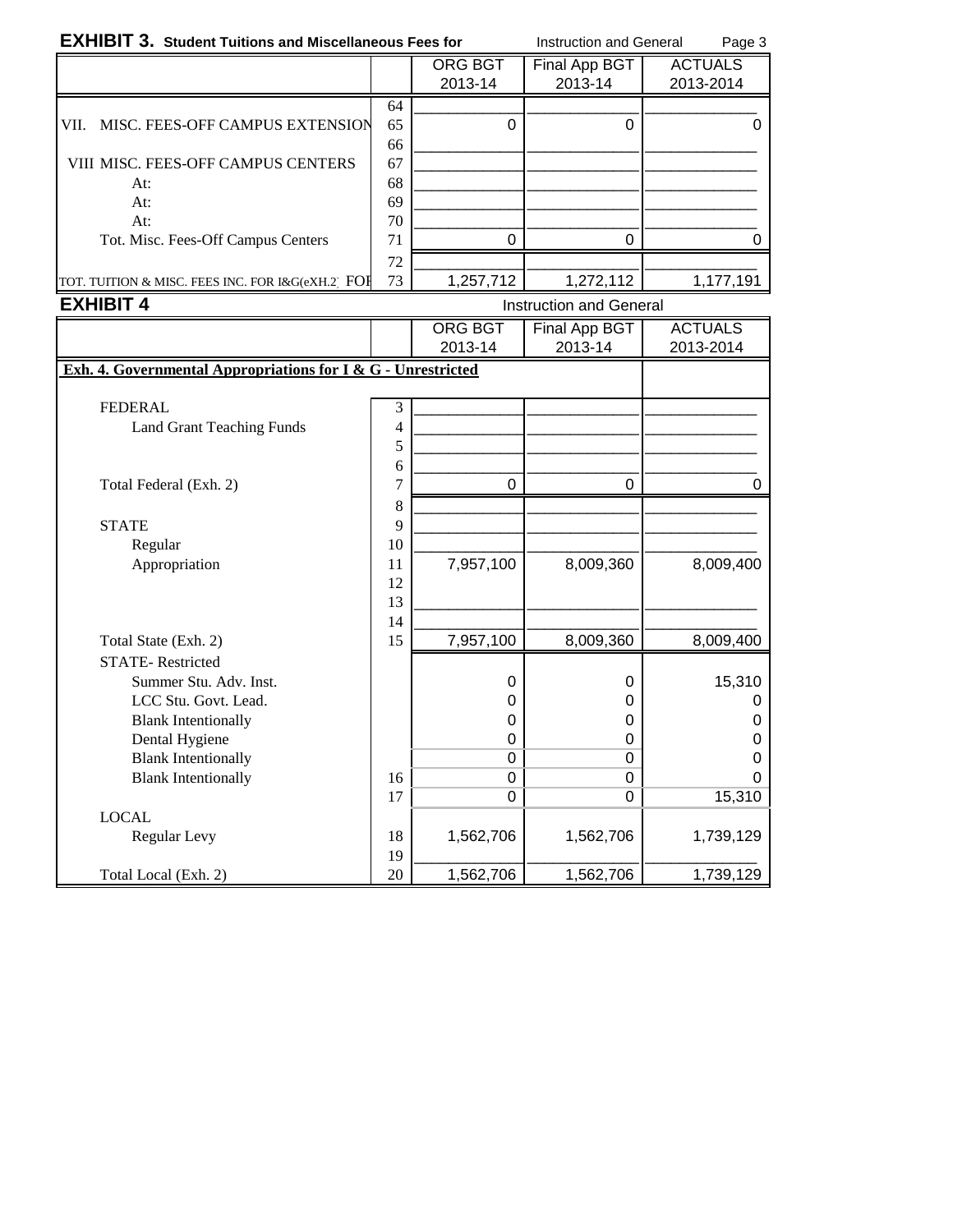| <b>EXHIBIT 5</b>                                    |          | <b>Instruction and General</b><br>Page 4 |                      |                |
|-----------------------------------------------------|----------|------------------------------------------|----------------------|----------------|
|                                                     |          | <b>ORG BGT</b>                           | <b>Final App BGT</b> | <b>ACTUALS</b> |
|                                                     |          | 2013-14                                  | 2013-14              | 2013-2014      |
|                                                     |          |                                          |                      |                |
| Exh. 5. Governmental Grants and Contracts for I & G |          |                                          |                      |                |
| <b>UNRESTRICTED</b>                                 | 23       |                                          |                      |                |
| <b>FEDERAL</b>                                      | 24       |                                          |                      |                |
| For Reporting Veterans                              | 25       |                                          |                      |                |
| For Admin. of Student Aid Pro                       | 26       | 0                                        | 0                    | 4,190          |
| Cost of Educ. - Fellowship Pro                      | 27       |                                          |                      |                |
|                                                     | 28       |                                          |                      |                |
|                                                     | 30       |                                          |                      |                |
| Total Federal (Exh. 2)                              | 31       | $\mathbf 0$                              | 0                    | 4,190          |
|                                                     | 32       |                                          |                      |                |
| <b>STATE</b>                                        | 33       |                                          |                      |                |
| Nursing                                             | 34       | 0                                        | 92,122               | 93,523         |
|                                                     | 35       |                                          |                      |                |
|                                                     | 36       |                                          |                      |                |
| Total State (Exh. 2)                                | 37       | 0                                        | 92,122               | 93,523         |
|                                                     | 38       |                                          |                      |                |
| <b>LOCAL</b>                                        | 39       |                                          |                      |                |
| <b>Concurrent Enrollment</b>                        | 40       | 0                                        | $\boldsymbol{0}$     | 0              |
|                                                     | 41       |                                          |                      |                |
| Total Local (Exh. 2)                                | 42<br>43 | 0                                        | 0                    | 0              |
|                                                     | 44       |                                          |                      |                |
| <b>RESTRICTED</b>                                   | 45       |                                          |                      |                |
| <b>FEDERAL</b>                                      | 46       |                                          |                      |                |
| <b>Library Grants</b>                               | 47       |                                          |                      |                |
| Work-Study Funds - I & G Por                        | 48       |                                          |                      |                |
| Supplemental Ed Opp Grants                          | 49       |                                          |                      |                |
| SESP 1074/STEM Trans/EPS                            | 50       | 16,200                                   | 55,156               | 34,983         |
| Carl Perkins Enhance.                               | 51       | 0                                        | 0                    | O              |
| <b>ABE</b>                                          | 52       | 42,255                                   | 40,155               | 123,466        |
| <b>PASS</b>                                         | 53       | 54,242                                   | 83,466               | 59,583         |
| 0                                                   | 54       | 0                                        | 0                    | 0              |
| $\mathbf 0$                                         | 55       | 0                                        | 0                    | 0              |
| Youthbuild 1083                                     | 56       | 405,137                                  | 701,104              | 280,832        |
| Title V                                             | 57       | 649,989                                  | 901,394              | 580,494        |
| $\boldsymbol{0}$                                    | 57       | 0                                        | 0                    | 0              |
| Total Federal (Exh. 2)                              | 59       | 1,167,823                                | 1,781,275            | 1,079,358      |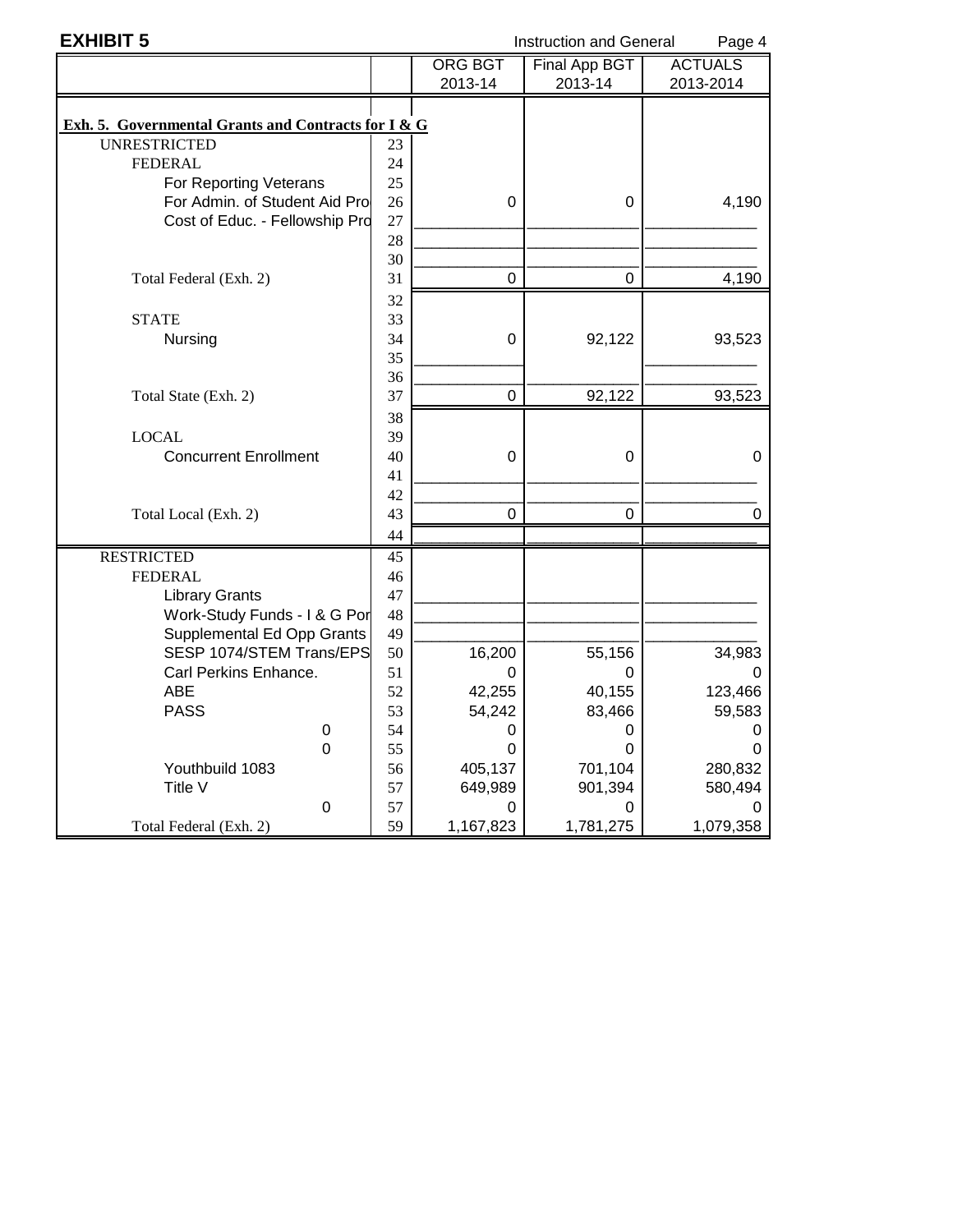| <b>EXHIBIT 5</b>                                      |          | <b>Instruction and General</b> | Page 5                          |                             |
|-------------------------------------------------------|----------|--------------------------------|---------------------------------|-----------------------------|
|                                                       |          | <b>ORG BGT</b><br>2013-14      | <b>Final App BGT</b><br>2013-14 | <b>ACTUALS</b><br>2013-2014 |
| <b>STATE</b>                                          | 60<br>61 |                                |                                 |                             |
| Restricted                                            |          |                                |                                 |                             |
| <b>Adult Basic Education</b>                          | 65       | 89,499                         | 89,499                          | 123,466                     |
| State Inst. Mtls. 20%                                 | 66       | 7,096                          | 6,580                           | 5,067                       |
| <b>Blank Intentionally</b>                            | 67       | 0                              | 0                               | O                           |
| <b>Blank Intentionally</b>                            | 68       | 0                              | 0                               | 0                           |
| <b>LRC Grant-Appropriation</b>                        | 69       | 0                              | 19,652                          | 21,679                      |
| Summer Stu. Adv. Inst.                                | 70       | 0                              | 19,064                          | O                           |
| LCC Stu. Govt. Lead.                                  | 71       | 0                              | 0                               | 0                           |
| $\Omega$                                              | 72       | 0                              | 0                               | 0                           |
| Total State (Exh. 2)                                  | 73       | 96,595                         | 134,795                         | 150,212                     |
|                                                       | 74       |                                |                                 |                             |
| <b>LOCAL</b>                                          | 75       |                                |                                 |                             |
|                                                       | 76       |                                |                                 |                             |
|                                                       | 77       |                                |                                 |                             |
| Total Local (Exh. 2)                                  | 78       | 0                              | 0                               | 0                           |
| <b>EXHIBIT 6</b>                                      |          |                                |                                 |                             |
|                                                       |          | <b>ORG BGT</b>                 | Final App BGT                   | <b>ACTUALS</b>              |
|                                                       |          | 2013-14                        | 2013-14                         | 2013-2014                   |
|                                                       |          |                                |                                 |                             |
| Exh. 6. Private Gifts, Grants and Contracts for I & G |          |                                |                                 |                             |
| <b>UNRESTRICTED</b>                                   | 3        |                                |                                 |                             |
|                                                       | 4        | 0                              | 0                               | 0                           |
|                                                       | 5        |                                |                                 |                             |

Total Unrestricted (Exh. 2) 8 0 0 0

Instr. Programs (Exh. 6A)<br>
P CDL 3rd Party<br>
O Other 0 0 6,714 0<br>
0 6,714 0

O Other 12 0 6,714 0 O Other 12 0 0 0 O Dental Hygiene 12 0 0 0 Total Restricted (Exh. 2) 15 0 6,714 6,384

9

P CDL 3rd Party  $\begin{vmatrix} 12 & 0 & 0 \\ 0 & 0 & 0 \\ 0 & 0 & 0 \end{vmatrix}$  0

RESTRICTED Private and Other 10

6  $\boxed{\phantom{a}}$ 7 \_\_\_\_\_\_\_\_\_\_\_\_\_\_\_\_\_\_\_\_\_\_\_\_\_\_ \_\_\_\_\_\_\_\_\_\_\_\_\_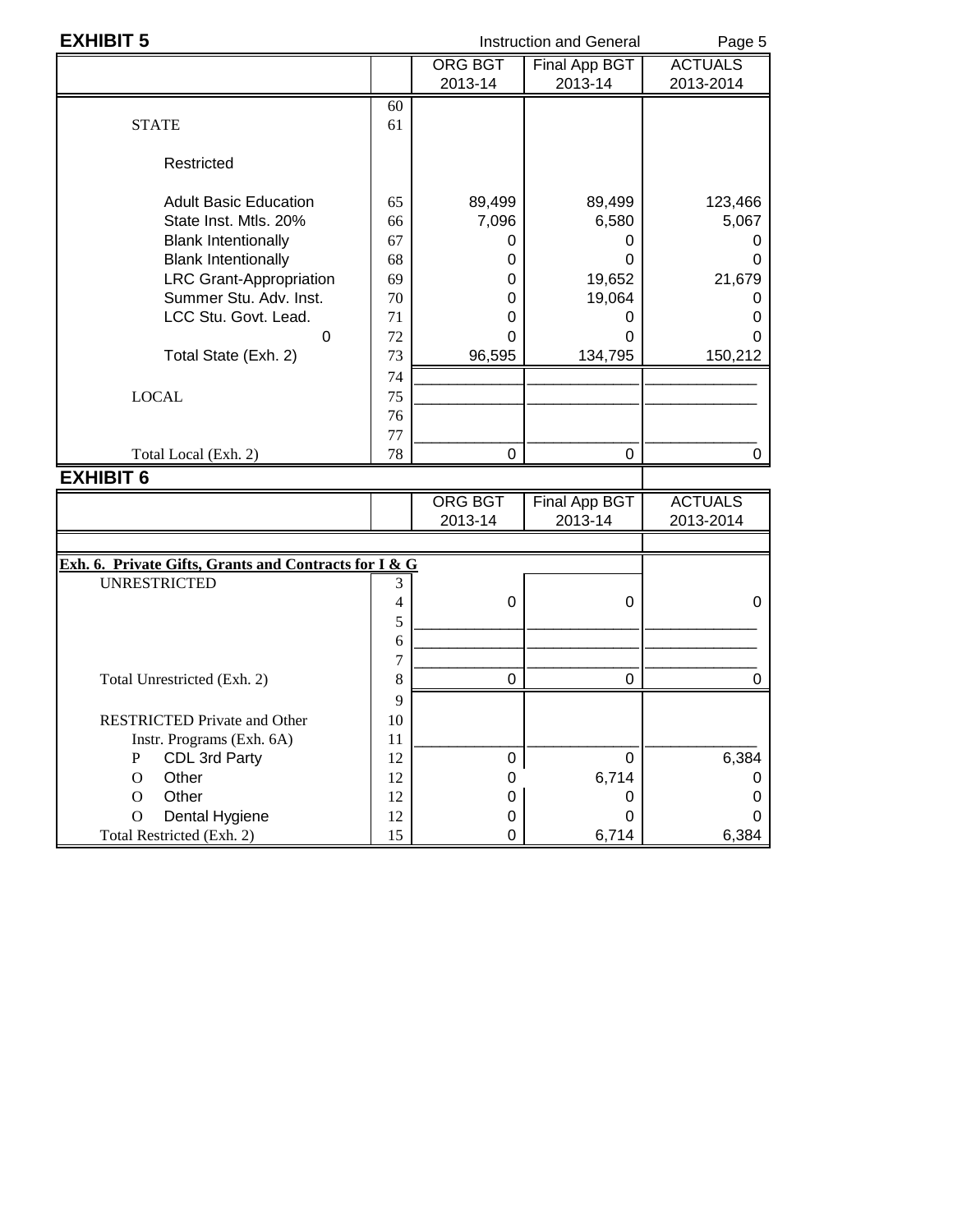| <b>EXHIBITS 7 and 8</b>                                                   |    | <b>Instruction and General</b> |                                 |                             |
|---------------------------------------------------------------------------|----|--------------------------------|---------------------------------|-----------------------------|
|                                                                           |    | <b>ORG BGT</b><br>2013-14      | <b>Final App BGT</b><br>2013-14 | <b>ACTUALS</b><br>2013-2014 |
|                                                                           |    |                                |                                 |                             |
| Exh. 7. Endowment Income, Land Income and Permanent Fund Income for I & G |    |                                |                                 |                             |
| <b>UNRESTRICTED</b>                                                       | 19 |                                |                                 |                             |
| Inc. from Unrest. Endow. Funds                                            | 20 |                                |                                 |                             |
| Inc. from Quasi-Endow. Funds                                              | 21 |                                |                                 |                             |
| Inc. from State Lands                                                     | 22 |                                |                                 |                             |
| Inc. from Permanent Funds                                                 | 23 |                                |                                 |                             |
|                                                                           | 24 |                                |                                 |                             |
| Total Unrestricted (Exh. 2)                                               | 25 | 0                              | 0                               |                             |
|                                                                           | 26 |                                |                                 |                             |
| <b>RESTRICTED Revenue from Endowment</b>                                  | 27 |                                |                                 |                             |
| Funds-Restricted to I&G Purposes (Ex.2)                                   | 28 | $\Omega$                       | 0                               |                             |
|                                                                           | 29 |                                |                                 |                             |
| Exh. 8. Sales and Services of Educational Activities - Unrestricted       |    |                                |                                 |                             |
|                                                                           | 33 |                                |                                 |                             |
|                                                                           | 34 |                                |                                 |                             |
|                                                                           | 35 |                                |                                 |                             |
|                                                                           | 36 |                                |                                 |                             |
|                                                                           | 37 |                                |                                 |                             |
|                                                                           | 38 |                                |                                 |                             |
|                                                                           | 39 |                                |                                 |                             |
|                                                                           | 40 |                                |                                 |                             |
|                                                                           | 41 |                                |                                 |                             |
|                                                                           | 42 |                                |                                 |                             |
|                                                                           | 43 |                                |                                 |                             |
|                                                                           | 44 |                                |                                 |                             |
| Tot. Sales & Services of Educ Act. (Ex Edu                                | 45 | 0                              | 0                               | 0                           |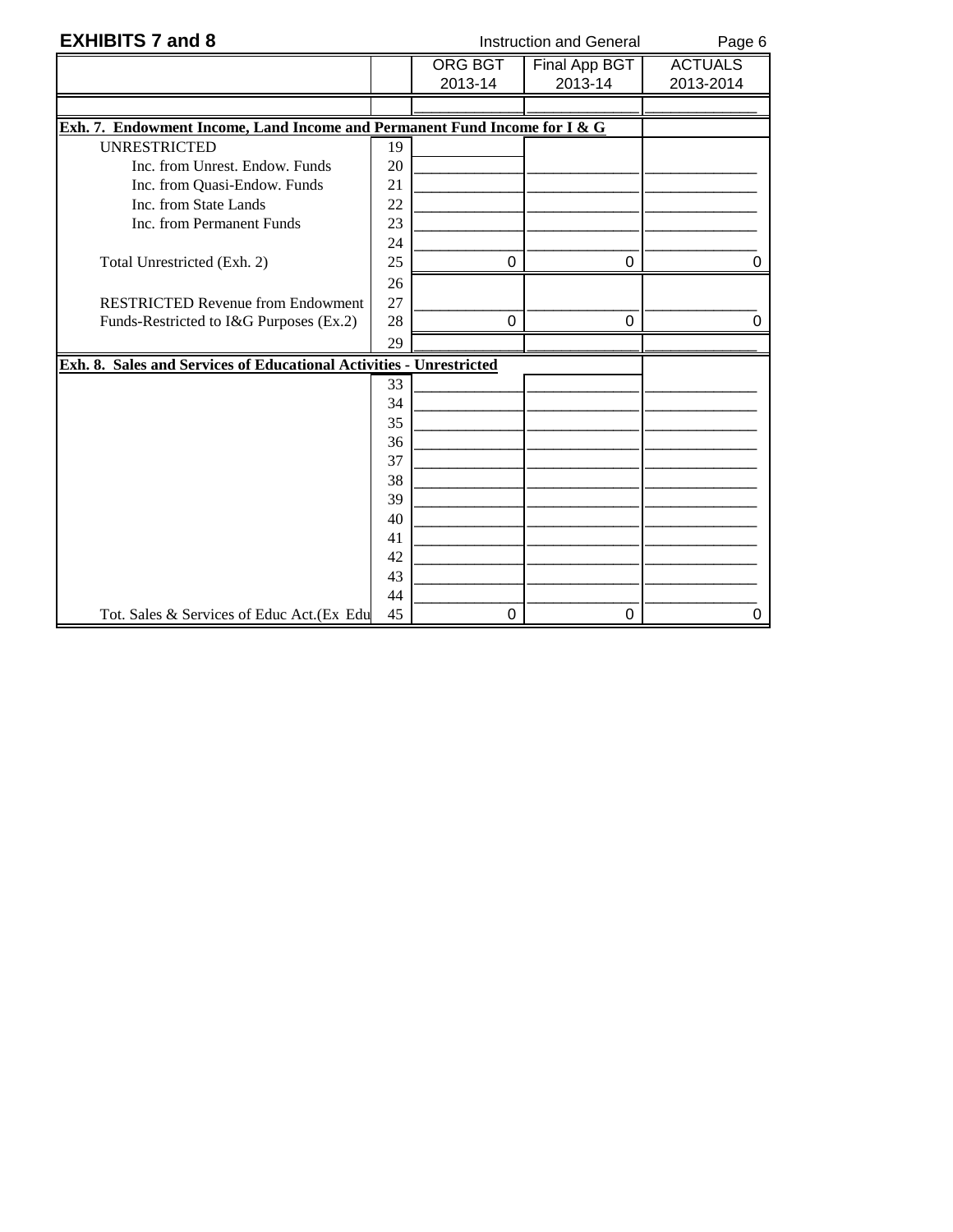| <b>EXHIBIT 9</b>                                          |       |    | <b>Instruction and General</b> |                      |                |
|-----------------------------------------------------------|-------|----|--------------------------------|----------------------|----------------|
|                                                           |       |    | <b>ORG BGT</b>                 | <b>Final App BGT</b> | <b>ACTUALS</b> |
|                                                           |       |    | 2013-14                        | 2013-14              | 2013-2014      |
| Exh. 9. Other Sources of Revenue for I & G - Unrestricted |       |    |                                |                      |                |
| <b>Interest on Current Fund Balances</b>                  |       | 48 | 5,000                          | 5,000                | 4,866          |
| Recov. of Indir. Costs -                                  | Instr | 49 |                                |                      |                |
| Recov. of Indir. Costs -                                  | Othe  | 50 |                                |                      |                |
| Recov. of Indir. Costs -                                  | Rese  | 51 |                                |                      |                |
| Recov. of Indir. Costs -                                  | Pub.  | 52 | 0                              | $\mathbf 0$          | 0              |
| Recov. of Inst. Part of NDSL Loans                        |       | 53 |                                |                      |                |
|                                                           |       | 54 |                                |                      |                |
|                                                           |       | 55 | 0                              | $\Omega$             | 0              |
| Rentals                                                   |       | 56 | 1,800                          | 1,800                | 1,800          |
|                                                           |       | 57 |                                |                      |                |
|                                                           |       | 58 |                                |                      |                |
|                                                           |       | 59 |                                |                      |                |
|                                                           |       | 60 |                                |                      |                |
|                                                           |       | 61 | $\Omega$                       | $\mathbf 0$          | 0              |
|                                                           |       | 62 |                                |                      |                |
|                                                           |       | 63 |                                |                      |                |
|                                                           |       | 64 |                                |                      |                |
|                                                           |       | 65 |                                |                      |                |
|                                                           |       | 66 |                                |                      |                |
|                                                           |       | 67 |                                |                      |                |
|                                                           |       | 68 |                                |                      |                |
|                                                           |       | 69 |                                |                      |                |
| Other Miscellaneous Revenue                               |       | 70 | 5,000                          | 5,000                | 7,044          |
|                                                           |       | 71 |                                |                      |                |
|                                                           |       | 72 |                                |                      |                |
| Tot.Other Sources of Rev.for I&G (Exh.2)                  |       | 73 | 11,800                         | 11,800               | 13,710         |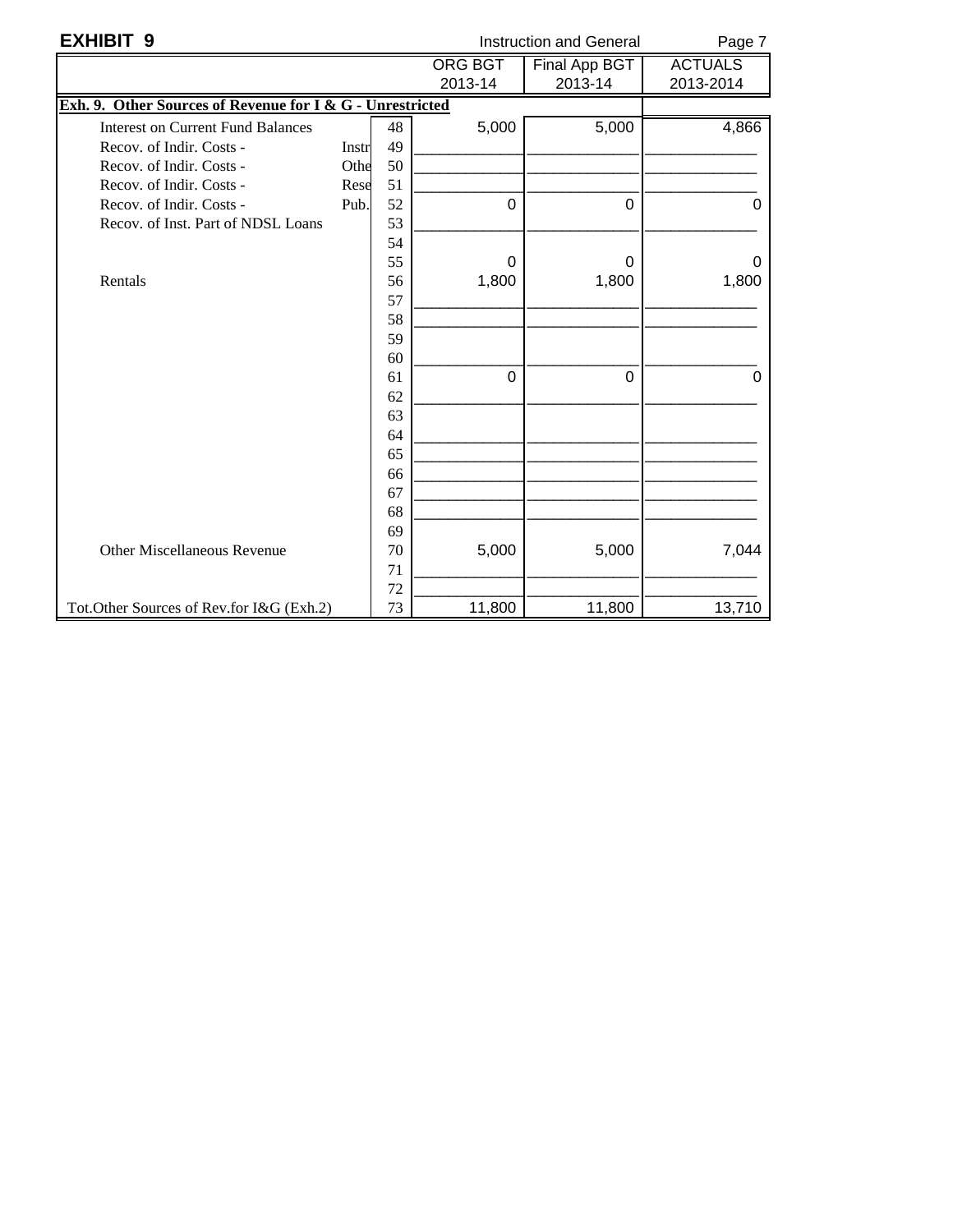| <b>EXHIBIT 10.</b>                |                           | <b>Expenditures for Instruction</b> | Page 1         |              |                       |                 |                |  |
|-----------------------------------|---------------------------|-------------------------------------|----------------|--------------|-----------------------|-----------------|----------------|--|
|                                   |                           | 2013-14 ORIG BGT                    |                |              | 2013-14 Final Rev Bgt | 2013-14 ACTUALS |                |  |
|                                   |                           | Unrestricted                        | Restricted     | Unrestricted | Restricted            | Unrestricted    | Restricted     |  |
| GEN'L ACAD. INSTR. - BY DEPT. (E  | $\overline{1}$            |                                     |                |              |                       |                 |                |  |
|                                   | $\sqrt{2}$                |                                     |                |              |                       |                 |                |  |
| <b>GENERAL EDUCATION OFFERING</b> | $\ensuremath{\mathsf{3}}$ | 643,185                             |                | 710,172      |                       | 622,630         |                |  |
|                                   | 4                         |                                     |                |              |                       |                 |                |  |
|                                   | 5                         |                                     |                |              |                       |                 |                |  |
|                                   | 6                         |                                     |                |              |                       |                 |                |  |
|                                   | $\overline{7}$            |                                     |                |              |                       |                 |                |  |
|                                   | 8                         |                                     |                |              |                       |                 |                |  |
|                                   | $\boldsymbol{9}$          |                                     |                |              |                       |                 |                |  |
|                                   | 10                        |                                     |                |              |                       |                 |                |  |
|                                   | 11                        |                                     |                |              |                       |                 |                |  |
|                                   | 12                        |                                     |                |              |                       |                 |                |  |
|                                   | 13                        |                                     |                |              |                       |                 |                |  |
|                                   | 14<br>15                  |                                     |                |              |                       |                 |                |  |
|                                   | 16                        |                                     |                |              |                       |                 |                |  |
|                                   | 17                        |                                     |                |              |                       |                 |                |  |
|                                   | 18                        |                                     |                |              |                       |                 |                |  |
|                                   | 19                        |                                     |                |              |                       |                 |                |  |
|                                   | 20                        |                                     |                |              |                       |                 |                |  |
|                                   | 21                        |                                     |                |              |                       |                 |                |  |
|                                   | 22                        |                                     |                |              |                       |                 |                |  |
|                                   | 23                        |                                     |                |              |                       |                 |                |  |
|                                   | 24                        |                                     |                |              |                       |                 |                |  |
|                                   | 25                        |                                     |                |              |                       |                 |                |  |
|                                   | 26                        |                                     |                |              |                       |                 |                |  |
|                                   | 27                        |                                     |                |              |                       |                 |                |  |
|                                   | 28                        |                                     |                |              |                       |                 |                |  |
|                                   | 29                        |                                     |                |              |                       |                 |                |  |
|                                   | 30                        |                                     |                |              |                       |                 |                |  |
|                                   | 31                        |                                     |                |              |                       |                 |                |  |
|                                   | 32                        |                                     |                |              |                       |                 |                |  |
|                                   | 33                        |                                     |                |              |                       |                 |                |  |
|                                   | 34<br>35                  |                                     |                |              |                       |                 |                |  |
| Total Gen'l. Acad. Instr.         | 36                        | 643,185                             | $\overline{0}$ | 710,172      | $\overline{0}$        | 622,630         | $\overline{0}$ |  |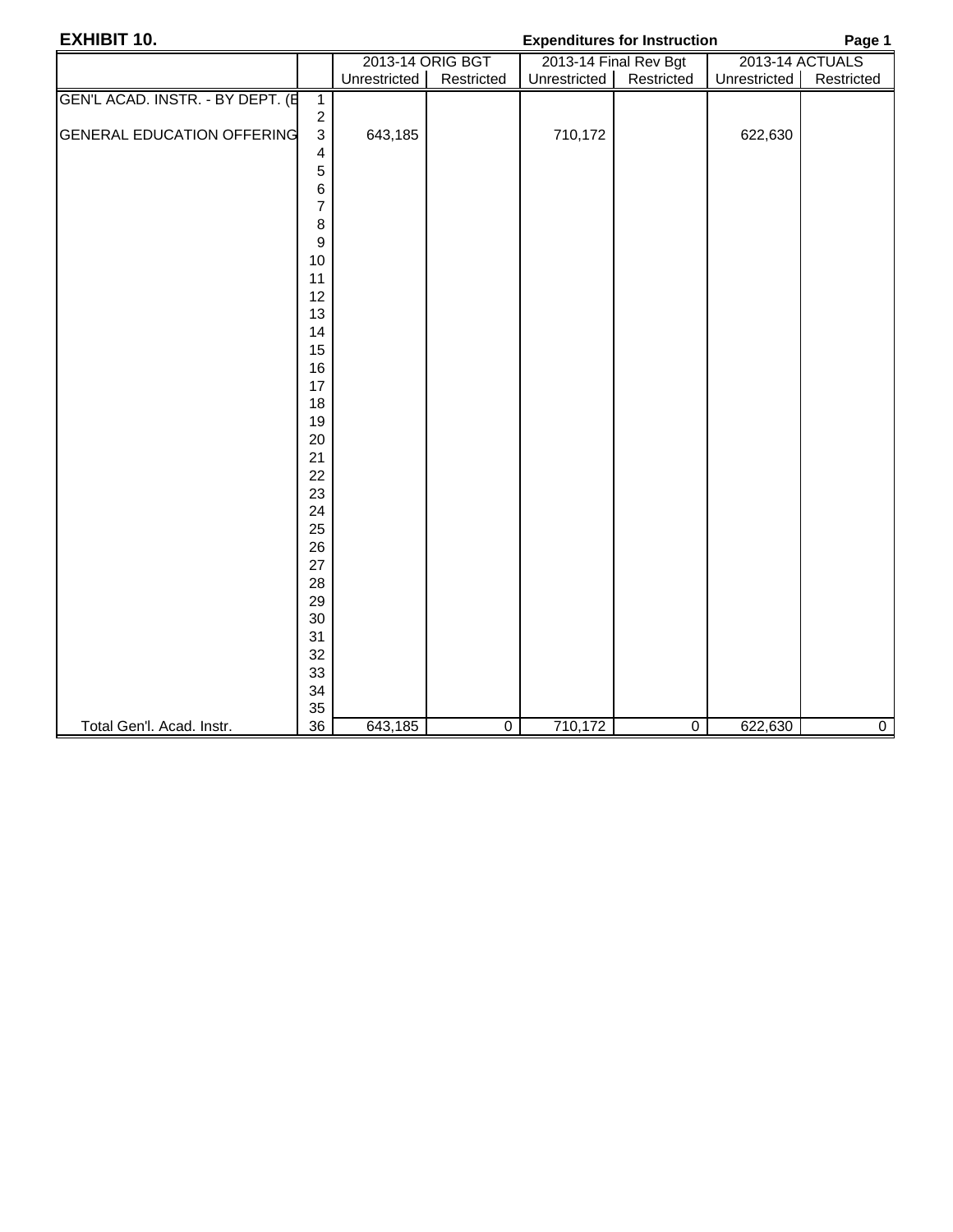| <b>EXHIBIT 10.</b>                  |                |                  |             |              | <b>Expenditures for Instruction</b> |                 | Page 2      |
|-------------------------------------|----------------|------------------|-------------|--------------|-------------------------------------|-----------------|-------------|
|                                     |                | 2013-14 ORIG BGT |             |              | 2013-14 Final Rev Bgt               | 2013-14 ACTUALS |             |
|                                     |                | Unrestricted     | Restricted  | Unrestricted | Restricted                          | Unrestricted    | Restricted  |
| OCCUPA'L & VOC INSTR.-BY PRO        | $\mathbf 1$    |                  |             |              |                                     |                 |             |
| <b>BUSINESS STUDIES DIVISION</b>    | $\overline{c}$ | 533,335          | 0           | 637,610      | 0                                   | 597,536         | 6,384       |
| <b>HEALTH OCCUPATIONS DIVISION</b>  | 3              | 769,548          | 0           | 886,024      | 0                                   | 695,056         | 0           |
| <b>EARLY CHILDHOOD TRAINING</b>     | $\overline{4}$ | 123,275          | 0           | 124,138      | $\mathbf 0$                         | 117,695         | 0           |
| PUBLIC SAFETY DIVISION              | 5              | 14,000           | 0           | 14,000       | $\Omega$                            | 10,820          |             |
| <b>TECHNOLOGIES DIVISION</b>        | 6              | 521,393          | 52,942      | 584,171      | 73,636                              | 434,409         | 51,409      |
| TRADES & INDUSTRY DIVISION          | $\overline{7}$ | 606,143          | 0           | 700,736      | 6,713                               | 682,007         | 0           |
| <b>MASS MEDIA</b>                   | 8              | 0                | 0           | 60,508       | $\Omega$                            | 50,227          | 0           |
| DEVELOPMENTAL/PREPARATORY           | 9              |                  | 472,187     |              | 753,251                             |                 | 355,214     |
|                                     | 10             |                  |             |              |                                     |                 |             |
| Total Occupa'l. & Voc. Instr.       | 11             | 2,567,694        | 525,129     | 3,007,187    | 833,600                             | 2,587,750       | 413,007     |
|                                     | 12             |                  |             |              |                                     |                 |             |
| <b>SPECIAL SESSION INSTR-BY SES</b> | 13             |                  |             |              |                                     |                 |             |
| <b>Summer Session</b>               | 14             | $\boldsymbol{0}$ | $\mathbf 0$ | $\mathbf 0$  | $\mathbf 0$                         | $\Omega$        | 0           |
| <b>Interim Session</b>              | 15<br>16       |                  |             |              |                                     |                 |             |
| <b>Total Special Session Instr.</b> | 17             | $\Omega$         | $\mathbf 0$ | $\mathbf 0$  | $\mathbf 0$                         | 0               | $\mathbf 0$ |
|                                     | 18             |                  |             |              |                                     |                 |             |
| COMMUNITY EDUC.-BY PROGRAN          | 19             |                  |             |              |                                     |                 |             |
| Main Campus Continuing Educ.        | 20             | 5,000            |             | 13,400       |                                     | 10,909          |             |
| Off-Campus Extension                | 21             |                  |             |              |                                     |                 |             |
|                                     | 22             |                  |             |              |                                     |                 |             |
|                                     | 23             |                  |             |              |                                     |                 |             |
| <b>Total Community Educ.</b>        | 24             | 5,000            |             | 13,400       | $\mathbf 0$                         | 10,909          | $\mathbf 0$ |
| Federal Work Study & S.E.O.G.       | 25             |                  |             |              |                                     |                 |             |
| Retirement                          | 26             | 284,353          | 0           | 289,353      | 0                                   | 287,251         | 36,897      |
| 1% Health Retiree's Act             | 27             | 39,163           | 0           | 39,163       | $\Omega$                            | 43,686          | 5,612       |
| <b>Social Security</b>              | 28             | 148,093          | 88,000      | 238,631      | 100,460                             | 150,754         | 19,542      |
| Medicare                            | 29             | 34,571           | 0           | 34,591       | 47,312                              | 35,260          | 4,571       |
| Group Insurance                     | 30             | 197,661          | 1,300       | 197,671      | 1,300                               | 189,953         | 16,442      |
| Workmen's Compensation              | 31             | 37,995           | 0           | 47,994       | 0                                   | 43,755          | 14,244      |
| <b>Unemployment Compensation</b>    | 32             | 59,694           | 0           | 59,663       | $\Omega$                            | 65,650          | 0           |
| Waiver of Tuition                   | 33             |                  |             |              |                                     |                 |             |
| <b>Computer Service</b>             | 34             |                  |             |              |                                     |                 |             |
| State Workstudy                     | 35             |                  |             |              |                                     |                 |             |
|                                     | 36             |                  |             |              |                                     |                 |             |
| Total Items not Included in 10A's   | 37             | 801,531          | 89,300      | 907,066      | 149,072                             | 816,309         | 97,308      |
| GRAND TOTAL EXP. FOR INSTR. (       | 38             | 4,017,410        | 614,429     | 4,637,825    | 982,672                             | 4,037,598       | 510,315     |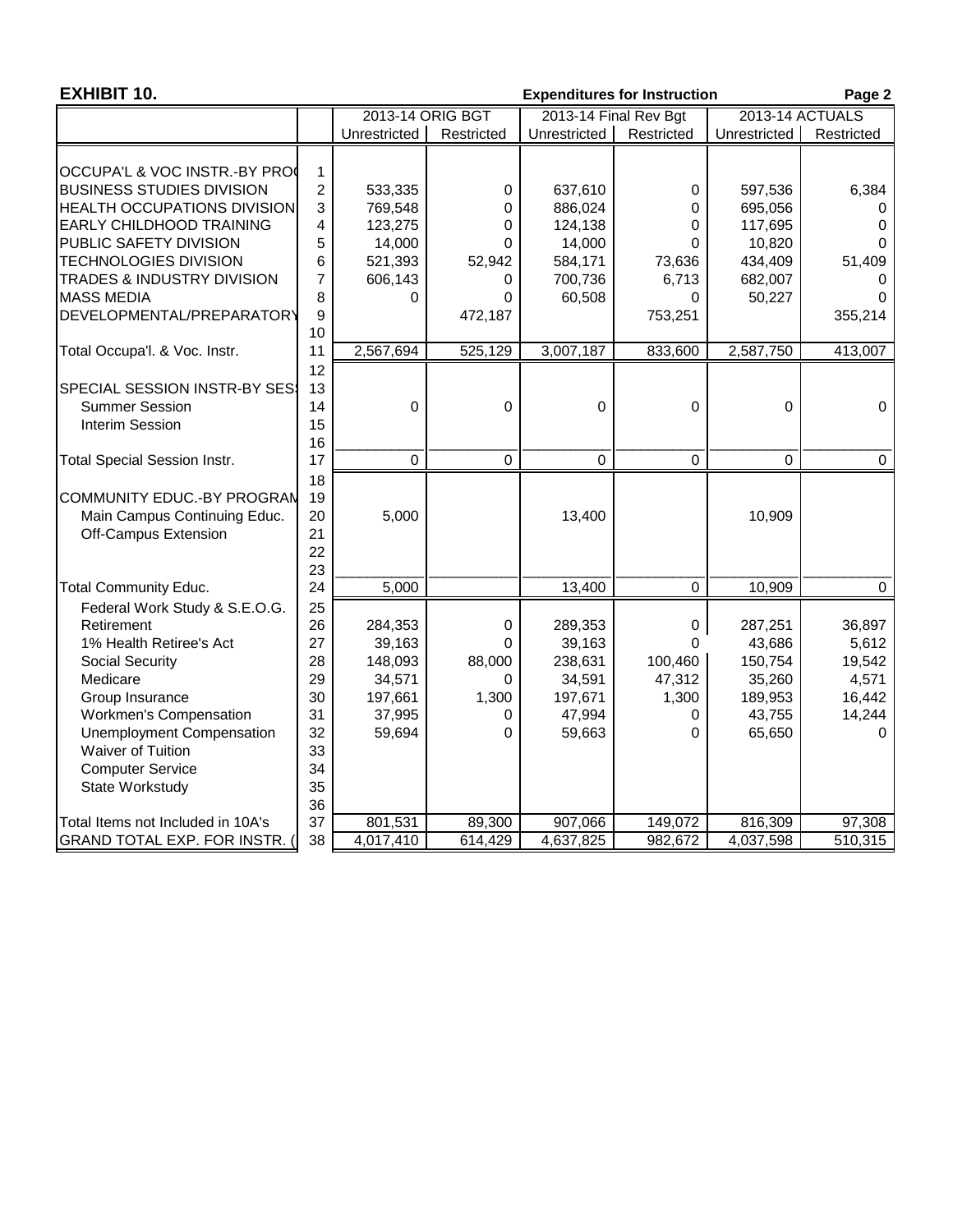### **EXHIBIT 10A Expenditures for Instruction**

| - - - - - - - - - - - - - - - - - - - |                |            | 2013-14 ORIG BGT |            |             |            | 2013-14 Final Rev Bgt |            |             |            | Exponentares for motifaction<br>2013-14 ACTUALS |      |            |
|---------------------------------------|----------------|------------|------------------|------------|-------------|------------|-----------------------|------------|-------------|------------|-------------------------------------------------|------|------------|
| <b>BUSINESS STUDIES DIVISION</b>      |                |            | Unrestricted     |            | Restricted  |            | Unrestricted          |            | Restricted  |            | Unrestricted                                    |      | Restricted |
|                                       |                | <b>FTE</b> | Amount           | <b>FTE</b> | Amount      | <b>FTE</b> | Amount                | <b>FTE</b> | Amount      | <b>FTE</b> | Amount                                          | FTE  | Amount     |
| Unit                                  | $\overline{1}$ |            |                  |            |             |            |                       |            |             |            |                                                 |      |            |
| <b>Faculty Salaries</b>               | 2              | 5.58       | 127,327          | 0.00       | 0           | 4.22       | 160,474               | 0.00       | $\circ$     | 3.20       | 153,899                                         | 0.00 | 0          |
| <b>Professional Salaries</b>          | 3              | 4.00       | 84,497           |            |             | 4.00       | 27,606                |            |             | 0.00       | $\mathbf 0$                                     |      |            |
| <b>Support Staff Salaries</b>         | 4              | 0.50       | 13,578           |            |             | 0.50       | 27,427                |            |             | 1.00       | 27,427                                          |      |            |
| Graduate/Teaching Asst. Sala          | 5              | 0.00       | 0                |            |             | 0.00       | 0                     |            |             | 0.00       | 0                                               |      |            |
| <b>Student Salaries</b>               | 6              | 0.00       | 0                |            |             | 0.00       | $\mathbf 0$           |            |             | 0.00       | $\Omega$                                        |      |            |
| <b>Federal Work Study Salaries</b>    | $\overline{7}$ | 0.00       | $\mathbf 0$      |            |             | 0.00       | $\mathbf 0$           |            |             | 0.00       | $\Omega$                                        |      |            |
| <b>State Work Study Salaries</b>      | 8              | 0.00       | $\Omega$         |            |             | 0.00       | $\Omega$              |            |             | 0.00       | $\Omega$                                        |      |            |
| <b>Other Salaries</b>                 | 9              | 0.00       | $\Omega$         |            |             | 0.00       | $\Omega$              |            |             | 0.00       | $\Omega$                                        |      |            |
| <b>Purchased Services</b>             | 10             |            | 292,933          |            | 0           |            | 401,252               |            | $\circ$     |            | 398,882                                         |      | 5,583      |
| Supplies & Expenses                   | 11             |            | 5,000            |            | 0           |            | 9,000                 |            | $\circ$     |            | 7,074                                           |      | 801        |
| Travel                                | ##             |            | $\mathbf 0$      |            | 0           |            | $\mathbf 0$           |            | $\circ$     |            | $\mathbf 0$                                     |      | 0          |
| Equipment                             | 13             |            | 10,000           |            | 0           |            | 11,851                |            | $\circ$     |            | 10,254                                          |      | 0          |
| Total                                 | 14             | 10.08      | 533,335          | 0.00       | $\mathbf 0$ | 8.72       | 637,610               | 0.00       | $\mathbf 0$ | 4.20       | 597,536                                         | 0.00 | 6,384      |
|                                       | 15             |            |                  |            |             |            |                       |            |             |            |                                                 |      |            |
|                                       | 16             |            |                  |            |             |            |                       |            |             |            |                                                 |      |            |
|                                       | 17             |            |                  |            |             |            |                       |            |             |            |                                                 |      |            |
|                                       | 18             |            |                  |            |             |            |                       |            |             |            |                                                 |      |            |
|                                       | 19             |            |                  |            |             |            |                       |            |             |            |                                                 |      |            |
|                                       | 20             |            |                  |            |             |            |                       |            |             |            |                                                 |      |            |
|                                       | 21             |            |                  |            |             |            |                       |            |             |            |                                                 |      |            |
|                                       | 22             |            |                  |            |             |            |                       |            |             |            |                                                 |      |            |
|                                       | 23             |            |                  |            |             |            |                       |            |             |            |                                                 |      |            |
|                                       | 24             |            |                  |            |             |            |                       |            |             |            |                                                 |      |            |
|                                       | 25             |            |                  |            |             |            |                       |            |             |            |                                                 |      |            |
|                                       | 26             |            |                  |            |             |            |                       |            |             |            |                                                 |      |            |
|                                       | 27             |            |                  |            |             |            |                       |            |             |            |                                                 |      |            |
|                                       | 28             |            |                  |            |             |            |                       |            |             |            |                                                 |      |            |
|                                       | 29             |            |                  |            |             |            |                       |            |             |            |                                                 |      |            |
|                                       | 30             |            |                  |            |             |            |                       |            |             |            |                                                 |      |            |
|                                       | 31             |            |                  |            |             |            |                       |            |             |            |                                                 |      |            |
|                                       | 32             |            |                  |            |             |            |                       |            |             |            |                                                 |      |            |
|                                       | 33             |            |                  |            |             |            |                       |            |             |            |                                                 |      |            |
|                                       | 34             |            |                  |            |             |            |                       |            |             |            |                                                 |      |            |
|                                       | 35             |            |                  |            |             |            |                       |            |             |            |                                                 |      |            |
|                                       | 36             |            |                  |            |             |            |                       |            |             |            |                                                 |      |            |
|                                       |                |            |                  |            |             |            |                       |            |             |            |                                                 |      |            |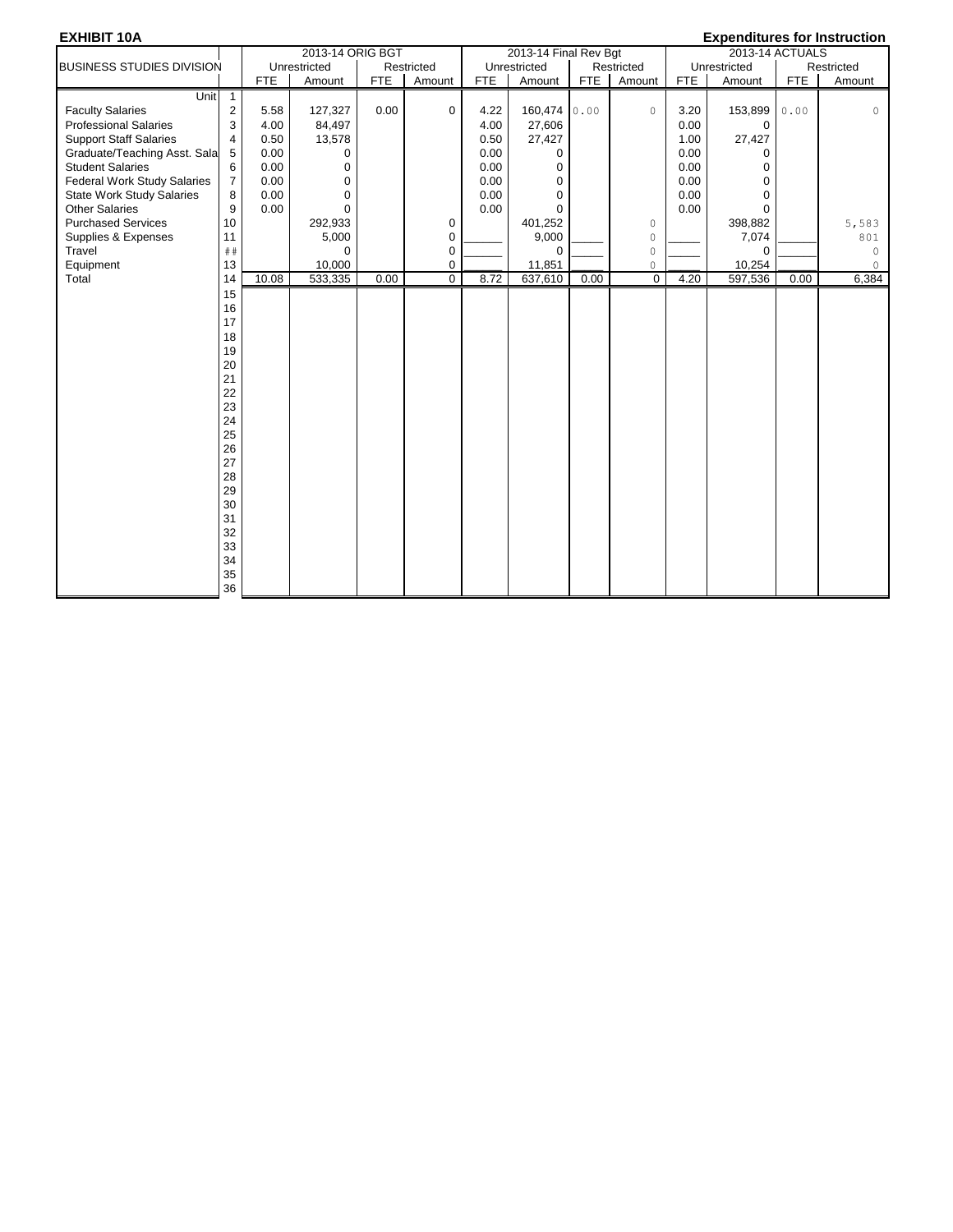| <b>EXHIBIT 10A</b>                 |                |            |                  |            |            |            |                       |            |             |            | <b>Expenditures for Instruction</b> |            |             |
|------------------------------------|----------------|------------|------------------|------------|------------|------------|-----------------------|------------|-------------|------------|-------------------------------------|------------|-------------|
|                                    |                |            | 2013-14 ORIG BGT |            |            |            | 2013-14 Final Rev Bgt |            |             |            | 2013-14 ACTUALS                     |            |             |
| <b>HEALTH OCCUPATIONS DEPARTI</b>  |                |            | Unrestricted     |            | Restricted |            | Unrestricted          |            | Restricted  |            | Unrestricted                        |            | Restricted  |
|                                    |                | <b>FTE</b> | Amount           | <b>FTE</b> | Amount     | <b>FTE</b> | Amount                | <b>FTE</b> | Amount      | <b>FTE</b> | Amount                              | <b>FTE</b> | Amount      |
| <b>Unit</b>                        | $\overline{1}$ |            |                  |            |            |            |                       |            |             |            |                                     |            |             |
| <b>Faculty Salaries</b>            | $\overline{c}$ | 15.92      | 477,081          |            |            | 17.11      | 508,875               |            |             | 13.11      | 415,709                             |            |             |
| <b>Professional Salaries</b>       | 3              | 3.00       | 135,919          |            |            | 2.00       | 141,549               |            |             | 2.00       | 82,786                              |            |             |
| <b>Support Staff Salaries</b>      | $\overline{4}$ | 4.00       | 94,548           |            |            | 5.00       | 124,478               |            |             | 4.00       | 109,942                             |            |             |
| Graduate/Teaching Asst. Sala       | 5              | 0.00       | $\mathbf 0$      |            |            | 0.00       | 0                     |            |             | 0.00       | $\Omega$                            |            |             |
| <b>Student Salaries</b>            | 6              | 0.00       | $\mathbf 0$      |            |            | 0.00       | $\mathbf 0$           |            |             | 0.00       | $\mathbf 0$                         |            |             |
| <b>Federal Work Study Salaries</b> | $\overline{7}$ | 0.00       | $\mathbf 0$      |            |            | 0.00       | $\mathbf 0$           |            |             | 0.00       | $\mathbf 0$                         |            |             |
| <b>State Work Study Salaries</b>   | 8              | 0.00       | $\mathbf 0$      |            |            | 0.00       | $\mathbf 0$           |            |             | 0.00       | $\mathbf 0$                         |            |             |
| <b>Other Salaries</b>              | 9              | 0.00       | $\mathbf 0$      |            |            | 0.00       | $\Omega$              |            |             | 0.00       | $\Omega$                            |            |             |
| <b>Purchased Services</b>          | 10             |            | 36,000           |            |            |            | 51,500                |            |             |            | 32,613                              |            |             |
| Supplies & Expenses                | 11             |            | 26,000           |            |            |            | 32,500                |            |             |            | 27,486                              |            |             |
| Travel                             | 12             |            | 0                |            |            |            | 7,000                 |            |             |            | 4,344                               |            |             |
| Equipment                          | 13             |            | $\Omega$         |            |            |            | 20,122                |            |             |            | 22,176                              |            |             |
| Total                              | 14             | 22.92      | 769,548          | 0.00       | $\Omega$   | 24.11      | 886,024               | 0.00       | $\mathbf 0$ | 19.11      | 695,056                             | 0.00       | $\mathbf 0$ |
|                                    | 15             |            |                  |            |            |            |                       |            |             |            |                                     |            |             |
|                                    | 16             |            |                  |            |            |            |                       |            |             |            |                                     |            |             |
|                                    | 17             |            |                  |            |            |            |                       |            |             |            |                                     |            |             |
|                                    | 18             |            |                  |            |            |            |                       |            |             |            |                                     |            |             |
|                                    | 19             |            |                  |            |            |            |                       |            |             |            |                                     |            |             |
|                                    | 20             |            |                  |            |            |            |                       |            |             |            |                                     |            |             |
|                                    | 21             |            |                  |            |            |            |                       |            |             |            |                                     |            |             |
|                                    | 22             |            |                  |            |            |            |                       |            |             |            |                                     |            |             |
|                                    | 23             |            |                  |            |            |            |                       |            |             |            |                                     |            |             |
|                                    | 24             |            |                  |            |            |            |                       |            |             |            |                                     |            |             |
|                                    | 25             |            |                  |            |            |            |                       |            |             |            |                                     |            |             |
|                                    | 26             |            |                  |            |            |            |                       |            |             |            |                                     |            |             |
|                                    | 27             |            |                  |            |            |            |                       |            |             |            |                                     |            |             |
|                                    | 28             |            |                  |            |            |            |                       |            |             |            |                                     |            |             |
|                                    | 29             |            |                  |            |            |            |                       |            |             |            |                                     |            |             |
|                                    | 30             |            |                  |            |            |            |                       |            |             |            |                                     |            |             |
|                                    | 31             |            |                  |            |            |            |                       |            |             |            |                                     |            |             |
|                                    | 32             |            |                  |            |            |            |                       |            |             |            |                                     |            |             |
|                                    | 33             |            |                  |            |            |            |                       |            |             |            |                                     |            |             |
|                                    | 34             |            |                  |            |            |            |                       |            |             |            |                                     |            |             |
|                                    | 35             |            |                  |            |            |            |                       |            |             |            |                                     |            |             |
|                                    | 36             |            |                  |            |            |            |                       |            |             |            |                                     |            |             |
|                                    |                |            |                  |            |            |            |                       |            |             |            |                                     |            |             |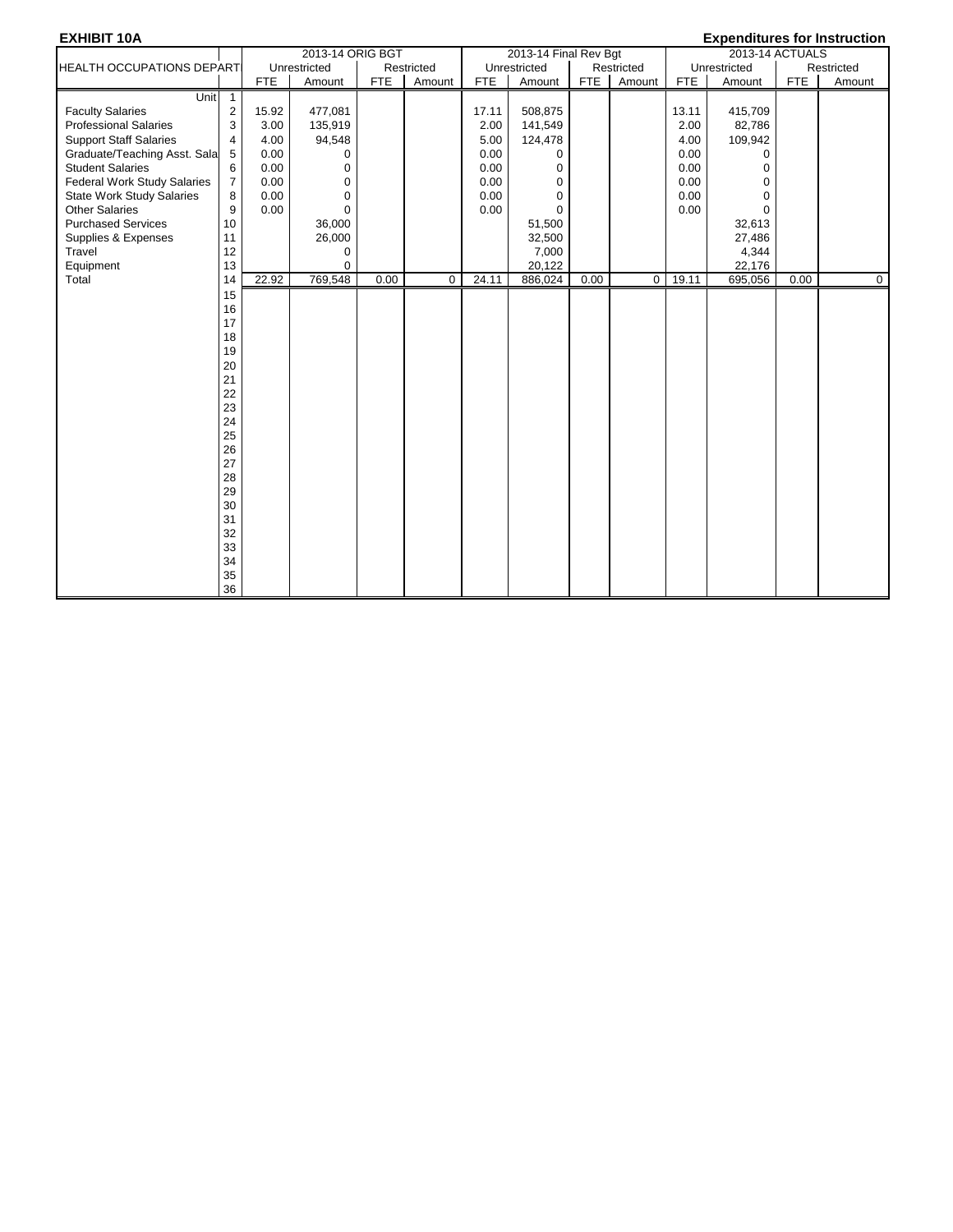| <b>EXHIBIT 10A</b>                 |                         |            |                  |            |             |            |                       |            |             |            | <b>Expenditures for Instruction</b> |            |            |
|------------------------------------|-------------------------|------------|------------------|------------|-------------|------------|-----------------------|------------|-------------|------------|-------------------------------------|------------|------------|
|                                    |                         |            | 2013-14 ORIG BGT |            |             |            | 2013-14 Final Rev Bgt |            |             |            | 2013-14 ACTUALS                     |            |            |
| EARLY CHILDHOOD EDUCATION          |                         |            | Unrestricted     |            | Restricted  |            | Unrestricted          |            | Restricted  |            | Unrestricted                        |            | Restricted |
|                                    |                         | <b>FTE</b> | Amount           | <b>FTE</b> | Amount      | <b>FTE</b> | Amount                | <b>FTE</b> | Amount      | <b>FTE</b> | Amount                              | <b>FTE</b> | Amount     |
| Unit                               | $\overline{1}$          |            |                  |            |             |            |                       |            |             |            |                                     |            |            |
| <b>Faculty Salaries</b>            | $\overline{\mathbf{c}}$ | 1.32       | 31,000           |            |             | 2.71       | 31,000                |            |             | 1.21       | 28,400                              |            |            |
| <b>Professional Salaries</b>       | 3                       | 1.00       | 61,057           |            |             | 1.00       | 61,668                |            |             | 1.00       | 61,668                              |            |            |
| <b>Support Staff Salaries</b>      | $\overline{4}$          | 0.00       | $\mathbf 0$      |            |             | 0.00       | $\mathbf 0$           |            |             | 0.00       | $\mathbf 0$                         |            |            |
| Graduate/Teaching Asst. Sala       | 5                       | 1.00       | 25,218           |            |             | 2.00       | 25,470                |            |             | 1.00       | 25,470                              |            |            |
| <b>Student Salaries</b>            | 6                       | 0.00       | $\mathbf 0$      |            |             | 0.00       | $\mathbf 0$           |            |             | 0.00       | 0                                   |            |            |
| <b>Federal Work Study Salaries</b> | $\overline{7}$          | 0.00       | $\mathbf 0$      |            |             | 0.00       | $\mathbf 0$           |            |             | 0.00       | 0                                   |            |            |
| <b>State Work Study Salaries</b>   | 8                       | 0.00       | $\mathbf 0$      |            |             | 0.00       | $\mathbf 0$           |            |             | 0.00       | $\mathbf 0$                         |            |            |
| <b>Other Salaries</b>              | 9                       | 0.00       | $\mathbf 0$      |            |             | 0.00       | $\mathbf 0$           |            |             | 0.00       | $\mathbf 0$                         |            |            |
| <b>Purchased Services</b>          | 10                      |            | 2,500            |            |             |            | 2,500                 |            |             |            | 375                                 |            |            |
| Supplies & Expenses                | 11                      |            | 3,500            |            |             |            | 3,500                 |            |             |            | 1,782                               |            |            |
| Travel                             | ##                      |            | $\mathbf 0$      |            |             |            | $\mathbf 0$           |            |             |            | 0                                   |            |            |
| Equipment                          | 13                      |            | $\mathbf 0$      |            |             |            | $\mathbf 0$           |            |             |            | $\mathbf 0$                         |            |            |
| Total                              | 14                      | 3.32       | 123,275          | 0.00       | $\mathbf 0$ | 5.71       | 124,138               | 0.00       | $\mathbf 0$ | 3.21       | 117,695                             | 0.00       | 0          |
|                                    | 15                      |            |                  |            |             |            |                       |            |             |            |                                     |            |            |
|                                    | 16                      |            |                  |            |             |            |                       |            |             |            |                                     |            |            |
|                                    | 17                      |            |                  |            |             |            |                       |            |             |            |                                     |            |            |
|                                    | 18                      |            |                  |            |             |            |                       |            |             |            |                                     |            |            |
|                                    | 19                      |            |                  |            |             |            |                       |            |             |            |                                     |            |            |
|                                    | 20                      |            |                  |            |             |            |                       |            |             |            |                                     |            |            |
|                                    | 21                      |            |                  |            |             |            |                       |            |             |            |                                     |            |            |
|                                    | 22                      |            |                  |            |             |            |                       |            |             |            |                                     |            |            |
|                                    | 23                      |            |                  |            |             |            |                       |            |             |            |                                     |            |            |
|                                    | 24                      |            |                  |            |             |            |                       |            |             |            |                                     |            |            |
|                                    | 25                      |            |                  |            |             |            |                       |            |             |            |                                     |            |            |
|                                    |                         |            |                  |            |             |            |                       |            |             |            |                                     |            |            |
|                                    | 26                      |            |                  |            |             |            |                       |            |             |            |                                     |            |            |
|                                    | 27                      |            |                  |            |             |            |                       |            |             |            |                                     |            |            |
|                                    | 28                      |            |                  |            |             |            |                       |            |             |            |                                     |            |            |
|                                    | 29                      |            |                  |            |             |            |                       |            |             |            |                                     |            |            |
|                                    | 30                      |            |                  |            |             |            |                       |            |             |            |                                     |            |            |
|                                    | 31                      |            |                  |            |             |            |                       |            |             |            |                                     |            |            |
|                                    | 32                      |            |                  |            |             |            |                       |            |             |            |                                     |            |            |
|                                    | 33                      |            |                  |            |             |            |                       |            |             |            |                                     |            |            |
|                                    | 34                      |            |                  |            |             |            |                       |            |             |            |                                     |            |            |
|                                    | 35                      |            |                  |            |             |            |                       |            |             |            |                                     |            |            |
|                                    | 36                      |            |                  |            |             |            |                       |            |             |            |                                     |            |            |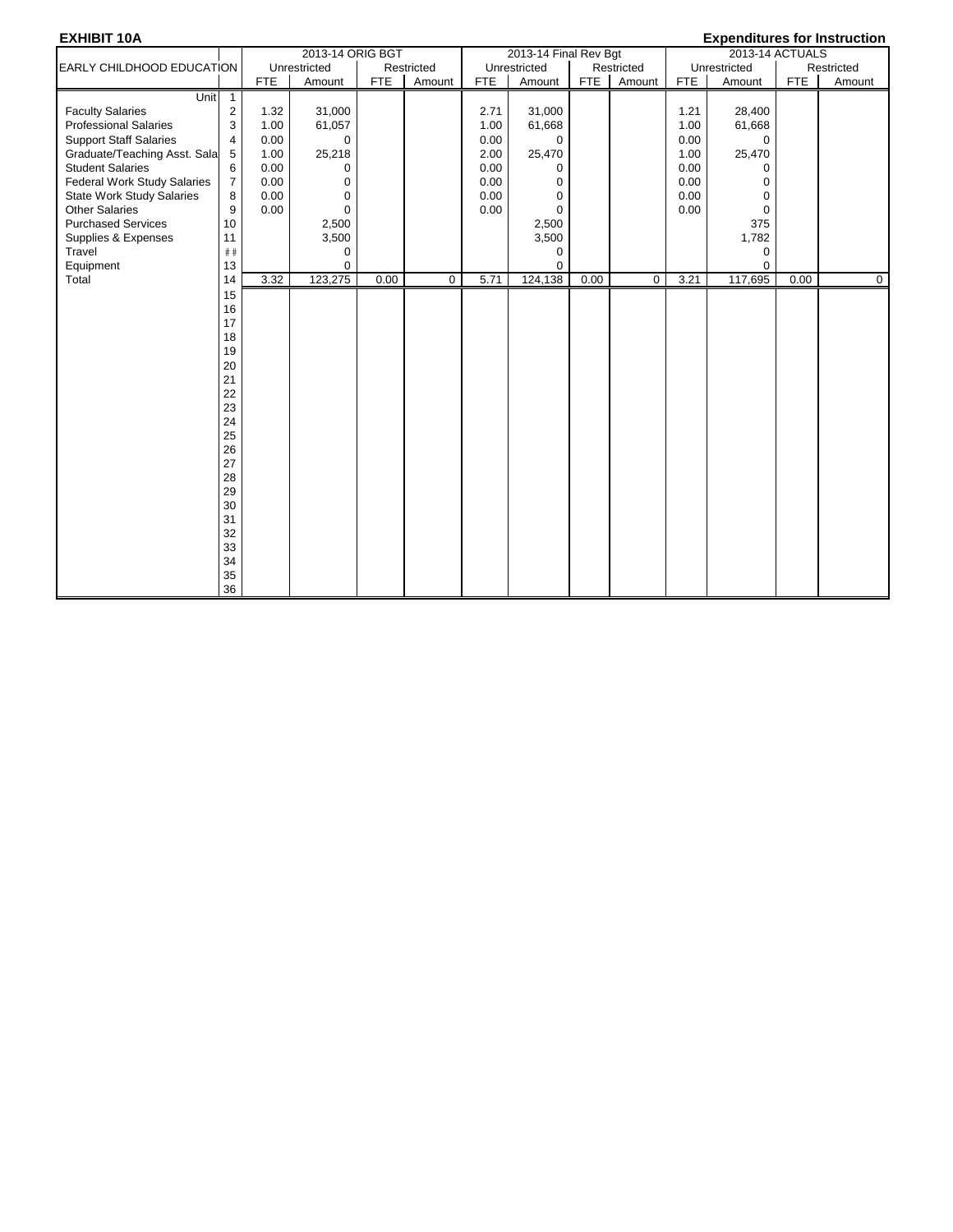| <b>EXHIBIT 10A</b>                 |                         |            |                  |            |             |            |                       |            |             |            | <b>Expenditures for Instruction</b> |            |            |
|------------------------------------|-------------------------|------------|------------------|------------|-------------|------------|-----------------------|------------|-------------|------------|-------------------------------------|------------|------------|
|                                    |                         |            | 2013-14 ORIG BGT |            |             |            | 2013-14 Final Rev Bgt |            |             |            | 2013-14 ACTUALS                     |            |            |
| PUBLIC SAFETY DIVISION             |                         |            | Unrestricted     |            | Restricted  |            | Unrestricted          |            | Restricted  |            | Unrestricted                        |            | Restricted |
|                                    |                         | <b>FTE</b> | Amount           | <b>FTE</b> | Amount      | <b>FTE</b> | Amount                | <b>FTE</b> | Amount      | <b>FTE</b> | Amount                              | <b>FTE</b> | Amount     |
| Unit                               | $\overline{1}$          |            |                  |            |             |            |                       |            |             |            |                                     |            |            |
| <b>Faculty Salaries</b>            | $\overline{\mathbf{c}}$ | 0.56       | 13,000           |            |             | 0.56       | 13,000                |            |             | 0.46       | 10,820                              |            |            |
| <b>Professional Salaries</b>       | 3                       | 0.00       | $\mathbf 0$      |            |             | 0.00       | 0                     |            |             | 0.00       | $\mathbf 0$                         |            |            |
| <b>Support Staff Salaries</b>      | $\overline{4}$          | 0.00       | $\mathbf 0$      |            |             | 0.00       | $\mathbf 0$           |            |             | 0.00       | $\mathbf 0$                         |            |            |
| Graduate/Teaching Asst. Sala       | 5                       | 0.56       | $\mathbf 0$      |            |             | 0.56       | 0                     |            |             | 0.00       | 0                                   |            |            |
| <b>Student Salaries</b>            | 6                       | 0.00       | $\mathbf 0$      |            |             | 0.00       | $\mathbf 0$           |            |             | 0.00       | $\pmb{0}$                           |            |            |
| <b>Federal Work Study Salaries</b> | $\overline{7}$          | 0.00       | $\pmb{0}$        |            |             | 0.00       | $\mathbf 0$           |            |             | 0.00       | $\pmb{0}$                           |            |            |
| <b>State Work Study Salaries</b>   | 8                       | 0.00       | $\mathbf 0$      |            |             | 0.00       | $\mathbf 0$           |            |             | 0.00       | $\mathbf 0$                         |            |            |
| <b>Other Salaries</b>              | 9                       | 0.00       | $\mathbf 0$      |            |             | 0.00       | 0                     |            |             | 0.00       | $\pmb{0}$                           |            |            |
| <b>Purchased Services</b>          | 10                      |            | 500              |            |             |            | 500                   |            |             |            | $\mathbf 0$                         |            |            |
| Supplies & Expenses                | 11                      |            | 500              |            |             |            | 500                   |            |             |            | $\pmb{0}$                           |            |            |
| Travel                             | 12                      |            | $\mathbf 0$      |            |             |            | $\mathbf 0$           |            |             |            | $\pmb{0}$                           |            |            |
| Equipment                          | 13                      |            | $\mathbf 0$      |            |             |            | $\mathbf 0$           |            |             |            | $\mathbf 0$                         |            |            |
| Total                              | 14                      | 1.12       | 14,000           | 0.00       | $\mathbf 0$ | 1.11       | 14,000                | 0.00       | $\mathbf 0$ | 0.46       | 10,820                              | 0.00       | 0          |
|                                    | 15                      |            |                  |            |             |            |                       |            |             |            |                                     |            |            |
|                                    | 16                      |            |                  |            |             |            |                       |            |             |            |                                     |            |            |
|                                    | 17                      |            |                  |            |             |            |                       |            |             |            |                                     |            |            |
|                                    | 18                      |            |                  |            |             |            |                       |            |             |            |                                     |            |            |
|                                    | 19                      |            |                  |            |             |            |                       |            |             |            |                                     |            |            |
|                                    | 20                      |            |                  |            |             |            |                       |            |             |            |                                     |            |            |
|                                    | 21                      |            |                  |            |             |            |                       |            |             |            |                                     |            |            |
|                                    | 22                      |            |                  |            |             |            |                       |            |             |            |                                     |            |            |
|                                    | 23                      |            |                  |            |             |            |                       |            |             |            |                                     |            |            |
|                                    | 24                      |            |                  |            |             |            |                       |            |             |            |                                     |            |            |
|                                    | 25                      |            |                  |            |             |            |                       |            |             |            |                                     |            |            |
|                                    | 26                      |            |                  |            |             |            |                       |            |             |            |                                     |            |            |
|                                    | 27                      |            |                  |            |             |            |                       |            |             |            |                                     |            |            |
|                                    | 28                      |            |                  |            |             |            |                       |            |             |            |                                     |            |            |
|                                    | 29                      |            |                  |            |             |            |                       |            |             |            |                                     |            |            |
|                                    | 30                      |            |                  |            |             |            |                       |            |             |            |                                     |            |            |
|                                    | 31                      |            |                  |            |             |            |                       |            |             |            |                                     |            |            |
|                                    | 32                      |            |                  |            |             |            |                       |            |             |            |                                     |            |            |
|                                    | 33                      |            |                  |            |             |            |                       |            |             |            |                                     |            |            |
|                                    | 34                      |            |                  |            |             |            |                       |            |             |            |                                     |            |            |
|                                    | 35                      |            |                  |            |             |            |                       |            |             |            |                                     |            |            |
|                                    | 36                      |            |                  |            |             |            |                       |            |             |            |                                     |            |            |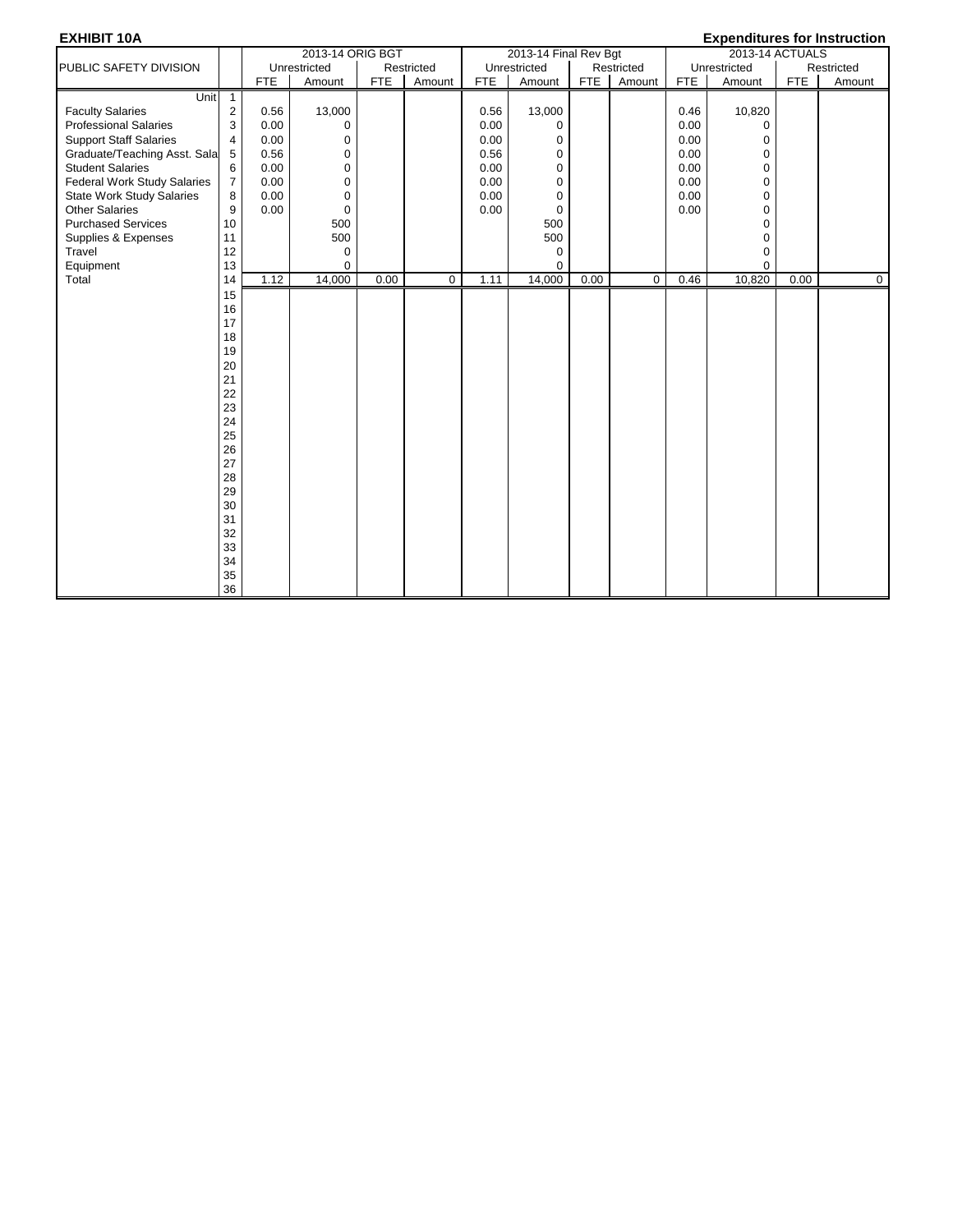| <b>EXHIBIT 10A</b>                 |                |            |                  |            |             |            |                       |            |             |            | <b>Expenditures for Instruction</b> |            |             |
|------------------------------------|----------------|------------|------------------|------------|-------------|------------|-----------------------|------------|-------------|------------|-------------------------------------|------------|-------------|
|                                    |                |            | 2013-14 ORIG BGT |            |             |            | 2013-14 Final Rev Bgt |            |             |            | 2013-14 ACTUALS                     |            |             |
| <b>TECHNOLOGIES DEPARTMENT</b>     |                |            | Unrestricted     |            | Restricted  |            | Unrestricted          |            | Restricted  |            | Unrestricted                        |            | Restricted  |
|                                    |                | <b>FTE</b> | Amount           | <b>FTE</b> | Amount      | <b>FTE</b> | Amount                | <b>FTE</b> | Amount      | <b>FTE</b> | Amount                              | <b>FTE</b> | Amount      |
| Unit                               | $\mathbf{1}$   |            |                  |            |             |            |                       |            |             |            |                                     |            |             |
| <b>Faculty Salaries</b>            | $\overline{2}$ | 14.55      | 406,638          | 1.82       | 50,242      | 15.03      | 402,202               | 4.62       | 70,165      | 12.72      | 338,350                             | 1.65       | 48,303      |
| <b>Professional Salaries</b>       | 3              | 1.00       | 53,154           |            |             | 1.00       | 53,154                |            |             | 1.00       | 18,838                              |            |             |
| <b>Support Staff Salaries</b>      | 4              | 1.25       | 34,101           |            |             | 1.00       | 34,362                |            |             | 1.25       | 32,015                              |            |             |
| Graduate/Teaching Asst. Sala       | 5              | 0.00       | 0                |            |             | 0.00       | $\Omega$              |            |             | 0.00       | 0                                   |            |             |
| <b>Student Salaries</b>            | 6              | 0.00       | 0                |            |             | 0.00       | $\mathbf 0$           |            |             | 0.00       | $\Omega$                            |            | $\pmb{0}$   |
| <b>Federal Work Study Salaries</b> | $\overline{7}$ | 0.00       | 0                |            |             | 0.00       | $\mathbf 0$           |            |             | 0.00       | $\mathbf 0$                         |            | $\pmb{0}$   |
| <b>State Work Study Salaries</b>   | 8              | 0.00       | 0                |            |             | 0.00       | $\mathbf 0$           |            |             | 0.00       | $\mathbf 0$                         |            | $\mathbf 0$ |
| <b>Other Salaries</b>              | 9              | 0.00       | $\Omega$         |            | $\mathbf 0$ | 0.00       | $\Omega$              |            |             | 0.00       | $\Omega$                            |            |             |
| <b>Purchased Services</b>          | 10             |            | 17,500           |            | 1,200       |            | 19,779                |            | $\mathbf 0$ |            | 1,889                               |            | $\mathbf 0$ |
| Supplies & Expenses                | 11             |            | 10,000           |            | 1,500       |            | 10,000                |            | 1,271       |            | 10,308                              |            | 1,079       |
| Travel                             | ##             |            | 0                |            | 0           |            | 2,375                 |            | 2,200       |            | 1,072                               |            | 2,027       |
| Equipment                          | 13             |            | 0                |            | 0           |            | 62,299                |            | $\Omega$    |            | 31,937                              |            | 0           |
| Total                              | 14             | 16.80      | 521,393          | 1.82       | 52,942      | 17.03      | 584,171               | 4.62       | 73,636      | 14.97      | 434,409                             | 1.65       | 51,409      |
|                                    | 15             |            |                  |            |             |            |                       |            |             |            |                                     |            |             |
|                                    | 16             |            |                  |            |             |            |                       |            |             |            |                                     |            |             |
|                                    | 17             |            |                  |            |             |            |                       |            |             |            |                                     |            |             |
|                                    | 18             |            |                  |            |             |            |                       |            |             |            |                                     |            |             |
|                                    | 19             |            |                  |            |             |            |                       |            |             |            |                                     |            |             |
|                                    | 20             |            |                  |            |             |            |                       |            |             |            |                                     |            |             |
|                                    | 21             |            |                  |            |             |            |                       |            |             |            |                                     |            |             |
|                                    | 22             |            |                  |            |             |            |                       |            |             |            |                                     |            |             |
|                                    | 23             |            |                  |            |             |            |                       |            |             |            |                                     |            |             |
|                                    | 24             |            |                  |            |             |            |                       |            |             |            |                                     |            |             |
|                                    | 25             |            |                  |            |             |            |                       |            |             |            |                                     |            |             |
|                                    | 26             |            |                  |            |             |            |                       |            |             |            |                                     |            |             |
|                                    | 27             |            |                  |            |             |            |                       |            |             |            |                                     |            |             |
|                                    | 28             |            |                  |            |             |            |                       |            |             |            |                                     |            |             |
|                                    | 29             |            |                  |            |             |            |                       |            |             |            |                                     |            |             |
|                                    | 30             |            |                  |            |             |            |                       |            |             |            |                                     |            |             |
|                                    | 31             |            |                  |            |             |            |                       |            |             |            |                                     |            |             |
|                                    | 32             |            |                  |            |             |            |                       |            |             |            |                                     |            |             |
|                                    | 33             |            |                  |            |             |            |                       |            |             |            |                                     |            |             |
|                                    | 34             |            |                  |            |             |            |                       |            |             |            |                                     |            |             |
|                                    | 35             |            |                  |            |             |            |                       |            |             |            |                                     |            |             |
|                                    | 36             |            |                  |            |             |            |                       |            |             |            |                                     |            |             |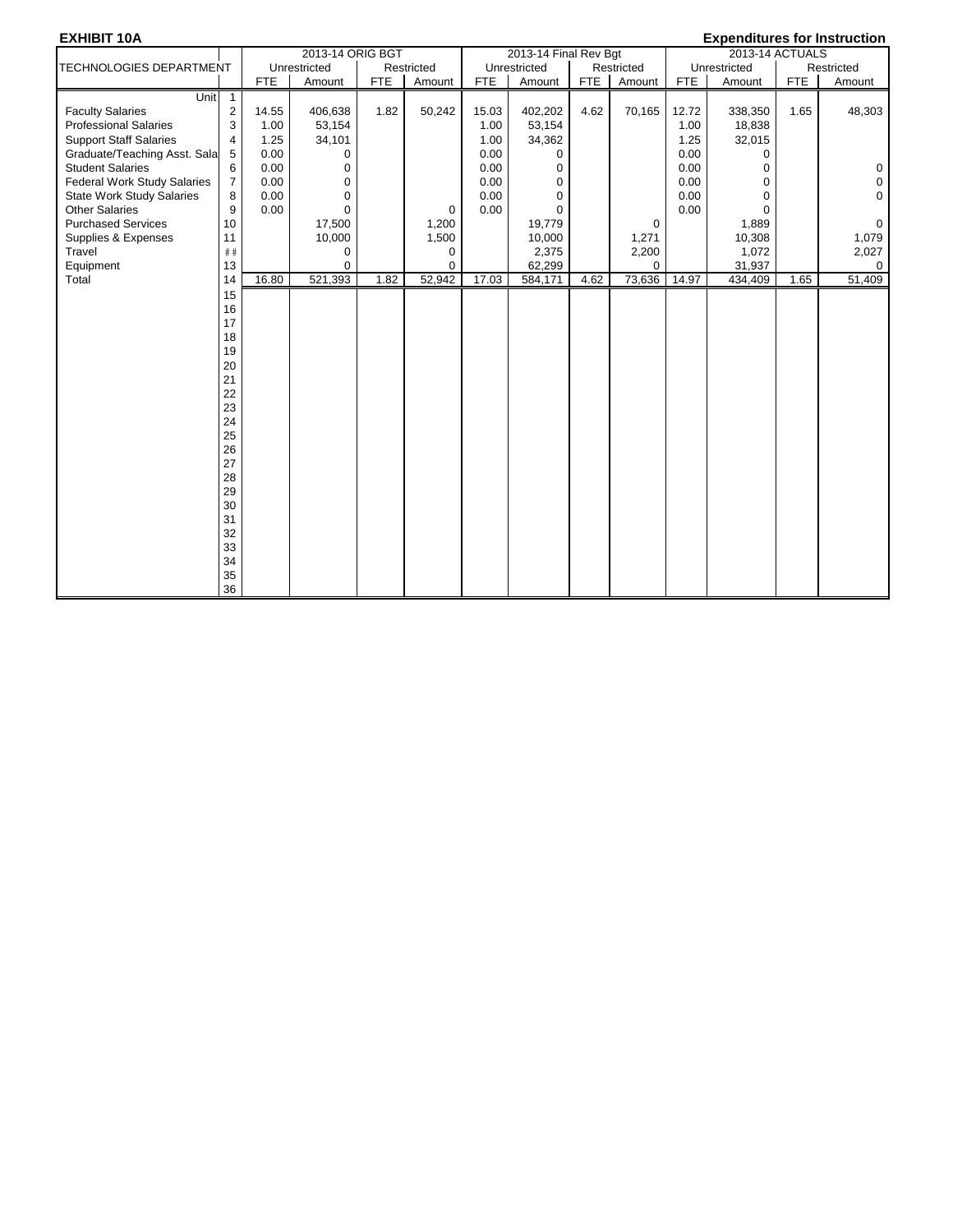| <b>EXHIBIT 10A</b>                 |                |            |                  |            |             |            |                       |            |             |            | <b>Expenditures for Instruction</b> |            |                |
|------------------------------------|----------------|------------|------------------|------------|-------------|------------|-----------------------|------------|-------------|------------|-------------------------------------|------------|----------------|
|                                    |                |            | 2013-14 ORIG BGT |            |             |            | 2013-14 Final Rev Bgt |            |             |            | 2013-14 ACTUALS                     |            |                |
| <b>APPLIED TECHNOLOGIES</b>        |                |            | Unrestricted     |            | Restricted  |            | Unrestricted          |            | Restricted  |            | Unrestricted                        |            | Restricted     |
|                                    |                | <b>FTE</b> | Amount           | <b>FTE</b> | Amount      | <b>FTE</b> | Amount                | <b>FTE</b> | Amount      | <b>FTE</b> | Amount                              | <b>FTE</b> | Amount         |
| Unit                               | $\mathbf{1}$   |            |                  |            |             |            |                       |            |             |            |                                     |            |                |
| <b>Faculty Salaries</b>            | $\overline{2}$ | 15.63      | 466,259          | 0.00       | $\Omega$    | 19.54      | 545,028               | 0.00       | $\mathbf 0$ | 16.24      | 541,902                             | 0.00       | 0              |
| <b>Professional Salaries</b>       | 3              | 1.00       | 54,217           |            |             | 1.00       | 54,759                |            |             | 1.00       | 54,759                              |            |                |
| <b>Support Staff Salaries</b>      | 4              | 1.00       | 22,667           | 0.00       | $\Omega$    | 1.00       | 22,899                | 0.00       | 0           | 1.00       | 23,409                              | 0.00       | $\mathbf 0$    |
| Graduate/Teaching Asst. Sala       | 5              | 0.00       | 0                |            |             | 0.00       | $\mathbf 0$           |            |             | 0.00       | $\Omega$                            |            |                |
| <b>Student Salaries</b>            | 6              | 0.00       | 0                |            | 0           | 0.00       | $\mathbf 0$           |            | 0           | 0.00       | $\mathbf 0$                         |            | $\mathbf 0$    |
| <b>Federal Work Study Salaries</b> | $\overline{7}$ | 0.00       | 0                |            |             | 0.00       | $\mathbf 0$           |            |             | 0.00       | $\mathbf 0$                         |            |                |
| <b>State Work Study Salaries</b>   | 8              | 0.00       | 0                |            |             | 0.00       | $\mathbf 0$           |            |             | 0.00       | $\mathbf 0$                         |            |                |
| <b>Other Salaries</b>              | 9              | 0.00       | $\Omega$         |            | 0           | 0.00       | $\Omega$              |            | $\Omega$    | 0.00       | $\Omega$                            |            | 0              |
| <b>Purchased Services</b>          | 10             |            | 16,000           |            | $\mathbf 0$ |            | 16,500                |            | 5,327       |            | 7,175                               |            | $\pmb{0}$      |
| Supplies & Expenses                | 11             |            | 47,000           |            | 0           |            | 59,350                |            | 1,386       |            | 52,847                              |            | $\pmb{0}$      |
| Travel                             | 12             |            | 0                |            | 0           |            | $\mathbf 0$           |            | 0           |            | $\Omega$                            |            | $\pmb{0}$      |
| Equipment                          | 13             |            | 0                |            | 0           |            | 2,200                 |            | 0           |            | 1,915                               |            | $\pmb{0}$      |
| Total                              | 14             | 17.63      | 606,143          | 0.00       | $\mathbf 0$ | 21.54      | 700,736               | 0.00       | 6,713       | 18.24      | 682,007                             | 0.00       | $\overline{0}$ |
|                                    | 15             |            |                  |            |             |            |                       |            |             |            |                                     |            |                |
|                                    | 16             |            |                  |            |             |            |                       |            |             |            |                                     |            |                |
|                                    | 17             |            |                  |            |             |            |                       |            |             |            |                                     |            |                |
|                                    | 18             |            |                  |            |             |            |                       |            |             |            |                                     |            |                |
|                                    | 19             |            |                  |            |             |            |                       |            |             |            |                                     |            |                |
|                                    | 20             |            |                  |            |             |            |                       |            |             |            |                                     |            |                |
|                                    | 21             |            |                  |            |             |            |                       |            |             |            |                                     |            |                |
|                                    | 22             |            |                  |            |             |            |                       |            |             |            |                                     |            |                |
|                                    | 23             |            |                  |            |             |            |                       |            |             |            |                                     |            |                |
|                                    | 24             |            |                  |            |             |            |                       |            |             |            |                                     |            |                |
|                                    | 25             |            |                  |            |             |            |                       |            |             |            |                                     |            |                |
|                                    | 26             |            |                  |            |             |            |                       |            |             |            |                                     |            |                |
|                                    | 27             |            |                  |            |             |            |                       |            |             |            |                                     |            |                |
|                                    | 28             |            |                  |            |             |            |                       |            |             |            |                                     |            |                |
|                                    | 29             |            |                  |            |             |            |                       |            |             |            |                                     |            |                |
|                                    | 30             |            |                  |            |             |            |                       |            |             |            |                                     |            |                |
|                                    | 31             |            |                  |            |             |            |                       |            |             |            |                                     |            |                |
|                                    | 32             |            |                  |            |             |            |                       |            |             |            |                                     |            |                |
|                                    | 33             |            |                  |            |             |            |                       |            |             |            |                                     |            |                |
|                                    | 34             |            |                  |            |             |            |                       |            |             |            |                                     |            |                |
|                                    | 35             |            |                  |            |             |            |                       |            |             |            |                                     |            |                |
|                                    | 36             |            |                  |            |             |            |                       |            |             |            |                                     |            |                |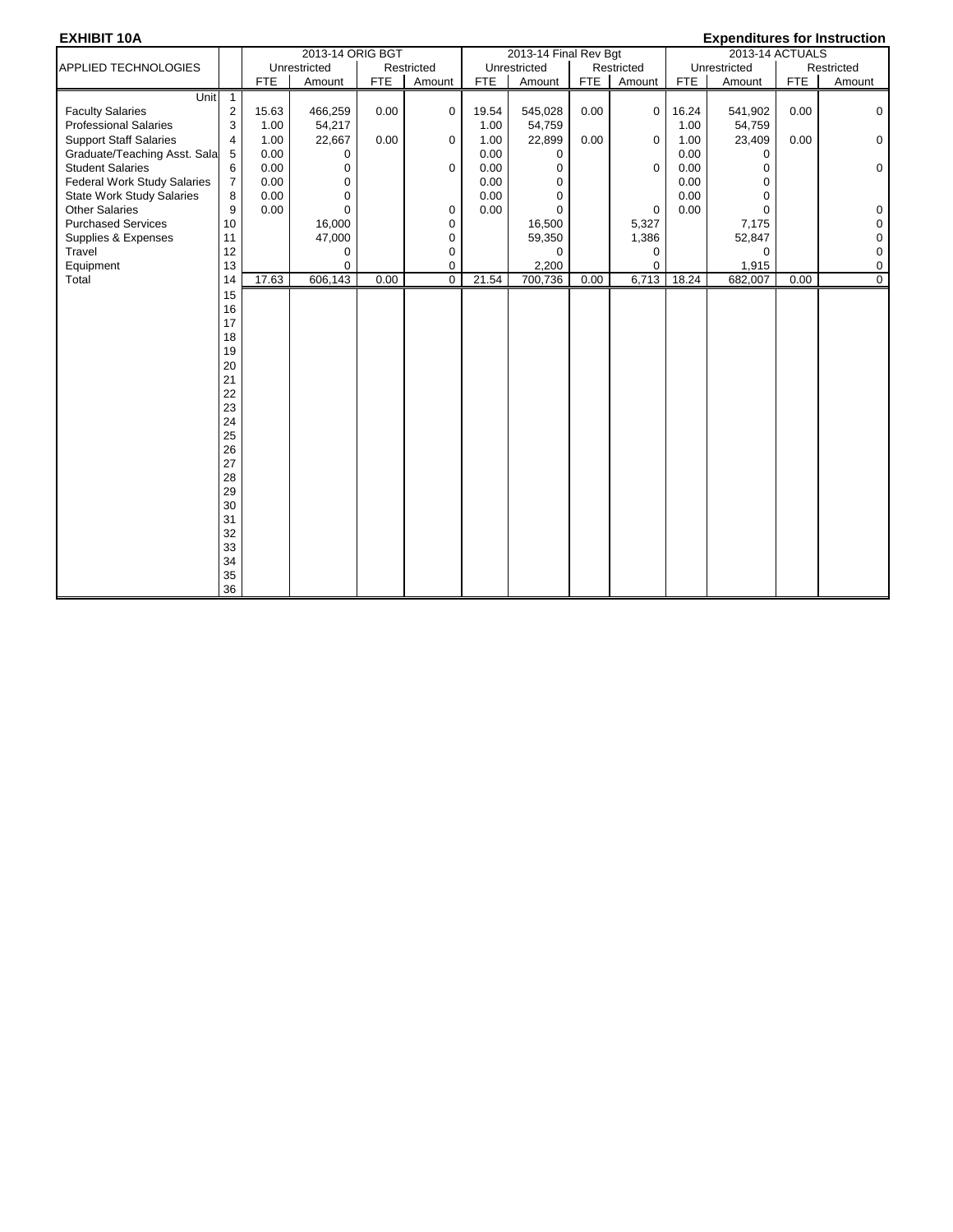### **EXHIBIT 10A Expenditures for Instruction**

| הסו ושחות                        |                         |            | 2013-14 ORIG BGT |            |             |            | 2013-14 Final Rev Bgt |            |            |            | LAPCHURRICS TOT INSTITUCTION<br>2013-14 ACTUALS |            |             |
|----------------------------------|-------------------------|------------|------------------|------------|-------------|------------|-----------------------|------------|------------|------------|-------------------------------------------------|------------|-------------|
| <b>GENERAL STUDIES</b>           |                         |            | Unrestricted     |            | Restricted  |            | Unrestricted          |            | Restricted |            | Unrestricted                                    |            | Restricted  |
|                                  |                         | <b>FTE</b> | Amount           | <b>FTE</b> | Amount      | <b>FTE</b> | Amount                | <b>FTE</b> | Amount     | <b>FTE</b> | Amount                                          | <b>FTE</b> | Amount      |
|                                  | $\mathbf{1}$            |            |                  |            |             |            |                       |            |            |            |                                                 |            |             |
| <b>Faculty Salaries</b>          | $\overline{\mathbf{c}}$ | 21.48      | 554,197          | 10.52      | 292,279     | 16.78      | 565,399               | 6.16       | 591,726    | 17.93      | 485,201                                         | 0.00       | $\Omega$    |
| <b>Professional Salaries</b>     | 3                       | 1.00       | 53,154           |            |             | 1.00       | 57,846                |            |            | 1.00       | 57,845                                          | 7.91       | 255,985     |
| <b>Support Staff Salaries</b>    | 4                       | 1.00       | 27,834           | 1.00       | 38,975      | 1.00       | 28,112                | 1.00       | 29,863     | 1.00       | 28,112                                          | 1.00       | 27,816      |
| Graduate/Teaching Asst. Sala     | 5                       | 0.00       | 0                |            |             | 0.00       | 0                     |            |            | 0.00       | $\mathbf 0$                                     |            |             |
| <b>Student Salaries</b>          | 6                       | 0.00       | $\mathbf 0$      |            |             | 0.00       | 0                     |            |            | 0.00       | $\mathbf 0$                                     |            |             |
| Federal Work Study Salaries      | $\overline{7}$          | 0.00       | 0                |            |             | 0.00       | $\Omega$              |            |            | 0.00       | $\mathbf 0$                                     |            |             |
| <b>State Work Study Salaries</b> | 8                       | 0.00       | $\mathbf 0$      |            |             | 0.00       | $\Omega$              |            |            | 0.00       | $\mathbf 0$                                     |            |             |
| <b>Other Salaries</b>            | 9                       | 0.00       | $\mathbf 0$      |            | $\mathbf 0$ | 0.00       | $\Omega$              |            | 0          | 0.00       | $\Omega$                                        |            | $\mathbf 0$ |
| <b>Purchased Services</b>        | 10                      |            | $\Omega$         |            | 46,200      |            | 1,000                 |            | 74,214     |            | $\Omega$                                        |            | 37,901      |
| Supplies & Expenses              | 11                      |            | 8,000            |            | 43,733      |            | 47,815                |            | 11,627     |            | 43,302                                          |            | 20,069      |
| Travel                           | 12                      |            | $\mathbf 0$      |            | 10,000      |            | 0                     |            | 26,975     |            | $\mathbf 0$                                     |            | 4,700       |
| Equipment                        | 13                      |            | $\Omega$         |            | 41,000      |            | 10,000                |            | 18,846     |            | 8,170                                           |            | 8,743       |
| Total                            | 14                      | 23.48      | 643,185          | 11.52      | 472,187     | 18.78      | 710,172               | 7.16       | 753,251    | 19.93      | 622,630                                         | 8.91       | 355,214     |
|                                  | 15                      |            |                  |            |             |            |                       |            |            |            |                                                 |            |             |
|                                  | 16                      |            |                  |            |             |            |                       |            |            |            |                                                 |            |             |
|                                  | 17                      |            |                  |            |             |            |                       |            |            |            |                                                 |            |             |
|                                  | 18                      |            |                  |            |             |            |                       |            |            |            |                                                 |            |             |
|                                  | 19                      |            |                  |            |             |            |                       |            |            |            |                                                 |            |             |
|                                  | 20                      |            |                  |            |             |            |                       |            |            |            |                                                 |            |             |
|                                  | 21                      |            |                  |            |             |            |                       |            |            |            |                                                 |            |             |
|                                  | 22                      |            |                  |            |             |            |                       |            |            |            |                                                 |            |             |
|                                  | 23                      |            |                  |            |             |            |                       |            |            |            |                                                 |            |             |
|                                  | 24                      |            |                  |            |             |            |                       |            |            |            |                                                 |            |             |
|                                  | 25                      |            |                  |            |             |            |                       |            |            |            |                                                 |            |             |
|                                  | 26                      |            |                  |            |             |            |                       |            |            |            |                                                 |            |             |
|                                  | 27                      |            |                  |            |             |            |                       |            |            |            |                                                 |            |             |
|                                  | 28                      |            |                  |            |             |            |                       |            |            |            |                                                 |            |             |
|                                  | 29                      |            |                  |            |             |            |                       |            |            |            |                                                 |            |             |
|                                  | 30                      |            |                  |            |             |            |                       |            |            |            |                                                 |            |             |
|                                  | 31                      |            |                  |            |             |            |                       |            |            |            |                                                 |            |             |
|                                  | 32                      |            |                  |            |             |            |                       |            |            |            |                                                 |            |             |
|                                  | 33                      |            |                  |            |             |            |                       |            |            |            |                                                 |            |             |
|                                  | 34                      |            |                  |            |             |            |                       |            |            |            |                                                 |            |             |
|                                  | 35<br>36                |            |                  |            |             |            |                       |            |            |            |                                                 |            |             |
|                                  |                         |            |                  |            |             |            |                       |            |            |            |                                                 |            |             |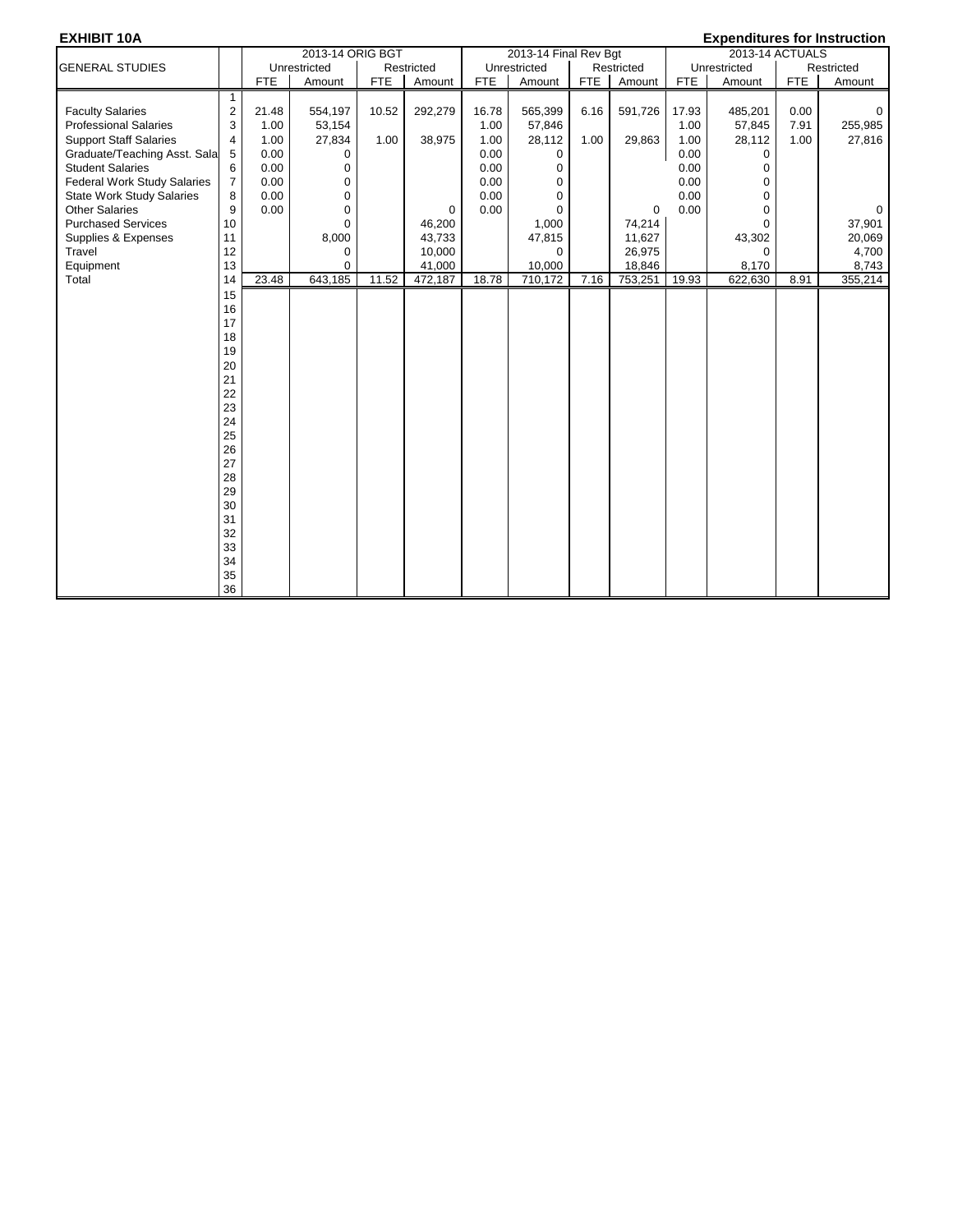| 2013-14 ORIG BGT<br>2013-14 Final Rev Bgt                                                             |            |              |                 | <b>Expenditures for Instruction</b> |
|-------------------------------------------------------------------------------------------------------|------------|--------------|-----------------|-------------------------------------|
|                                                                                                       |            |              | 2013-14 ACTUALS |                                     |
| Unrestricted<br>Restricted<br>Unrestricted<br>Restricted<br><b>MASS MEDIA</b>                         |            | Unrestricted |                 | Restricted                          |
| <b>FTE</b><br><b>FTE</b><br>Amount<br><b>FTE</b><br>Amount<br>FTE<br>Amount<br>Amount                 | <b>FTE</b> | Amount       | <b>FTE</b>      | Amount                              |
| Unit<br>$\mathbf{1}$                                                                                  |            |              |                 |                                     |
| <b>Faculty Salaries</b><br>$\overline{c}$<br>0.00<br>0<br>0.00<br>3,300                               | 0.00       | 410          |                 |                                     |
| 3<br><b>Professional Salaries</b><br>0.00<br>0<br>33,247<br>1.00                                      | 0.00       | 33,247       |                 |                                     |
| <b>Support Staff Salaries</b><br>0.00<br>4<br>$\mathbf 0$<br>0.00<br>$\Omega$                         | 0.00       | $\Omega$     |                 |                                     |
| 5<br>0.00<br>0<br>0.00<br>Graduate/Teaching Asst. Sala<br>$\mathbf 0$                                 | 0.00       | $\mathbf 0$  |                 |                                     |
| 6<br>0<br><b>Student Salaries</b><br>0.00<br>0.00<br>$\mathbf 0$                                      | 0.00       | $\mathbf 0$  |                 |                                     |
| $\overline{7}$<br>0.00<br><b>Federal Work Study Salaries</b><br>0.00<br>$\mathbf 0$<br>$\mathbf 0$    | 0.00       | $\mathbf 0$  |                 |                                     |
| 8<br>0.00<br><b>State Work Study Salaries</b><br>0.00<br>$\mathbf 0$<br>$\mathbf 0$                   | 0.00       | $\mathbf 0$  |                 |                                     |
| 9<br><b>Other Salaries</b><br>0.00<br>$\mathbf 0$<br>0.00<br>$\Omega$                                 | 0.00       | $\mathbf 0$  |                 |                                     |
| <b>Purchased Services</b><br>10<br>$\mathbf 0$<br>7,000                                               |            | $\Omega$     |                 |                                     |
| 0<br>Supplies & Expenses<br>11<br>2,500                                                               |            | 2,735        |                 |                                     |
| 12<br>0<br>Travel<br>500                                                                              |            | 207          |                 |                                     |
| 13<br>Equipment<br>0<br>13,961                                                                        |            | 13,628       |                 |                                     |
| $\overline{0}$<br>Total<br>0.00<br>0.00<br>$\mathbf 0$<br>1.00<br>60,508<br>0.00<br>$\mathbf 0$<br>14 | 0.00       | 50,227       | 0.00            | $\mathbf 0$                         |
| 15                                                                                                    |            |              |                 |                                     |
| 16                                                                                                    |            |              |                 |                                     |
| 17                                                                                                    |            |              |                 |                                     |
| 18                                                                                                    |            |              |                 |                                     |
| 19                                                                                                    |            |              |                 |                                     |
| 20                                                                                                    |            |              |                 |                                     |
| 21                                                                                                    |            |              |                 |                                     |
| 22                                                                                                    |            |              |                 |                                     |
| 23                                                                                                    |            |              |                 |                                     |
| 24                                                                                                    |            |              |                 |                                     |
| 25                                                                                                    |            |              |                 |                                     |
| 26                                                                                                    |            |              |                 |                                     |
| 27                                                                                                    |            |              |                 |                                     |
| 28                                                                                                    |            |              |                 |                                     |
| 29                                                                                                    |            |              |                 |                                     |
| 30                                                                                                    |            |              |                 |                                     |
| 31                                                                                                    |            |              |                 |                                     |
| 32                                                                                                    |            |              |                 |                                     |
| 33                                                                                                    |            |              |                 |                                     |
| 34                                                                                                    |            |              |                 |                                     |
| 35                                                                                                    |            |              |                 |                                     |
| 36                                                                                                    |            |              |                 |                                     |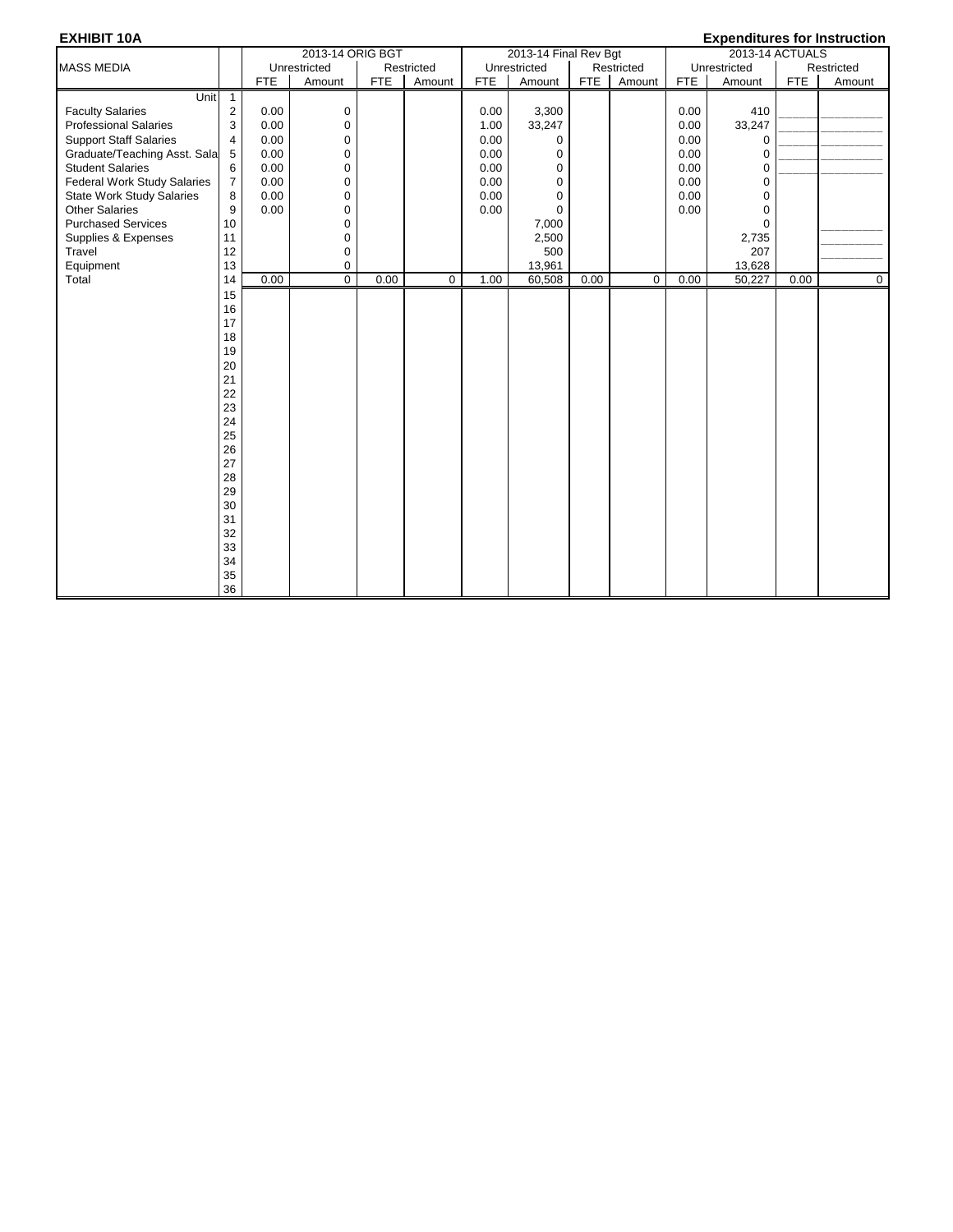| <b>EXHIBIT 10A</b>                 |                |            |                  |            |             |            |                       |            |             |            | <b>Expenditures for Instruction</b> |            |             |
|------------------------------------|----------------|------------|------------------|------------|-------------|------------|-----------------------|------------|-------------|------------|-------------------------------------|------------|-------------|
|                                    |                |            | 2013-14 ORIG BGT |            |             |            | 2013-14 Final Rev Bgt |            |             |            | 2013-14 ACTUALS                     |            |             |
| <b>COMMUNITY EDUCATION</b>         |                |            | Unrestricted     |            | Restricted  |            | Unrestricted          |            | Restricted  |            | Unrestricted                        |            | Restricted  |
|                                    |                | <b>FTE</b> | Amount           | <b>FTE</b> | Amount      | <b>FTE</b> | Amount                | <b>FTE</b> | Amount      | <b>FTE</b> | Amount                              | <b>FTE</b> | Amount      |
| <b>Unit</b>                        | $\overline{1}$ |            |                  |            |             |            |                       |            |             |            |                                     |            |             |
| <b>Faculty Salaries</b>            | $\overline{2}$ | 0.23       | 5,000            |            |             | 0.12       | 13,000                |            |             | 0.49       | 10,510                              |            |             |
| <b>Professional Salaries</b>       | 3              | 0.00       | $\mathbf 0$      |            |             | 0.00       | $\mathbf 0$           |            |             | 0.00       | $\mathbf 0$                         |            |             |
| <b>Support Staff Salaries</b>      | 4              | 0.00       | $\mathbf 0$      |            |             | 0.00       | 0                     |            |             | 0.00       | 0                                   |            |             |
| Graduate/Teaching Asst. Sala       | 5              | 0.00       | $\mathbf 0$      |            |             | 0.00       | $\mathbf 0$           |            |             | 0.00       | $\mathbf 0$                         |            |             |
| <b>Student Salaries</b>            | 6              | 0.00       | $\pmb{0}$        |            |             | 0.00       | $\mathbf 0$           |            |             | 0.00       | $\pmb{0}$                           |            |             |
| <b>Federal Work Study Salaries</b> | $\overline{7}$ | 0.00       | $\mathbf 0$      |            |             | 0.00       | $\mathbf 0$           |            |             | 0.00       | $\mathbf 0$                         |            |             |
| <b>State Work Study Salaries</b>   | 8              | 0.00       | 0                |            |             | 0.00       | $\mathbf 0$           |            |             | 0.00       | $\mathbf 0$                         |            |             |
| <b>Other Salaries</b>              | 9              | 0.00       | $\mathbf 0$      |            |             | 0.00       | 0                     |            |             | 0.00       | 0                                   |            |             |
| <b>Purchased Services</b>          | 10             |            | $\mathbf 0$      |            |             |            | 400                   |            |             |            | $\mathbf 0$                         |            |             |
| Supplies & Expenses                | 11             |            | $\pmb{0}$        |            |             |            | $\mathbf 0$           |            |             |            | 399                                 |            |             |
| Travel                             | 12             |            | 0                |            |             |            | $\mathbf 0$           |            |             |            | $\pmb{0}$                           |            |             |
| Equipment                          | 13             |            | $\mathbf 0$      |            |             |            | $\mathbf 0$           |            |             |            | $\mathbf 0$                         |            |             |
| Total                              | 14             | 0.23       | 5,000            | 0.00       | $\mathbf 0$ | 0.12       | 13,400                | 0.00       | $\mathbf 0$ | 0.49       | 10,909                              | 0.00       | $\mathbf 0$ |
|                                    | 15             |            |                  |            |             |            |                       |            |             |            |                                     |            |             |
|                                    | 16             |            |                  |            |             |            |                       |            |             |            |                                     |            |             |
|                                    | 17             |            |                  |            |             |            |                       |            |             |            |                                     |            |             |
|                                    | 18             |            |                  |            |             |            |                       |            |             |            |                                     |            |             |
|                                    | 19             |            |                  |            |             |            |                       |            |             |            |                                     |            |             |
|                                    | 20             |            |                  |            |             |            |                       |            |             |            |                                     |            |             |
|                                    | 21             |            |                  |            |             |            |                       |            |             |            |                                     |            |             |
|                                    | 22             |            |                  |            |             |            |                       |            |             |            |                                     |            |             |
|                                    | 23             |            |                  |            |             |            |                       |            |             |            |                                     |            |             |
|                                    | 24             |            |                  |            |             |            |                       |            |             |            |                                     |            |             |
|                                    | 25             |            |                  |            |             |            |                       |            |             |            |                                     |            |             |
|                                    | 26             |            |                  |            |             |            |                       |            |             |            |                                     |            |             |
|                                    | 27             |            |                  |            |             |            |                       |            |             |            |                                     |            |             |
|                                    | 28             |            |                  |            |             |            |                       |            |             |            |                                     |            |             |
|                                    | 29             |            |                  |            |             |            |                       |            |             |            |                                     |            |             |
|                                    | 30             |            |                  |            |             |            |                       |            |             |            |                                     |            |             |
|                                    | 31             |            |                  |            |             |            |                       |            |             |            |                                     |            |             |
|                                    | 32             |            |                  |            |             |            |                       |            |             |            |                                     |            |             |
|                                    | 33             |            |                  |            |             |            |                       |            |             |            |                                     |            |             |
|                                    | 34             |            |                  |            |             |            |                       |            |             |            |                                     |            |             |
|                                    | 35             |            |                  |            |             |            |                       |            |             |            |                                     |            |             |
|                                    | 36             |            |                  |            |             |            |                       |            |             |            |                                     |            |             |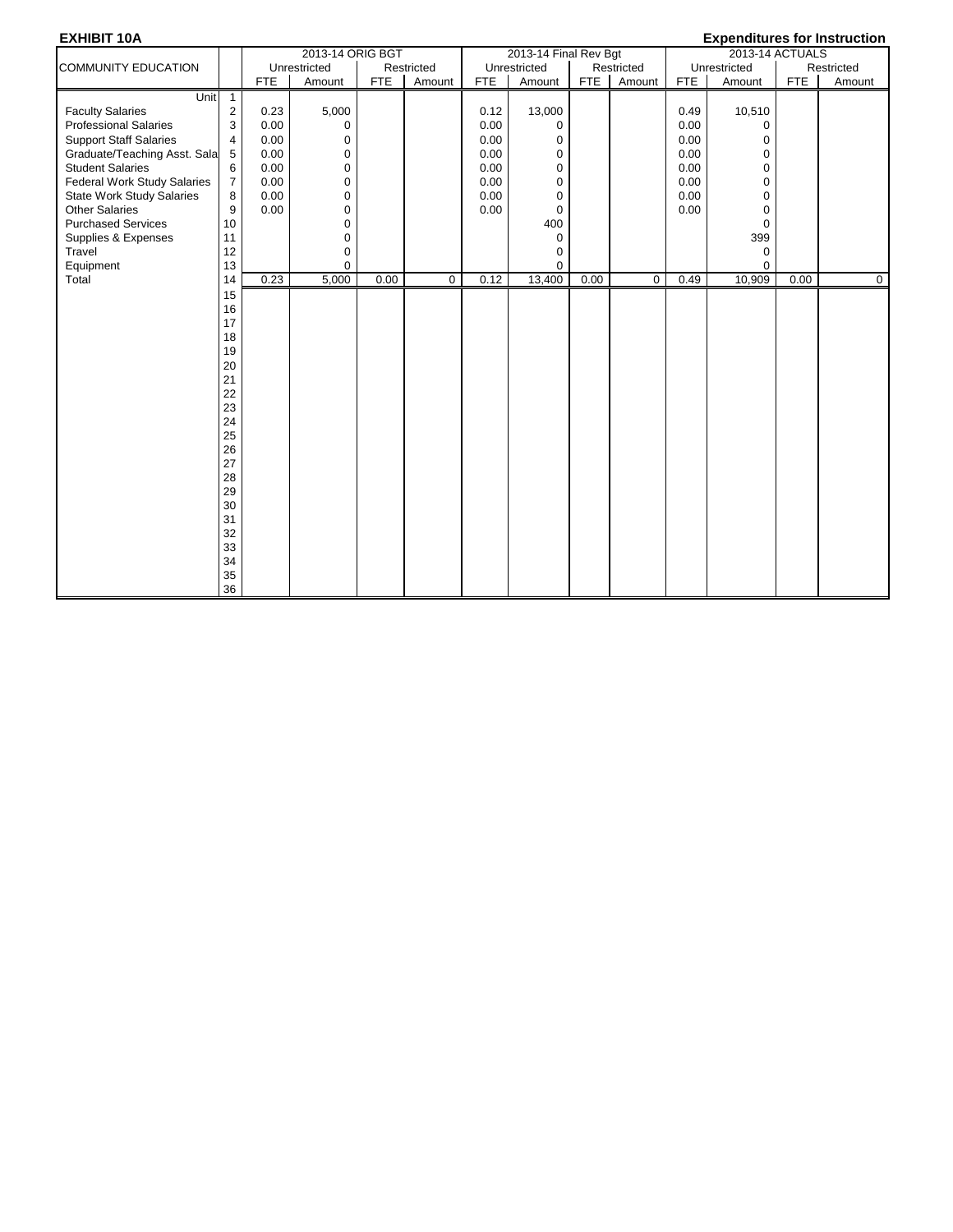| <b>EXHIBIT 10A</b>                 |                |            |                  |            |             |            |                       |            |            |            | <b>Expenditures for Instruction</b> |            |                |
|------------------------------------|----------------|------------|------------------|------------|-------------|------------|-----------------------|------------|------------|------------|-------------------------------------|------------|----------------|
|                                    |                |            | 2013-14 ORIG BGT |            |             |            | 2013-14 Final Rev Bgt |            |            |            | 2013-14 ACTUALS                     |            |                |
| <b>SUMMER SESSION</b>              |                |            | Unrestricted     |            | Restricted  |            | Unrestricted          |            | Restricted |            | Unrestricted                        |            | Restricted     |
|                                    |                | <b>FTE</b> | Amount           | <b>FTE</b> | Amount      | <b>FTE</b> | Amount                | <b>FTE</b> | Amount     | <b>FTE</b> | Amount                              | <b>FTE</b> | Amount         |
| Unit                               | $\overline{1}$ |            |                  |            |             |            |                       |            |            |            |                                     |            |                |
| <b>Faculty Salaries</b>            | $\overline{2}$ | 0.00       | 0                |            |             | 0.00       | $\mathbf 0$           |            |            | 0.00       | $\mathbf 0$                         |            |                |
| <b>Professional Salaries</b>       | 3              |            |                  |            |             |            |                       |            |            |            |                                     |            |                |
| <b>Support Staff Salaries</b>      | $\overline{4}$ |            |                  |            |             |            |                       |            |            |            |                                     |            |                |
| Graduate/Teaching Asst. Sala       | $\,$ 5 $\,$    |            |                  |            |             |            |                       |            |            |            |                                     |            |                |
| <b>Student Salaries</b>            | 6              | 0.00       | 0                |            |             | 0.00       | 0                     |            |            | 0.00       | 0                                   |            |                |
| <b>Federal Work Study Salaries</b> | $\overline{7}$ | 0.00       | 0                |            |             | 0.00       | $\mathbf 0$           |            |            | 0.00       | 0                                   |            |                |
| <b>State Work Study Salaries</b>   | 8              | 0.00       | 0                |            |             | 0.00       | 0                     |            |            | 0.00       | 0                                   |            |                |
| <b>Other Salaries</b>              | 9              | 0.00       | 0                |            |             | 0.00       | 0                     |            |            | 0.00       | 0                                   |            |                |
| <b>Purchased Services</b>          | 10             |            | 0                |            |             |            | 0                     |            |            |            | 0                                   |            |                |
| Supplies & Expenses                | 11             |            | 0                |            |             |            | 0                     |            |            |            | 0                                   |            |                |
| Travel                             | 12             |            | 0                |            |             |            | $\mathbf 0$           |            |            |            | 0                                   |            |                |
| Equipment                          | 13             |            | 0                |            |             |            | $\mathbf 0$           |            |            |            | 0                                   |            |                |
| Total                              | 14             | 0.00       | $\overline{0}$   | 0.00       | $\mathbf 0$ | 0.00       | 0                     | 0.00       | 0          | 0.00       | 0                                   | 0.00       | $\overline{0}$ |
|                                    | 15             |            |                  |            |             |            |                       |            |            |            |                                     |            |                |
|                                    | 16             |            |                  |            |             |            |                       |            |            |            |                                     |            |                |
|                                    | 17             |            |                  |            |             |            |                       |            |            |            |                                     |            |                |
|                                    | 18             |            |                  |            |             |            |                       |            |            |            |                                     |            |                |
|                                    | 19             |            |                  |            |             |            |                       |            |            |            |                                     |            |                |
|                                    | 20             |            |                  |            |             |            |                       |            |            |            |                                     |            |                |
|                                    | 21             |            |                  |            |             |            |                       |            |            |            |                                     |            |                |
|                                    | 22             |            |                  |            |             |            |                       |            |            |            |                                     |            |                |
|                                    | 23             |            |                  |            |             |            |                       |            |            |            |                                     |            |                |
|                                    | 24             |            |                  |            |             |            |                       |            |            |            |                                     |            |                |
|                                    | 25             |            |                  |            |             |            |                       |            |            |            |                                     |            |                |
|                                    | 26             |            |                  |            |             |            |                       |            |            |            |                                     |            |                |
|                                    | 27             |            |                  |            |             |            |                       |            |            |            |                                     |            |                |
|                                    | 28             |            |                  |            |             |            |                       |            |            |            |                                     |            |                |
|                                    | 29             |            |                  |            |             |            |                       |            |            |            |                                     |            |                |
|                                    | 30             |            |                  |            |             |            |                       |            |            |            |                                     |            |                |
|                                    | 31             |            |                  |            |             |            |                       |            |            |            |                                     |            |                |
|                                    | 32             |            |                  |            |             |            |                       |            |            |            |                                     |            |                |
|                                    | 33             |            |                  |            |             |            |                       |            |            |            |                                     |            |                |
|                                    | 34             |            |                  |            |             |            |                       |            |            |            |                                     |            |                |
|                                    | 35             |            |                  |            |             |            |                       |            |            |            |                                     |            |                |
|                                    | 36             |            |                  |            |             |            |                       |            |            |            |                                     |            |                |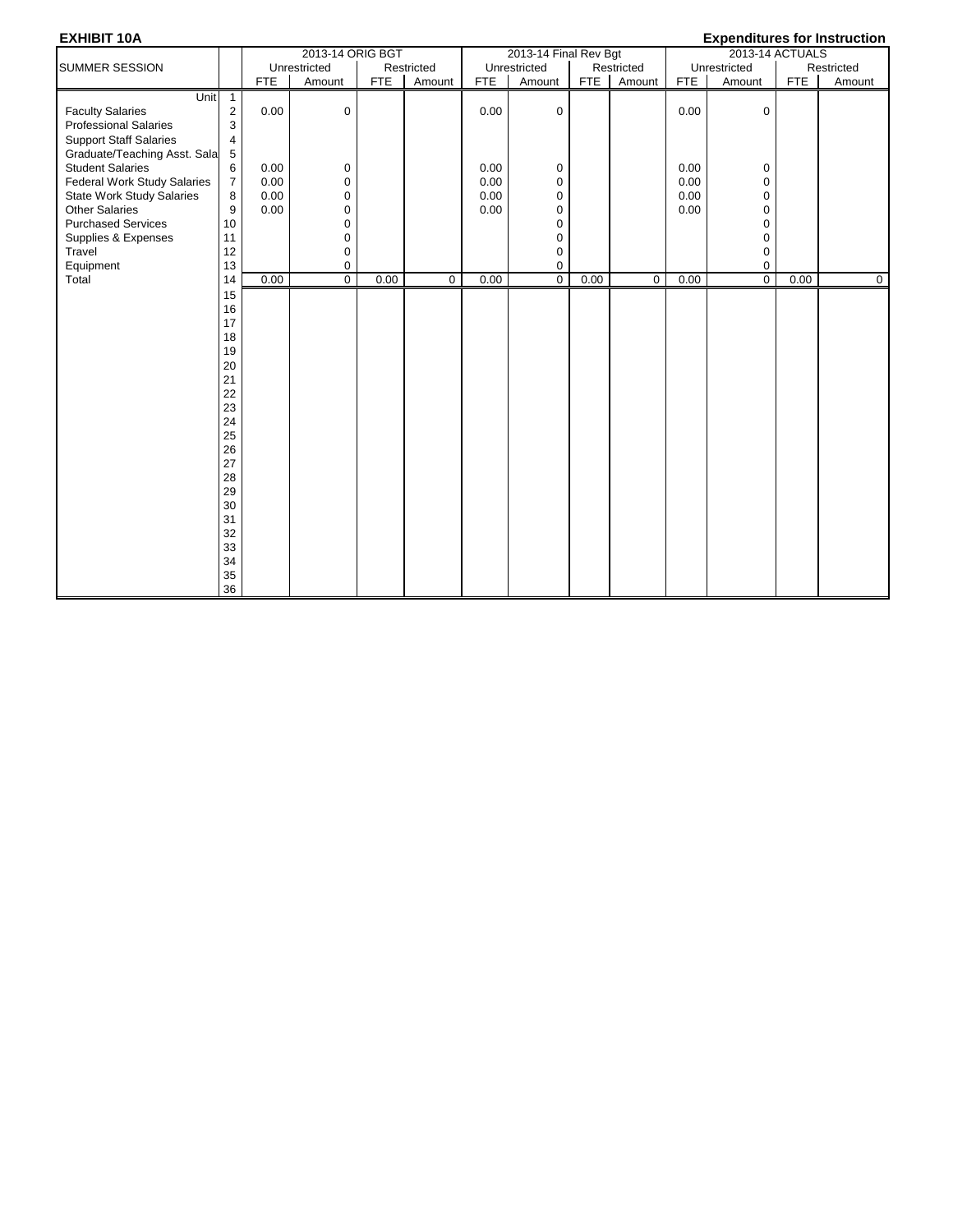### **EXHIBIT 10A Expenditures for Instruction**

| <b>INSTRUCTIONAL</b><br>Unrestricted<br>Unrestricted<br>Restricted<br>Restricted<br>Unrestricted<br>Restricted<br><b>FTE</b><br><b>MASTER</b><br><b>FTE</b><br>Amount<br><b>FTE</b><br>Amount<br><b>FTE</b><br>Amount<br>Amount<br><b>FTE</b><br>Amount<br><b>FTE</b><br>Amount<br>1<br><b>Faculty Salaries</b><br>$\overline{c}$<br>75.27<br>342,521<br>76.07<br>2,242,278<br>10.78<br>661,891<br>65.38<br>1.65<br>48,303<br>2,080,502<br>12.34<br>1,985,201<br><b>Professional Salaries</b><br>3<br>0.00<br>429,829<br>0.00<br>7.91<br>255,985<br>11.00<br>441,998<br>11.00<br>6.00<br>309,143<br>0<br>0<br>7.75<br>38,975<br>237,278<br>29,863<br>8.25<br>220,905<br>1.00<br>27,816<br><b>Support Staff Salaries</b><br>192,728<br>1.00<br>8.50<br>1.00<br>4<br>5<br>1.56<br>25,218<br>0.00<br>2.56<br>25,470<br>0.00<br>1.00<br>25,470<br>0.00<br>Graduate/Teaching Asst. Sala<br>0<br>0<br>0<br><b>Student Salaries</b><br>6<br>0.00<br>0.00<br>0.00<br>0.00<br>0.00<br>0.00<br>$\mathbf 0$<br>$\mathbf 0$<br>0<br>0<br>$\mathbf 0$<br>0<br>$\overline{7}$<br>0.00<br>0.00<br>0.00<br><b>Federal Work Study Salaries</b><br>$\mathbf 0$<br>0<br>0.00<br>0.00<br>0.00<br>0<br>0<br>0<br>$\Omega$<br>0.00<br>0.00<br>0.00<br>$\mathbf 0$<br><b>State Work Study Salaries</b><br>8<br>0<br>0<br>0.00<br>0.00<br>0.00<br>0<br>$\Omega$<br>$\Omega$<br>0.00<br>0.00<br>0.00<br><b>Other Salaries</b><br>9<br>0<br>$\Omega$<br>0.00<br>0.00<br>$\Omega$<br>0.00<br>0<br>$\Omega$<br><b>Purchased Services</b><br>0.00<br>365,433<br>0.00<br>0.00<br>440,934<br>0.00<br>43,484<br>10<br>0.00<br>47,400<br>500,431<br>79,541<br>0.00<br>0.00<br>100,000<br>45,233<br>0.00<br>165,165<br>0.00<br>145,933<br>0.00<br>21,949<br>Supplies & Expenses<br>11<br>0.00<br>0.00<br>14,284<br>Travel<br>12<br>0.00<br>0<br>0.00<br>10,000<br>0.00<br>9,875<br>29,175<br>0.00<br>5,623<br>0.00<br>0.00<br>13<br>Equipment<br>0.00<br>10,000<br>0.00<br>41,000<br>0.00<br>120,433<br>0.00<br>18,846<br>0.00<br>88,080<br>0.00<br>8,743<br>3,215,879<br>13.34<br>525,129<br>98.13 3,730,759<br>95.58<br>11.78<br>833,600<br>80.63<br>3,221,289<br>10.56<br>Total<br>14 |    | 2013-14 ORIG BGT |  | 2013-14 Final Rev Bgt |  | =^ponanaroo ror mou aouom<br>2013-14 ACTUALS |          |
|--------------------------------------------------------------------------------------------------------------------------------------------------------------------------------------------------------------------------------------------------------------------------------------------------------------------------------------------------------------------------------------------------------------------------------------------------------------------------------------------------------------------------------------------------------------------------------------------------------------------------------------------------------------------------------------------------------------------------------------------------------------------------------------------------------------------------------------------------------------------------------------------------------------------------------------------------------------------------------------------------------------------------------------------------------------------------------------------------------------------------------------------------------------------------------------------------------------------------------------------------------------------------------------------------------------------------------------------------------------------------------------------------------------------------------------------------------------------------------------------------------------------------------------------------------------------------------------------------------------------------------------------------------------------------------------------------------------------------------------------------------------------------------------------------------------------------------------------------------------------------------------------------------------------------------------------------------------------------------------------------------------------------------------------------------------------------------------------------------------------------------------------------------|----|------------------|--|-----------------------|--|----------------------------------------------|----------|
|                                                                                                                                                                                                                                                                                                                                                                                                                                                                                                                                                                                                                                                                                                                                                                                                                                                                                                                                                                                                                                                                                                                                                                                                                                                                                                                                                                                                                                                                                                                                                                                                                                                                                                                                                                                                                                                                                                                                                                                                                                                                                                                                                        |    |                  |  |                       |  |                                              |          |
|                                                                                                                                                                                                                                                                                                                                                                                                                                                                                                                                                                                                                                                                                                                                                                                                                                                                                                                                                                                                                                                                                                                                                                                                                                                                                                                                                                                                                                                                                                                                                                                                                                                                                                                                                                                                                                                                                                                                                                                                                                                                                                                                                        |    |                  |  |                       |  |                                              |          |
|                                                                                                                                                                                                                                                                                                                                                                                                                                                                                                                                                                                                                                                                                                                                                                                                                                                                                                                                                                                                                                                                                                                                                                                                                                                                                                                                                                                                                                                                                                                                                                                                                                                                                                                                                                                                                                                                                                                                                                                                                                                                                                                                                        |    |                  |  |                       |  |                                              |          |
|                                                                                                                                                                                                                                                                                                                                                                                                                                                                                                                                                                                                                                                                                                                                                                                                                                                                                                                                                                                                                                                                                                                                                                                                                                                                                                                                                                                                                                                                                                                                                                                                                                                                                                                                                                                                                                                                                                                                                                                                                                                                                                                                                        |    |                  |  |                       |  |                                              |          |
|                                                                                                                                                                                                                                                                                                                                                                                                                                                                                                                                                                                                                                                                                                                                                                                                                                                                                                                                                                                                                                                                                                                                                                                                                                                                                                                                                                                                                                                                                                                                                                                                                                                                                                                                                                                                                                                                                                                                                                                                                                                                                                                                                        |    |                  |  |                       |  |                                              |          |
|                                                                                                                                                                                                                                                                                                                                                                                                                                                                                                                                                                                                                                                                                                                                                                                                                                                                                                                                                                                                                                                                                                                                                                                                                                                                                                                                                                                                                                                                                                                                                                                                                                                                                                                                                                                                                                                                                                                                                                                                                                                                                                                                                        |    |                  |  |                       |  |                                              |          |
|                                                                                                                                                                                                                                                                                                                                                                                                                                                                                                                                                                                                                                                                                                                                                                                                                                                                                                                                                                                                                                                                                                                                                                                                                                                                                                                                                                                                                                                                                                                                                                                                                                                                                                                                                                                                                                                                                                                                                                                                                                                                                                                                                        |    |                  |  |                       |  |                                              |          |
|                                                                                                                                                                                                                                                                                                                                                                                                                                                                                                                                                                                                                                                                                                                                                                                                                                                                                                                                                                                                                                                                                                                                                                                                                                                                                                                                                                                                                                                                                                                                                                                                                                                                                                                                                                                                                                                                                                                                                                                                                                                                                                                                                        |    |                  |  |                       |  |                                              |          |
|                                                                                                                                                                                                                                                                                                                                                                                                                                                                                                                                                                                                                                                                                                                                                                                                                                                                                                                                                                                                                                                                                                                                                                                                                                                                                                                                                                                                                                                                                                                                                                                                                                                                                                                                                                                                                                                                                                                                                                                                                                                                                                                                                        |    |                  |  |                       |  |                                              |          |
|                                                                                                                                                                                                                                                                                                                                                                                                                                                                                                                                                                                                                                                                                                                                                                                                                                                                                                                                                                                                                                                                                                                                                                                                                                                                                                                                                                                                                                                                                                                                                                                                                                                                                                                                                                                                                                                                                                                                                                                                                                                                                                                                                        |    |                  |  |                       |  |                                              |          |
|                                                                                                                                                                                                                                                                                                                                                                                                                                                                                                                                                                                                                                                                                                                                                                                                                                                                                                                                                                                                                                                                                                                                                                                                                                                                                                                                                                                                                                                                                                                                                                                                                                                                                                                                                                                                                                                                                                                                                                                                                                                                                                                                                        |    |                  |  |                       |  |                                              | $\Omega$ |
|                                                                                                                                                                                                                                                                                                                                                                                                                                                                                                                                                                                                                                                                                                                                                                                                                                                                                                                                                                                                                                                                                                                                                                                                                                                                                                                                                                                                                                                                                                                                                                                                                                                                                                                                                                                                                                                                                                                                                                                                                                                                                                                                                        |    |                  |  |                       |  |                                              |          |
|                                                                                                                                                                                                                                                                                                                                                                                                                                                                                                                                                                                                                                                                                                                                                                                                                                                                                                                                                                                                                                                                                                                                                                                                                                                                                                                                                                                                                                                                                                                                                                                                                                                                                                                                                                                                                                                                                                                                                                                                                                                                                                                                                        |    |                  |  |                       |  |                                              |          |
|                                                                                                                                                                                                                                                                                                                                                                                                                                                                                                                                                                                                                                                                                                                                                                                                                                                                                                                                                                                                                                                                                                                                                                                                                                                                                                                                                                                                                                                                                                                                                                                                                                                                                                                                                                                                                                                                                                                                                                                                                                                                                                                                                        |    |                  |  |                       |  |                                              | 6,727    |
|                                                                                                                                                                                                                                                                                                                                                                                                                                                                                                                                                                                                                                                                                                                                                                                                                                                                                                                                                                                                                                                                                                                                                                                                                                                                                                                                                                                                                                                                                                                                                                                                                                                                                                                                                                                                                                                                                                                                                                                                                                                                                                                                                        |    |                  |  |                       |  |                                              |          |
|                                                                                                                                                                                                                                                                                                                                                                                                                                                                                                                                                                                                                                                                                                                                                                                                                                                                                                                                                                                                                                                                                                                                                                                                                                                                                                                                                                                                                                                                                                                                                                                                                                                                                                                                                                                                                                                                                                                                                                                                                                                                                                                                                        |    |                  |  |                       |  |                                              | 413,007  |
|                                                                                                                                                                                                                                                                                                                                                                                                                                                                                                                                                                                                                                                                                                                                                                                                                                                                                                                                                                                                                                                                                                                                                                                                                                                                                                                                                                                                                                                                                                                                                                                                                                                                                                                                                                                                                                                                                                                                                                                                                                                                                                                                                        | 15 | 0                |  | 0                     |  | $\Omega$                                     |          |
| 16                                                                                                                                                                                                                                                                                                                                                                                                                                                                                                                                                                                                                                                                                                                                                                                                                                                                                                                                                                                                                                                                                                                                                                                                                                                                                                                                                                                                                                                                                                                                                                                                                                                                                                                                                                                                                                                                                                                                                                                                                                                                                                                                                     |    |                  |  |                       |  |                                              |          |
| 17                                                                                                                                                                                                                                                                                                                                                                                                                                                                                                                                                                                                                                                                                                                                                                                                                                                                                                                                                                                                                                                                                                                                                                                                                                                                                                                                                                                                                                                                                                                                                                                                                                                                                                                                                                                                                                                                                                                                                                                                                                                                                                                                                     |    |                  |  |                       |  |                                              |          |
| 18                                                                                                                                                                                                                                                                                                                                                                                                                                                                                                                                                                                                                                                                                                                                                                                                                                                                                                                                                                                                                                                                                                                                                                                                                                                                                                                                                                                                                                                                                                                                                                                                                                                                                                                                                                                                                                                                                                                                                                                                                                                                                                                                                     |    |                  |  |                       |  |                                              |          |
| 19                                                                                                                                                                                                                                                                                                                                                                                                                                                                                                                                                                                                                                                                                                                                                                                                                                                                                                                                                                                                                                                                                                                                                                                                                                                                                                                                                                                                                                                                                                                                                                                                                                                                                                                                                                                                                                                                                                                                                                                                                                                                                                                                                     |    |                  |  |                       |  |                                              |          |
| 20                                                                                                                                                                                                                                                                                                                                                                                                                                                                                                                                                                                                                                                                                                                                                                                                                                                                                                                                                                                                                                                                                                                                                                                                                                                                                                                                                                                                                                                                                                                                                                                                                                                                                                                                                                                                                                                                                                                                                                                                                                                                                                                                                     |    |                  |  |                       |  |                                              |          |
| 21                                                                                                                                                                                                                                                                                                                                                                                                                                                                                                                                                                                                                                                                                                                                                                                                                                                                                                                                                                                                                                                                                                                                                                                                                                                                                                                                                                                                                                                                                                                                                                                                                                                                                                                                                                                                                                                                                                                                                                                                                                                                                                                                                     |    |                  |  |                       |  |                                              |          |
| 22                                                                                                                                                                                                                                                                                                                                                                                                                                                                                                                                                                                                                                                                                                                                                                                                                                                                                                                                                                                                                                                                                                                                                                                                                                                                                                                                                                                                                                                                                                                                                                                                                                                                                                                                                                                                                                                                                                                                                                                                                                                                                                                                                     |    |                  |  |                       |  |                                              |          |
| 23                                                                                                                                                                                                                                                                                                                                                                                                                                                                                                                                                                                                                                                                                                                                                                                                                                                                                                                                                                                                                                                                                                                                                                                                                                                                                                                                                                                                                                                                                                                                                                                                                                                                                                                                                                                                                                                                                                                                                                                                                                                                                                                                                     |    |                  |  |                       |  |                                              |          |
| 24                                                                                                                                                                                                                                                                                                                                                                                                                                                                                                                                                                                                                                                                                                                                                                                                                                                                                                                                                                                                                                                                                                                                                                                                                                                                                                                                                                                                                                                                                                                                                                                                                                                                                                                                                                                                                                                                                                                                                                                                                                                                                                                                                     |    |                  |  |                       |  |                                              |          |
| 25                                                                                                                                                                                                                                                                                                                                                                                                                                                                                                                                                                                                                                                                                                                                                                                                                                                                                                                                                                                                                                                                                                                                                                                                                                                                                                                                                                                                                                                                                                                                                                                                                                                                                                                                                                                                                                                                                                                                                                                                                                                                                                                                                     |    |                  |  |                       |  |                                              |          |
| 26                                                                                                                                                                                                                                                                                                                                                                                                                                                                                                                                                                                                                                                                                                                                                                                                                                                                                                                                                                                                                                                                                                                                                                                                                                                                                                                                                                                                                                                                                                                                                                                                                                                                                                                                                                                                                                                                                                                                                                                                                                                                                                                                                     |    |                  |  |                       |  |                                              |          |
| 27                                                                                                                                                                                                                                                                                                                                                                                                                                                                                                                                                                                                                                                                                                                                                                                                                                                                                                                                                                                                                                                                                                                                                                                                                                                                                                                                                                                                                                                                                                                                                                                                                                                                                                                                                                                                                                                                                                                                                                                                                                                                                                                                                     |    |                  |  |                       |  |                                              |          |
| 28                                                                                                                                                                                                                                                                                                                                                                                                                                                                                                                                                                                                                                                                                                                                                                                                                                                                                                                                                                                                                                                                                                                                                                                                                                                                                                                                                                                                                                                                                                                                                                                                                                                                                                                                                                                                                                                                                                                                                                                                                                                                                                                                                     |    |                  |  |                       |  |                                              |          |
| 29                                                                                                                                                                                                                                                                                                                                                                                                                                                                                                                                                                                                                                                                                                                                                                                                                                                                                                                                                                                                                                                                                                                                                                                                                                                                                                                                                                                                                                                                                                                                                                                                                                                                                                                                                                                                                                                                                                                                                                                                                                                                                                                                                     |    |                  |  |                       |  |                                              |          |
| 30                                                                                                                                                                                                                                                                                                                                                                                                                                                                                                                                                                                                                                                                                                                                                                                                                                                                                                                                                                                                                                                                                                                                                                                                                                                                                                                                                                                                                                                                                                                                                                                                                                                                                                                                                                                                                                                                                                                                                                                                                                                                                                                                                     |    |                  |  |                       |  |                                              |          |
| 31                                                                                                                                                                                                                                                                                                                                                                                                                                                                                                                                                                                                                                                                                                                                                                                                                                                                                                                                                                                                                                                                                                                                                                                                                                                                                                                                                                                                                                                                                                                                                                                                                                                                                                                                                                                                                                                                                                                                                                                                                                                                                                                                                     |    |                  |  |                       |  |                                              |          |
| 32                                                                                                                                                                                                                                                                                                                                                                                                                                                                                                                                                                                                                                                                                                                                                                                                                                                                                                                                                                                                                                                                                                                                                                                                                                                                                                                                                                                                                                                                                                                                                                                                                                                                                                                                                                                                                                                                                                                                                                                                                                                                                                                                                     |    |                  |  |                       |  |                                              |          |
| 33                                                                                                                                                                                                                                                                                                                                                                                                                                                                                                                                                                                                                                                                                                                                                                                                                                                                                                                                                                                                                                                                                                                                                                                                                                                                                                                                                                                                                                                                                                                                                                                                                                                                                                                                                                                                                                                                                                                                                                                                                                                                                                                                                     |    |                  |  |                       |  |                                              |          |
| 34                                                                                                                                                                                                                                                                                                                                                                                                                                                                                                                                                                                                                                                                                                                                                                                                                                                                                                                                                                                                                                                                                                                                                                                                                                                                                                                                                                                                                                                                                                                                                                                                                                                                                                                                                                                                                                                                                                                                                                                                                                                                                                                                                     |    |                  |  |                       |  |                                              |          |
| 35                                                                                                                                                                                                                                                                                                                                                                                                                                                                                                                                                                                                                                                                                                                                                                                                                                                                                                                                                                                                                                                                                                                                                                                                                                                                                                                                                                                                                                                                                                                                                                                                                                                                                                                                                                                                                                                                                                                                                                                                                                                                                                                                                     |    |                  |  |                       |  |                                              |          |
| 36                                                                                                                                                                                                                                                                                                                                                                                                                                                                                                                                                                                                                                                                                                                                                                                                                                                                                                                                                                                                                                                                                                                                                                                                                                                                                                                                                                                                                                                                                                                                                                                                                                                                                                                                                                                                                                                                                                                                                                                                                                                                                                                                                     |    |                  |  |                       |  |                                              |          |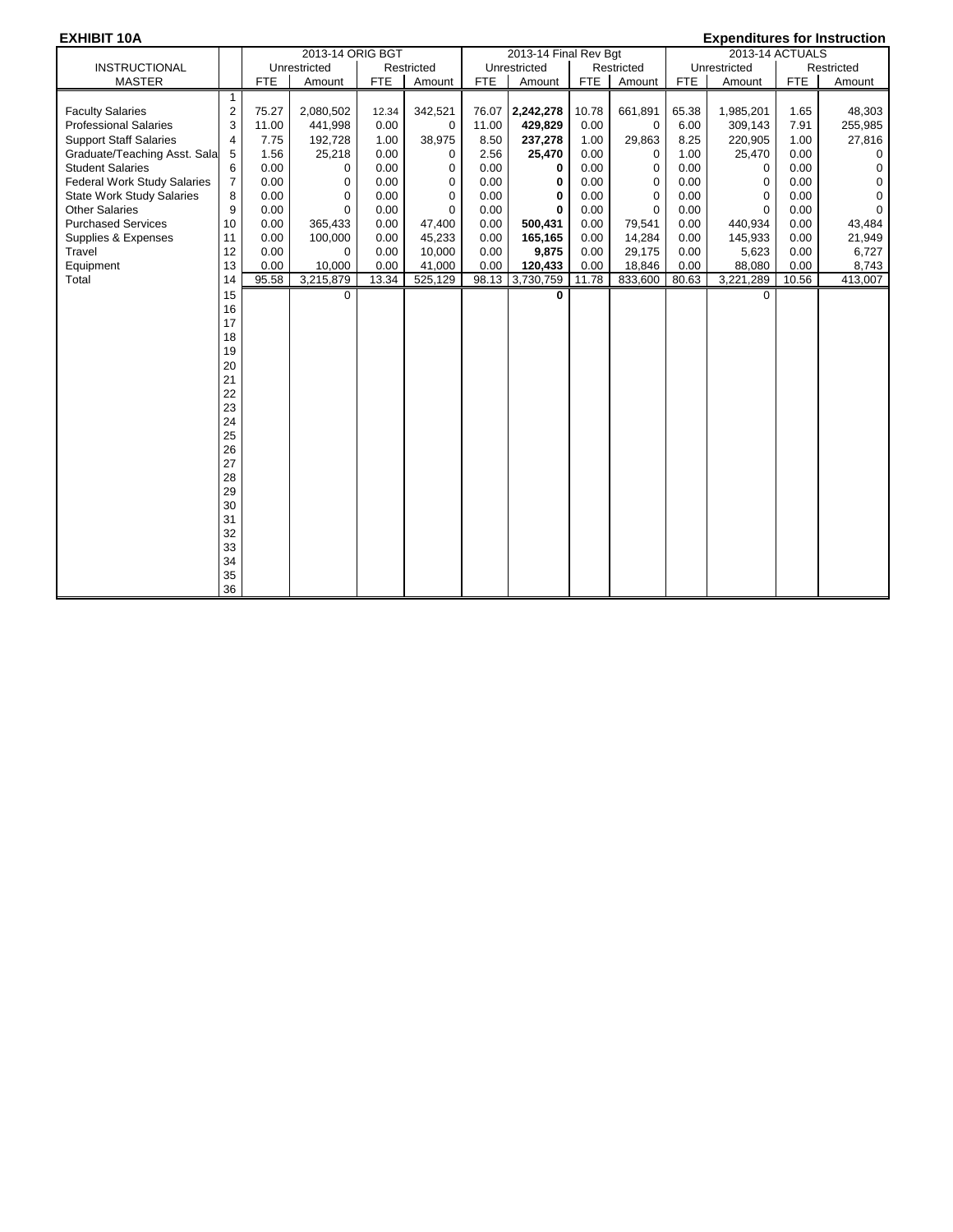### **EXHIBIT 11.**

### **Expenditures for Academic Support** Page 1

|                                       |                  | 2013-14 ORIG BGT          |                | 2013-14 Final Rev Bgt                               |             | -------<br>2013-14 ACTUALS |             |
|---------------------------------------|------------------|---------------------------|----------------|-----------------------------------------------------|-------------|----------------------------|-------------|
|                                       |                  | Unrestricted   Restricted |                | Unrestricted   Restricted   Unrestricted Restricted |             |                            |             |
|                                       | 1                |                           |                |                                                     |             |                            |             |
| Main Library                          | $\overline{c}$   | 196,167                   | 34,224         | 197,458                                             | 56,495      | 157,456                    | 41,266      |
|                                       | 3                | $\Omega$                  |                | 0                                                   |             | 0                          |             |
|                                       | 4                |                           |                |                                                     |             |                            |             |
|                                       | 5                |                           |                |                                                     |             |                            |             |
|                                       | 6                |                           |                |                                                     |             |                            |             |
| <b>Total Libraries</b>                | 7                | 196,167                   | 34,224         | 197,458                                             | 56,495      | 157,456                    | 41,266      |
|                                       | 8                |                           |                |                                                     |             |                            |             |
| MUSEUMS & GALLERIES-BY IND. UNIT (E)  | $\boldsymbol{9}$ |                           |                |                                                     |             |                            |             |
|                                       | 10               |                           |                |                                                     |             |                            |             |
|                                       | 11               |                           |                |                                                     |             |                            |             |
|                                       | 12               |                           |                |                                                     |             |                            |             |
|                                       | 13               |                           |                |                                                     |             |                            |             |
|                                       | 14               |                           |                |                                                     |             |                            |             |
| <b>Total Museums &amp; Galleries</b>  | 15               | 0                         | $\mathbf 0$    | $\mathbf 0$                                         | $\pmb{0}$   | $\mathbf 0$                | $\pmb{0}$   |
|                                       | 16               |                           |                |                                                     |             |                            |             |
| AUDIO VISUAL SERV-BY INDIV UNIT (Exh. | 17               |                           |                |                                                     |             |                            |             |
|                                       | 18               |                           |                |                                                     |             |                            |             |
|                                       | 19               |                           |                |                                                     |             |                            |             |
|                                       | 20               |                           |                |                                                     |             |                            |             |
|                                       | 21               |                           |                |                                                     |             |                            |             |
|                                       | 22               |                           |                |                                                     |             |                            |             |
| Total Audio-Visual Serv.              | 23               | 0                         | $\overline{0}$ | $\mathbf 0$                                         | $\mathbf 0$ | $\mathbf 0$                | $\mathbf 0$ |
|                                       | 24               |                           |                |                                                     |             |                            |             |
| ANCILLARY SUPPORT-BY INDIV UNIT (Exh  | 25               |                           |                |                                                     |             |                            |             |
|                                       | 26               |                           |                |                                                     |             |                            |             |
|                                       | 27               |                           |                |                                                     |             |                            |             |
|                                       | 28               |                           |                |                                                     |             |                            |             |
|                                       | 29               |                           |                |                                                     |             |                            |             |
|                                       | 30               |                           |                |                                                     |             |                            |             |
|                                       | 31               |                           |                |                                                     |             |                            |             |
|                                       | 32               |                           |                |                                                     |             |                            |             |
|                                       | 33               |                           |                |                                                     |             |                            |             |
|                                       | 34               |                           |                |                                                     |             |                            |             |
|                                       | 35               |                           |                |                                                     |             |                            |             |
| <b>Total Ancillary Support</b>        | 41               | 0                         | $\pmb{0}$      | $\mathsf 0$                                         | $\pmb{0}$   | $\pmb{0}$                  | $\pmb{0}$   |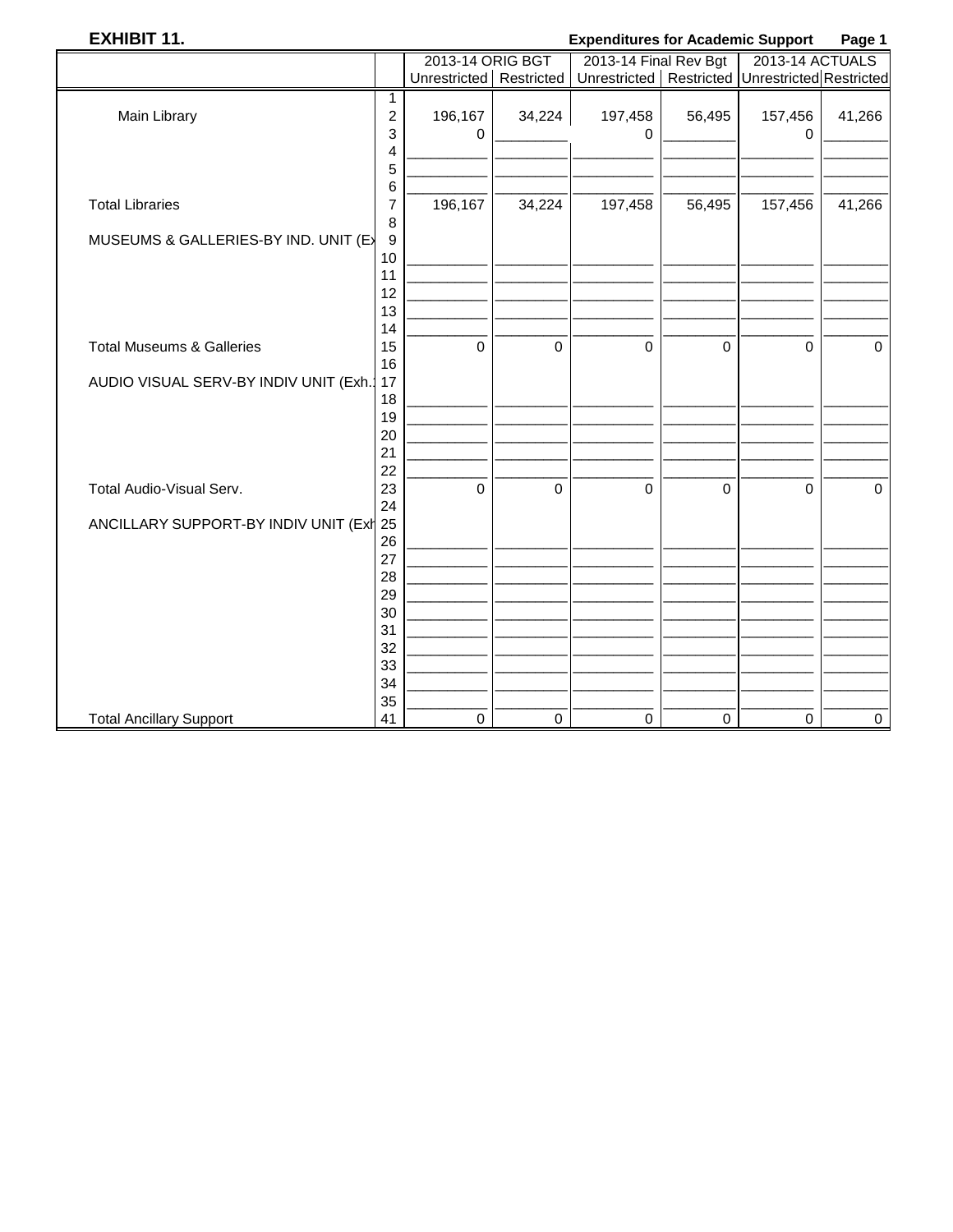### **EXHIBIT 11. Expenditures for Academic Support Page 2**

| 2013-14 ORIG BGT<br>2013-14 ACTUALS<br>2013-14 Final Rev Bgt<br>Unrestricted   Restricted   Unrestricted Restricted<br>Unrestricted Restricted |  |
|------------------------------------------------------------------------------------------------------------------------------------------------|--|
|                                                                                                                                                |  |
|                                                                                                                                                |  |
| ACAD.ADMIN.& PERS'L DEV-BY IND.UNIT(Exh<br>1<br>$\overline{\mathbf{c}}$                                                                        |  |
| 3<br>ACADEMIC AFF/STU SVC/T-V<br>225,826<br>564,706<br>787,503<br>235,917<br>503,887<br>249,816                                                |  |
| 68,630<br>PROFESSIONAL DEVELOPMENT<br>4<br>79,421<br>77,121                                                                                    |  |
| 5                                                                                                                                              |  |
| 6                                                                                                                                              |  |
| 7                                                                                                                                              |  |
| 8                                                                                                                                              |  |
|                                                                                                                                                |  |
| 9<br>10                                                                                                                                        |  |
| 11                                                                                                                                             |  |
| 12                                                                                                                                             |  |
| 13                                                                                                                                             |  |
| 14                                                                                                                                             |  |
| 15                                                                                                                                             |  |
| 16                                                                                                                                             |  |
| 17                                                                                                                                             |  |
| 18                                                                                                                                             |  |
| Total Acad. Admin. & Pers'l Dev.<br>19<br>294,456<br>564,706<br>329,237<br>787,503<br>313,038<br>503,887                                       |  |
| 20                                                                                                                                             |  |
| COURSE & CURR. DEV-BY IND. UNIT (Exh.114 21                                                                                                    |  |
| 22                                                                                                                                             |  |
| 23                                                                                                                                             |  |
| 24                                                                                                                                             |  |
| 25<br>Total Course & Curr. Dev.                                                                                                                |  |
| 26<br>Federal Work Study                                                                                                                       |  |
| 27<br>21,157<br>Retirement<br>23,802<br>0<br>39,802<br>0<br>41,772                                                                             |  |
| 28<br>1.3% Retiree's Health Act<br>4,266<br>5,266<br>6,352<br>3,218<br>0<br>0                                                                  |  |
| 29<br>22,556<br>51,059<br>30,750<br>77,048<br>10,017<br>Social Security<br>18,335                                                              |  |
| 30<br>2,343<br>Medicare<br>4,433<br>4,433<br>4,289<br>0<br>0                                                                                   |  |
| Group Insurance<br>31<br>39,222<br>39,222<br>36,394<br>20,242<br>0<br>0                                                                        |  |
| 9,656<br>9,683<br>Workmen's Compensation<br>32<br>11,019<br>0<br>0                                                                             |  |
| <b>Unemployment Compensation</b><br>33<br>14,795<br>14,617<br>14,795<br>0<br>0                                                                 |  |
| Waiver of Tuition<br>34                                                                                                                        |  |
| 35                                                                                                                                             |  |
| 36<br>118,730<br>132,778<br>51,059<br>143,951<br>77,048<br>57,020<br>Total Items not Included in 11A's                                         |  |
| 609,353<br>649,989<br>670,646<br>921,046<br>603,272<br>602,173<br>GR. TOT. EXP. FOR ACAD. SUPPORT (Exh. 2)<br>41                               |  |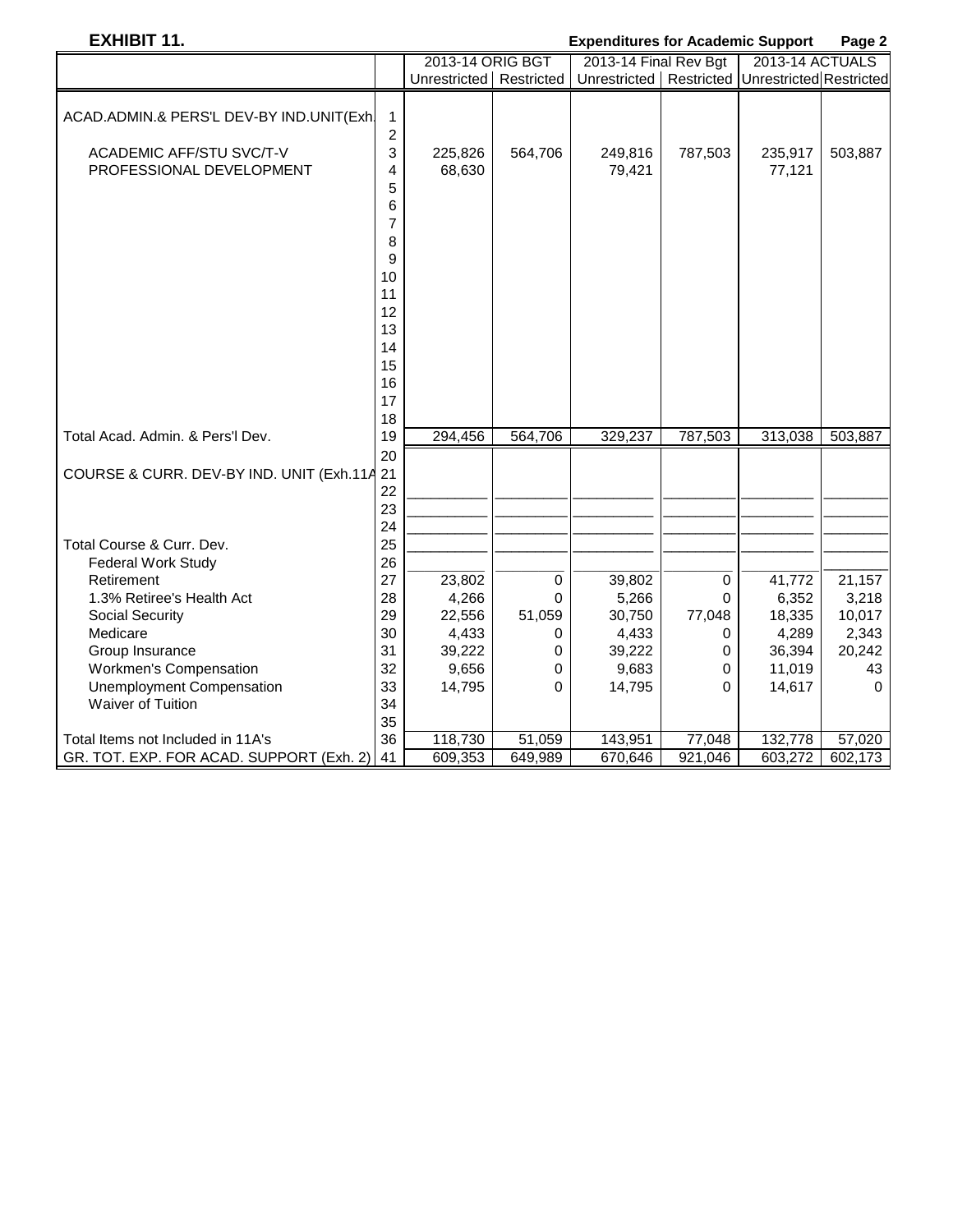### **EXHIBIT 12. Expenditures for Student Services**

|                                                 |                | 2013-14 ORIG BGT        |          | 2013-14 Final Rev Bgt                               |             | 2013-14 ACTUALS |              |
|-------------------------------------------------|----------------|-------------------------|----------|-----------------------------------------------------|-------------|-----------------|--------------|
|                                                 |                | Unrestricted Restricted |          | Unrestricted   Restricted   Unrestricted Restricted |             |                 |              |
|                                                 |                |                         |          |                                                     |             |                 |              |
| SUPPLEMENTARY ED. SERV.-BY IND. PROG.           | $\mathbf{1}$   |                         |          |                                                     |             |                 |              |
| Recruitment                                     | $\overline{c}$ | 195,701                 | 0        | 199,610                                             | 0           | 195,413         | $\mathbf 0$  |
| <b>Student Support Services</b>                 | 3              | 40,610                  | 0        | 40,610                                              | 19,064      | 40,369          | 15,310       |
|                                                 | 4              |                         |          |                                                     |             |                 |              |
| Total Suppl'y. Educ. Serv.                      | 5              | 236,311                 | $\Omega$ | 240,220                                             | 19,064      | 235,782         | 15,310       |
|                                                 | 6              |                         |          |                                                     |             |                 |              |
| COUNSEL. & CAREER GUID.-BY UNIT (Exh. 12        | $\overline{7}$ |                         |          |                                                     |             |                 |              |
|                                                 | 8              |                         |          |                                                     |             |                 |              |
| Counseling & Guidance/R & C                     | 9              | 555,940                 |          | 126,096                                             |             | 116,845         | $\pmb{0}$    |
|                                                 | 10             |                         | 0        |                                                     | 0           |                 | $\mathbf 0$  |
| <b>Career Planning &amp; Placement Services</b> | 11             | 180,037                 |          | 252,762                                             |             | 200,321         |              |
| Other                                           | 12             |                         | 0        |                                                     | 0           |                 | $\pmb{0}$    |
|                                                 | 13             |                         |          |                                                     |             |                 |              |
|                                                 | 14             |                         |          |                                                     |             |                 |              |
| Total Counsel. & Career Guid.                   | 15             | 735,977                 | 0        | 378,858                                             | $\mathbf 0$ | 317,166         | $\mathbf 0$  |
|                                                 | 16             |                         |          |                                                     |             |                 |              |
| FIN. AID ADMIN.-BY IND. UNIT (Exh. 12A)         | 17             |                         |          |                                                     |             |                 |              |
| <b>Financial Aids Office</b>                    | 18             | 204,525                 |          | 212,766                                             |             | 199,241         | $\mathbf 0$  |
|                                                 | 19             |                         |          |                                                     |             |                 |              |
| Total Fin. Aid Admin.                           | 20             | 204,525                 | 0        | 212,766                                             | 0           | 199,241         | $\mathbf 0$  |
|                                                 | 21             |                         |          |                                                     |             |                 |              |
| STU. ADM. & RECORDS-BY IND. UNIT (Exh. 12 22    |                |                         |          |                                                     |             |                 |              |
| Registrar's Office                              | 23             | 167,223                 |          | 168,631                                             |             | 156,253         |              |
|                                                 | 24             |                         |          |                                                     |             |                 |              |
|                                                 | 25             |                         |          |                                                     |             |                 |              |
| <b>Total Admissions &amp; Records</b>           | 26             | 167,223                 | 0        | 168,631                                             | 0           | 156,253         | $\mathbf 0$  |
| Federal Work Study                              | 27             |                         |          |                                                     |             |                 |              |
| Retirement                                      | 28             | 114,898                 | 0        | 80,024                                              | 0           | 87,312          | $\pmb{0}$    |
| 1.3% Retiree's Health Act                       | 29             | 14,438                  | 0        | 11,369                                              | 0           | 13,279          | $\pmb{0}$    |
| <b>Social Security</b>                          | 30             | 58,453                  | 0        | 71,810                                              | 0           | 39,681          | $\pmb{0}$    |
| Medicare                                        | 31             | 13,675                  | 0        | 9,461                                               | 0           | 9,279           | $\pmb{0}$    |
| Group Insurance                                 | 32             | 101,384                 | 0        | 46,795                                              | 0           | 52,788          | $\mathbf 0$  |
| <b>Workmen's Compensation</b>                   | 33             | 9,555                   | 0        | 11,556                                              | 0           | 10,702          | $\pmb{0}$    |
| <b>Unemployment Compensation</b>                | 34             | 254,919                 | 0        | 295,618                                             | 0           | 264,313         | $\mathbf 0$  |
| Waiver of Tuition                               | 35             |                         |          |                                                     |             |                 |              |
| Total Items not Included in 12A's               | 36             | 567,322                 | 0        | 526,633                                             | $\Omega$    | 477,354         | $\mathbf{0}$ |
| GR. TOT. EXP. FOR STU. SERV. (Exh. 2)           | 41             | 1,911,358               | 0        | 1,527,108                                           | 19,064      | 1,385,796       | 15,310       |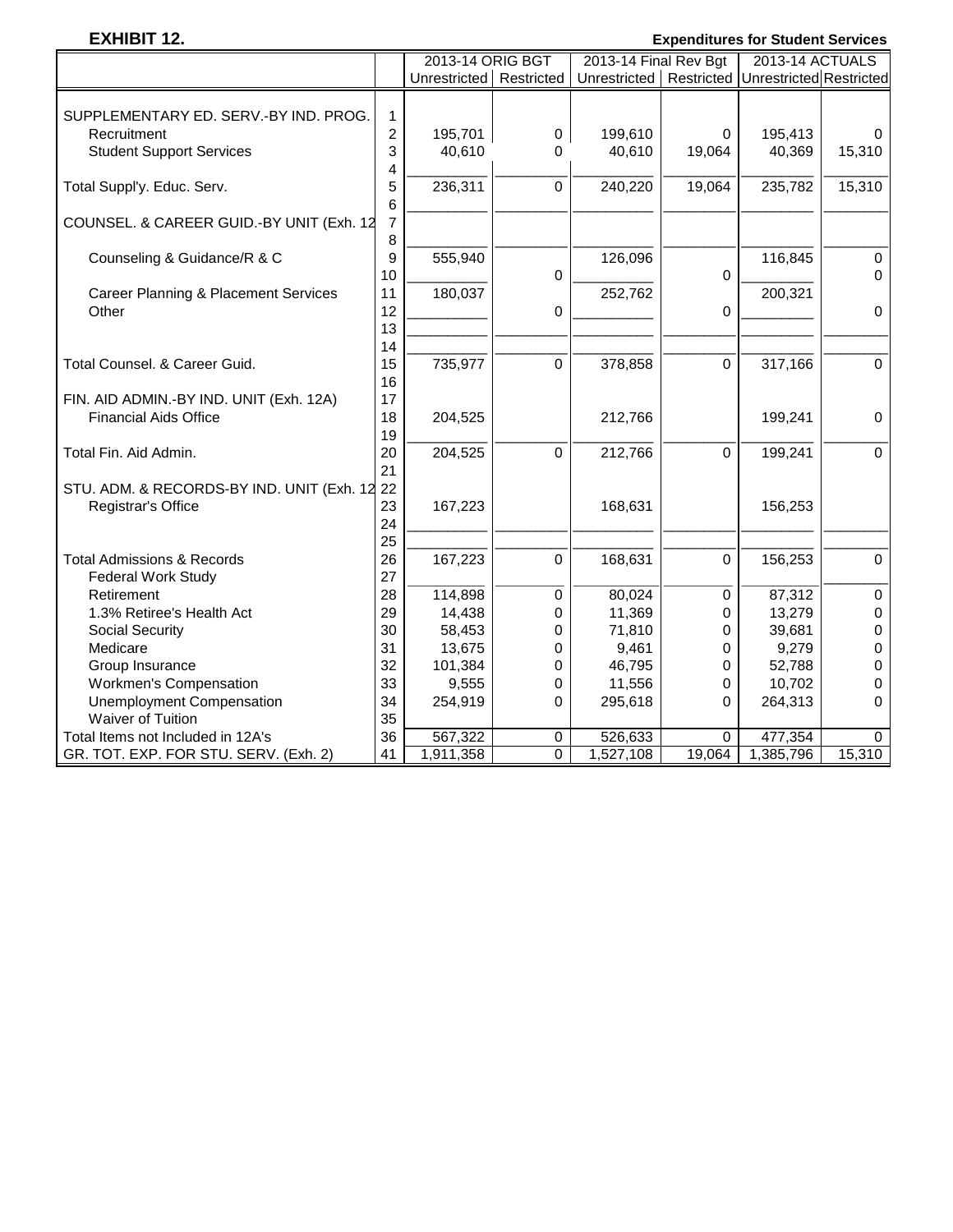### **EXHIBIT 13. Expenditures for Institutional Support Page 1**

|                                         |                | 2013-14 ORIG BGT        |             | sonanaroo ror momanonar oapport<br>2013-14 Final Rev Bgt |             | . ugu .<br>2013-14 ACTUALS |             |
|-----------------------------------------|----------------|-------------------------|-------------|----------------------------------------------------------|-------------|----------------------------|-------------|
|                                         |                | Unrestricted Restricted |             | Unrestricted   Restricted   Unrestricted Restricted      |             |                            |             |
|                                         |                |                         |             |                                                          |             |                            |             |
| EXEC. MANAGEMENT-BY IND. UNIT (Exh.     | 1              |                         |             |                                                          |             |                            |             |
| <b>President's Office</b>               | $\overline{c}$ | 256,185                 |             | 261,699                                                  |             | 249,645                    |             |
| <b>Administration &amp; Finance</b>     | 3              | 198,948                 |             | 202,370                                                  |             | 196,242                    |             |
|                                         | 4              |                         |             |                                                          |             |                            |             |
|                                         | 5              |                         |             |                                                          |             |                            |             |
|                                         | 6              |                         |             |                                                          |             |                            |             |
|                                         | 7              |                         |             |                                                          |             |                            |             |
|                                         | 8              |                         |             |                                                          |             |                            |             |
|                                         | 9              |                         |             |                                                          |             |                            |             |
|                                         | 10<br>11       |                         |             |                                                          |             |                            |             |
| Services                                | 12             | 5,000                   |             | $\Omega$                                                 |             | 0                          |             |
| <b>Board of Trustees</b>                | 13             | 83,000                  |             | 159,500                                                  |             | 94,982                     |             |
| <b>Total Exec. Management</b>           | 14             | 543,133                 | 0           | 623,569                                                  | $\mathbf 0$ | 540,869                    | $\mathbf 0$ |
|                                         | 15             |                         |             |                                                          |             |                            |             |
| FISCAL OPER. - BY IND. UNIT (Exh. 13A)  | 16             |                         |             |                                                          |             |                            |             |
| <b>Fiscal Operations</b>                | 17             | 179,855                 |             | 183,827                                                  |             | 184,104                    |             |
| Shipping & Receiving                    | 18             | 127,382                 |             | 87,443                                                   |             | 84,639                     |             |
|                                         | 19             |                         |             |                                                          |             |                            |             |
|                                         | 20             |                         |             |                                                          |             |                            |             |
|                                         | 21             |                         |             |                                                          |             |                            |             |
|                                         | 22             |                         |             |                                                          |             |                            |             |
| <b>Surety Bond</b>                      | 23             |                         |             |                                                          |             |                            |             |
| <b>External Audit</b>                   | 24             | 49,000                  |             | 66,700                                                   |             | 31,545                     |             |
| Provision for Uncollecable Accounts     | 25             |                         |             |                                                          |             |                            |             |
| <b>Total Fiscal Operations</b>          | 26<br>27       | 356,237                 | $\Omega$    | 337,970                                                  | $\mathbf 0$ | 300,288                    | $\mathbf 0$ |
| GEN'L. ADMIN. SERV.-BY IND. UNIT (Exh.1 | 28             |                         |             |                                                          |             |                            |             |
| IR/PR/HR                                | 29             | 439,076                 |             | 462,484                                                  |             | 430,960                    |             |
| <b>Security Services</b>                | 30             | 73,500                  |             | 73,500                                                   |             | 83,463                     |             |
|                                         | 31             |                         |             |                                                          |             |                            |             |
|                                         | 32             |                         |             |                                                          |             |                            |             |
|                                         | 33             |                         |             |                                                          |             |                            |             |
|                                         | 34             |                         |             |                                                          |             |                            |             |
|                                         | 35             |                         |             |                                                          |             |                            |             |
| Tot. Gen'l Admin. Serv.                 | 41             | 512,576                 | $\mathbf 0$ | 535,984                                                  | $\mathbf 0$ | 514,423                    | $\mathbf 0$ |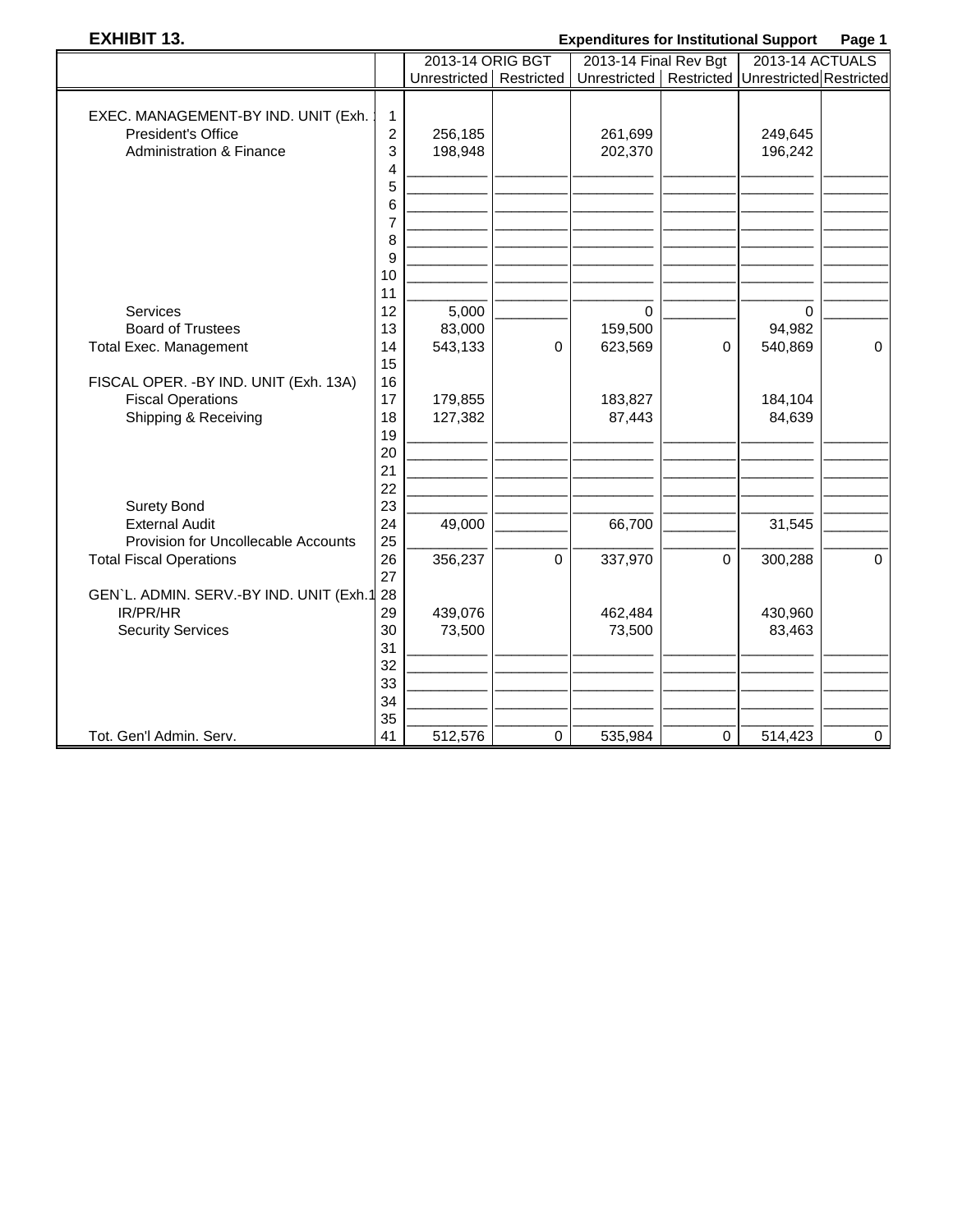# **EXHIBIT 13. Expenditures for Institutional Support Page 2**

|                                                                           |                               | 2013-14 ORIG BGT        |                          | 2013-14 Final Rev Bgt                               |                | 2013-14 ACTUALS       |                          |
|---------------------------------------------------------------------------|-------------------------------|-------------------------|--------------------------|-----------------------------------------------------|----------------|-----------------------|--------------------------|
|                                                                           |                               | Unrestricted Restricted |                          | Unrestricted   Restricted   Unrestricted Restricted |                |                       |                          |
| LOGISTICAL SERV.-BY IND. UNIT (Exh. 13/<br>Logistics and Communications   | 1<br>$\overline{c}$<br>3      | 295,025                 |                          | 295,281                                             |                | 264,445               |                          |
|                                                                           | 4                             |                         |                          |                                                     |                |                       |                          |
| Insurance (except property insurance)<br><b>Total Logistical Services</b> | 5<br>6<br>$\overline{7}$<br>8 | 295,025                 | $\mathbf 0$              | 295,281                                             | 0              | 264,445               | $\Omega$                 |
| INSTITUTIONAL SPT.-SANTA ROSA & MO<br><b>Offsite Salaries</b>             | 9<br>10<br>11                 | 148,199                 |                          | 154,926                                             |                | 146,047               |                          |
|                                                                           | 12<br>13<br>14<br>15          |                         |                          |                                                     |                |                       |                          |
| Dues and Memberships                                                      | 16<br>17                      |                         |                          |                                                     |                |                       |                          |
| Total Insitutional Support-Santa Rosa & Mora<br>Federal Work Study        | 18<br>19                      | 148,199                 | $\Omega$                 | 154,926                                             | $\Omega$       | 146,047               | $\Omega$                 |
| Retirement                                                                | 20                            | 138,337                 |                          | 138,337                                             |                | 136,036               |                          |
| 1.3% Retiree's Health Act<br><b>Social Security</b>                       | 21<br>22                      | 20,366<br>71,329        |                          | 20,316<br>74,516                                    |                | 20,689<br>62,039      |                          |
| Medicare                                                                  | 23                            | 16,426                  |                          | 16,426                                              |                | 15,035                |                          |
| Group Insurance<br>Workmen's Compensation                                 | 24<br>25                      | 113,876<br>9,630        |                          | 113,876<br>9,680                                    |                | 120,287<br>11,078     |                          |
| <b>Unemployment Compensation</b><br><b>Waiver of Tuition</b>              | 26<br>27                      | 74,961                  |                          | 74,961                                              |                | 46,254                |                          |
| Total Items not Included in 13A's                                         | 28                            | 444,925                 | 0                        | 448,112                                             | 0              | 411,418               | $\pmb{0}$                |
| GR. TOT. GROSS EXP. FOR INST. SUPPOI                                      | 29                            | 2,300,095               | $\overline{0}$           | 2,395,842                                           | $\overline{0}$ | 2,177,490             | $\overline{0}$           |
| LESS INST. SUPPORT CHARGED TO:<br><b>Auxiliary Enterprises</b>            | 30<br>31<br>32                |                         |                          |                                                     |                |                       |                          |
| Inter-Collegiate Athletics                                                | 33                            |                         |                          |                                                     |                |                       |                          |
| <b>Independent Operations</b>                                             | 34                            |                         |                          |                                                     |                |                       |                          |
| <b>Branch Colleges</b>                                                    | 35                            |                         |                          |                                                     |                |                       |                          |
| <b>Total Charges</b><br>NET EXP. FOR INST. SUPPORT IN I&G(Exil 41         | 36                            | $\Omega$<br>2,300,095   | $\pmb{0}$<br>$\mathbf 0$ | $\Omega$<br>2,395,842                               | $\pmb{0}$<br>0 | $\Omega$<br>2,177,490 | $\pmb{0}$<br>$\mathbf 0$ |
|                                                                           |                               |                         |                          |                                                     |                |                       |                          |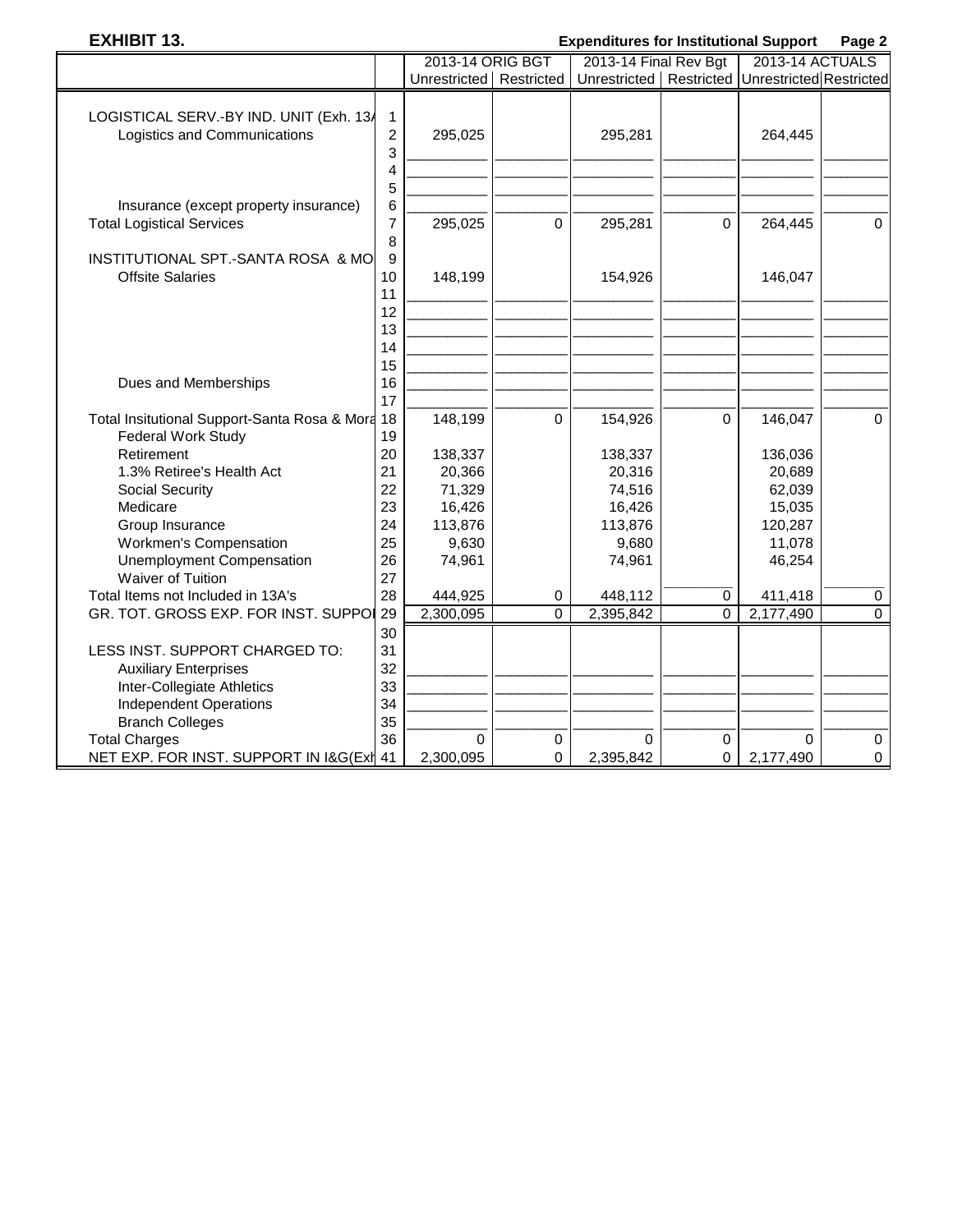# **EXHIBIT 14. Expenditures for Operation and Maintenance of Plant**

|                                            |                | 2013-14 ORIG BGT          |             | 2013-14 Final Rev Bgt                               |             | 2013-14 ACTUALS |                |
|--------------------------------------------|----------------|---------------------------|-------------|-----------------------------------------------------|-------------|-----------------|----------------|
|                                            |                | Unrestricted   Restricted |             | Unrestricted   Restricted   Unrestricted Restricted |             |                 |                |
|                                            |                |                           |             |                                                     |             |                 |                |
| OPER. & MAINT. OF PLANT - BY IND UNIT (Exh | 1              |                           |             |                                                     |             |                 |                |
| Maintenance of Plant                       | $\overline{c}$ | 822,458                   |             | 827,288                                             |             | 804,270         |                |
| Transportation                             | 3              | 0                         |             | 0                                                   |             | 0               |                |
| Motor Pool                                 | 4              | 55,000                    |             | 55,000                                              |             | 49,245          |                |
| <b>VACANT</b>                              | 5              | U                         |             | 0                                                   |             | $\Omega$        |                |
|                                            | 6              |                           |             |                                                     |             |                 |                |
|                                            | 7              |                           |             |                                                     |             |                 |                |
|                                            | 8              |                           |             |                                                     |             |                 |                |
|                                            | 9              |                           |             |                                                     |             |                 |                |
|                                            | 10             |                           |             |                                                     |             |                 |                |
| <b>Federal Work Study</b>                  | 11             |                           |             |                                                     |             |                 |                |
| Retirement                                 | 12             | 58,647                    |             | 58,647                                              |             | 72,155          |                |
| 1.3% Retiree's Health Act                  | 13             | 10,441                    |             | 10,441                                              |             | 10,975          |                |
| <b>Social Security</b>                     | 14             | 32,616                    |             | 36,388                                              |             | 33,359          |                |
| Medicare                                   | 15             | 7,627                     |             | 7,627                                               |             | 7,801           |                |
| Group Insurance                            | 16             | 74,947                    |             | 74,947                                              |             | 73,420          |                |
| Workmen's Compensation                     | 17             | 9,584                     |             | 9,584                                               |             | 11,033          |                |
| <b>Unemployment Compensation</b>           | 18             | 14,960                    |             | 14,960                                              |             | 14,817          |                |
| <b>Waiver of Tuition</b>                   | 19             |                           |             |                                                     |             |                 |                |
|                                            | 20             |                           |             |                                                     |             |                 |                |
| Fuel                                       | 21             | 200,000                   | 0           | 200,000                                             | 0           | 187,986         | $\pmb{0}$      |
| Electricity                                | 22             | 315,000                   | 0           | 315,000                                             | 0           | 325,547         | $\pmb{0}$      |
| Water                                      | 23             | 75,000                    | 0           | 75,000                                              | 0           | 100,754         | $\pmb{0}$      |
| Sewer                                      | 24             | 60,000                    | $\Omega$    | 60,000                                              | 0           | 47,107          | $\mathbf{0}$   |
| Garbage Disposal                           | 25             |                           |             |                                                     |             |                 |                |
| Property Insurance                         | 26             | 250,000                   |             | 309,446                                             |             | 292,849         |                |
|                                            | 27             |                           |             |                                                     |             |                 |                |
| GR. TOT. GROSS EXP. FOR OPER.& MAINT O 28  |                | 1,986,280                 | $\mathbf 0$ | 2,054,328                                           | $\mathbf 0$ | 2,031,318       | $\overline{0}$ |
|                                            | 29             |                           |             |                                                     |             |                 |                |
| LESS OPER. & MAINT. OF PLANT CHARGED 1     | 30             |                           |             |                                                     |             |                 |                |
| <b>Auxiliary Enterprises</b>               | 31             |                           |             |                                                     |             |                 |                |
| Inter-Collegiate Athletics                 | 32             |                           |             |                                                     |             |                 |                |
| <b>Independent Operations</b>              | 33             |                           |             |                                                     |             |                 |                |
| <b>Departmental Applied Charges</b>        | 34             |                           |             |                                                     |             |                 |                |
| Plant Fund Capital Outlay Applied Charges  | 35             |                           |             |                                                     |             |                 |                |
|                                            | 36             |                           |             |                                                     |             |                 |                |
| NET EXP FOR OPER & MAINT OF PLANT/I&G( 41  |                | 1,986,280                 | $\mathbf 0$ | 2,054,328                                           | 0           | 2,031,318       | $\overline{0}$ |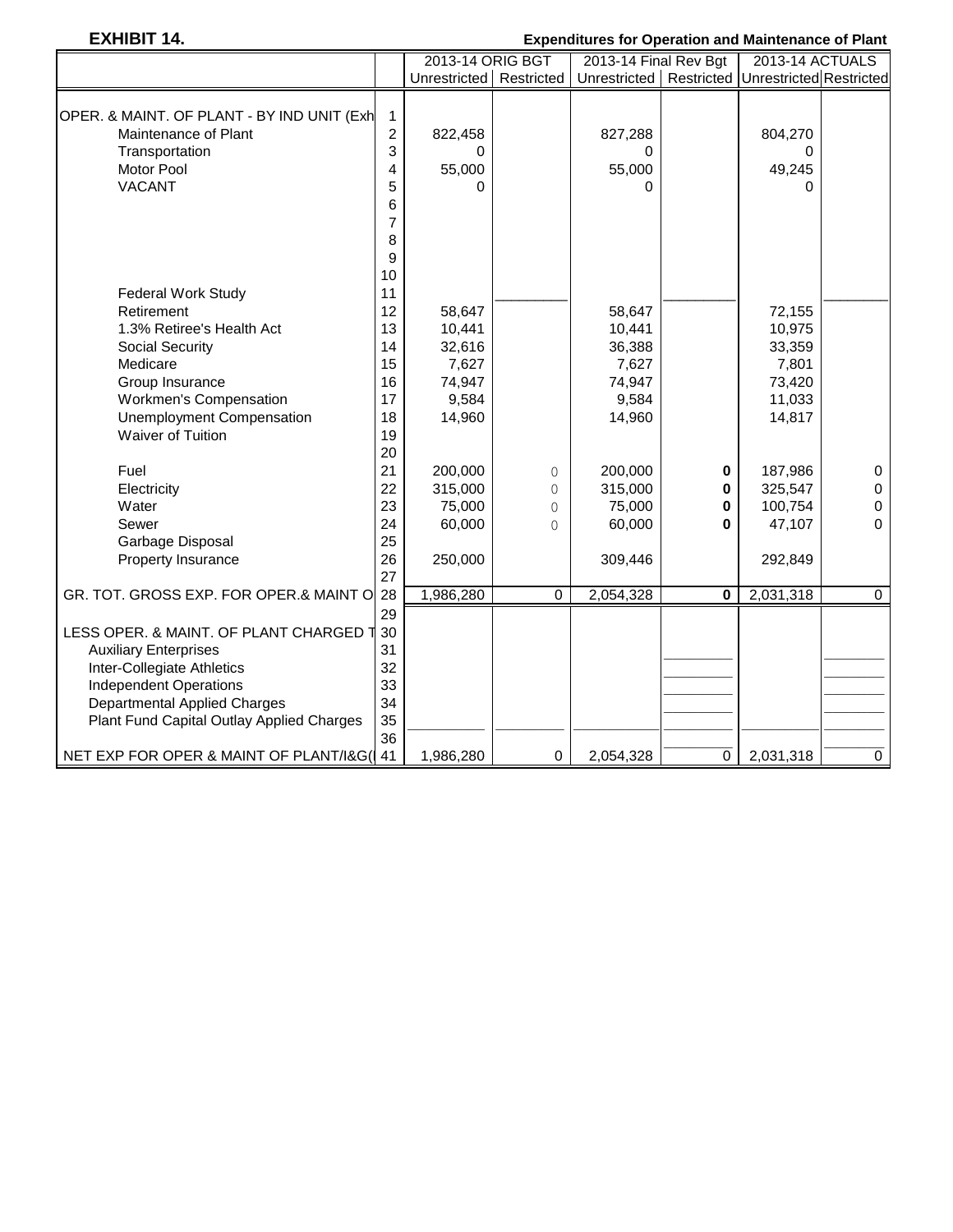**EXHIBIT 11A. Academic Support Detail Page 1**

| LAIIIDII IIA.                       |                |            |                  |            |            |            |                       |            | Academic Support Detail | raye ı     |                 |            |            |  |  |
|-------------------------------------|----------------|------------|------------------|------------|------------|------------|-----------------------|------------|-------------------------|------------|-----------------|------------|------------|--|--|
|                                     |                |            | 2013-14 ORIG BGT |            |            |            | 2013-14 Final Rev Bgt |            |                         |            | 2013-14 ACTUALS |            |            |  |  |
| <b>ACADEMIC SUPPORT</b>             |                |            | Unrestricted     |            | Restricted |            | Unrestricted          |            | Restricted              |            | Unrestricted    |            | Restricted |  |  |
|                                     |                | <b>FTE</b> | Amount           | <b>FTE</b> | Amount     | <b>FTE</b> | Amount                | <b>FTE</b> | Amount                  | <b>FTE</b> | Amount          | <b>FTE</b> | Amount     |  |  |
| <b>LIBRARY/AUDIO VISUAL</b><br>Unit | $\overline{1}$ |            |                  |            |            |            |                       |            |                         |            |                 |            |            |  |  |
| <b>Professional Salaries</b>        | 2              | 2.00       | 67,623           |            |            | 2.00       | 68,299                |            |                         | 2.00       | 68,924          |            |            |  |  |
| <b>Support Staff Salaries</b>       | 3              | 2.00       | 61,544           |            |            | 2.00       | 62,159                |            |                         | 2.00       | 59,160          |            |            |  |  |
| Graduate/Teaching Assistant Sall    |                |            |                  |            |            |            |                       |            |                         |            |                 |            |            |  |  |
| <b>Student Salaries</b>             | 5              | 0.00       | 0                |            |            | 0.00       | $\Omega$              |            |                         | 0.00       |                 |            |            |  |  |
| <b>Federal Workstudy Salaries</b>   | 6              | 0.00       | $\Omega$         |            |            | 0.00       | $\Omega$              |            |                         | 0.00       |                 |            |            |  |  |
| <b>State Workstudy Salaries</b>     | $\overline{7}$ | 0.00       | $\Omega$         |            |            | 0.00       | $\Omega$              |            |                         | 0.00       |                 |            |            |  |  |
| <b>Other Salaries</b>               | 8              | 0.00       | $\Omega$         |            |            | 0.00       | $\Omega$              |            |                         | 0.00       | ∩               |            |            |  |  |
| <b>Purchased Services</b>           | 9              |            | 37,000           |            |            |            | 37,000                |            |                         |            | 19,061          |            |            |  |  |
| <b>Libarary Acquisitions</b>        |                |            | 0                |            | 34,224     |            | 0                     |            | 56,495                  |            | 0               |            | 41,266     |  |  |
| Supplies & Expenses                 | 10             |            | 30,000           |            |            |            | 30,000                |            |                         |            | 10,311          |            |            |  |  |
| Travel                              | 11             |            |                  |            |            |            | <sup>0</sup>          |            |                         |            |                 |            |            |  |  |
| Equipment                           | 12             |            | U                |            |            |            | <sup>0</sup>          |            |                         |            |                 |            |            |  |  |
| Total                               | 13             | 4.00       | 196,167          | 0.00       | 34,224     | 4.00       | 197,458               | 0.00       | 56.495                  | 4.00       | 157,456         | 0.00       | 41,266     |  |  |
|                                     | 14             |            |                  |            |            |            |                       |            |                         |            |                 |            |            |  |  |
| ACAD, AFF, & STU, SVC, A Unit       | 15             |            |                  |            |            |            |                       |            |                         |            |                 |            |            |  |  |
| <b>Professional Salaries</b>        | 16             | 1.00       | 92.436           | 2.50       | 149.002    | 1.00       | 116.096               | 3.50       | 203.012                 | 1.00       | 103.028         | 2.50       | 147,468    |  |  |
| <b>Support Staff Salaries</b>       | 17             | 1.00       | 43,011           | 1.00       | 26,557     | 1.00       | 43.441                | 1.00       | 34.284                  | 1.00       | 43.441          | 1.00       | 27,427     |  |  |
| Graduate/Teaching Assistant Sal: 18 |                |            |                  |            |            |            |                       |            |                         |            |                 |            |            |  |  |
| <b>Student Salaries</b>             | 19             |            | $\Omega$         |            |            |            | $\Omega$              |            |                         |            |                 |            |            |  |  |
| <b>Federal Workstudy Salaries</b>   | 20             | 0.00       | $\Omega$         |            |            | 0.00       | $\Omega$              |            |                         | 0.00       |                 |            |            |  |  |
| <b>State Workstudy Salaries</b>     | 21             | 0.00       | $\Omega$         |            |            | 0.00       | <sup>0</sup>          |            |                         | 0.00       |                 |            |            |  |  |
| <b>Other Salaries</b>               | 22             |            | U                |            | 0          |            | <sup>0</sup>          |            | $\Omega$                |            |                 |            | $\Omega$   |  |  |
| <b>Purchased Services</b>           | 23             |            | 88,379           |            | 71,137     |            | 88,279                |            | 247,308                 |            | 88,325          |            | 77,878     |  |  |
| Supplies & Expenses                 | 24             |            | 2,000            |            |            |            | 2,000                 |            |                         |            | 1.123           |            |            |  |  |
| Travel                              | 25             |            | O                |            | 2,017      |            | $\Omega$              |            | 6,367                   |            | 0               |            | 2,894      |  |  |
| Equipment                           | 26             |            | O                |            | 315,993    |            | $\Omega$              |            | 296,532                 |            | $\Omega$        |            | 248,220    |  |  |
| Total                               | 27             | 2.00       | 225.826          | 3.50       | 564.706    | 2.00       | 249.816               | 4.50       | 787.503                 | 2.00       | 235,917         | 3.50       | 503,887    |  |  |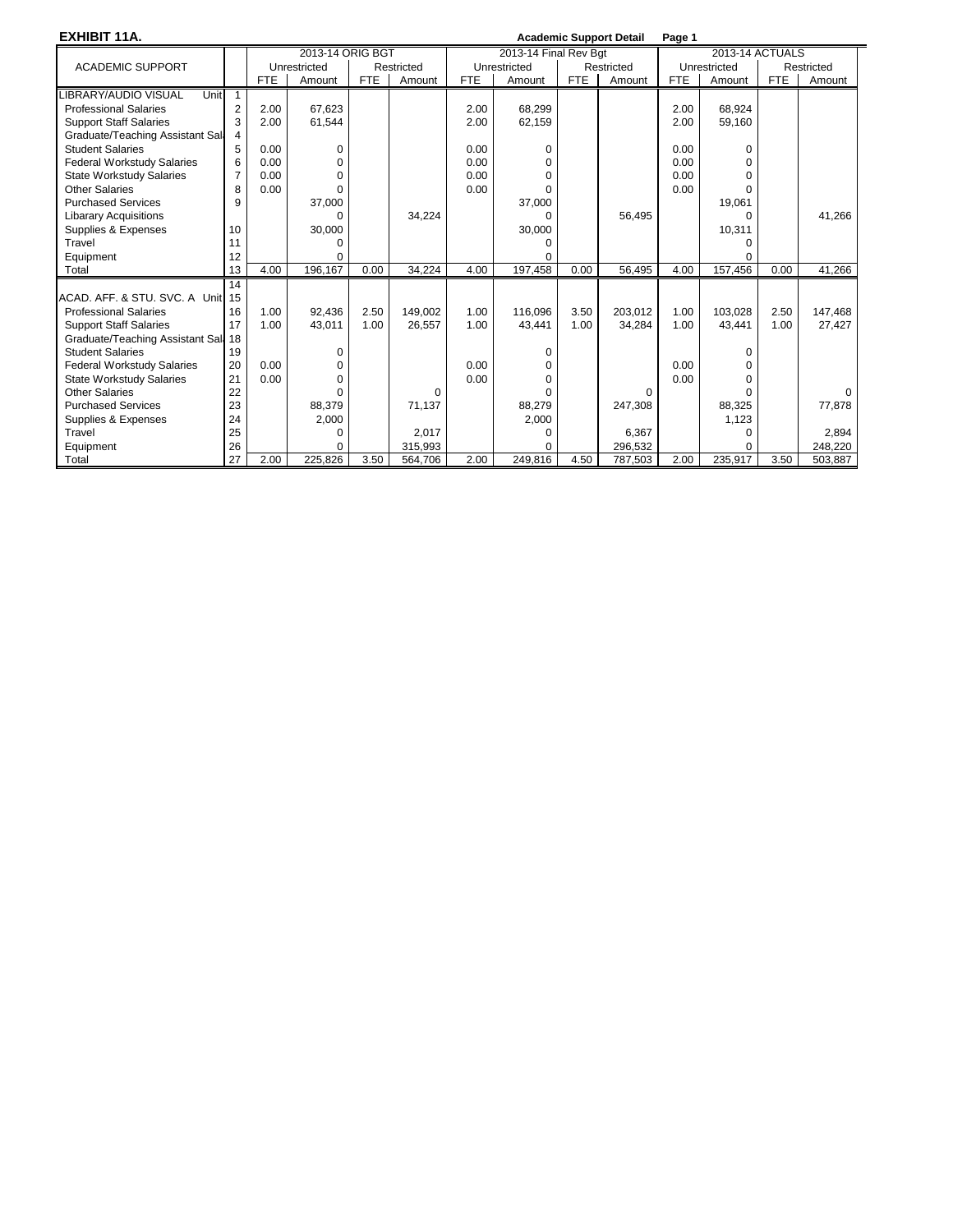| EXHIBIT 11A.                      |    |      |                  |      |            |      |                       |      | <b>Academic Support Detail</b> |      |                 | Page2 |            |
|-----------------------------------|----|------|------------------|------|------------|------|-----------------------|------|--------------------------------|------|-----------------|-------|------------|
|                                   |    |      | 2013-14 ORIG BGT |      |            |      | 2013-14 Final Rev Bgt |      |                                |      | 2013-14 ACTUALS |       |            |
| <b>ACADEMIC SUPPORT</b>           |    |      | Unrestricted     |      | Restricted |      | Unrestricted          |      | Restricted                     |      | Unrestricted    |       | Restricted |
|                                   |    | FTE  | Amount           | FTE  | Amount     | FTE  | Amount                | FTE  | Amount                         | FTE. | Amount          | FTE   | Amount     |
|                                   |    |      |                  |      |            |      |                       |      |                                |      |                 |       |            |
| IPROFESSIONAL DEVELOF Unit        |    |      |                  |      |            |      |                       |      |                                |      |                 |       |            |
| <b>Professional Salaries</b>      | 2  | 1.00 | 49,130           |      |            | 1.00 | 49,621                |      |                                | 1.00 | 49,621          |       |            |
| <b>Support Staff Salaries</b>     | 3  | 0.00 |                  |      |            | 0.00 |                       |      |                                | 0.00 |                 |       |            |
| Graduate/Teaching Assistant Sali  | 4  | 0.00 |                  |      |            | 0.00 |                       |      |                                | 0.00 |                 |       |            |
| <b>Student Salaries</b>           | 5  |      |                  |      |            |      |                       |      |                                |      |                 |       |            |
| <b>Federal Workstudy Salaries</b> | 6  |      |                  |      |            |      |                       |      |                                |      |                 |       |            |
| <b>State Workstudy Salaries</b>   |    |      |                  |      |            |      |                       |      |                                |      |                 |       |            |
| Other Salaries                    | 8  |      |                  |      |            |      |                       |      |                                |      |                 |       |            |
| <b>Purchased Services</b>         | 9  |      | 8,000            |      |            |      | 9,500                 |      |                                |      | 8,043           |       |            |
| Supplies & Expenses               | 10 |      | 1,500            |      |            |      | 1,500                 |      |                                |      | 443             |       |            |
| Travel                            | 11 |      | 10,000           |      |            |      | 18,800                |      |                                |      | 19,014          |       |            |
| Equipment                         | 12 |      |                  |      |            |      | $\Omega$              |      |                                |      |                 |       |            |
| Total                             | 13 | 1.00 | 68,630           | 0.00 |            | 1.00 | 79.421                | 0.00 | $\Omega$                       | 1.00 | 77,121          | 0.00  |            |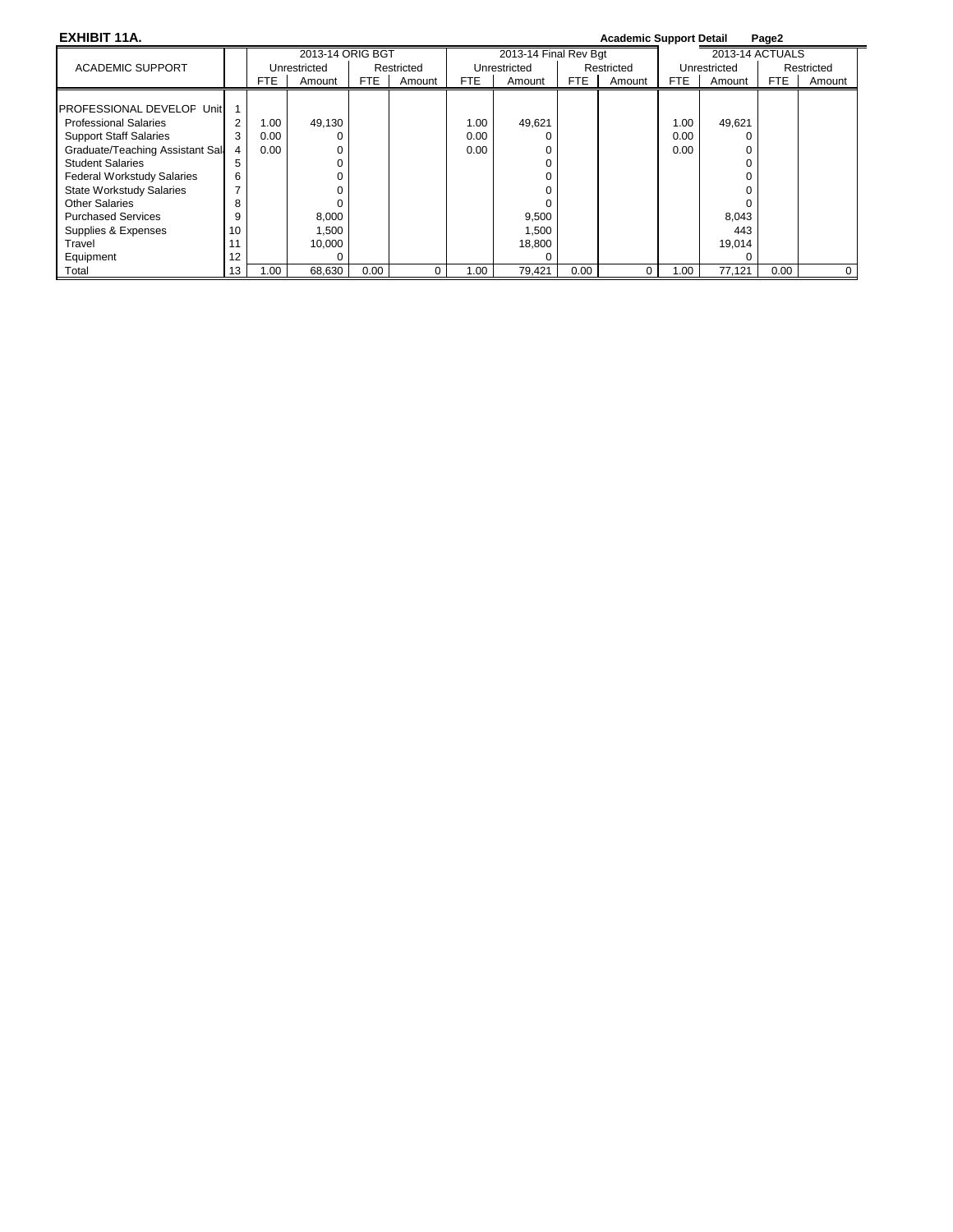| EXHIBIT 12A.                        |                |            |                  |            |            |            |                       |            |            |            | <b>Student Services Detail Page1</b> |            |            |
|-------------------------------------|----------------|------------|------------------|------------|------------|------------|-----------------------|------------|------------|------------|--------------------------------------|------------|------------|
|                                     |                |            | 2013-14 ORIG BGT |            |            |            | 2013-14 Final Rev Bat |            |            |            | <b>2013-14 ACTUALS</b>               |            |            |
| <b>STUDENT SERVICES</b>             |                |            | Unrestricted     |            | Restricted |            | Unrestricted          |            | Restricted |            | Unrestricted                         |            | Restricted |
|                                     |                | <b>FTE</b> | Amount           | <b>FTE</b> | Amount     | <b>FTE</b> | Amount                | <b>FTE</b> | Amount     | <b>FTE</b> | Amount                               | <b>FTE</b> | Amount     |
|                                     |                |            |                  |            |            |            |                       |            |            |            |                                      |            |            |
| COUNSELING/GUIDANCE<br>Unit         |                |            |                  |            |            |            |                       |            |            |            |                                      |            |            |
| <b>Professional Salaries</b>        | $\overline{2}$ | 6.00       | 279.618          |            |            | 0.00       | $\Omega$              |            |            | 6.00       | 2,750                                |            |            |
| <b>Support Staff Salaries</b>       | 3              | 0.35       | 11,000           |            |            | 0.00       | 11,000                |            |            | 0.35       | n                                    |            |            |
| Graduate/Teaching Assistant Sall    | 4              |            |                  |            |            |            |                       |            |            |            |                                      |            |            |
| <b>Student Salaries</b>             | 5              |            | 19,000           |            |            |            | $\Omega$              |            |            |            | 0                                    |            |            |
| Federal Workstudy Salaries          | 6              |            |                  |            |            |            |                       |            |            |            |                                      |            |            |
| <b>State Workstudy Salaries</b>     | 7              |            |                  |            |            |            | ∩                     |            |            |            |                                      |            |            |
| <b>Other Salaries</b>               | 8              |            |                  |            |            |            |                       |            |            |            |                                      |            |            |
| <b>Purchased Services</b>           | 9              |            | 112,522          |            |            |            | 95,522                |            |            |            | 95,372                               |            |            |
| Supplies & Expenses                 | 10             |            | 53,800           |            |            |            | 19,574                |            |            |            | 18,723                               |            |            |
| Travel                              | 11             |            | ∩                |            |            |            |                       |            |            |            |                                      |            |            |
| Equipment                           | 12             |            | 80.000           |            |            |            |                       |            |            |            |                                      |            |            |
| Total                               | 13             | 6.35       | 555,940          | 0.00       | 0          | 0.00       | 126.096               | 0.00       | 0          | 6.35       | 116.845                              | 0.00       | 0          |
|                                     | 14             |            |                  |            |            |            |                       |            |            |            |                                      |            |            |
| <b>SUPPORT SERVICES</b><br>Unit 15  |                |            |                  |            |            |            |                       |            |            |            |                                      |            |            |
| <b>Professional Salaries</b>        | 16             | 1.00       | 40,610           | 0.00       | $\Omega$   | 1.00       | 40,610                | 0.90       | 16,175     | 1.00       | 40,369                               | 0.73       | 13,100     |
| <b>Support Staff Salaries</b>       | 17             | 0.00       | $\Omega$         |            |            | 0.00       | $\Omega$              |            |            |            | U                                    |            |            |
| Graduate/Teaching Assistant Sal: 18 |                |            |                  |            |            |            |                       |            |            |            |                                      |            |            |
| <b>Student Salaries</b>             | 19             |            |                  |            | 0          |            |                       |            | $\Omega$   |            |                                      |            |            |
| Federal Workstudy Salaries          | 20             | 0.00       | 0                |            | 0          | 0.00       | 0                     |            | $\Omega$   |            | 0                                    |            |            |
| <b>State Workstudy Salaries</b>     | 21             | 0.00       | $\Omega$         |            | 0          | 0.00       | $\Omega$              |            | O          |            | $\Omega$                             |            |            |
| <b>Other Salaries</b>               | 22             |            |                  |            |            |            |                       |            | $\Omega$   |            |                                      |            |            |
| <b>Purchased Services</b>           | 23             |            | O                |            |            |            | $\Omega$              |            | 25         |            | $\Omega$                             |            | 775        |
| Supplies & Expenses                 | 24             |            | O                |            |            |            | 0                     |            | 2,864      |            |                                      |            | 1,435      |
| Travel                              | 25             |            | 0                |            | 0          |            | $\Omega$              |            | 0          |            |                                      |            | o          |
| Equipment                           | 26             |            | $\Omega$         |            | 0          |            |                       |            |            |            |                                      |            |            |
| Total                               | 27             | 1.00       | 40.610           | 0.00       | $\Omega$   | 1.00       | 40.610                | 0.90       | 19.064     | 1.00       | 40.369                               | 0.73       | 15,310     |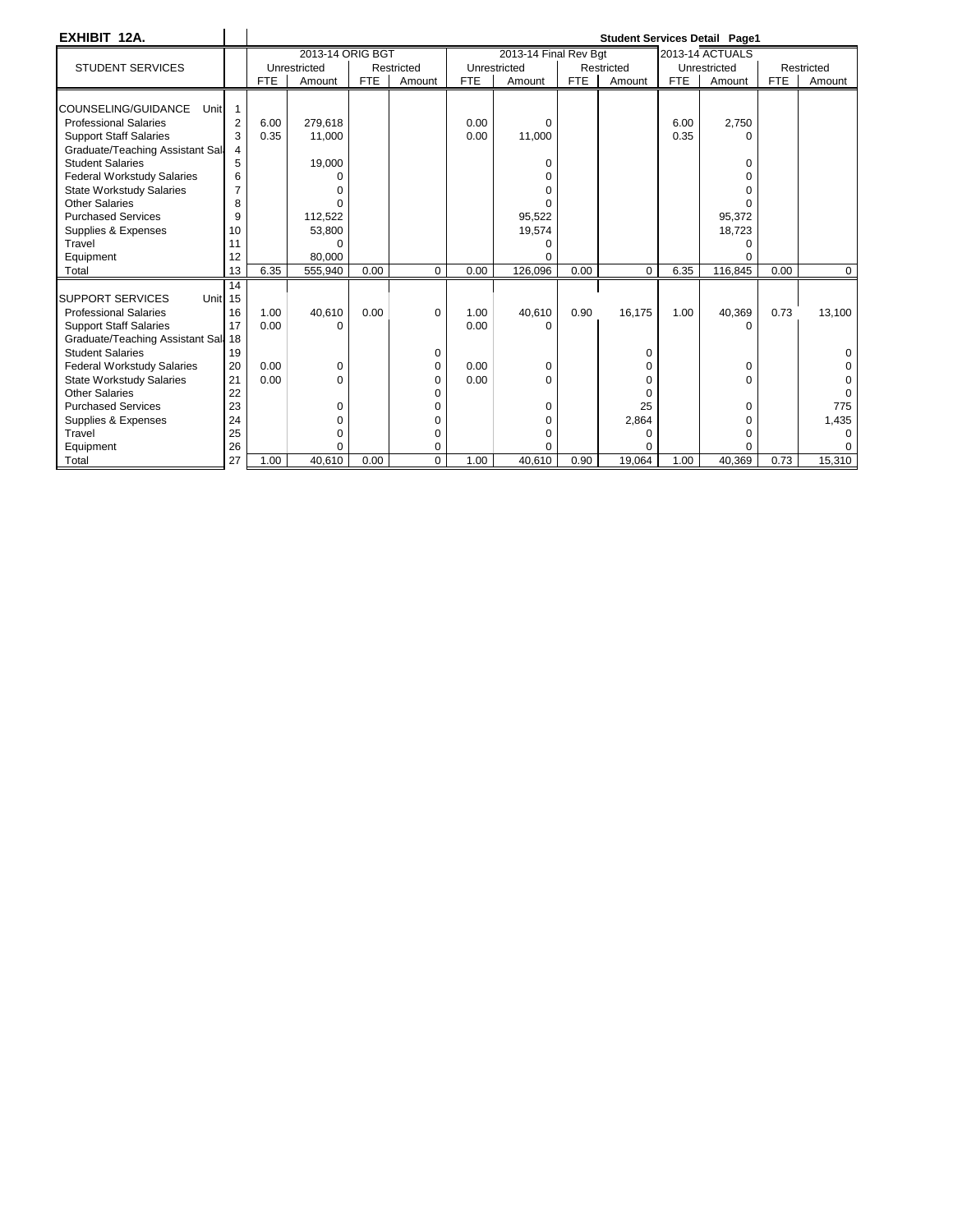| EXHIBIT 12A.                                                                                                                                                                                                                                                                                                                                       |                                                                            |              |                                                                                            |              |            |              |                                                                      |              | <b>Student Services Detail</b> |              |                                                                                                   | Page 2       |            |
|----------------------------------------------------------------------------------------------------------------------------------------------------------------------------------------------------------------------------------------------------------------------------------------------------------------------------------------------------|----------------------------------------------------------------------------|--------------|--------------------------------------------------------------------------------------------|--------------|------------|--------------|----------------------------------------------------------------------|--------------|--------------------------------|--------------|---------------------------------------------------------------------------------------------------|--------------|------------|
|                                                                                                                                                                                                                                                                                                                                                    |                                                                            |              | 2013-14 ORIG BGT                                                                           |              |            |              | 2013-14 Final Rev Bqt                                                |              |                                |              | <b>2013-14 ACTUALS</b>                                                                            |              |            |
| <b>STUDENT SERVICES</b>                                                                                                                                                                                                                                                                                                                            |                                                                            |              | Unrestricted                                                                               |              | Restricted |              | Unrestricted                                                         |              | Restricted                     |              | Unrestricted                                                                                      |              | Restricted |
|                                                                                                                                                                                                                                                                                                                                                    |                                                                            | <b>FTE</b>   | Amount                                                                                     | <b>FTE</b>   | Amount     | <b>FTE</b>   | Amount                                                               | <b>FTE</b>   | Amount                         | <b>FTE</b>   | Amount                                                                                            | <b>FTE</b>   | Amount     |
| CAREER PLANNING & PLA Unit<br><b>Professional Salaries</b><br><b>Support Staff Salaries</b><br>Graduate/Teaching Assistant Sall<br><b>Student Salaries</b><br><b>Federal Workstudy Salaries</b><br><b>State Workstudy Salaries</b><br><b>Other Salaries</b><br><b>Purchased Services</b><br>Supplies & Expenses<br>Travel                          | $\overline{2}$<br>3<br>4<br>5<br>6<br>$\overline{7}$<br>8<br>9<br>10<br>11 | 4.00<br>1.00 | 136,537<br>30,000<br>0<br>$\Omega$<br>$\Omega$<br>$\Omega$<br>9,500<br>4,000<br>0          | 0.00         |            | 4.00<br>1.00 | 180,262<br>25,000<br>0<br>0<br>0<br>U<br>33,500<br>14,000<br>0<br>U  | 0.00         |                                | 4.00<br>1.00 | 166,399<br>17,713<br>0<br>$\Omega$<br>$\Omega$<br>$\Omega$<br>7,182<br>7,104<br>1,923<br>$\Omega$ | 0.00         |            |
| Equipment<br>Total                                                                                                                                                                                                                                                                                                                                 | 12<br>13                                                                   | 5.00         | $\Omega$<br>180,037                                                                        | 0.00         | 0          | 5.00         | 252,762                                                              | 0.00         | $\mathbf 0$                    | 5.00         | 200,321                                                                                           | 0.00         | 0          |
| <b>FINANCIAL AID</b><br>Unit <sub>15</sub><br><b>Professional Salaries</b><br><b>Support Staff Salaries</b><br>Graduate/Teaching Assistant Sal, 18<br><b>Student Salaries</b><br><b>Federal Workstudy Salaries</b><br><b>State Workstudy Salaries</b><br>Other Salaries<br><b>Purchased Services</b><br>Supplies & Expenses<br>Travel<br>Equipment | 14<br>16<br>17<br>19<br>20<br>21<br>22<br>23<br>24<br>25<br>26             | 1.00<br>2.50 | 51.845<br>109,713<br>0<br>11.500<br>15,267<br>$\Omega$<br>10.700<br>5,500<br>0<br>$\Omega$ | 0.00<br>0.00 |            | 1.00<br>3.00 | 52.363<br>116,745<br>$\Omega$<br>26,767<br>0<br>11,391<br>5,500<br>0 | 0.90<br>0.00 |                                | 1.00<br>3.00 | 52.364<br>106,681<br>23,731<br>$\Omega$<br><sup>0</sup><br>12,049<br>4,416<br>0<br>∩              | 0.73<br>0.00 |            |
| Total                                                                                                                                                                                                                                                                                                                                              | 27                                                                         | 3.50         | 204.525                                                                                    | 0.00         | 0          | 4.00         | 212,766                                                              | 0.90         | 0                              | 4.00         | 199,241                                                                                           | 0.73         | 0          |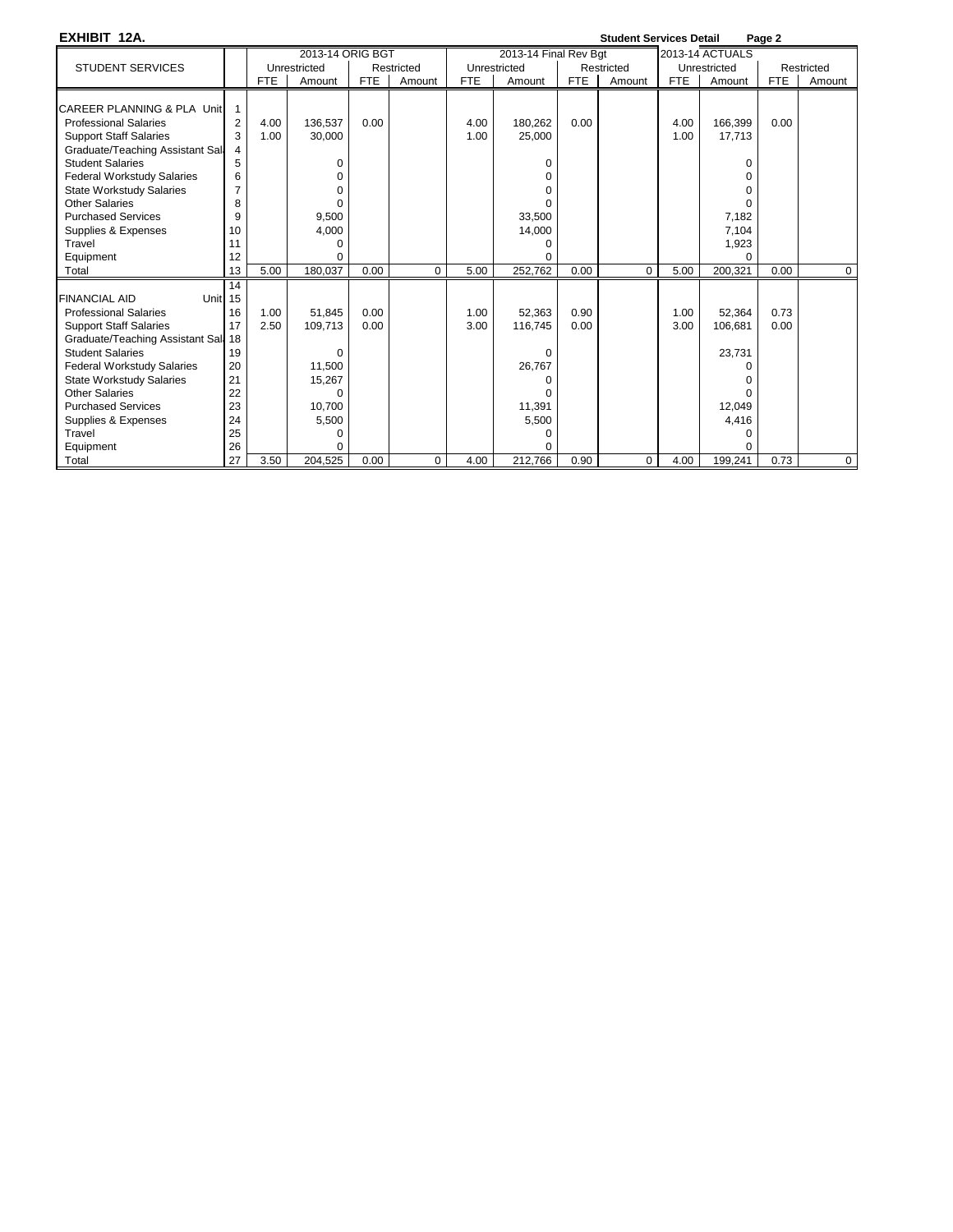**EXHIBIT 12A. Student Services Detail Page 3**

|                                     |                |            | 2013-14 ORIG BGT |            |            |            | 2013-14 Final Rev Bat |            |            |            | 2013-14 ACTUALS |            |             |
|-------------------------------------|----------------|------------|------------------|------------|------------|------------|-----------------------|------------|------------|------------|-----------------|------------|-------------|
| <b>STUDENT SERVICES</b>             |                |            | Unrestricted     |            | Restricted |            | Unrestricted          |            | Restricted |            | Unrestricted    |            | Restricted  |
|                                     |                | <b>FTE</b> | Amount           | <b>FTE</b> | Amount     | <b>FTE</b> | Amount                | <b>FTE</b> | Amount     | <b>FTE</b> | Amount          | <b>FTE</b> | Amount      |
|                                     |                |            |                  |            |            |            |                       |            |            |            |                 |            |             |
| REGISTRARS/RECORDS 2 Unit           |                |            |                  |            |            |            |                       |            |            |            |                 |            |             |
| <b>Professional Salaries</b>        | $\overline{2}$ | 1.00       | 67,067           |            |            | 1.00       | 67,738                |            |            | 1.00       | 67,738          |            |             |
| <b>Support Staff Salaries</b>       | 3              | 2.00       | 73,703           |            |            | 2.00       | 74,440                |            |            | 2.00       | 74,440          |            |             |
| Graduate/Teaching Assistant Sali    |                |            |                  |            |            |            |                       |            |            |            |                 |            |             |
| <b>Student Salaries</b>             | 5              |            | 0                |            |            |            | 0                     |            |            |            | U               |            |             |
| <b>Federal Workstudy Salaries</b>   | 6              | 0.00       | O                |            |            | 0.00       | O                     |            |            | 0.00       |                 |            |             |
| <b>State Workstudy Salaries</b>     | $\overline{7}$ | 0.00       | $\Omega$         |            |            | 0.00       | O                     |            |            | 0.00       | O               |            |             |
| <b>Other Salaries</b>               | 8              |            |                  |            |            |            |                       |            |            |            |                 |            |             |
| <b>Purchased Services</b>           | 9              |            | 18,475           |            |            |            | 18,475                |            |            |            | 9,627           |            |             |
| Supplies & Expenses                 | 10             |            | 7,378            |            |            |            | 7,378                 |            |            |            | 4,448           |            |             |
| Travel                              | 11             |            | $\Omega$         |            |            |            | $\Omega$              |            |            |            | U               |            |             |
| Equipment                           | 12             |            | 600              |            |            |            | 600                   |            |            |            | $\Omega$        |            |             |
| Total                               | 13             | 3.00       | 167,223          | 0.00       | 0          | 3.00       | 168,631               | 0.00       | $\Omega$   | 3.00       | 156,253         | 0.00       | $\mathbf 0$ |
|                                     | 14             |            |                  |            |            |            |                       |            |            |            |                 |            |             |
| RECRUITMENT/ADMISSIOI Unit 15       |                |            |                  |            |            |            |                       |            |            |            |                 |            |             |
| <b>Professional Salaries</b>        | 16             | 3.50       | 142.701          |            |            | 3.50       | 146,610               |            |            | 3.50       | 148.073         |            |             |
| <b>Support Staff Salaries</b>       | 17             |            |                  |            |            |            |                       |            |            |            |                 |            |             |
| Graduate/Teaching Assistant Sal, 18 |                |            |                  |            |            |            |                       |            |            |            |                 |            |             |
| <b>Student Salaries</b>             | 19             | 0.00       | 0                |            |            | 0.00       | 0                     |            |            | 0.00       | $\Omega$        |            |             |
| <b>Federal Workstudy Salaries</b>   | 20             | 0.00       | 0                |            |            | 0.00       | 0                     |            |            | 0.00       | O               |            |             |
| <b>State Workstudy Salaries</b>     | 21             | 0.00       |                  |            |            | 0.00       | U                     |            |            | 0.00       |                 |            |             |
| Other Salaries                      | 22             |            |                  |            |            |            |                       |            |            |            |                 |            |             |
| <b>Purchased Services</b>           | 23             |            | 37,000           |            |            |            | 37,000                |            |            |            | 38,191          |            |             |
| Supplies & Expenses                 | 24             |            | 16,000           |            |            |            | 16,000                |            |            |            | 9.149           |            |             |
| Travel                              | 25             |            | 0                |            |            |            | O                     |            |            |            |                 |            |             |
| Equipment                           | 26             |            | O                |            |            |            |                       |            |            |            |                 |            |             |
| Total                               | 27             | 3.50       | 195,701          | 0.00       | 0          | 3.50       | 199,610               | 0.00       | 0          | 3.50       | 195,413         | 0.00       | $\mathbf 0$ |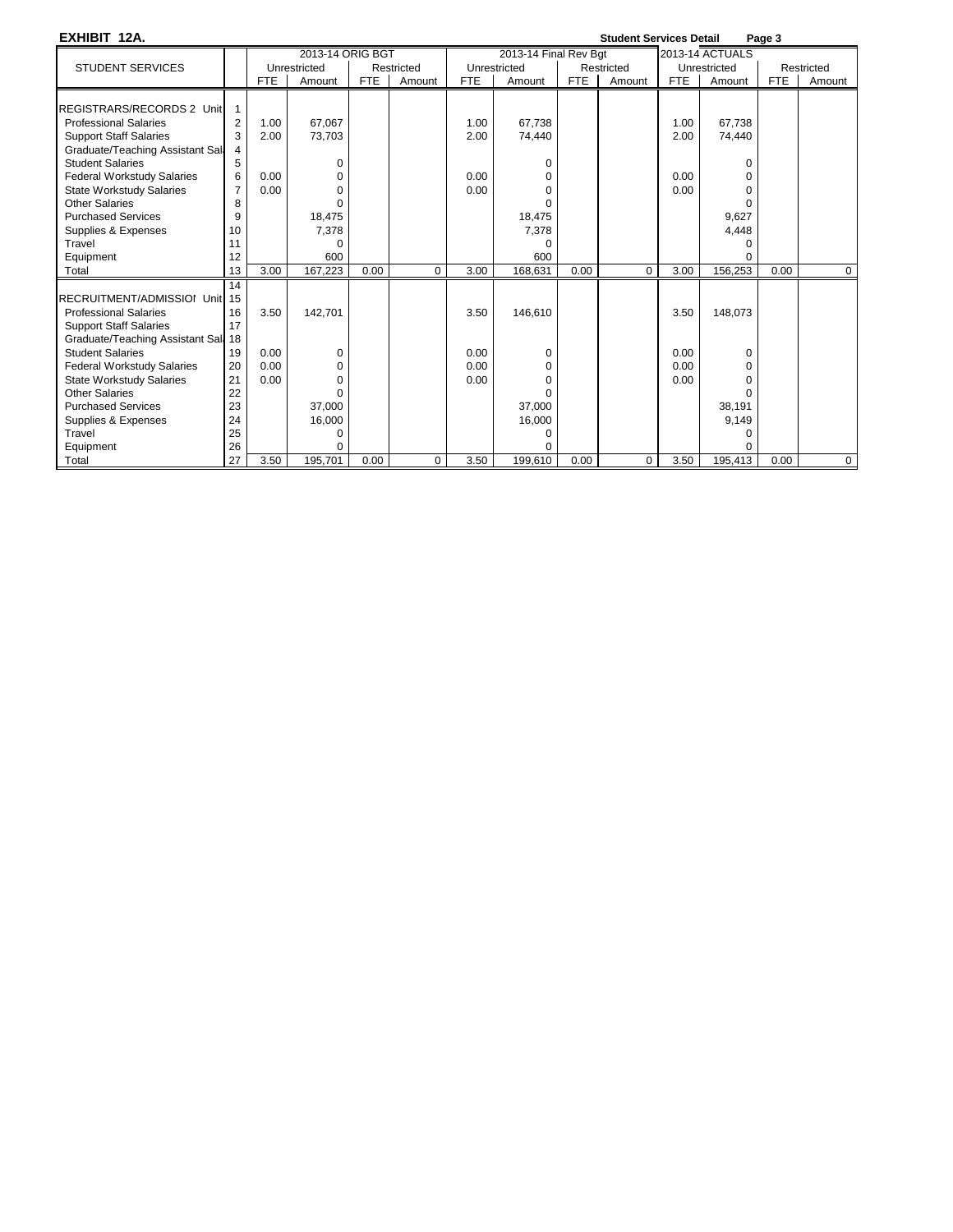| EXHIBIT 13A.                        |                |            |                  |            |            |            |                       |            |            |            | <b>Institutional Support Detail Page 1</b> |            |             |
|-------------------------------------|----------------|------------|------------------|------------|------------|------------|-----------------------|------------|------------|------------|--------------------------------------------|------------|-------------|
|                                     |                |            | 2013-14 ORIG BGT |            |            |            | 2013-14 Final Rev Bgt |            |            |            | 2013-14 ACTUALS                            |            |             |
| <b>INSTITUTIONAL SUPPORT</b>        |                |            | Unrestricted     |            | Restricted |            | Unrestricted          |            | Restricted |            | Unrestricted                               |            | Restricted  |
|                                     |                | <b>FTE</b> | Amount           | <b>FTE</b> | Amount     | <b>FTE</b> | Amount                | <b>FTE</b> | Amount     | <b>FTE</b> | Amount                                     | <b>FTE</b> | Amount      |
|                                     |                |            |                  |            |            |            |                       |            |            |            |                                            |            |             |
| <b>EXECUTIVE MANAGEMEN Unit</b>     | $\mathbf{1}$   |            |                  |            |            |            |                       |            |            |            |                                            |            |             |
| <b>Professional Salaries</b>        | $\overline{2}$ | 1.00       | 150,000          |            |            | 1.00       | 150,000               |            |            | 1.00       | 150,000                                    |            |             |
| <b>Support Staff Salaries</b>       | 3              | 1.20       | 50,185           |            |            | 1.20       | 52,199                |            |            | 1.20       | 51,935                                     |            |             |
| Graduate/Teaching Assistant Sall    | 4              |            |                  |            |            |            |                       |            |            |            |                                            |            |             |
| <b>Student Salaries</b>             | 5              |            | 0                |            |            |            | U                     |            |            |            | $\Omega$                                   |            |             |
| <b>Federal Workstudy Salaries</b>   | 6              | 0.00       | 0                |            |            | 0.00       | n                     |            |            |            | <sup>n</sup>                               |            |             |
| <b>State Workstudy Salaries</b>     | $\overline{7}$ | 0.00       | $\Omega$         |            |            | 0.00       |                       |            |            |            | <sup>0</sup>                               |            |             |
| <b>Other Salaries</b>               | 8              |            | $\Omega$         |            |            |            |                       |            |            |            | $\Omega$                                   |            |             |
| <b>Purchased Services</b>           | 9              |            | 52,500           |            |            |            | 52,500                |            |            |            | 24,525                                     |            |             |
| Supplies & Expenses                 | 10             |            | 5.000            |            |            |            | 3,500                 |            |            |            | 16,229                                     |            |             |
| Travel                              | 11             |            | 3,500            |            |            |            | 3,500                 |            |            |            | 3,543                                      |            |             |
| Equipment                           | 12             |            | $\Omega$         |            |            |            |                       |            |            |            | 3,413                                      |            |             |
| Total                               | 13             | 2.20       | 261,185          | 0.00       | $\Omega$   | 2.20       | 261,699               | 0.00       | $\Omega$   | 2.20       | 249.645                                    | 0.00       | $\mathbf 0$ |
|                                     | 14             |            |                  |            |            |            |                       |            |            |            |                                            |            |             |
| ADMIN & FIN/ACAD AFFAIF Unit 15     |                |            |                  |            |            |            |                       |            |            |            |                                            |            |             |
| <b>Professional Salaries</b>        | 16             | 1.00       | 91.800           |            |            | 1.00       | 91,800                |            |            | 1.00       | 91.800                                     |            |             |
| <b>Support Staff Salaries</b>       | 17             | 2.00       | 67,748           |            |            | 2.00       | 68,170                |            |            | 2.00       | 63,481                                     |            |             |
| Graduate/Teaching Assistant Sall 18 |                |            |                  |            |            |            |                       |            |            |            |                                            |            |             |
| <b>Student Salaries</b>             | 19             |            | 0                |            |            |            | ი                     |            |            |            | $\Omega$                                   |            |             |
| <b>Federal Workstudy Salaries</b>   | 20             | 0.00       | 0                |            |            | 0.00       | O                     |            |            | 0.00       | $\Omega$                                   |            |             |
| <b>State Workstudy Salaries</b>     | 21             | 0.00       | $\Omega$         |            |            | 0.00       | O                     |            |            | 0.00       | $\Omega$                                   |            |             |
| <b>Other Salaries</b>               | 22             |            | $\Omega$         |            |            |            |                       |            |            |            | $\Omega$                                   |            |             |
| <b>Purchased Services</b>           | 23             |            | 37,500           |            |            |            | 38,050                |            |            |            | 37,799                                     |            |             |
| Supplies & Expenses                 | 24             |            | 1,900            |            |            |            | 4,350                 |            |            |            | 3,162                                      |            |             |
| Travel                              | 25             |            | 0                |            |            |            | 0                     |            |            |            | $\Omega$                                   |            |             |
| Equipment                           | 26             |            | O                |            |            |            |                       |            |            |            | $\Omega$                                   |            |             |
| Total                               | 27             | 3.00       | 198,948          | 0.00       | 0          | 3.00       | 202,370               | 0.00       | 0          | 3.00       | 196,242                                    | 0.00       | $\mathbf 0$ |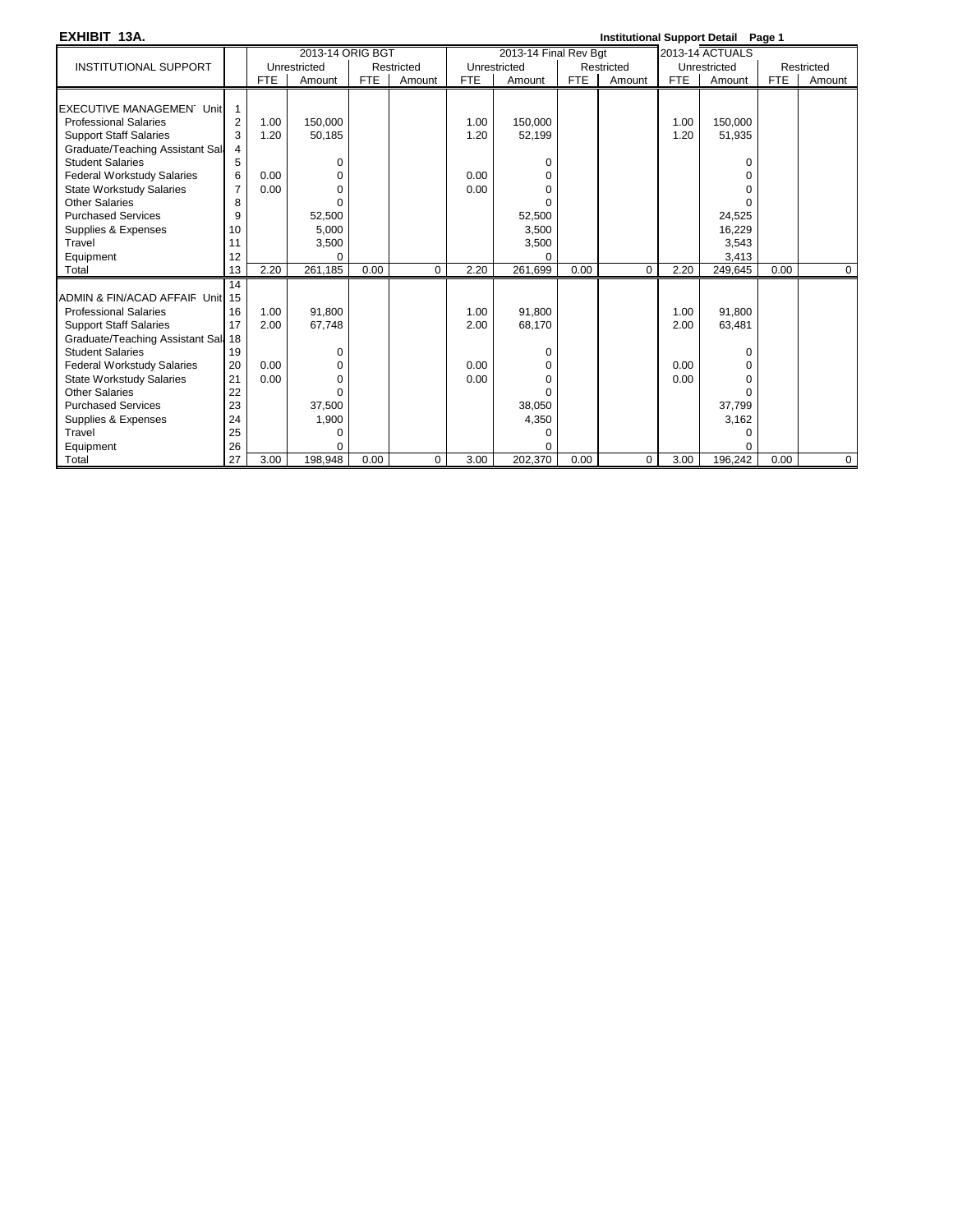**EXHIBIT 13A. Institutional Support Detail Page 2**

|                                     |                |            |                  |            |            |            |                       |            |            |            | 100             |            |             |
|-------------------------------------|----------------|------------|------------------|------------|------------|------------|-----------------------|------------|------------|------------|-----------------|------------|-------------|
|                                     |                |            | 2013-14 ORIG BGT |            |            |            | 2013-14 Final Rev Bgt |            |            |            | 2013-14 ACTUALS |            |             |
| <b>INSTITUTIONAL SUPPORT</b>        |                |            | Unrestricted     |            | Restricted |            | Unrestricted          |            | Restricted |            | Unrestricted    |            | Restricted  |
|                                     |                | <b>FTE</b> | Amount           | <b>FTE</b> | Amount     | <b>FTE</b> | Amount                | <b>FTE</b> | Amount     | <b>FTE</b> | Amount          | <b>FTE</b> | Amount      |
|                                     |                |            |                  |            |            |            |                       |            |            |            |                 |            |             |
| Unit<br><b>BOARD SERVICES</b>       |                |            |                  |            |            |            |                       |            |            |            |                 |            |             |
| <b>Professional Salaries</b>        | $\overline{2}$ |            |                  |            |            |            |                       |            |            | 0.00       | 0               |            |             |
| <b>Support Staff Salaries</b>       | 3              |            |                  |            |            |            |                       |            |            |            |                 |            |             |
| Graduate/Teaching Assistant Sall    | 4              |            |                  |            |            |            |                       |            |            |            |                 |            |             |
| <b>Student Salaries</b>             | 5              |            |                  |            |            |            |                       |            |            |            |                 |            |             |
| Federal Workstudy Salaries          | 6              |            |                  |            |            |            |                       |            |            |            |                 |            |             |
| <b>State Workstudy Salaries</b>     | $\overline{7}$ |            |                  |            |            |            |                       |            |            |            |                 |            |             |
| <b>Other Salaries</b>               | 8              |            |                  |            |            |            |                       |            |            |            |                 |            |             |
| <b>Purchased Services</b>           | 9              |            | 31,000           |            |            |            | 107,500               |            |            |            | 74,261          |            |             |
| Supplies & Expenses                 | 10             |            | 2.000            |            |            |            | 2.000                 |            |            |            | ∩               |            |             |
| Travel                              | 11             |            | 50,000           |            |            |            | 50,000                |            |            |            | 20,721          |            |             |
| Equipment                           | 12             |            | $\Omega$         |            |            |            | $\Omega$              |            |            |            | U               |            |             |
| Total                               | 13             | 0.00       | 83.000           | 0.00       | $\Omega$   | 0.00       | 159,500               | 0.00       | $\Omega$   | 0.00       | 94,982          | 0.00       | $\mathbf 0$ |
|                                     | 14             |            |                  |            |            |            |                       |            |            |            |                 |            |             |
| <b>FISCAL OPERATIONS</b><br>Unit 15 |                |            |                  |            |            |            |                       |            |            |            |                 |            |             |
| <b>Professional Salaries</b>        | 16             | 0.00       | 0                |            |            | 0.00       | $\Omega$              |            |            | 0.00       | $\Omega$        |            |             |
| <b>Support Staff Salaries</b>       | 17             | 4.00       | 167,155          |            |            | 4.00       | 168,827               |            |            | 4.00       | 170,512         |            |             |
| Graduate/Teaching Assistant Sal: 18 |                |            |                  |            |            |            |                       |            |            |            |                 |            |             |
| <b>Student Salaries</b>             | 19             | 0.00       | 0                |            |            | 0.00       | 0                     |            |            | 0.00       | $\Omega$        |            |             |
| Federal Workstudy Salaries          | 20             | 0.00       | 0                |            |            | 0.00       | 0                     |            |            | 0.00       | 0               |            |             |
| State Workstudy Salaries            | 21             | 0.00       | $\Omega$         |            |            | 0.00       | 0                     |            |            | 0.00       | $\Omega$        |            |             |
| <b>Other Salaries</b>               | 22             |            | $\Omega$         |            |            |            | $\Omega$              |            |            |            | $\Omega$        |            |             |
| <b>Purchased Services</b>           | 23             |            | 56,700           |            |            |            | 76,700                |            |            |            | 40,683          |            |             |
| Supplies & Expenses                 | 24             |            | 5,000            |            |            |            | 5,000                 |            |            |            | 4,454           |            |             |
| Travel                              | 25             |            | $\Omega$         |            |            |            | 0                     |            |            |            | 0               |            |             |
| Equipment                           | 26             |            | $\Omega$         |            |            |            | $\Omega$              |            |            |            | $\Omega$        |            |             |
| Total                               | 27             | 4.00       | 228,855          | 0.00       | $\Omega$   | 4.00       | 250,527               | 0.00       | $\Omega$   | 4.00       | 215,649         | 0.00       | $\mathbf 0$ |
|                                     |                |            |                  |            |            |            |                       |            |            |            |                 |            |             |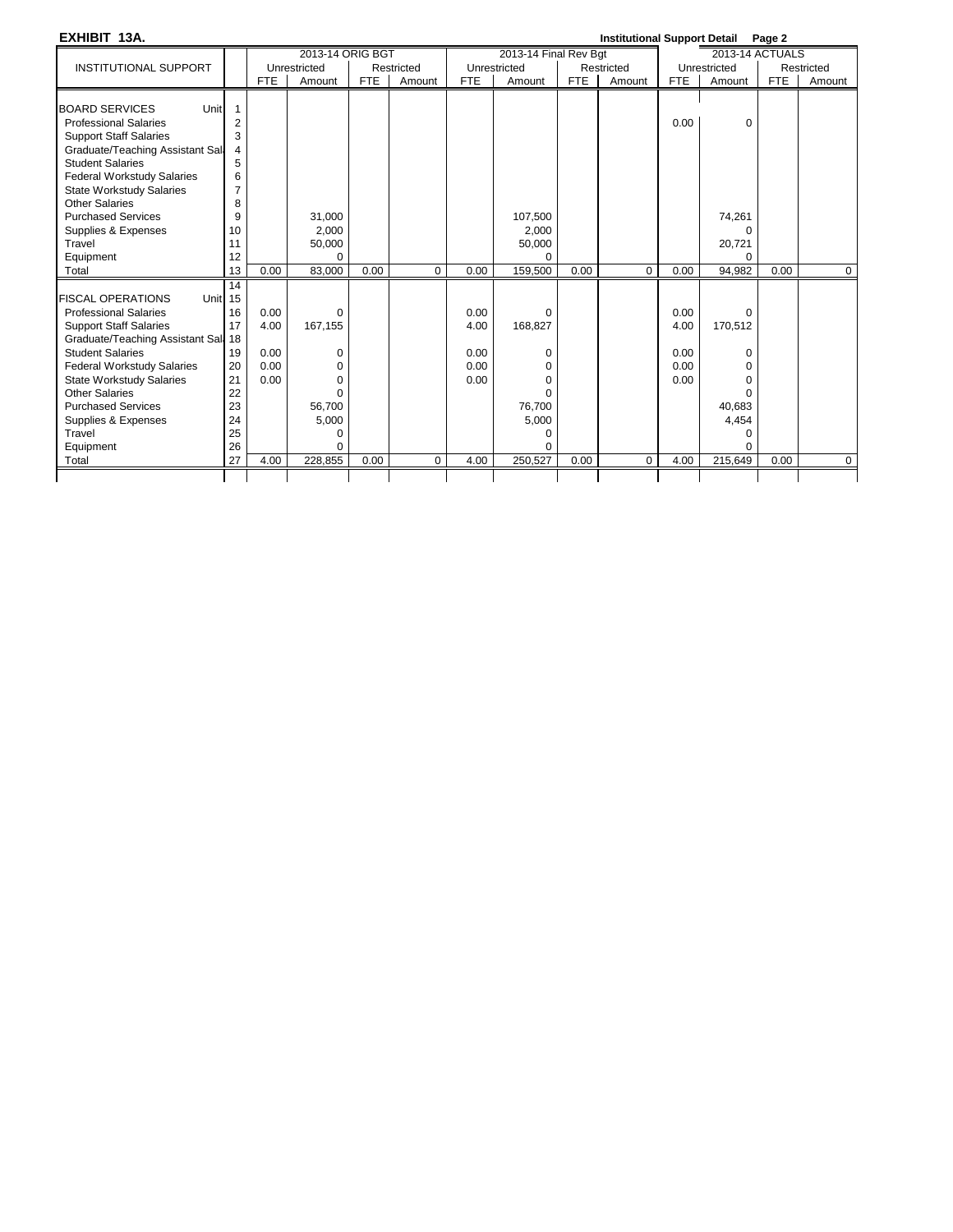| EXHIBIT 13A.                            |                |            |                  |            |            |            |                       |            | Institutional Support Detail Page 3 |      |                 |            |                |
|-----------------------------------------|----------------|------------|------------------|------------|------------|------------|-----------------------|------------|-------------------------------------|------|-----------------|------------|----------------|
|                                         |                |            | 2013-14 ORIG BGT |            |            |            | 2013-14 Final Rev Bgt |            |                                     |      | 2013-14 ACTUALS |            |                |
| <b>INSTITUTIONAL SUPPORT</b>            |                |            | Unrestricted     |            | Restricted |            | Unrestricted          |            | Restricted                          |      | Unrestricted    |            | Restricted     |
|                                         |                | <b>FTE</b> | Amount           | <b>FTE</b> | Amount     | <b>FTE</b> | Amount                | <b>FTE</b> | Amount                              | FTE  | Amount          | <b>FTE</b> | Amount         |
|                                         |                |            |                  |            |            |            |                       |            |                                     |      |                 |            |                |
| <b>SHIPPING &amp; RECEIVING</b><br>Unit | $\overline{1}$ |            |                  |            |            |            |                       |            |                                     |      |                 |            |                |
| <b>Professional Salaries</b>            | 2              | 1.00       | 40.699           |            |            | 1.00       | 41,106                |            |                                     | 1.00 | 41.106          |            |                |
| <b>Support Staff Salaries</b>           | 3              | 1.50       | 75,983           |            |            | 1.50       | 35,637                |            |                                     | 1.50 | 35,500          |            |                |
| Graduate/Teaching Assistant Sall        | 4              |            |                  |            |            |            |                       |            |                                     |      |                 |            |                |
| <b>Student Salaries</b>                 | 5              |            | 0                |            |            |            | 0                     |            |                                     |      | $\Omega$        |            |                |
| <b>Federal Workstudy Salaries</b>       | 6              |            | 0                |            |            |            | 0                     |            |                                     |      | $\Omega$        |            |                |
| <b>State Workstudy Salaries</b>         | 7              |            | 0                |            |            |            | $\Omega$              |            |                                     |      | $\Omega$        |            |                |
| <b>Other Salaries</b>                   | 8              |            | $\Omega$         |            |            |            | $\Omega$              |            |                                     |      | $\Omega$        |            |                |
| <b>Purchased Services</b>               | 9              |            | 6,500            |            |            |            | 6,012                 |            |                                     |      | 3,217           |            |                |
| Supplies & Expenses                     | 10             |            | 1,500            |            |            |            | 1,500                 |            |                                     |      | 1,628           |            |                |
| Travel                                  | 11             |            | O                |            |            |            | <sup>0</sup>          |            |                                     |      | $\Omega$        |            |                |
| Equipment                               | 12             |            | 2,700            |            |            |            | 3,188                 |            |                                     |      | 3,188           |            |                |
| Total                                   | 13             | 2.50       | 127,382          | 0.00       | $\Omega$   | 2.50       | 87,443                | 0.00       | 0                                   | 2.50 | 84,639          | 0.00       | $\mathbf 0$    |
| <b>INSTITUTIONAL SUPPORT &amp;</b>      | 14             |            |                  |            |            |            |                       |            |                                     |      |                 |            |                |
| <b>HUMAN RESOURCES</b><br>Unit 15       |                |            |                  |            |            |            |                       |            |                                     |      |                 |            |                |
| <b>Professional Salaries</b>            | 16             | 4.00       | 163.719          |            |            | 4.00       | 147.967               |            |                                     | 4.00 | 139,980         |            |                |
| <b>Support Staff Salaries</b>           | 17             | 2.00       | 60,951           |            |            | 2.00       | 61,569                |            |                                     | 2.00 | 62,364          |            |                |
| Graduate/Teaching Assistant Sall 18     |                |            |                  |            |            |            |                       |            |                                     |      |                 |            |                |
| <b>Student Salaries</b>                 | 19             |            | 0                |            |            |            | O                     |            |                                     |      | $\Omega$        |            |                |
| <b>Federal Workstudy Salaries</b>       | 20             |            | 0                |            |            |            | 0                     |            |                                     |      | O               |            |                |
| <b>State Workstudy Salaries</b>         | 21             |            | U                |            |            |            |                       |            |                                     |      |                 |            |                |
| <b>Other Salaries</b>                   | 22             | 1.00       | 44.946           |            |            | 1.00       | 45.395                |            |                                     | 1.00 | 45,395          |            |                |
| <b>Purchased Services</b>               | 23             |            | 159,060          |            |            |            | 190,903               |            |                                     |      | 171,465         |            |                |
| Supplies & Expenses                     | 24             |            | 8,800            |            |            |            | 13,800                |            |                                     |      | 9,180           |            |                |
| Travel                                  | 25             |            | O                |            |            |            | $\Omega$              |            |                                     |      | $\Omega$        |            |                |
| Equipment                               | 26             |            | 1,600            |            |            |            | 2,850                 |            |                                     |      | 2,576           |            |                |
| Total                                   | 27             | 7.00       | 439,076          | 0.00       | 0          | 7.00       | 462,484               | 0.00       | 0                                   | 7.00 | 430,960         | 0.00       | $\overline{0}$ |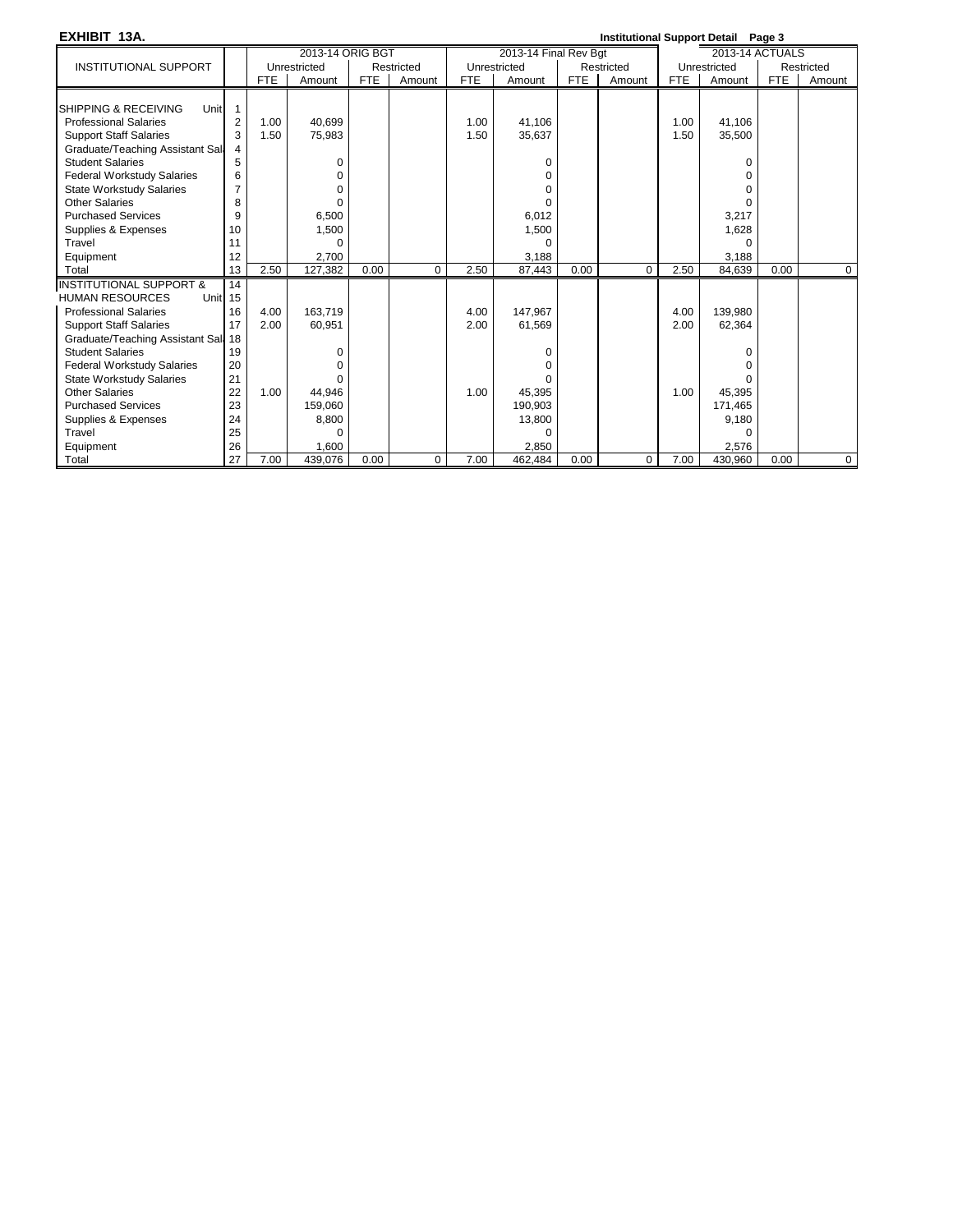| EXHIBIT 13A.                                                                                                                                                                                                                                                                                                                                |                                                                |                      |                                                                                 |            |            |                      |                                                                       |            | Institutional Support Detail Page 4 |                      |                                               |      |            |
|---------------------------------------------------------------------------------------------------------------------------------------------------------------------------------------------------------------------------------------------------------------------------------------------------------------------------------------------|----------------------------------------------------------------|----------------------|---------------------------------------------------------------------------------|------------|------------|----------------------|-----------------------------------------------------------------------|------------|-------------------------------------|----------------------|-----------------------------------------------|------|------------|
|                                                                                                                                                                                                                                                                                                                                             |                                                                |                      | 2013-14 ORIG BGT                                                                |            |            |                      | 2013-14 Final Rev Bgt                                                 |            |                                     |                      | 2013-14 ACTUALS                               |      |            |
| <b>INSTITUTIONAL SUPPORT</b>                                                                                                                                                                                                                                                                                                                |                                                                |                      | Unrestricted                                                                    |            | Restricted |                      | Unrestricted                                                          |            | Restricted                          |                      | Unrestricted                                  |      | Restricted |
|                                                                                                                                                                                                                                                                                                                                             |                                                                | <b>FTE</b>           | Amount                                                                          | <b>FTE</b> | Amount     | <b>FTE</b>           | Amount                                                                | <b>FTE</b> | Amount                              | <b>FTE</b>           | Amount                                        | FTE  | Amount     |
| <b>SECURITY SERVICES</b><br>Unit<br><b>Professional Salaries</b><br><b>Support Staff Salaries</b><br>Graduate/Teaching Assistant Sall<br><b>Student Salaries</b><br>Federal Workstudy Salaries<br><b>State Workstudy Salaries</b><br><b>Other Salaries</b><br><b>Purchased Services</b><br>Supplies & Expenses<br>Travel                    | $\overline{2}$<br>3<br>4<br>5<br>6<br>7<br>8<br>9<br>10<br>11  | 2.00                 | 73,000<br>0<br>0<br>0<br>0<br>0<br>500<br>0                                     |            |            | 2.00                 | 73,000<br>0<br>0<br>0<br>0<br>0<br>500<br>$\Omega$                    |            |                                     | 2.00                 | 83,147<br>O<br>U<br>O<br>0<br>316<br>$\Omega$ |      |            |
| Equipment                                                                                                                                                                                                                                                                                                                                   | 12                                                             |                      | 0                                                                               |            |            |                      | 0                                                                     |            |                                     |                      | $\Omega$                                      |      |            |
| Total                                                                                                                                                                                                                                                                                                                                       | 13                                                             | 2.00                 | 73,500                                                                          | 0.00       | $\Omega$   | 2.00                 | 73,500                                                                | 0.00       | $\Omega$                            | 2.00                 | 83,463                                        | 0.00 | 0          |
| OGISTICS/COMMUNICATI Unit 15<br><b>Professional Salaries</b><br><b>Support Staff Salaries</b><br>Graduate/Teaching Assistant Sall 18<br><b>Student Salaries</b><br><b>Federal Workstudy Salaries</b><br><b>State Workstudy Salaries</b><br><b>Other Salaries</b><br><b>Purchased Services</b><br>Supplies & Expenses<br>Travel<br>Equipment | 14<br>16<br>17<br>19<br>20<br>21<br>22<br>23<br>24<br>25<br>26 | 1.00<br>1.00<br>0.00 | $\mathbf 0$<br>25,025<br>0<br>ი<br>0<br>U<br>$\Omega$<br>270,000<br>o<br>0<br>0 |            |            | 0.00<br>1.00<br>0.00 | $\Omega$<br>25,281<br>0<br>ი<br>U<br>U<br>O<br>270,000<br>ი<br>0<br>0 |            |                                     | 0.00<br>1.00<br>0.00 | 0<br>25,845<br>0<br>238,600<br>O              |      |            |
| Total                                                                                                                                                                                                                                                                                                                                       | 27                                                             | 2.00                 | 295,025                                                                         | 0.00       | 0          | 1.00                 | 295,281                                                               | 0.00       | 0                                   | 1.00                 | 264,445                                       | 0.00 | 0          |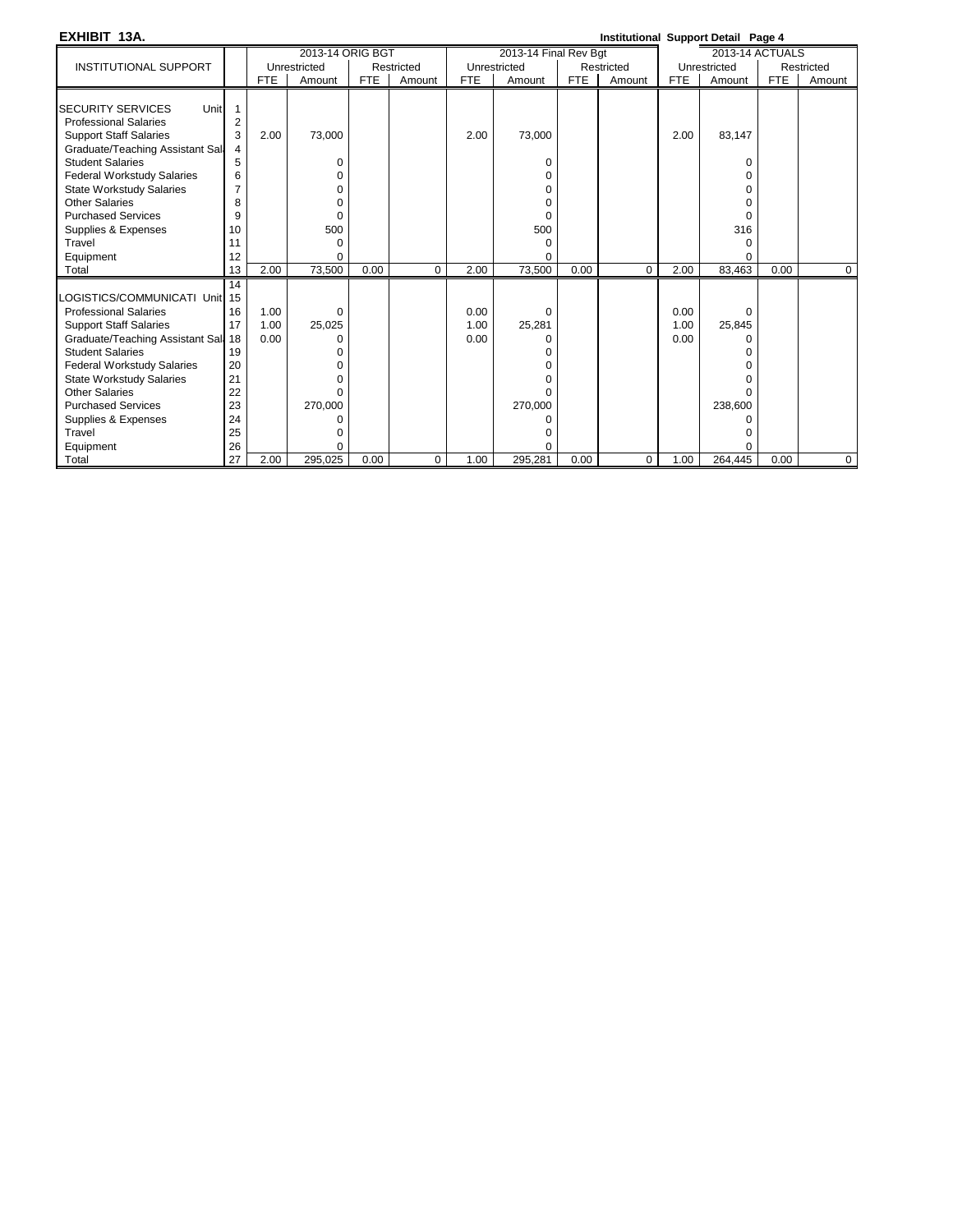**EXHIBIT 13A. Institutional Support Detail Page 5**

|                                      |    |      | 2013-14 ORIG BGT |      |            |      | 2013-14 Final Rev Bgt |            |            |      | 2013-14 ACTUALS |      |              |
|--------------------------------------|----|------|------------------|------|------------|------|-----------------------|------------|------------|------|-----------------|------|--------------|
| INSTITUTIONAL SUPPORT                |    |      | Unrestricted     |      | Restricted |      | Unrestricted          |            | Restricted |      | Unrestricted    |      | Restricted   |
|                                      |    | FTE  | Amount           | FTE  | Amount     | FTE  | Amount                | <b>FTE</b> | Amount     | FTE. | Amount          | FTE. | Amount       |
| IINSTITUTIONAL SPT-SANTA ROSA & MORA |    |      |                  |      |            |      |                       |            |            |      |                 |      |              |
|                                      |    |      |                  |      |            |      |                       |            |            |      |                 |      |              |
| <b>Professional Salaries</b>         |    | 0.00 | 97,489           |      |            | 1.00 | 98,253                |            |            | 1.00 | 98,254          |      |              |
| <b>Support Staff Salaries</b>        |    | 1.00 | 41,710           |      |            | 1.00 | 42,173                |            |            | 1.00 | 43,947          |      |              |
| Graduate/Teaching Assistant Sali     |    | 0.00 | 500              |      |            | 0.00 | 4,500                 |            |            | 0.00 |                 |      |              |
| <b>Student Salaries</b>              | 5  | 0.00 |                  |      |            | 0.00 |                       |            |            | 0.00 | 0               |      |              |
| <b>Federal Workstudy Salaries</b>    | 6  | 0.00 |                  |      |            | 0.00 |                       |            |            | 0.00 |                 |      |              |
| <b>State Workstudy Salaries</b>      |    | 0.00 |                  |      |            | 0.00 |                       |            |            | 0.00 |                 |      |              |
| <b>Other Salaries</b>                | 8  | 0.00 |                  |      |            | 0.00 |                       |            |            | 0.00 |                 |      |              |
| <b>Purchased Services</b>            | 9  |      | 3,000            |      |            |      | 3,000                 |            |            |      | 1,551           |      |              |
| Supplies & Expenses                  | 10 |      | 4,500            |      |            |      | 6,000                 |            |            |      | 2.295           |      |              |
| Travel                               |    |      | 1.000            |      |            |      | 1,000                 |            |            |      |                 |      |              |
| Equipment                            | 12 |      |                  |      |            |      |                       |            |            |      |                 |      |              |
| Total                                | 13 | 00.1 | 148.199          | 0.00 | 0          | 2.00 | 154.926               | 0.00       | $\Omega$   | 2.00 | 146.047         | 0.00 | $\mathbf{0}$ |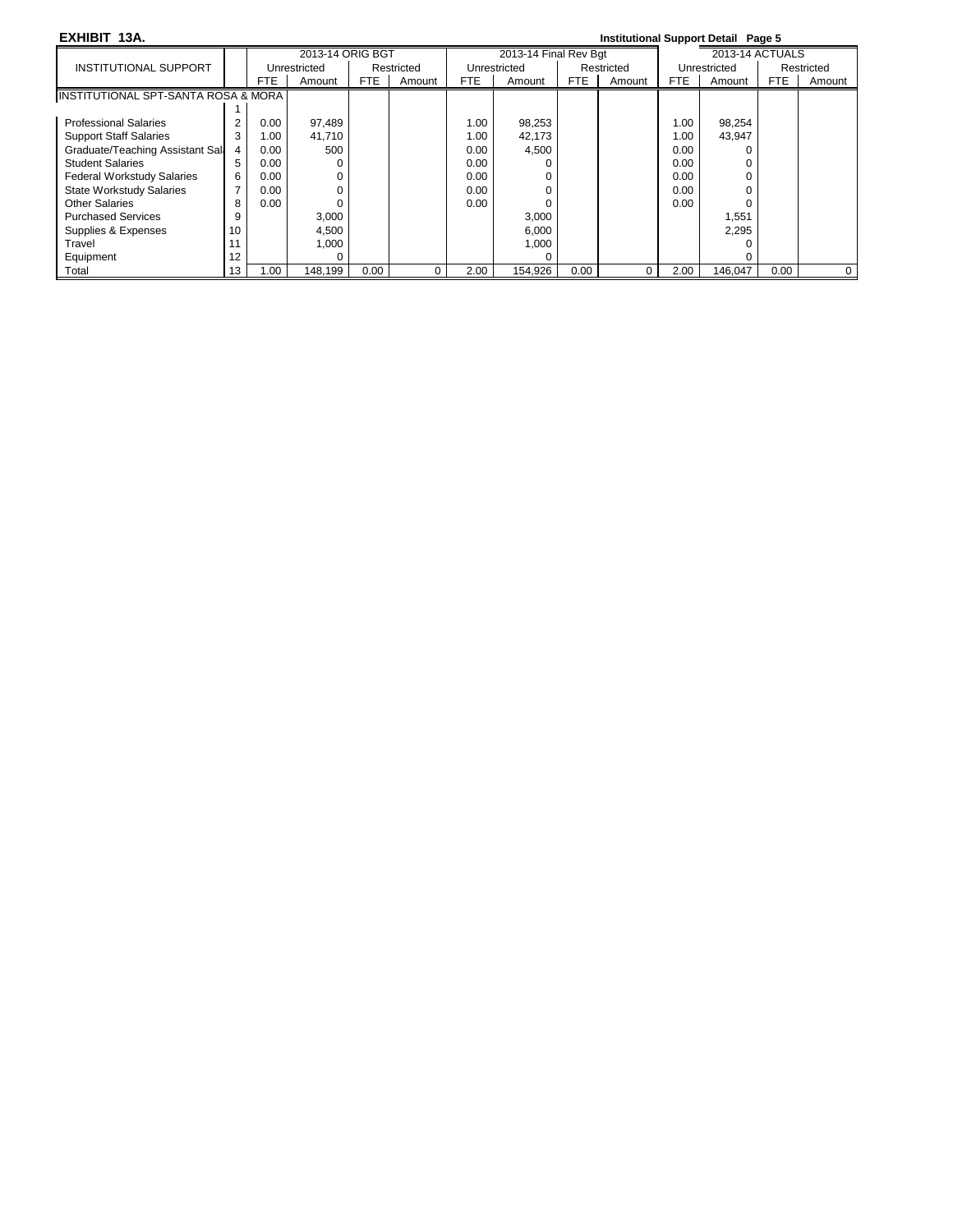| <b>EXHIBIT 14A.</b>                 |                |       |                  |      |            |            |                       |            | <b>Maintenance &amp; Operation Plant Detail 1</b> |            |                 |            |                |
|-------------------------------------|----------------|-------|------------------|------|------------|------------|-----------------------|------------|---------------------------------------------------|------------|-----------------|------------|----------------|
|                                     |                |       | 2013-14 ORIG BGT |      |            |            | 2013-14 Final Rev Bat |            |                                                   |            | 2013-14 ACTUALS |            |                |
| <b>MAINTENANCE &amp; OPERATION</b>  |                |       | Unrestricted     |      | Restricted |            | Unrestricted          |            | Restricted                                        |            | Unrestricted    |            | Restricted     |
| OF PLANT                            |                | FTE   | Amount           | FTE  | Amount     | <b>FTE</b> | Amount                | <b>FTE</b> | Amount                                            | <b>FTE</b> | Amount          | <b>FTE</b> | Amount         |
| <b>MAINTENANCE</b><br>Unitl         | $\mathbf{1}$   |       |                  |      |            |            |                       |            |                                                   |            |                 |            |                |
| <b>Professional Salaries</b>        | $\overline{2}$ | 5.00  | 212,969          |      |            | 5.00       | 215,099               |            |                                                   | 4.00       | 205,758         |            |                |
| <b>Support Staff Salaries</b>       | 3              | 16.25 | 357,210          |      |            | 17.25      | 360,410               |            |                                                   | 16.25      | 358,358         |            |                |
| Graduate/Teaching Assistant Sall    | 4              |       |                  |      |            |            |                       |            |                                                   |            |                 |            |                |
| <b>Student Salaries</b>             | 5              | 0.00  | 0                |      |            | 0.00       | 0                     |            |                                                   | 0.00       | $\Omega$        |            |                |
| <b>Federal Workstudy Salaries</b>   | 6              | 0.00  | 0                |      |            | 0.00       | 0                     |            |                                                   | 0.00       | $\Omega$        |            |                |
| <b>State Workstudy Salaries</b>     | 7              | 0.00  | 0                |      |            | 0.00       | $\Omega$              |            |                                                   | 0.00       | U               |            |                |
| <b>Other Salaries</b>               | 8              |       | $\Omega$         |      |            |            | o                     |            |                                                   |            | U               |            |                |
| <b>Purchased Services</b>           | 9              |       | 113,879          |      |            |            | 148,674               |            |                                                   |            | 144,016         |            |                |
| Supplies & Expenses                 | 10             |       | 138,400          |      |            |            | 98,105                |            |                                                   |            | 81,868          |            |                |
| Travel                              | 11             |       | 0                |      |            |            | 0                     |            |                                                   |            | $\Omega$        |            |                |
| Equipment                           | 12             |       | $\Omega$         |      |            |            | 5.000                 |            |                                                   |            | 14.270          |            |                |
| Total                               | 13             | 21.25 | 822.458          | 0.00 | $\Omega$   | 22.25      | 827.288               | 0.00       | $\Omega$                                          | 20.25      | 804.270         | 0.00       | $\overline{0}$ |
|                                     | 14             |       |                  |      |            |            |                       |            |                                                   |            |                 |            |                |
| <b>VACANT</b><br>Unit <sub>15</sub> |                |       |                  |      |            |            |                       |            |                                                   |            |                 |            |                |
| <b>Professional Salaries</b>        | 16             | 0.00  | 0                |      |            | 0.00       | 0                     |            |                                                   | 0.00       | 0               |            |                |
| <b>Support Staff Salaries</b>       | 17             | 0.00  | $\Omega$         |      |            | 0.00       | $\Omega$              |            |                                                   | 0.00       | $\Omega$        |            |                |
| Graduate/Teaching Assistant Sall 18 |                |       |                  |      |            |            |                       |            |                                                   |            |                 |            |                |
| <b>Student Salaries</b>             | 19             | 0.00  | 0                |      |            | 0.00       | 0                     |            |                                                   | 0.00       | 0               |            |                |
| <b>Federal Workstudy Salaries</b>   | 20             | 0.00  | 0                |      |            | 0.00       | 0                     |            |                                                   | 0.00       | $\Omega$        |            |                |
| <b>State Workstudy Salaries</b>     | 21             | 0.00  | 0                |      |            | 0.00       | 0                     |            |                                                   | 0.00       | $\Omega$        |            |                |
| <b>Other Salaries</b>               | 22             |       | 0                |      |            |            | 0                     |            |                                                   |            | $\Omega$        |            |                |
| <b>Purchased Services</b>           | 23             |       | 0                |      |            |            | $\Omega$              |            |                                                   |            | U               |            |                |
| Supplies & Expenses                 | 24             |       | 0                |      |            |            | 0                     |            |                                                   |            | U               |            |                |
| Travel                              | 25             |       | 0                |      |            |            | 0                     |            |                                                   |            | $\Omega$        |            |                |
| Equipment                           | 26             |       | 0                |      |            |            | 0                     |            |                                                   |            | $\Omega$        |            |                |
| Total                               | 27             | 0.00  | $\Omega$         | 0.00 | 0          | 0.00       | $\Omega$              | 0.00       | $\Omega$                                          | 0.00       | $\mathbf 0$     | 0.00       | $\mathbf{0}$   |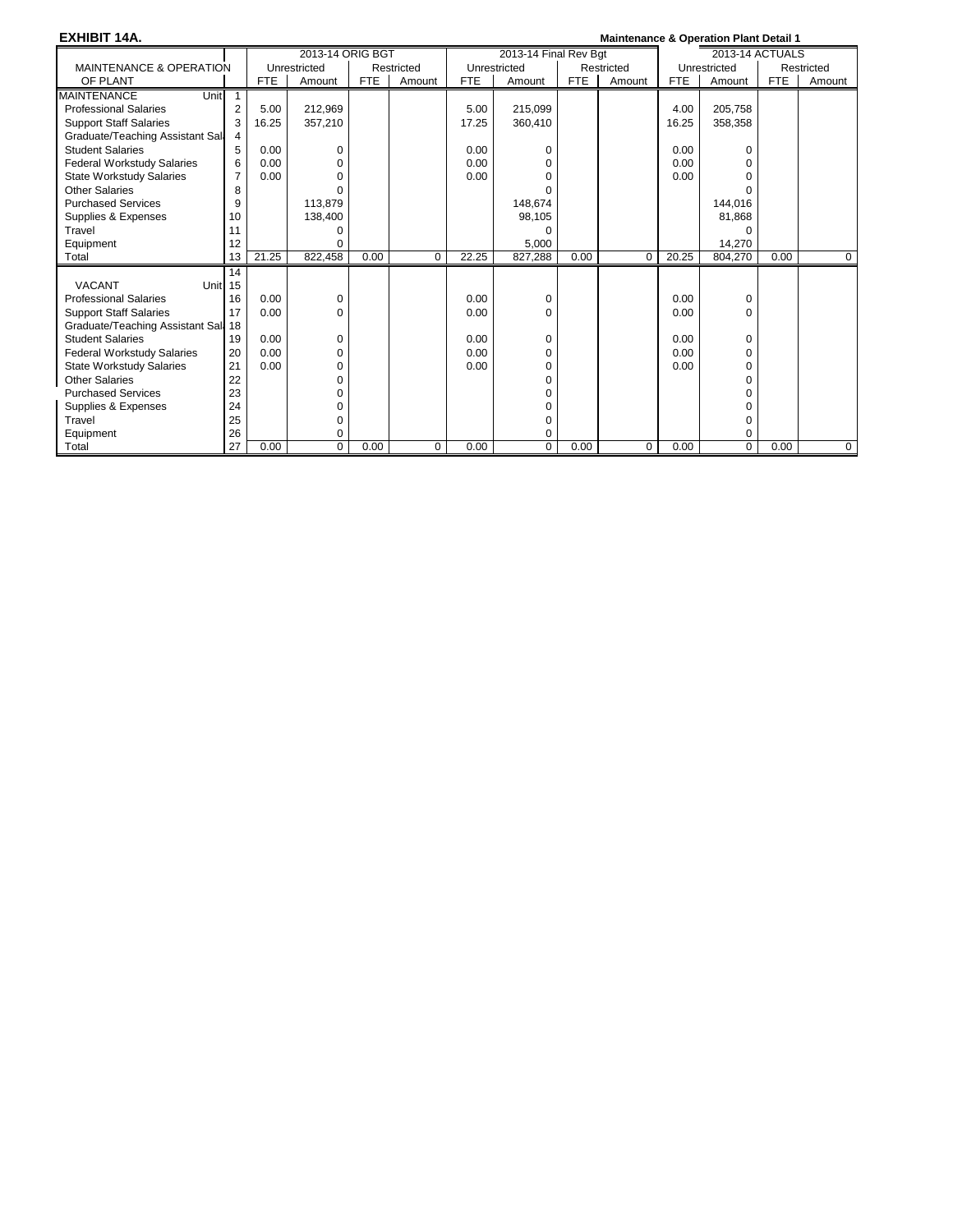| <b>EXHIBIT 14A.</b>                                                                                                                                                                                                                                                                                                      |                                                               |            |                                         |            |            |            |                                       |            | <b>Maintenance &amp; Operation Plant Detail 2</b> |      |                                                                    |            |            |
|--------------------------------------------------------------------------------------------------------------------------------------------------------------------------------------------------------------------------------------------------------------------------------------------------------------------------|---------------------------------------------------------------|------------|-----------------------------------------|------------|------------|------------|---------------------------------------|------------|---------------------------------------------------|------|--------------------------------------------------------------------|------------|------------|
|                                                                                                                                                                                                                                                                                                                          |                                                               |            | 2013-14 ORIG BGT                        |            |            |            | 2013-14 Final Rev Bgt                 |            |                                                   |      | 2013-14 ACTUALS                                                    |            |            |
| <b>MAINTENANCE &amp; OPERATION</b>                                                                                                                                                                                                                                                                                       |                                                               |            | Unrestricted                            |            | Restricted |            | Unrestricted                          |            | Restricted                                        |      | Unrestricted                                                       |            | Restricted |
| OF PLANT                                                                                                                                                                                                                                                                                                                 |                                                               | <b>FTE</b> | Amount                                  | <b>FTE</b> | Amount     | <b>FTE</b> | Amount                                | <b>FTE</b> | Amount                                            | FTE  | Amount                                                             | <b>FTE</b> | Amount     |
| PUPIL TRANSPORTATION Unit<br><b>Professional Salaries</b><br><b>Support Staff Salaries</b><br>Graduate/Teaching Assistant Sall<br><b>Student Salaries</b><br><b>Federal Workstudy Salaries</b><br><b>State Workstudy Salaries</b><br><b>Other Salaries</b><br><b>Purchased Services</b><br>Supplies & Expenses<br>Travel | 2<br>3<br>4<br>5<br>6<br>$\overline{7}$<br>8<br>9<br>10<br>11 | 0.00       | 0<br>0<br>0<br>0<br>0<br>0<br>0<br>0    |            |            | 0.00       | 0<br>0<br>0<br>0<br>0<br>0<br>0<br>0  |            |                                                   | 0.00 | 0<br>$\Omega$<br>$\Omega$<br>$\Omega$<br>$\Omega$<br>$\Omega$<br>0 |            |            |
| Equipment                                                                                                                                                                                                                                                                                                                | 12                                                            |            | 0                                       |            |            |            | 0                                     |            |                                                   |      | $\Omega$                                                           |            |            |
| Total                                                                                                                                                                                                                                                                                                                    | 13                                                            | 0.00       | 0                                       | 0.00       | 0          | 0.00       | 0                                     | 0.00       | $\mathbf 0$                                       | 0.00 | 0                                                                  | 0.00       | 0          |
| <b>MOTOR POOL</b><br>Unit <sub>15</sub><br><b>Professional Salaries</b><br><b>Support Staff Salaries</b><br>Graduate/Teaching Assistant Sall 18                                                                                                                                                                          | 14<br>16<br>17                                                | 0.00       | 0                                       |            |            | 0.00       | 0                                     |            |                                                   | 0.00 | 0                                                                  |            |            |
| <b>Student Salaries</b><br>Federal Workstudy Salaries<br>State Workstudy Salaries<br><b>Other Salaries</b><br><b>Purchased Services</b>                                                                                                                                                                                  | 19<br>20<br>21<br>22<br>23                                    |            | 0<br>$\Omega$<br>0<br>$\Omega$<br>7,500 |            |            |            | 0<br>0<br>0<br>O<br>7,500             |            |                                                   |      | 0<br>$\Omega$<br>$\Omega$<br>0<br>8,864                            |            |            |
| Supplies & Expenses<br>Travel<br>Equipment                                                                                                                                                                                                                                                                               | 24<br>25<br>26<br>27                                          | 0.00       | 7,000<br>40,500<br>$\Omega$<br>55.000   | 0.00       |            | 0.00       | 7,000<br>40,500<br>$\Omega$<br>55,000 | 0.00       |                                                   |      | 4,114<br>36,267<br>0<br>49,245                                     | 0.00       |            |
| Total                                                                                                                                                                                                                                                                                                                    |                                                               |            |                                         |            | 0          |            |                                       |            | 0                                                 | 0.00 |                                                                    |            | 0          |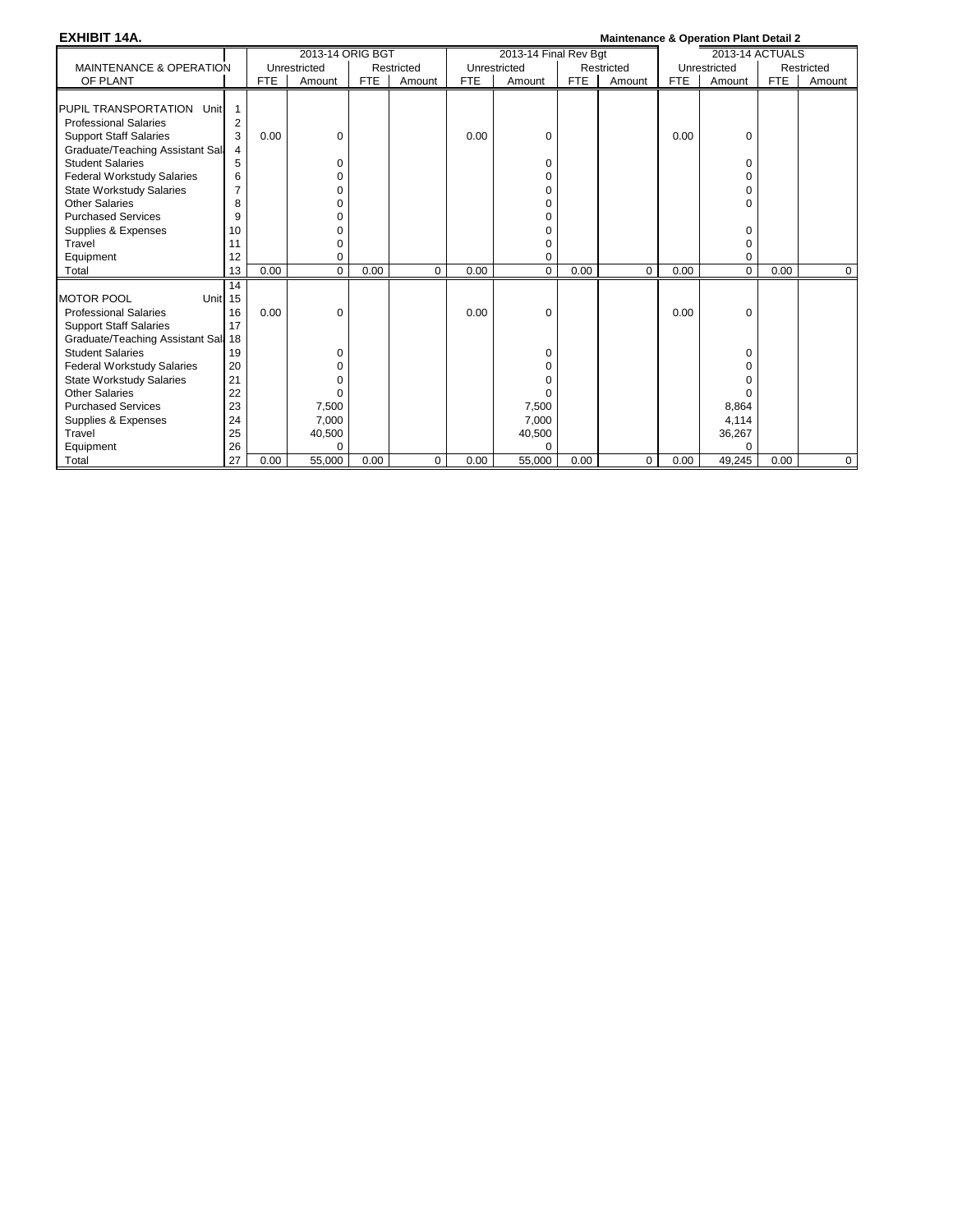**EXHIBIT 11-14B Expenditure Masters** 

|                                    |                |            | 2013-14 ORIG BGT |            |            |            | 2013-14 Final Rev Bgt |            |             |            | 2013-14 ACTUALS |            |            |
|------------------------------------|----------------|------------|------------------|------------|------------|------------|-----------------------|------------|-------------|------------|-----------------|------------|------------|
|                                    |                |            | Unrestricted     |            | Restricted |            | Unrestricted          |            | Restricted  |            | Unrestricted    |            | Restricted |
|                                    |                | <b>FTE</b> | Amount           | <b>FTE</b> | Amount     | <b>FTE</b> | Amount                | <b>FTE</b> | Amount      | <b>FTE</b> | Amount          | <b>FTE</b> | Amount     |
| <b>ACADEMIC SUPPORT MAS Unit</b>   |                |            |                  |            |            |            |                       |            |             |            |                 |            |            |
| <b>Professional Salaries</b>       | 2              | 4.00       | 209,189          | 2.50       | 149.002    | 4.00       | 234.016               | 3.50       | 203.012     | 4.00       | 221.573         | 2.50       | 147.468    |
| <b>Support Staff Salaries</b>      | 3              | 3.00       | 104.555          | 1.00       | 26,557     | 3.00       | 105,600               | 1.00       | 34,284      | 3.00       | 102.601         | 1.00       | 27,427     |
| Graduate/Teaching Assist. Salari   | 4              | 0.00       | $\Omega$         | 0.00       | $\Omega$   | 0.00       | $\Omega$              | 0.00       | $\Omega$    | 0.00       | $\Omega$        | 0.00       | $\Omega$   |
| <b>Student Salaries</b>            | 5              | 0.00       | $\Omega$         | 0.00       | $\Omega$   | 0.00       | O                     | 0.00       | $\Omega$    | 0.00       | $\Omega$        | 0.00       |            |
| <b>Federal Work Study Salaries</b> | 6              | 0.00       | 0                | 0.00       | 0          | 0.00       | 0                     | 0.00       | $\Omega$    | 0.00       | $\Omega$        | 0.00       | $\Omega$   |
| <b>State Work Study Salaries</b>   | $\overline{7}$ | 0.00       | $\Omega$         | 0.00       | $\Omega$   | 0.00       | O                     | 0.00       | $\Omega$    | 0.00       | $\Omega$        | 0.00       |            |
| <b>Other Salaries</b>              | 8              | 0.00       | $\Omega$         | 0.00       | $\Omega$   | 0.00       | O                     | 0.00       | $\Omega$    | 0.00       | $\Omega$        | 0.00       |            |
| <b>Purchased Services</b>          | 9              | 0.00       | 133,379          | 0.00       | 71,137     | 0.00       | 134,779               | 0.00       | 247,308     | 0.00       | 115.429         | 0.00       | 77,878     |
| Supplies & Expenses                | 10             | 0.00       | 33,500           | 0.00       | 34,224     | 0.00       | 33,500                | 0.00       | 56.495      | 0.00       | 11.877          | 0.00       | 41,266     |
| Travel                             | 11             | 0.00       | 10,000           | 0.00       | 2,017      | 0.00       | 18,800                | 0.00       | 6.367       | 0.00       | 19,014          | 0.00       | 2,894      |
| Equipment                          | 12             | 0.00       | $\Omega$         | 0.00       | 315,993    | 0.00       | 0                     | 0.00       | 296.532     | 0.00       | $\Omega$        | 0.00       | 248,220    |
| Total                              | 13             | 7.00       | 490.623          | 3.50       | 598,930    | 7.00       | 526.695               | 4.50       | 843.998     | 7.00       | 470.494         | 3.50       | 545,153    |
|                                    | 14             |            |                  |            |            |            |                       |            |             |            |                 |            |            |
| STUDENT SERVICES MAS Unit          | 15             |            |                  |            |            |            |                       |            |             |            |                 |            |            |
| <b>Professional Salaries</b>       | 16             | 16.50      | 718.378          | 0.00       | 0          | 10.50      | 487.583               | 1.80       | 16.175      | 16.50      | 477.693         | 1.46       | 13.100     |
| <b>Support Staff Salaries</b>      | 17             | 5.85       | 224,416          | 0.00       | $\Omega$   | 6.00       | 227,185               | 0.00       | $\mathbf 0$ | 6.35       | 198,834         | 0.00       | $\Omega$   |
| Graduate/Teaching Assist. Salari   | 18             | 0.00       | $\Omega$         | 0.00       | $\Omega$   | 0.00       | $\Omega$              | 0.00       | $\Omega$    | 0.00       | $\Omega$        | 0.00       | $\Omega$   |
| <b>Student Salaries</b>            | 19             | 0.00       | 19.000           | 0.00       | 0          | 0.00       | O                     | 0.00       | $\Omega$    | 0.00       | 23,731          | 0.00       | $\Omega$   |
| <b>Federal Work Study Salaries</b> | 20             | 0.00       | 11,500           | 0.00       | $\Omega$   | 0.00       | 26,767                | 0.00       | $\Omega$    | 0.00       | $\Omega$        | 0.00       | 0          |
| <b>State Work Study Salaries</b>   | 21             | 0.00       | 15,267           | 0.00       | $\Omega$   | 0.00       | $\Omega$              | 0.00       | $\Omega$    | 0.00       | $\Omega$        | 0.00       | O          |
| <b>Other Salaries</b>              | 22             | 0.00       | $\Omega$         | 0.00       | $\Omega$   | 0.00       | O                     | 0.00       | $\Omega$    | 0.00       | $\Omega$        | 0.00       | $\Omega$   |
| <b>Purchased Services</b>          | 23             |            | 188,197          |            | 0          |            | 195,888               |            | 25          |            | 162,421         |            | 775        |
| Supplies & Expenses                | 24             |            | 86.678           |            | 0          |            | 62,452                |            | 2,864       |            | 43.840          |            | 1,435      |
| Travel                             | 25             |            | $\Omega$         |            | O          |            | ŋ                     |            | ∩           |            | 1,923           |            | $\Omega$   |
| Equipment                          | 26             |            | 80.600           |            | 0          |            | 600                   |            | U           |            | $\Omega$        |            |            |
| Total                              | 27             | 22.35      | 1.344.036        | 0.00       | $\Omega$   | 16.50      | 1.000.475             | 1.80       | 19.064      | 22.85      | 908.442         | 1.46       | 15,310     |
|                                    |                |            |                  |            |            |            |                       |            |             |            |                 |            |            |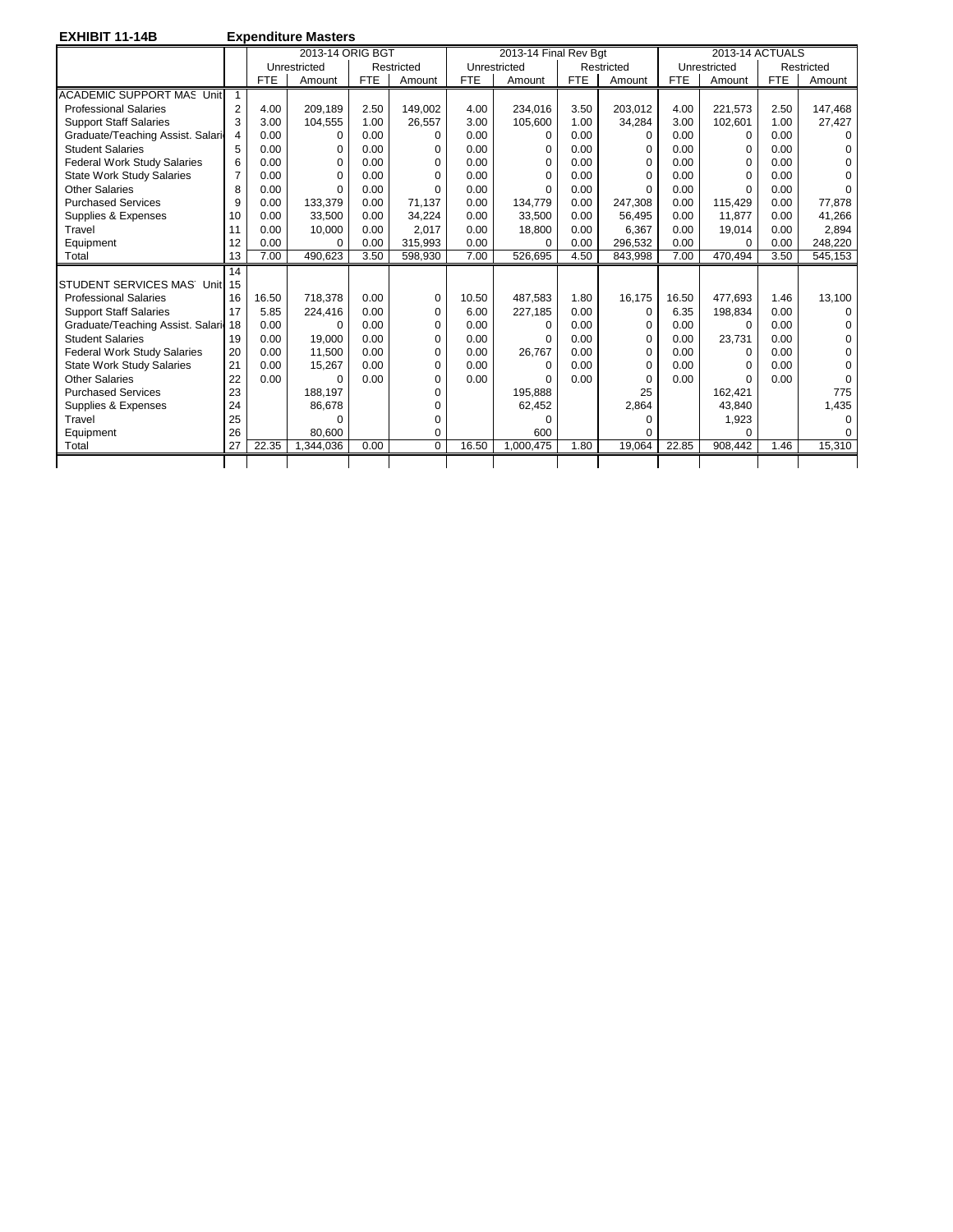**EXHIBIT 11-14B Expenditure Masters**  2013-14 ORIG BGT 2013-14 Final Rev Bgt 2013-14 ACTUALS<br>
Unrestricted | Restricted | Restricted | Restricted | Restricted | Restricted | Restricted | Restricted | Restricted | Restricted | Restricted | Restricted | Restrict Unrestricted Restricted Unrestricted Restricted Unrestricted Restricted FTE Amount FTE Amount FTE Amount FTE Amount FTE Amount FTE Amount FTE Amount 606,703 | 572,251  $\textsf{INSTITUTIONAL SUPPORT}$  Unit 1 Professional Salaries 2 8.00 543,707 0.00 0 8.00 529,126 0.00 0 8.00 521,140 0.00 0 0<br>Support Staff Salaries 3 14.70 536,757 0.00 0 14.70 526,856 0.00 0 14.70 536,731 0.00 0 Support Staff Salaries 3 14.70 561,757 0.00 0 14.70 526,856 0.00 0 14.70 536,731 0.00 0 Graduate/Teaching Assist. Salari 4 Student Salaries 5 0.00 0 0.00 0 0.00 0 0.00 0 0.00 0 0.00 0 Federal Work Study Salaries 6 0.00 0 0.00 0 0.00 0 0.00 0 0.00 0 0.00 0 State Work Study Salaries 7 0.00 0 0.00 0 0.00 0 0.00 0 0.00 0 0.00 0 Other Salaries 18 | 1.00 | 44,946 | 0.00 | 0 | 1.00 | 45,395 | 0.00 | 0 | 1.00 | 45,395 | 0.00 | 0 Purchased Services 9 616,260 0 744,665 0 592,101 0 Supplies & Expenses Travel 11 54,500 0 54,500 0 24,264 0 Equipment [12 | 4,300 | 0 | 6,038 | 0 | 9,177 | 0 0 13 24 1,855,170 | 0.00 | 0 23.70 | 23.70 | 0.00 | 0.00 | 0.00 | 0.00 | 0.00 | 0.00 | 0.00 | 0.00 | 14 OPERATION & MAINT. MAS Unit 15 Professional Salaries 16 5.00 212,969 0.00 0 5.00 215,099 0.00 0 4.00 205,758 0.00 0 0<br>Support Staff Salaries 17 16.25 357,210 0.00 0 17.25 360,410 0.00 0 16.25 358,358 0.00 0 Support Staff Salaries 17 Graduate/Teaching Assist. Salaries18 0.00 0 0.00 0 0.00 0 0.00 0 0.00 0 0.00 0 Student Salaries 19 0.00 0 0.00 0 0.00 0 0.00 0 0.00 0 0.00 0 0.00 0 0 0.00 0 0 0.00 0 0 0.00 0 0 0 0 0 0 0 0 0 Federal Work Study Salaries  $\begin{bmatrix} 20 & 0.00 & 0 & 0.00 \\ 21 & 0.00 & 0 & 0.00 \\ 21 & 0.00 & 0 & 0.00 \\ 0 & 0 & 0 & 0 & 0 \end{bmatrix}$   $\begin{bmatrix} 0 & 0.00 & 0 & 0 \\ 0.00 & 0 & 0 & 0 \\ 0 & 0.00 & 0 & 0 \\ 0 & 0 & 0 & 0 \end{bmatrix}$   $\begin{bmatrix} 0 & 0.00 & 0 & 0 \\ 0 & 0.00 & 0 & 0 \\$ State Work Study Salaries Other Salaries 22 0.00 0 0.00 0 0.00 0 0.00 0 0.00 0 0.00 0 Purchased Services 23 121,379 0 156,174 0 152,880 0 152,880 0 0 152,880 0 0 152,880 0 0 152,880 0 0 162,105 0 1 Supplies & Expenses  $\begin{bmatrix} 24 \\ 25 \end{bmatrix}$  145,400 0 105,105 0 105,105 0 85,982 0<br>Travel 25 40,500 0 40,500 105,000 0 36,267 0 Travel 25 25 40,500 0 40,500 0 36,267 0 14,270 | 26 | 0 | 0 | 5,000 | 0 | 14,270 | 0 Total 27 21.25 877,458 0.00 0 22.25 882,288 0.00 0 20.25 853,515 0.00 0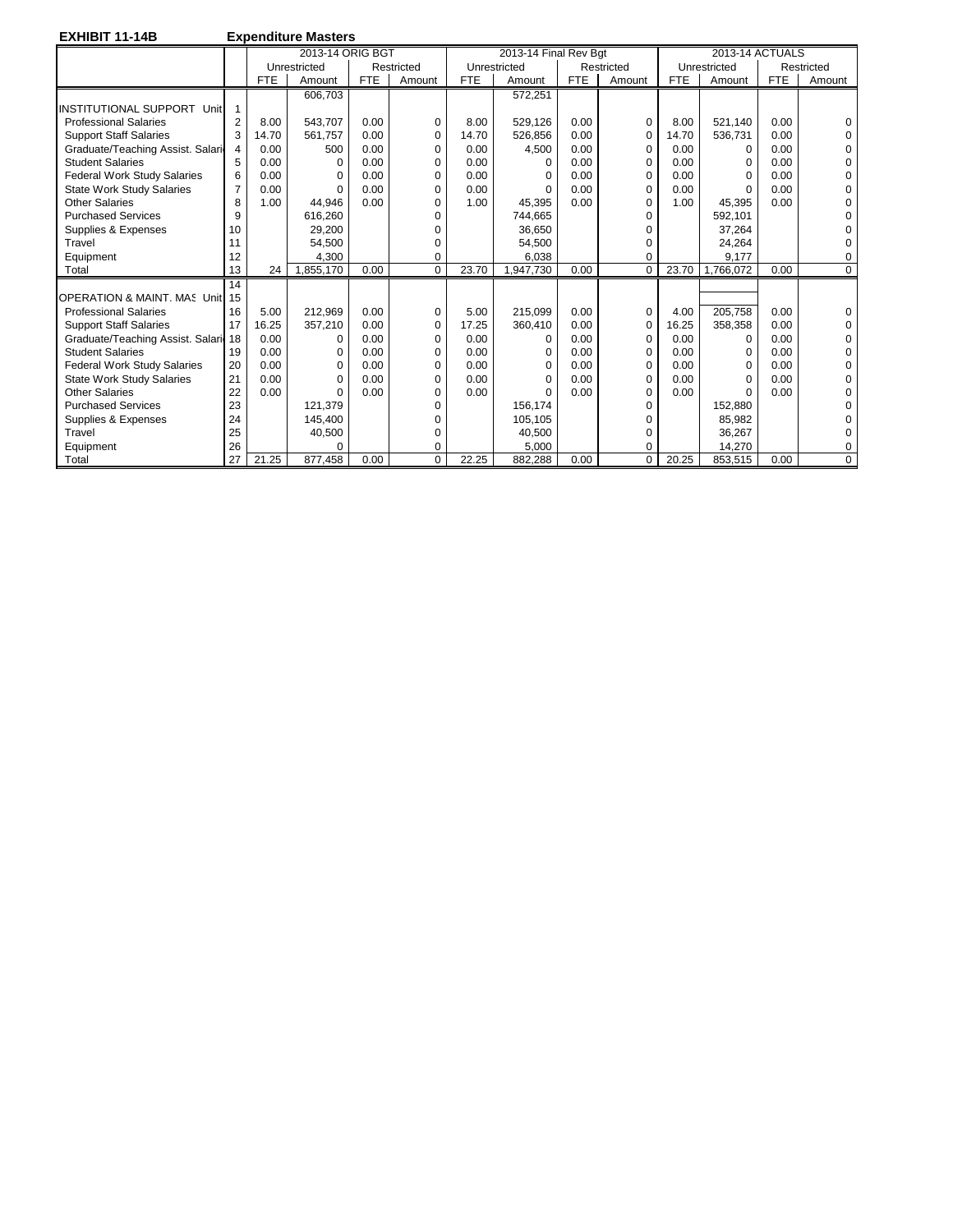| <b>EXHIBIT 11-14B</b>              |                |       | <b>Expenditure Masters</b> |      |            |            |                       |            |            |       |                 |            |            |
|------------------------------------|----------------|-------|----------------------------|------|------------|------------|-----------------------|------------|------------|-------|-----------------|------------|------------|
|                                    |                |       | 2013-14 ORIG BGT           |      |            |            | 2013-14 Final Rev Bgt |            |            |       | 2013-14 ACTUALS |            |            |
|                                    |                |       | Unrestricted               |      | Restricted |            | Unrestricted          |            | Restricted |       | Unrestricted    |            | Restricted |
|                                    |                | FTE   | Amount                     | FTE  | Amount     | <b>FTE</b> | Amount                | <b>FTE</b> | Amount     | FTE   | Amount          | <b>FTE</b> | Amount     |
| <b>TOTAL GENERAL</b><br>Unit       |                |       |                            |      |            |            |                       |            |            |       |                 |            |            |
| <b>Professional Salaries</b>       | 2              | 33.50 | 684,243.                   | 2.50 | 149.002    | 27.50      | 1,465,824             | 5.30       | 219,187    | 32.50 | 1,426,164       | 3.96       | 160,568    |
| <b>Support Staff Salaries</b>      | 3              | 39.80 | 1,247,938                  | 1.00 | 26,557     | 40.95      | 1,220,051             | 1.00       | 34,284     | 40.30 | 1,196,524       | 1.00       | 27,427     |
| Graduate/Teaching Assist. Salari   | 4              | 0.00  | 500                        | 0.00 | $\Omega$   | 0.00       | 4,500                 | 0.00       | O          | 0.00  |                 | 0.00       | 0          |
| <b>Student Salaries</b>            | 5              | 0.00  | 19.000                     | 0.00 | 0          | 0.00       | 0                     | 0.00       | O          | 0.00  | 23.731          | 0.00       | 0          |
| <b>Federal Work Study Salaries</b> | 6              | 0.00  | 11.500                     | 0.00 | 0          | 0.00       | 26,767                | 0.00       | $\Omega$   | 0.00  |                 | 0.00       | 0          |
| <b>State Work Study Salaries</b>   | $\overline{7}$ | 0.00  | 15.267                     | 0.00 | $\Omega$   | 0.00       | 0                     | 0.00       | $\Omega$   | 0.00  |                 | 0.00       | 0          |
| <b>Other Salaries</b>              | 8              |       | 44.946                     | 0.00 | 0          | 1.00       | 45,395                | 0.00       | 0          | 1.00  | 45.395          | 0.00       | 0          |
| <b>Purchased Services</b>          | 9              | 0.00  | 059.215                    | 0.00 | 71.137     | 0.00       | .231.506              | 0.00       | 247.333    | 0.00  | 1.022.831       | 0.00       | 78,653     |
| Supplies & Expenses                | 10             | 0.00  | 294.778                    | 0.00 | 34,224     | 0.00       | 237.707               | 0.00       | 59,359     | 0.00  | 178.963         | 0.00       | 42,701     |
| Travel                             |                | 0.00  | 105.000                    | 0.00 | 2,017      | 0.00       | 113,800               | 0.00       | 6,367      | 0.00  | 81.468          | 0.00       | 2,894      |
| Equipment                          | 12             | 0.00  | 84,900                     | 0.00 | 315.993    | 0.00       | 11,638                | 0.00       | 296.532    | 0.00  | 23,447          | 0.00       | 248,220    |
| Total                              | 12             | 73.30 | 4,567,287                  | 3.50 | 598,930    | 69.45      | 4,357,188             | 6.30       | 863,062    | 73.80 | 3,998,523       | 4.96       | 560,463    |
|                                    |                |       |                            |      |            |            |                       |            |            |       |                 |            |            |
| <b>Breakdown Total</b>             |                | 74.30 | 4,567,287                  | 3.50 | 598,930    | 69.45      | 4,357,188             | 6.30       | 863.062    | 73.80 | 3.998.523       | 4.96       | 560,463    |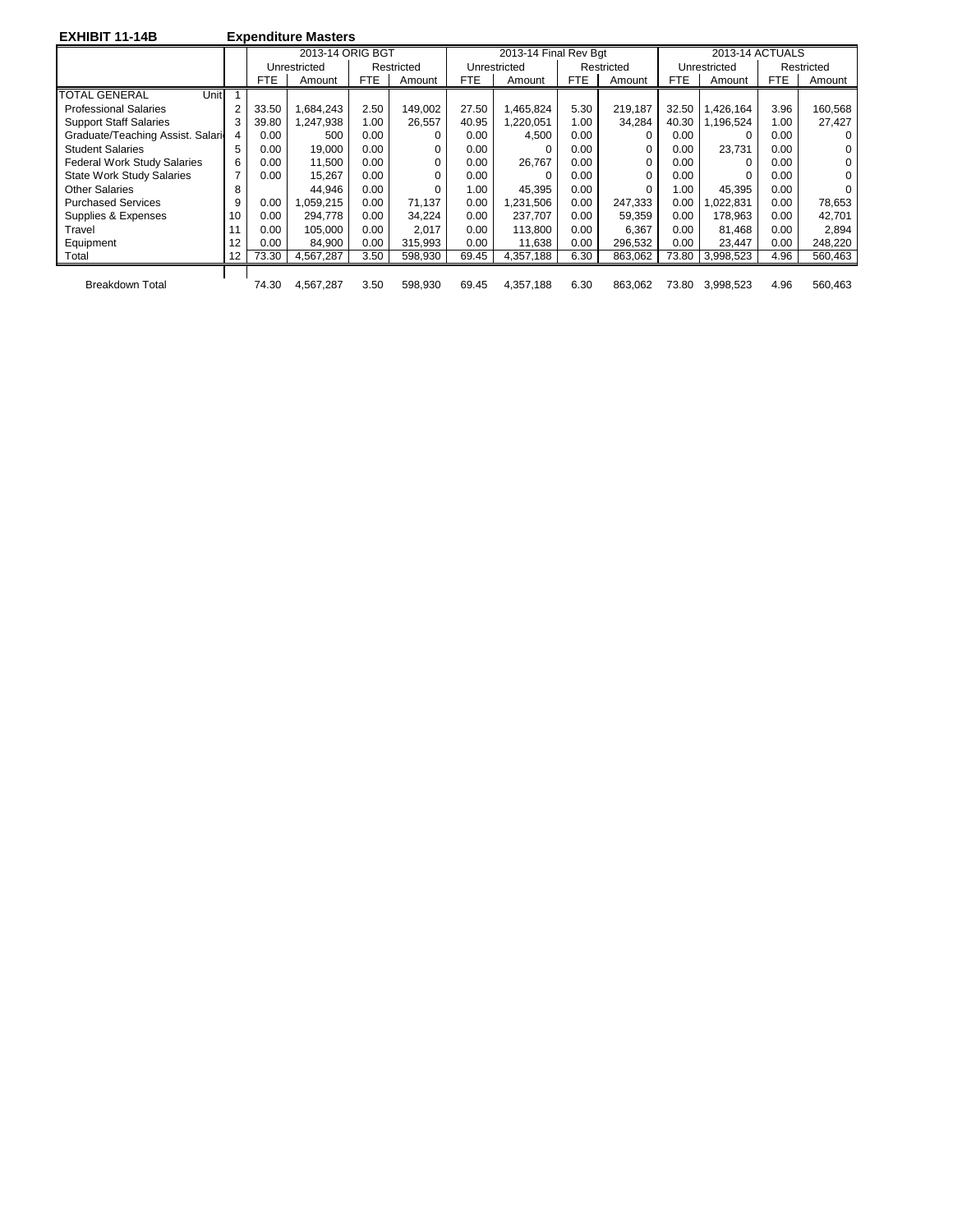# **EXHIBIT 15** STUDENT SOCIAL & CULTURAL DEVELOPME

|                                         |          |                |      | 2013-14 ORIG BGT |      |               |                | 2013-14 Final Rev Bgt |      |               |      | 2013-14 ACTUALS |      |               |
|-----------------------------------------|----------|----------------|------|------------------|------|---------------|----------------|-----------------------|------|---------------|------|-----------------|------|---------------|
|                                         |          |                |      | Unrestricted     |      | Restricted    |                | Unrestricted          |      | Restricted    |      | Unrestricted    |      | Restricted    |
|                                         |          |                | FTE  | Amount           |      | FTE Amount    | FTE            | Amount                |      | FTE Amour FTE |      | Amount          |      | FTE Amount    |
| <b>REVENUES</b>                         |          | $\mathbf{1}$   |      |                  |      |               |                |                       |      |               |      |                 |      |               |
|                                         |          |                |      |                  |      |               |                |                       |      |               |      |                 |      |               |
| <b>Tuition &amp; Fees</b>               |          | 3              |      | 20,645           |      |               |                | 20,645                |      |               |      | 19,830          |      |               |
| Gov't Approp.                           | -Federal | 3              |      | 0                |      |               |                | 0                     |      |               |      | $\Omega$        |      |               |
|                                         | -State   | 4              |      | 0                |      |               |                | $\mathbf 0$           |      |               |      | $\overline{0}$  |      |               |
|                                         | -Local   | 5              |      | 0                |      |               |                | 0                     |      |               |      | $\mathbf 0$     |      |               |
| Gov.Grts.& Contr.                       | -Federal | 6              |      | $\mathbf 0$      |      |               |                | $\mathbf 0$           |      |               |      | $\overline{0}$  |      |               |
|                                         | -State   | $\overline{7}$ |      | 0                |      |               |                | 0                     |      |               |      | $\overline{0}$  |      |               |
|                                         | -Local   | 8              |      | 0                |      |               |                | 0                     |      |               |      | $\Omega$        |      |               |
| Priv. Gifts, Grts. & Contr.             |          | 9              |      | $\overline{0}$   |      |               |                | $\mathbf 0$           |      |               |      | $\overline{0}$  |      |               |
| Endowment Inc.-Restricted               |          | 10             |      | $\mathbf 0$      |      |               |                | $\mathbf 0$           |      |               |      | $\overline{0}$  |      |               |
| Sales & Services                        |          | 11             |      | 0                |      |               |                | $\mathbf 0$           |      |               |      | $\overline{0}$  |      |               |
| <b>Other Sources</b>                    |          |                |      | 0                |      |               |                | $\Omega$              |      |               |      | $\Omega$        |      |               |
| (Ind. Cost Recov.Grts.&Con.)            |          | 12             |      |                  |      |               |                |                       |      |               |      |                 |      |               |
| Total Revenue (Exh. 1)                  |          | 13             |      | 20,645           |      | 0             |                | 20,645                |      | $\mathbf 0$   |      | 19,830          |      | 0             |
| BEGINNING BALANCE (Exh. 1)              |          | 14             |      |                  |      |               |                |                       |      | $\mathbf 0$   |      | $\Omega$        |      | $\mathbf 0$   |
| TOTAL AVAILABLE (Exh. 1)                |          | 15             |      | 20,645           |      | 0             |                | 20,645                |      | $\mathbf 0$   |      | 19,830          |      | $\mathbf 0$   |
| <b>EXPENDITURES</b>                     |          | 16             |      |                  |      |               |                |                       |      |               |      |                 |      |               |
| <b>Faculty Salaries</b>                 |          | 17             | 0.00 | 0                |      |               | 0.00           | 0                     |      |               | 0.00 | 0               |      |               |
| <b>Professional Salaries</b>            |          | 18             | 0.00 | 0                |      |               | 0.00           | $\mathbf 0$           |      |               | 0.00 | $\overline{0}$  |      |               |
| <b>Support Staff Salaries</b>           |          | 19             | 0.00 | 0                |      |               | 0.00           | $\mathbf 0$           |      |               | 0.00 | $\overline{0}$  |      |               |
| Graduate/Teaching Assistant Salaries 20 |          |                | 0.00 | $\Omega$         |      |               | 0.00           | $\Omega$              |      |               | 0.00 | $\Omega$        |      |               |
| <b>Student Salaries</b>                 |          | 21             | 0.25 | 5,000            |      |               | 0.24           | 4,800                 |      |               | 0.24 | 4,800           |      |               |
| <b>Federal Work Study</b>               |          | 22             | 0.00 | 0                |      |               | 0.00           | 0                     |      |               | 0.00 | $\Omega$        |      |               |
| State Work Study                        |          | 23             | 0.00 | $\Omega$         |      |               | 0.00           | $\Omega$              |      |               | 0.00 | $\Omega$        |      |               |
| <b>Other Salaries</b>                   |          | 24             |      | $\Omega$         |      |               |                | $\Omega$              |      |               |      | $\Omega$        |      |               |
| Supplies & Expense                      |          | 26             |      | 15,345           |      |               |                | 15,545                |      |               |      | 14,932          |      |               |
| Travel                                  |          | 27             |      | 300              |      |               |                | $\overline{300}$      |      |               |      | 98              |      |               |
| Equipment                               |          | 28             |      | 0                |      |               |                | 0                     |      |               |      | $\mathbf 0$     |      |               |
| Retirement                              |          | 29             |      | 0                |      |               |                | 0                     |      |               |      | $\overline{0}$  |      |               |
| Social Security                         |          | 30             |      | 0                |      |               |                | $\mathbf 0$           |      |               |      | $\overline{0}$  |      |               |
| Medicare                                |          | 31             |      | $\mathbf 0$      |      |               |                | $\mathbf 0$           |      |               |      | $\overline{0}$  |      |               |
| Group Insurance                         |          | 32             |      | 0                |      |               | $\overline{0}$ | $\mathbf 0$           |      |               |      | $\overline{0}$  |      |               |
| Workmen's Compensation                  |          | 33             |      | 0                |      |               |                | $\mathbf 0$           |      |               |      | $\Omega$        |      |               |
| Unemployment Compensation               |          | 34             |      | $\overline{0}$   |      |               |                | $\mathbf 0$           |      |               |      | $\overline{0}$  |      |               |
| <b>Waiver of Tuition</b>                |          | 35             |      | $\Omega$         |      |               |                | $\Omega$              |      |               |      | $\overline{0}$  |      |               |
| Total Expenditures (Exh. 1)             |          | 36             | 0.25 | 20,645           | 0.00 | $\Omega$      | 0.24           | 20,645                | 0.00 | $\mathbf 0$   | 0.24 | 19,830          | 0.00 | $\Omega$      |
| TRANSFER TO OR (FROM)                   |          | 37             |      |                  |      |               |                |                       |      |               |      |                 |      |               |
| 1 & G (Exh.1A)                          |          | 38             |      | 0                |      | <b>XXXXXX</b> |                |                       |      | <b>XXXXXX</b> |      | 0               |      | <b>XXXXXX</b> |
| <b>ENDING BALANCE (Exh. 1)</b>          |          | 39             |      | 0                |      | 0             |                |                       |      | 0             | 0.24 | 0               | 0.00 | 0             |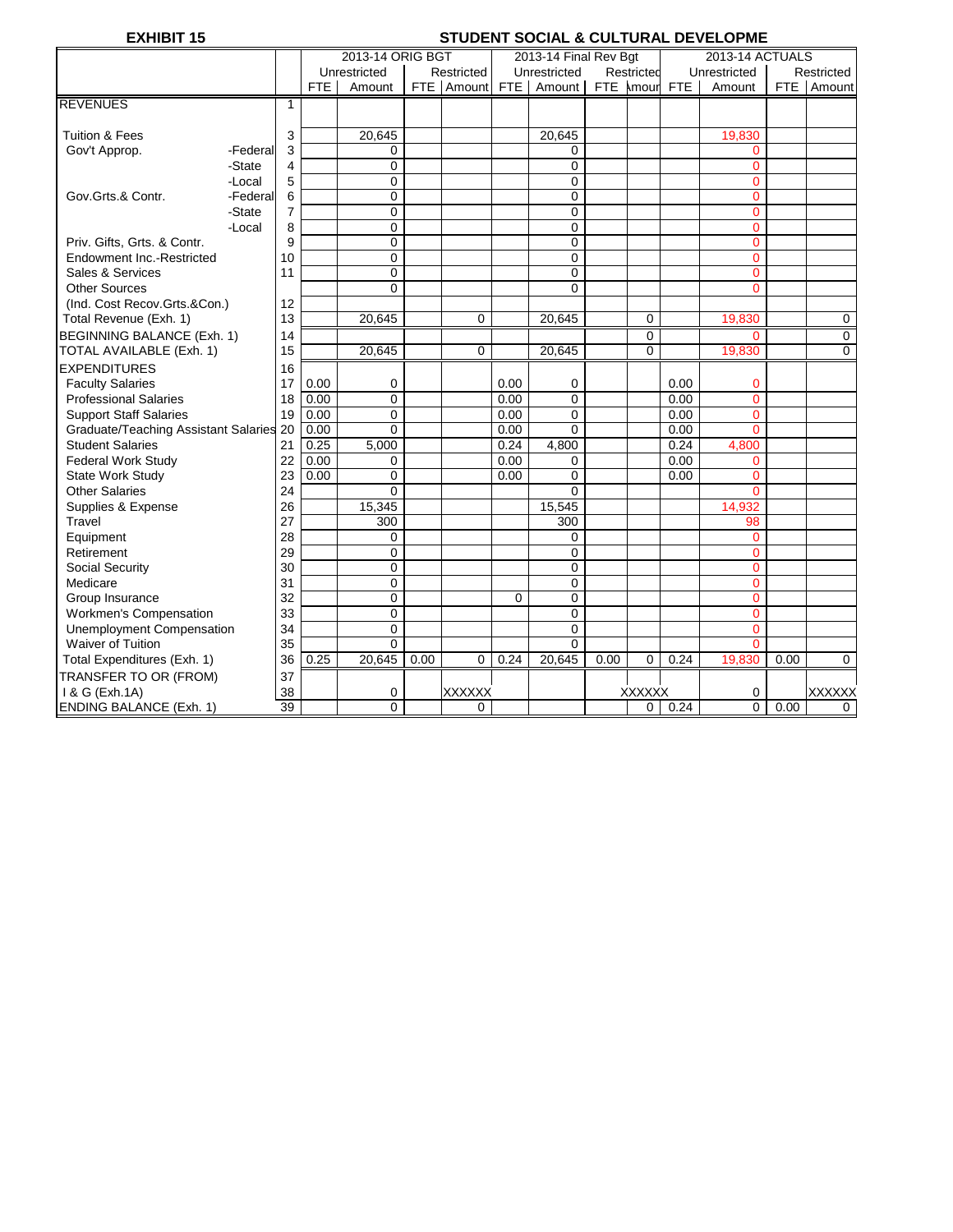# **EXHIBIT 15 A STUDENT GOVERNMENT**

|                                                       |          |                |      | $\mathbf 0$  |      |               |            | $\Omega$     |      |                |      | $\Omega$       |      |                |
|-------------------------------------------------------|----------|----------------|------|--------------|------|---------------|------------|--------------|------|----------------|------|----------------|------|----------------|
|                                                       |          |                |      | Unrestricted |      | Restricted    |            | Unrestricted |      | Restricted     |      | Unrestricted   |      | Restricted     |
|                                                       |          |                | FTE  | Amount       |      | FTE Amount    | <b>FTE</b> | Amount       |      | FTE kmourl FTE |      | Amount         | FTE. | Amount         |
| <b>REVENUES</b>                                       |          | $\mathbf{1}$   |      |              |      |               |            |              |      |                |      |                |      |                |
|                                                       |          |                |      |              |      |               |            |              |      |                |      |                |      |                |
| <b>Tuition &amp; Fees</b>                             |          | 3              |      | 13,645       |      |               |            | 13,645       |      |                |      | 13,468         |      |                |
| Gov't Approp.                                         | -Federal | 3              |      |              |      |               |            |              |      |                |      |                |      |                |
|                                                       | -State   | 4              |      |              |      |               |            |              |      |                |      |                |      |                |
|                                                       | -Local   | 5              |      |              |      |               |            |              |      |                |      |                |      |                |
| Gov.Grts.& Contr.                                     | -Federal | 6              |      |              |      |               |            |              |      |                |      |                |      |                |
|                                                       | -State   | $\overline{7}$ |      |              |      |               |            |              |      |                |      |                |      |                |
|                                                       | -Local   | 8              |      |              |      |               |            |              |      |                |      |                |      |                |
| Priv. Gifts, Grts. & Contr.                           |          | 9              |      |              |      |               |            |              |      |                |      |                |      |                |
| Endowment Inc.-Restricted                             |          | 10             |      |              |      |               |            |              |      |                |      |                |      |                |
| Sales & Services                                      |          | 11             |      |              |      |               |            |              |      |                |      |                |      |                |
| <b>Other Sources</b>                                  |          |                |      |              |      |               |            |              |      |                |      |                |      |                |
| (Ind. Cost Recov.Grts.&Con.)                          |          | 12             |      |              |      |               |            |              |      |                |      |                |      |                |
| Total Revenue (Exh. 1)                                |          | 13             |      | 13,645       |      | 0             |            | 13,645       |      | $\mathbf 0$    |      | 13,468         |      | $\mathbf 0$    |
| <b>BEGINNING BALANCE (Exh. 1)</b>                     |          | 14             |      |              |      |               |            |              |      | $\mathbf 0$    |      | $\overline{0}$ |      | $\mathbf 0$    |
| TOTAL AVAILABLE (Exh. 1)                              |          | 15             |      | 13,645       |      | $\Omega$      |            | 13,645       |      | $\overline{0}$ |      | 13,468         |      | $\overline{0}$ |
| <b>EXPENDITURES</b>                                   |          | 16             |      |              |      |               |            |              |      |                |      |                |      |                |
| <b>Faculty Salaries</b>                               |          | 17             |      |              |      |               |            |              |      |                |      |                |      |                |
| <b>Professional Salaries</b>                          |          | 18             |      |              |      |               |            |              |      |                |      |                |      |                |
| <b>Support Staff Salaries</b>                         |          | 19             |      |              |      |               |            |              |      |                |      |                |      |                |
| Graduate/Teaching Assistant Salaries 20               |          |                |      |              |      |               |            |              |      |                |      |                |      |                |
| <b>Student Salaries</b>                               |          | 21             | 0.25 | 5,000        |      |               | 0.24       | 4,800        |      |                | 0.24 | 4,800          |      |                |
| <b>Federal Work Study</b>                             |          | 22             |      |              |      |               |            |              |      |                |      |                |      |                |
| State Work Study                                      |          | 23             |      |              |      |               |            |              |      |                |      |                |      |                |
| <b>Other Salaries</b>                                 |          | 24             |      |              |      |               |            |              |      |                |      |                |      |                |
| Supplies & Expense                                    |          | 26             |      | 8,445        |      |               |            | 8,645        |      |                |      | 8,570          |      |                |
| Travel                                                |          | 27             |      | 200          |      |               |            | 200          |      |                |      | 98             |      |                |
| Equipment                                             |          | 28             |      | $\Omega$     |      |               |            | $\Omega$     |      |                |      | $\overline{0}$ |      |                |
| Retirement                                            |          | 29             |      |              |      |               |            |              |      |                |      |                |      |                |
| Social Security                                       |          | 30             |      |              |      |               |            |              |      |                |      |                |      |                |
| Medicare                                              |          | 31             |      |              |      |               |            |              |      |                |      |                |      |                |
| Group Insurance                                       |          | 32             |      |              |      |               |            |              |      |                |      |                |      |                |
| Workmen's Compensation                                |          | 33             |      |              |      |               |            |              |      |                |      |                |      |                |
|                                                       |          | 34             |      |              |      |               |            |              |      |                |      |                |      |                |
| Unemployment Compensation<br><b>Waiver of Tuition</b> |          | 35             |      |              |      |               |            |              |      |                |      |                |      |                |
|                                                       |          | 36             | 0.25 | 13,645       | 0.00 | 0             | 0.24       | 13,645       | 0.00 | $\mathbf 0$    | 0.24 | 13,468         | 0.00 | $\mathbf 0$    |
| Total Expenditures (Exh. 1)                           |          |                |      |              |      |               |            |              |      |                |      |                |      |                |
| TRANSFER TO OR (FROM)                                 |          | 37             |      |              |      |               |            |              |      |                |      |                |      |                |
| 1 & G (Exh.1A)                                        |          | 38             |      | 0            |      | <b>XXXXXX</b> |            |              |      | <b>XXXXXX</b>  |      | 0              |      | <b>XXXXXX</b>  |
| <b>ENDING BALANCE (Exh. 1)</b>                        |          | 39             |      | $\Omega$     |      | 0             |            |              |      | 0              | 0.24 | 0              | 0.00 | 0              |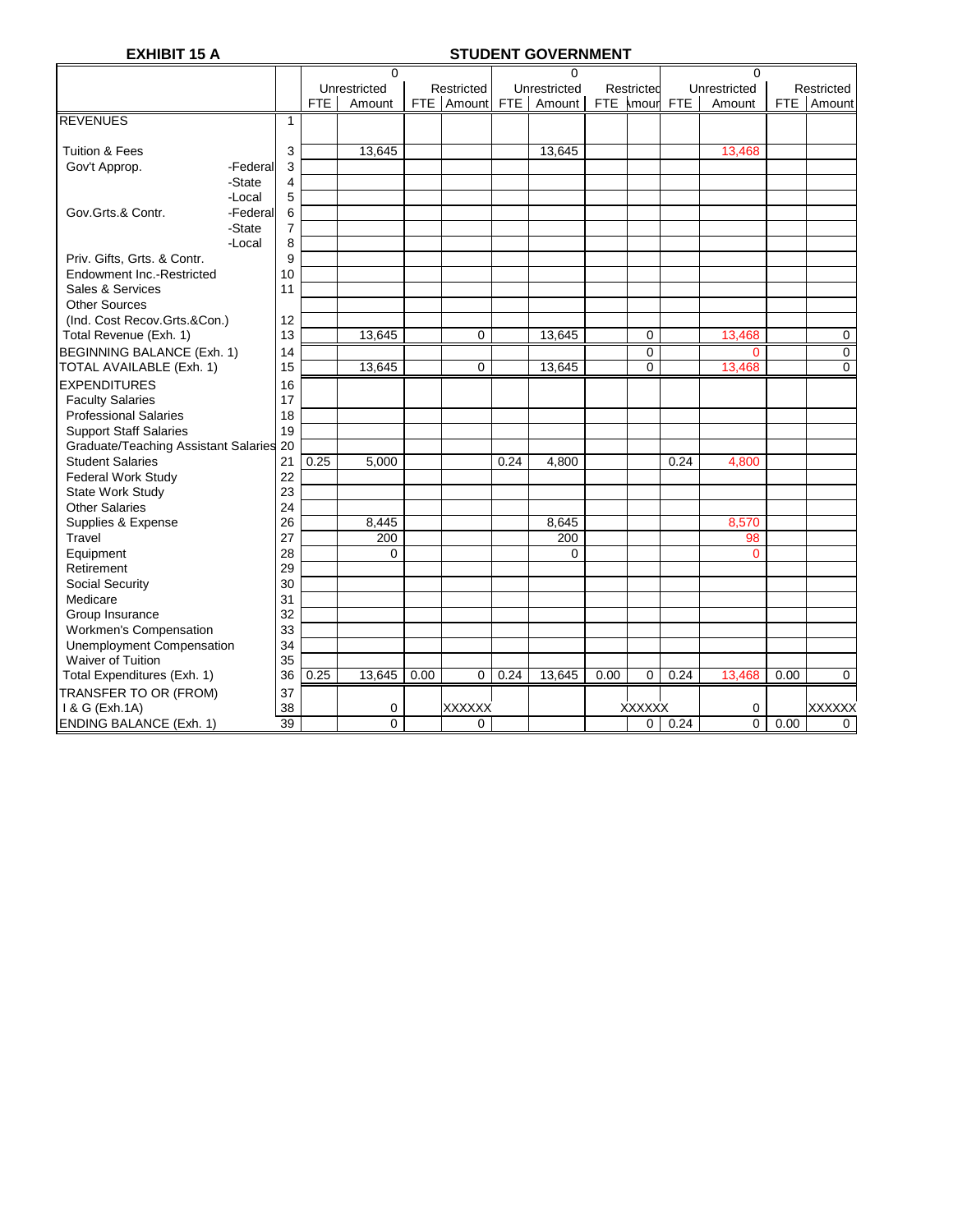# **EXHIBIT 15 B CAMPUS ACTIVITIES**

|                                         |          |    |            | $\Omega$     |      |               |       | $\Omega$     |      |                |            | $\Omega$       |      |                     |
|-----------------------------------------|----------|----|------------|--------------|------|---------------|-------|--------------|------|----------------|------------|----------------|------|---------------------|
|                                         |          |    |            | Unrestricted |      | Restricted    |       | Unrestricted |      | Restricted     |            | Unrestricted   |      | Restricted          |
|                                         |          |    | <b>FTE</b> | Amount       |      | FTE Amount    | FTE I | Amount       |      | FTE \mour      | <b>FTE</b> | Amount         |      | FTE Amount          |
| <b>REVENUES</b>                         |          | 1  |            |              |      |               |       |              |      |                |            |                |      |                     |
|                                         |          |    |            |              |      |               |       |              |      |                |            |                |      |                     |
| <b>Tuition &amp; Fees</b>               |          | 3  |            | 7,000        |      |               |       | 7,000        |      |                |            | 6,362          |      |                     |
| Gov't Approp.                           | -Federal | 3  |            |              |      |               |       |              |      |                |            |                |      |                     |
|                                         | -State   | 4  |            |              |      |               |       |              |      |                |            |                |      |                     |
|                                         | -Local   | 5  |            |              |      |               |       |              |      |                |            |                |      |                     |
| Gov.Grts.& Contr.                       | -Federal | 6  |            |              |      |               |       |              |      |                |            |                |      |                     |
|                                         | -State   | 7  |            |              |      |               |       |              |      |                |            |                |      |                     |
|                                         | -Local   | 8  |            |              |      |               |       |              |      |                |            |                |      |                     |
| Priv. Gifts, Grts. & Contr.             |          | 9  |            |              |      |               |       |              |      |                |            |                |      |                     |
| Endowment Inc.-Restricted               |          | 10 |            |              |      |               |       |              |      |                |            |                |      |                     |
| Sales & Services                        |          | 11 |            |              |      |               |       |              |      |                |            |                |      |                     |
| <b>Other Sources</b>                    |          |    |            |              |      |               |       |              |      |                |            |                |      |                     |
| (Ind. Cost Recov.Grts.&Con.)            |          | 12 |            |              |      |               |       |              |      |                |            |                |      |                     |
| Total Revenue (Exh. 1)                  |          | 13 |            | 7,000        |      | 0             |       | 7,000        |      | 0              |            | 6,362          |      | $\mathbf 0$         |
| <b>BEGINNING BALANCE (Exh. 1)</b>       |          | 14 |            |              |      |               |       |              |      | 0              |            |                |      |                     |
| TOTAL AVAILABLE (Exh. 1)                |          | 15 |            | 7,000        |      | 0             |       | 7.000        |      | $\overline{0}$ |            | 0<br>6,362     |      | 0<br>$\overline{0}$ |
|                                         |          |    |            |              |      |               |       |              |      |                |            |                |      |                     |
| <b>EXPENDITURES</b>                     |          | 16 |            |              |      |               |       |              |      |                |            |                |      |                     |
| <b>Faculty Salaries</b>                 |          | 17 |            |              |      |               |       |              |      |                |            |                |      |                     |
| <b>Professional Salaries</b>            |          | 18 |            |              |      |               |       |              |      |                |            |                |      |                     |
| <b>Support Staff Salaries</b>           |          | 19 |            |              |      |               |       |              |      |                |            |                |      |                     |
| Graduate/Teaching Assistant Salaries 20 |          |    |            |              |      |               |       |              |      |                |            |                |      |                     |
| <b>Student Salaries</b>                 |          | 21 | 0.00       | $\Omega$     |      |               |       |              |      |                | 0.00       | $\overline{0}$ |      |                     |
| <b>Federal Work Study</b>               |          | 22 |            |              |      |               |       |              |      |                |            |                |      |                     |
| State Work Study                        |          | 23 |            |              |      |               |       |              |      |                |            |                |      |                     |
| <b>Other Salaries</b>                   |          | 24 |            |              |      |               |       |              |      |                |            |                |      |                     |
| Supplies & Expense                      |          | 26 |            | 6,900        |      |               |       | 6,900        |      |                |            | 6,362          |      |                     |
| Travel                                  |          | 27 |            | 100          |      |               |       | 100          |      |                |            | 0              |      |                     |
| Equipment                               |          | 28 |            | 0            |      |               |       |              |      |                |            | $\overline{0}$ |      |                     |
| Retirement                              |          | 29 |            |              |      |               |       |              |      |                |            |                |      |                     |
| Social Security                         |          | 30 |            |              |      |               |       |              |      |                |            |                |      |                     |
| Medicare                                |          | 31 |            |              |      |               |       |              |      |                |            |                |      |                     |
| Group Insurance                         |          | 32 |            |              |      |               |       |              |      |                |            |                |      |                     |
| <b>Workmen's Compensation</b>           |          | 33 |            |              |      |               |       |              |      |                |            |                |      |                     |
| <b>Unemployment Compensation</b>        |          | 34 |            |              |      |               |       |              |      |                |            |                |      |                     |
| Waiver of Tuition                       |          | 35 |            |              |      |               |       |              |      |                |            |                |      |                     |
| Total Expenditures (Exh. 1)             |          | 36 | 0.00       | 7.000        | 0.00 | 0             | 0.00  | 7.000        | 0.00 | $\mathbf 0$    | 0.00       | 6.362          | 0.00 | $\mathbf 0$         |
| TRANSFER TO OR (FROM)                   |          | 37 |            |              |      |               |       |              |      |                |            |                |      |                     |
| 1 & G (Exh.1A)                          |          | 38 |            | 0            |      | <b>XXXXXX</b> |       |              |      | <b>XXXXXX</b>  |            | 0              |      | <b>XXXXXX</b>       |
| <b>ENDING BALANCE (Exh. 1)</b>          |          | 39 |            | 0            |      | 0             |       |              |      | 0              | 0.00       | 0              | 0.00 | $\Omega$            |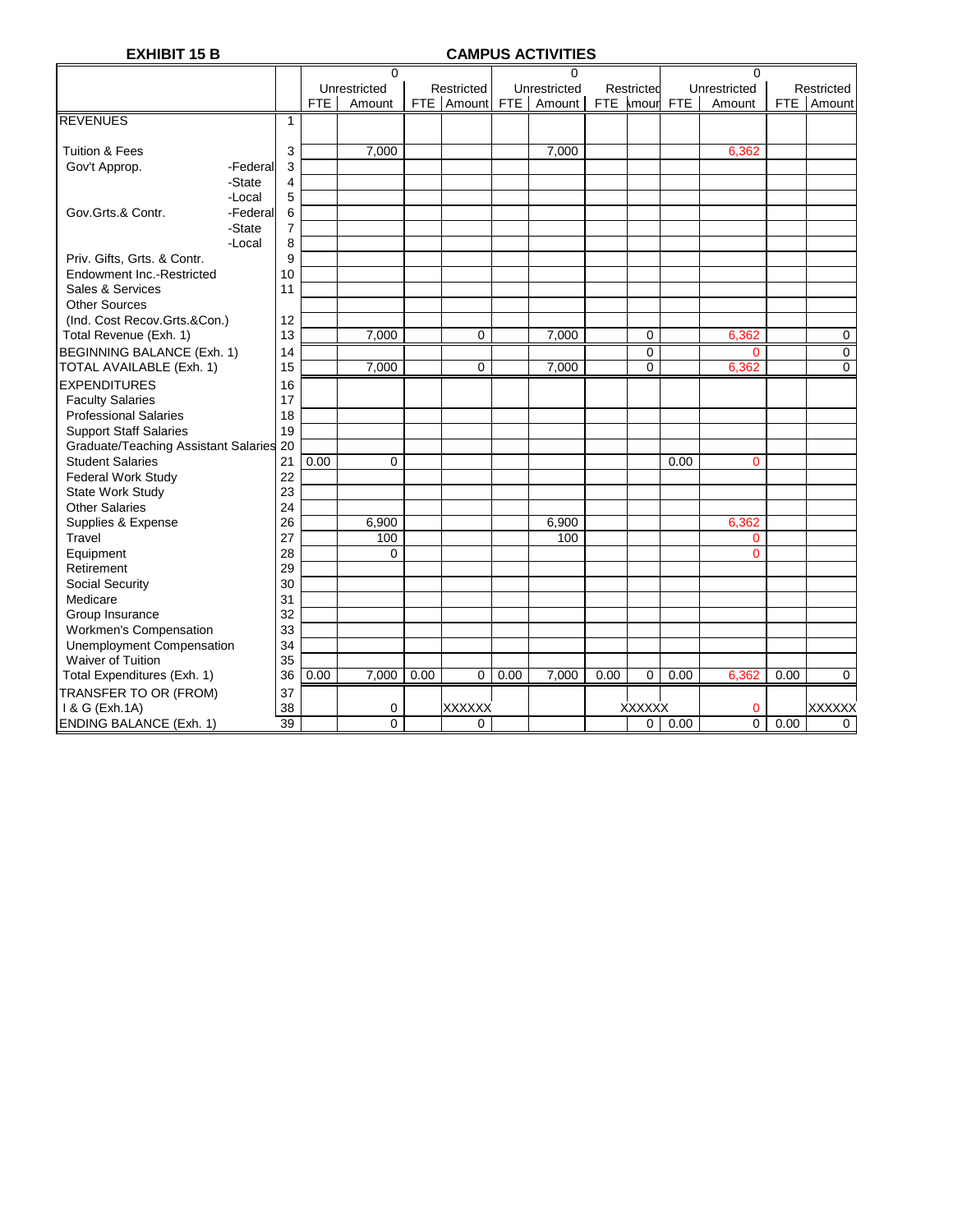| <b>EXHIBIT 17</b>                |                |            |                         |      |               |            |                       |            |               |            |                         |                 | <b>Summary of Public Service</b> |
|----------------------------------|----------------|------------|-------------------------|------|---------------|------------|-----------------------|------------|---------------|------------|-------------------------|-----------------|----------------------------------|
| Summary                          |                |            | 2013-14 ORIG BGT        |      |               |            | 2013-14 Final Rev Bgt |            |               |            |                         | 2013-14 ACTUALS |                                  |
|                                  |                |            | Unrestricted            |      | Restricted    |            | Unrestricted          |            | Restricted    |            | Unrestricted            |                 | Restricted                       |
|                                  |                | <b>FTE</b> | Amount                  | FTE. | Amount        | <b>FTE</b> | Amount                | <b>FTE</b> | Amount        | <b>FTE</b> | Amount                  | <b>FTE</b>      | Amount                           |
| <b>REVENUES</b>                  | $\mathbf{1}$   |            |                         |      |               |            |                       |            |               |            |                         |                 |                                  |
| Gov't Approp.<br>-Federal        | 3              |            | $\bf{0}$                |      | 0             |            | 0                     |            | $\mathbf 0$   |            | 0                       |                 | 0                                |
| -State                           | $\overline{4}$ |            | 0                       |      | $\bf{0}$      |            | 0                     |            | $\mathbf 0$   |            | 0                       |                 | 0                                |
| -Local                           | 5              |            | $\mathbf{0}$            |      | $\mathbf{0}$  |            | $\Omega$              |            | $\Omega$      |            | $\bf{0}$                |                 | $\Omega$                         |
| -Federal<br>Gov.Grts.& Contr.    | 6              |            | $\overline{\mathbf{0}}$ |      | 87,790        |            | 48,500                |            | 132,144       |            | $\overline{\mathbf{0}}$ |                 | 93,915                           |
| -State                           | $\overline{7}$ |            | 0                       |      | 226,988       |            | 0                     |            | 269,976       |            | 3.166                   |                 | 236,406                          |
| -Local                           | 8              |            | $\overline{\mathbf{0}}$ |      | 0             |            | $\Omega$              |            | $\Omega$      |            | 0                       |                 | 0                                |
| Priv. Gifts. Grts. & Contr.      | 9              |            | 0                       |      | 0             |            | 200                   |            | $\mathbf 0$   |            | 200                     |                 | 0                                |
| Endowment Inc.-Restricted        | 10             |            | $\bf{0}$                |      | $\bf{0}$      |            | 0                     |            | $\mathbf 0$   |            | 0                       |                 | 0                                |
| Sales & Services                 | 11             |            | 82.000                  |      | 0             |            | 31.757                |            | $\Omega$      |            | 49.000                  |                 | $\Omega$                         |
| <b>Other Sources</b>             |                |            | 0                       |      | 0             |            | 0                     |            | $\mathbf 0$   |            | 0                       |                 | 0                                |
| (Ind. Cost Recov.Grts.&Con.)     | 12             |            | 0                       |      | 0             |            | 0                     |            | $\Omega$      |            | 0                       |                 | 0                                |
| Total Revenue (Exh. 1)           | 13             |            | 82.000                  |      | 314,778       |            | 80.457                |            | 402,120       |            | 52,366                  |                 | 330,321                          |
|                                  |                |            |                         |      |               |            |                       |            |               |            |                         |                 |                                  |
|                                  |                |            |                         |      |               |            |                       |            |               |            |                         |                 |                                  |
| BEGINNING BALANCE (Exh. 1) 14    |                |            | 0                       |      | 0             |            | 47.093                |            | $\Omega$      |            | 47.093                  |                 | 0                                |
| TOTAL AVAILABLE (Exh. 1)         | 15             |            | 82,000                  |      | 314,778       |            | 127,550               |            | 402,120       |            | 99,459                  |                 | 330,321                          |
| <b>EXPENDITURES</b>              | 16             |            |                         |      |               |            |                       |            |               |            |                         |                 |                                  |
| <b>Faculty Salaries</b>          | 17             | 0.00       | $\bf{0}$                | 0.00 | 0             | 0.00       | 0                     | 0.00       | $\Omega$      | 0.00       | 0                       | 0.00            | 0                                |
| <b>Professional Salaries</b>     | 18             | 0.00       | $\bf{0}$                | 4.30 | 133,230       | 1.30       | 15,000                | 4.30       | 165,000       | 0.31       | 10,108                  | 4.30            | 151,417                          |
| <b>Support Staff Salaries</b>    | 19             | 2.71       | 69,634                  | 3.00 | 88.332        | 2.02       | 70.206                | 3.00       | 75,861        | 2.71       | 60.764                  | 3               | 67.351                           |
| Graduate/Teaching Assistant S    | 20             | 0.00       | 0                       | 0.00 | $\mathbf 0$   | 0.00       | 0                     | 0.00       | $\Omega$      | 0.00       | 0                       | $\Omega$        | $\mathbf 0$                      |
| <b>Student Salaries</b>          | 21             | 0.00       | $\overline{\mathbf{0}}$ | 0.00 | $\mathbf 0$   | 0.00       | 0                     | 0.00       | $\mathbf 0$   | 0.00       | 0                       | 0               | $\mathbf 0$                      |
| <b>Federal Work Study</b>        | 22             | 0.00       | $\bf{0}$                | 0.00 | $\mathbf 0$   | 0.00       | 0                     | 0.00       | $\mathbf 0$   | 0.00       | $\mathbf 0$             | $\mathbf 0$     | 0                                |
| State Work Study                 | 23             | 0.00       | $\bf{0}$                | 0.00 | 0             | 0.00       | $\Omega$              | 0.00       | $\Omega$      | 0.00       | $\bf{0}$                | $\Omega$        | $\mathbf 0$                      |
| <b>Other Salaries</b>            | 24             | 0.00       | $\bf{0}$                | 0.00 | $\mathbf{0}$  | 0.00       | 0                     | 0.00       | $\Omega$      | 0.00       | $\bf{0}$                | $\Omega$        | $\mathbf 0$                      |
| Supplies & Expense               | 26             |            | 5,200                   |      | 15,640        |            | 56,005                |            | 52,478        |            | 8,696                   |                 | 23,982                           |
| Travel                           | 27             |            | 3.100                   |      | 10.000        |            | 14,305                |            | 34,757        |            | 1.204                   |                 | 22,239                           |
| Equipment<br>######              | 28             |            | 0                       |      | $\Omega$      |            | 5,239                 |            | $\Omega$      |            | 0                       |                 | $\Omega$                         |
| Retirement                       | 29             |            | 9.610                   |      | 28.582        |            | 9.610                 |            | 17,792        |            | 10.287                  |                 | 28,755                           |
| Social Security                  | 30             |            | 4,317                   |      | 13.737        |            | 17.948                |            | 40.433        |            | 4.139                   |                 | 12.858                           |
| Medicare                         | 31             |            | 1,010                   |      | 3,213         |            | 1,010                 |            | 2.000         |            | 968                     |                 | 3,008                            |
| Group Insurance                  | 32             |            | 3,793                   |      | 22,044        |            | 3,793                 |            | 13,799        |            | 5,209                   |                 | 20,674                           |
| <b>Workmen's Compensation</b>    | 33             |            | $\overline{20}$         |      | 0             |            | 20                    |            | 0             |            | 22                      |                 | 39                               |
| <b>Unemployment Compensation</b> | 34             |            | 20                      |      | 0             |            | 20                    |            | $\Omega$      |            | 0                       |                 | $\Omega$                         |
| Waiver of Tuition                | 35             |            | $\Omega$                |      | 0             |            | $\Omega$              |            | $\Omega$      | 0.00       | $\mathbf{0}$            |                 | $\Omega$                         |
| Total Expenditures (Exh. 1)      | 36             | 2.71       | 96,704                  | 7.30 | 314,778       | 3.32       | 193,156               | 7.30       | 402,120       | 3.02       | 101,398                 | 7.30            | 330,323                          |
| TRANSFER TO OR (FROM)            | 37             |            |                         |      |               |            |                       |            |               |            |                         |                 |                                  |
| 1 & G (Exh.1A)                   | 38             |            | 14,704                  |      | <b>XXXXXX</b> |            | 65,650                |            | <b>XXXXXX</b> |            | 31,273                  |                 | <b>XXXXXX</b>                    |
| <b>ENDING BALANCE (Exh. 1)</b>   | 39             |            | $\bf{0}$                | 7.30 | 0             |            | 44                    |            | $\Omega$      | 3.02       | 29,335                  | 7.30            | (2)                              |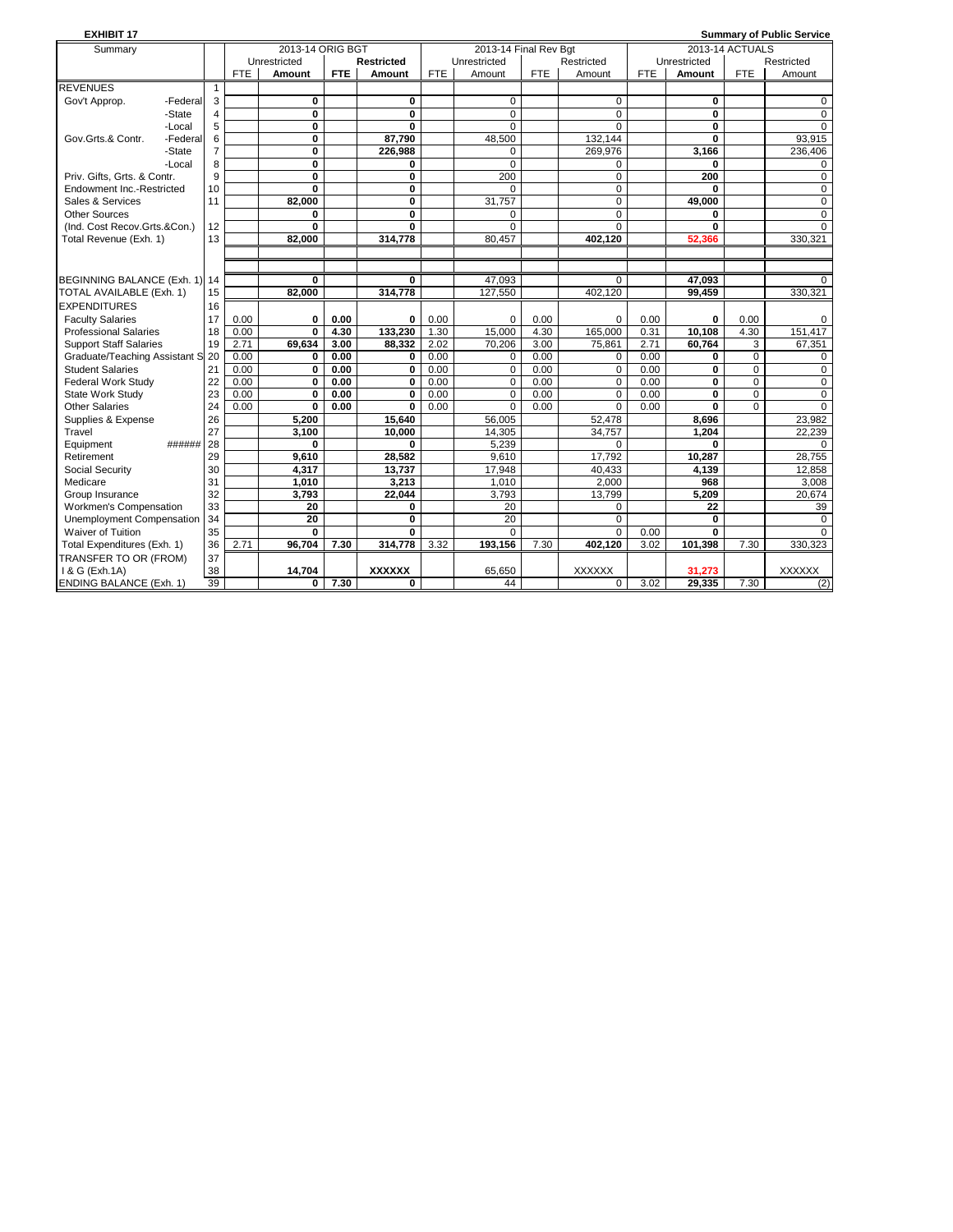| <b>EXHIBIT 17A Public Service</b> |                |            |                  |            |               |            |                       |            |                |            |              |                 | <b>EARLY CHILDHOOD DEVELOPMENT CENTER</b> |
|-----------------------------------|----------------|------------|------------------|------------|---------------|------------|-----------------------|------------|----------------|------------|--------------|-----------------|-------------------------------------------|
|                                   |                |            | 2013-14 ORIG BGT |            |               |            | 2013-14 Final Rev Bgt |            |                |            |              | 2013-14 ACTUALS |                                           |
|                                   |                |            | Unrestricted     |            | Restricted    |            | Unrestricted          |            | Restricted     |            | Unrestricted |                 | Restricted                                |
| <b>ECDC 5106</b>                  |                | <b>FTE</b> | Amount           | <b>FTE</b> | Amount        | <b>FTE</b> | Amount                | <b>FTE</b> | Amount         | <b>FTE</b> | Amount       | <b>FTE</b>      | Amount                                    |
| <b>REVENUES</b>                   |                |            |                  |            |               |            |                       |            |                |            |              |                 |                                           |
| Gov't Approp.<br>-Federal         | $\overline{2}$ |            |                  |            |               |            |                       |            |                |            |              |                 |                                           |
| -State                            | 3              |            |                  |            | 0             |            |                       |            |                |            |              |                 | 0                                         |
| -Local                            | $\overline{4}$ |            |                  |            |               |            |                       |            |                |            |              |                 |                                           |
| Gov.Grts.& Contr.<br>-Federa      | 5              |            |                  |            | 0             |            |                       |            | $\mathbf 0$    |            |              |                 | $\mathbf 0$                               |
| Food Prog./Other -State           | 6              |            | $\bf{0}$         |            |               |            | $\Omega$              |            |                |            | $\bf{0}$     |                 |                                           |
| Priv. Gifts, Grts. & Contr.-S.A.  | $\overline{7}$ |            |                  |            |               |            |                       |            |                |            |              |                 |                                           |
| Endowment Inc.-Restricted         | 8              |            |                  |            |               |            |                       |            |                |            |              |                 |                                           |
| Sales & Services                  | 9              |            | 82.000           |            |               |            | 31.757                |            |                |            | 48,780       |                 |                                           |
| <b>Other Sources</b>              | 10             |            |                  |            | $\bf{0}$      |            |                       |            | $\Omega$       |            |              |                 | $\Omega$                                  |
|                                   | 11             |            |                  |            |               |            |                       |            |                |            |              |                 |                                           |
| (Ind. Cost Recov.Grts.&Con.)      | 12             |            |                  |            |               |            |                       |            |                |            |              |                 |                                           |
| Total Revenue (Exh. 1)            | 13             |            | 82.000           |            | 0             |            | 31.757                |            | $\Omega$       |            | 48.780       |                 | 0                                         |
| <b>BEGINNING BALANCE (Exh. 1)</b> | 14             |            | 0                |            | <b>XXXXXX</b> |            | 0                     |            | <b>XXXXXX</b>  |            | 0            |                 | <b>XXXXXX</b>                             |
| TOTAL AVAILABLE (Exh. 1)          | 15             |            | 82,000           |            | <b>XXXXXX</b> |            | 31,757                |            | <b>XXXXXX</b>  |            | 48,780       |                 | XXXXXX                                    |
| <b>EXPENDITURES-ECDC</b>          | 16             |            |                  |            |               |            |                       |            |                |            |              |                 |                                           |
| <b>Faculty Salaries</b>           | 17             |            |                  |            |               |            |                       |            |                |            |              |                 |                                           |
| <b>Professional Salaries</b>      | 18             | 0.00       | 0                | 0.00       | $\mathbf 0$   | 0.80       | 0                     | 0.00       | $\mathbf 0$    |            | $\bf{0}$     | 0.00            | $\mathbf 0$                               |
| <b>Support Staff Salaries</b>     | 19             | 2.71       | 69,634           | 0.00       | $\bf{0}$      | 2.02       | 70,206                | 0.00       | $\overline{0}$ | 2.71       | 60,764       | 0.00            | $\mathbf 0$                               |
| Graduate/Teaching Assistant S     | 20             |            |                  |            |               |            |                       |            |                |            |              |                 |                                           |
| <b>Student Salaries</b>           | 21             |            |                  |            | 0             |            |                       |            | 0              |            |              |                 | $\mathbf 0$                               |
| <b>Federal Work Study</b>         | 22             |            | 0                | 0.00       | 0             |            | 0                     | 0.00       | $\mathbf 0$    |            | 0            | 0               | 0                                         |
| State Work Study                  | 23             |            | 0                |            | 0             |            | 0                     |            | $\Omega$       |            | O            |                 | 0                                         |
| <b>Other Salaries</b>             | 24             |            |                  |            |               |            |                       |            |                |            |              |                 |                                           |
| Supplies & Expense                | 26             |            | 5,200            |            | $\pmb{0}$     |            | 5,200                 |            | $\mathbf 0$    |            | 1,144        |                 | $\mathbf 0$                               |
| Travel                            | 27             |            | 3,100            |            | $\bf{0}$      |            | 3,100                 |            | $\mathbf 0$    |            | 1,204        |                 | 0                                         |
| Equipment                         | 28             |            | 0                |            | 0             |            | 0                     |            | $\mathbf 0$    |            | 0            |                 | $\mathbf 0$                               |
| Retirement                        | 29             |            | 9.610            |            | $\bf{0}$      |            | 9.610                 |            | $\mathbf 0$    |            | 8,755        |                 | $\mathbf 0$                               |
| Social Security                   | 30             |            | 4,317            |            | $\mathbf 0$   |            | 4,448                 |            | $\mathbf 0$    |            | 3,567        |                 | $\mathbf 0$                               |
| Medicare                          | 31             |            | 1,010            |            | 0             |            | 1,010                 |            | $\Omega$       |            | 834          |                 | 0                                         |
| Group Insurance                   | 32             |            | 3,793            |            | 0             |            | 3,793                 |            | $\Omega$       |            | 3,764        |                 | $\mathbf 0$                               |
| <b>Workmen's Compensation</b>     | 33             |            | 20               |            | $\bf{0}$      |            | 20                    |            | $\mathbf 0$    |            | 21           |                 | $\mathbf 0$                               |
| Unemployment Compensation         | 34             |            | $\overline{20}$  |            | 0             |            | 20                    |            | $\Omega$       |            | O            |                 | $\mathbf 0$                               |
| Waiver of Tuition                 | 35             |            |                  |            |               |            |                       |            |                |            |              |                 |                                           |
| Total Expenditures (Exh. 1)       | 36             | 2.71       | 96.704           | 0.00       | 0             | 2.82       | 97.407                | 0.00       | $\overline{0}$ | 2.71       | 80.053       | 0.00            | $\Omega$                                  |
| TRANSFER TO OR (FROM)             | 37             |            |                  |            |               |            |                       |            |                |            |              |                 |                                           |
| 1 & G (Exh.1A)                    | 38             |            | 14,704           |            | <b>XXXXXX</b> |            | 65,650                |            | <b>XXXXXX</b>  |            | 31.273       |                 | <b>XXXXXX</b>                             |
| <b>ENDING BALANCE (Exh. 1)</b>    | 39             |            | 0                |            | $\bf{0}$      |            | 0                     |            | $\mathbf 0$    | 2.71       | 0            |                 | $\Omega$                                  |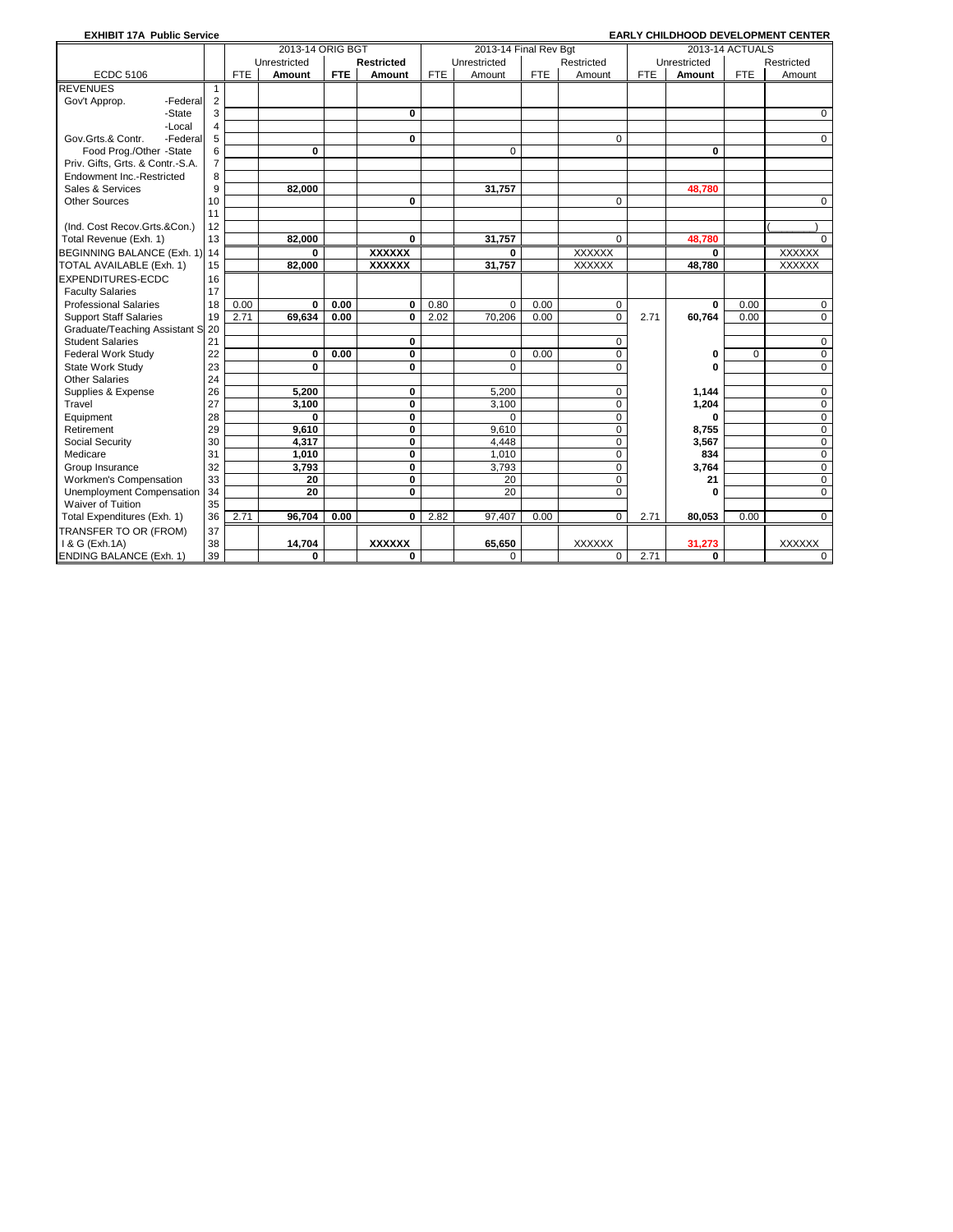| <b>EXHIBIT 17A Public Service</b> |                |             |                  |            |               |            |                       |            |               |            |              |                 | SMALL BUSINESS DEVELOPMENT CENTER |
|-----------------------------------|----------------|-------------|------------------|------------|---------------|------------|-----------------------|------------|---------------|------------|--------------|-----------------|-----------------------------------|
|                                   |                |             | 2013-14 ORIG BGT |            |               |            | 2013-14 Final Rev Bqt |            |               |            |              | 2013-14 ACTUALS |                                   |
|                                   |                |             | Unrestricted     |            | Restricted    |            | Unrestricted          |            | Restricted    |            | Unrestricted |                 | Restricted                        |
| <b>SBDC</b>                       |                | <b>FTE</b>  | Amount           | <b>FTE</b> | Amount        | <b>FTE</b> | Amount                | <b>FTE</b> | Amount        | <b>FTE</b> | Amount       | <b>FTE</b>      | Amount                            |
| <b>REVENUES</b>                   | $\mathbf 1$    |             |                  |            |               |            |                       |            |               |            |              |                 |                                   |
| Gov't Approp.<br>-Federal         | $\overline{2}$ |             |                  |            |               |            |                       |            |               |            |              |                 |                                   |
| -State                            | 3              |             |                  |            |               |            |                       |            |               |            |              |                 |                                   |
| -Local                            | $\overline{4}$ |             |                  |            | 0             |            |                       |            |               |            |              |                 |                                   |
| -Federal<br>Gov.Grts.& Contr.     | 5              |             |                  |            | 17,729        |            |                       |            | 21,689        |            |              |                 | 21,689                            |
| - State                           | 6              |             |                  |            | 167,975       |            |                       |            | 178,311       |            |              |                 | 160,411                           |
| Priv. Gifts. Grts. & Contr.       | $\overline{7}$ |             |                  |            |               |            |                       |            |               |            |              |                 |                                   |
| Endowment Inc.-Restricted         | 8              |             |                  |            |               |            |                       |            |               |            |              |                 |                                   |
| Sales & Services                  | 9              |             | 0                |            |               |            | 0                     |            |               |            | 220          |                 |                                   |
| <b>Other Sources</b>              | 10             |             |                  |            |               |            | $\overline{0}$        |            |               |            | 0            |                 | 0                                 |
|                                   | 11             |             |                  |            |               |            |                       |            |               |            |              |                 |                                   |
| (Ind. Cost Recov.Grts.&Con.)      | 12             |             |                  |            |               |            |                       |            |               |            |              |                 |                                   |
| Total Revenue (Exh. 1)            | 13             |             | 0                |            | 185,704       |            | 0                     |            | 200,000       |            | 220          |                 | 182,100                           |
| BEGINNING BALANCE (Exh. 1)        | 14             |             | 0                |            | <b>XXXXXX</b> |            | 10,363                |            | <b>XXXXXX</b> |            | (0)          |                 | <b>XXXXXX</b>                     |
| TOTAL AVAILABLE (Exh. 1)          | 15             |             | $\mathbf{0}$     |            | 185,704       |            | 10.363                |            | 200,000       |            | 220          |                 | 182,100                           |
| <b>EXPENDITURES</b>               | 16             |             |                  |            |               |            |                       |            |               |            |              |                 |                                   |
| <b>Faculty Salaries</b>           | 17             |             |                  |            |               |            |                       |            |               |            |              |                 |                                   |
| <b>Professional Salaries</b>      | 18             |             | 0                | 1.00       | 72,767        |            | 0                     | 1.00       | 75,146        |            |              | 1.00            | 73,495                            |
| <b>Support Staff Salaries</b>     | 19             |             |                  | 2.00       | 65,155        |            | $\overline{0}$        | 2.00       | 55,155        |            |              | 2.00            | 51,930                            |
| Graduate Assistant Sal.           | 20             |             |                  |            |               |            |                       |            |               |            |              |                 |                                   |
| <b>Student Salaries</b>           | 21             |             | 0                |            | $\mathbf 0$   |            | 0                     |            | $\mathbf 0$   |            | 0            |                 | 0                                 |
| <b>Federal Work Study</b>         | 22             | 0.00        | 0                | 0.00       | $\bf{0}$      | 0.00       | 0                     | 0.00       | $\mathbf 0$   | 0.00       | 0            |                 | 0                                 |
| State Work Study                  | 23             |             | 0                | 0.00       | $\bf{0}$      |            | $\Omega$              | 0.00       | $\Omega$      |            | $\bf{0}$     |                 | $\mathbf 0$                       |
| <b>Other Salaries</b>             | 24             |             |                  |            |               |            |                       |            |               |            |              |                 |                                   |
| Supplies & Expense                | 26             |             | 0                |            | 5.640         |            | 9,000                 |            | 17.500        |            | 840          |                 | 13.996                            |
| Travel                            | 27             |             | 0                |            | 0             |            | $\Omega$              |            | 6.443         |            | 0            |                 | 3,696                             |
| Equipment                         | 28             |             | 0                |            | 0             |            | 1,363                 |            | $\Omega$      |            | $\bf{0}$     |                 | $\Omega$                          |
| Retirement                        | 29             |             |                  |            | 17,792        |            |                       |            | 17.792        |            |              |                 | 18,876                            |
| Social Security                   | 30             |             | $\mathbf{0}$     |            | 8,551         |            | $\Omega$              |            | 12,165        |            |              |                 | 7,377                             |
| Medicare                          | 31             |             |                  |            | 2.000         |            |                       |            | 2,000         |            |              |                 | 1,725                             |
| Group Insurance                   | 32             |             |                  |            | 13,799        |            |                       |            | 13,799        |            |              |                 | 10,985                            |
| Workmen's Compensation            | 33             |             |                  |            | 0             |            |                       |            | $\Omega$      |            |              |                 | 21                                |
| Unemployment Compensation         | 34             |             |                  |            | 0             |            |                       |            | $\Omega$      |            |              |                 | $\Omega$                          |
| Waiver of Tuition                 | 35             |             |                  |            |               |            |                       |            |               |            |              |                 |                                   |
| Total Expenditures (Exh. 1)       | 36             | $\mathbf 0$ | 0                | 3.00       | 185,704       | 0          | 10,363                | 3.00       | 200,000       |            | 840          | 3.00            | 182,101                           |
| TRANSFER TO OR (FROM)             | 37             |             |                  |            |               |            |                       |            |               |            |              |                 |                                   |
| 1 & G (Exh.1A)                    | 38             |             |                  |            | <b>XXXXXX</b> |            |                       |            | <b>XXXXXX</b> |            |              |                 | <b>XXXXXX</b>                     |
| <b>ENDING BALANCE (Exh. 1)</b>    | 38             | 0.00        | 0                | 3.00       | 0             | 0.07       | (0)                   | 3.00       | $\mathbf 0$   |            | (620)        | 3.00            | (1)                               |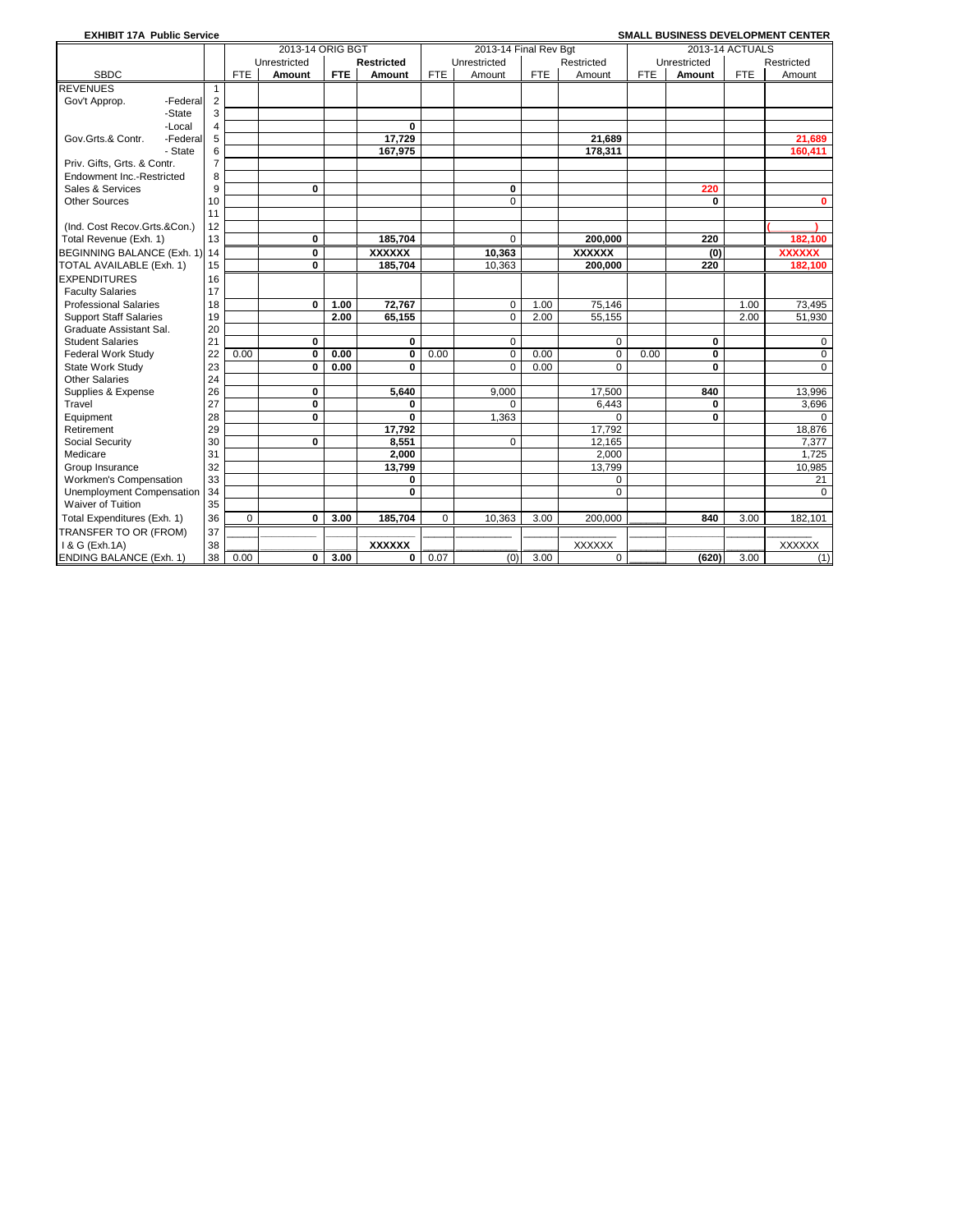| <b>17A Public Service</b>        |                |            |                         |            |                   |            |                       |            |               |            |              |                 | AREA HEALTH EDUCATION CENTER |
|----------------------------------|----------------|------------|-------------------------|------------|-------------------|------------|-----------------------|------------|---------------|------------|--------------|-----------------|------------------------------|
|                                  |                |            | 2013-14 ORIG BGT        |            |                   |            | 2013-14 Final Rev Bqt |            |               |            |              | 2013-14 ACTUALS |                              |
|                                  |                |            | Unrestricted            |            | <b>Restricted</b> |            | Unrestricted          |            | Restricted    |            | Unrestricted |                 | Restricted                   |
| AHEC                             |                | <b>FTE</b> | Amount                  | <b>FTE</b> | Amount            | <b>FTE</b> | Amount                | <b>FTE</b> | Amount        | <b>FTE</b> | Amount       | <b>FTE</b>      | Amount                       |
| <b>REVENUES</b>                  | -1             |            |                         |            |                   |            |                       |            |               |            |              |                 |                              |
| Gov't Approp.<br>-Federal        | $\overline{2}$ |            |                         |            |                   |            |                       |            |               |            |              |                 |                              |
| -State                           | 3              |            |                         |            |                   |            |                       |            |               |            |              |                 |                              |
| -Local                           | $\overline{4}$ |            |                         |            |                   |            |                       |            |               |            |              |                 |                              |
| Gov.Grts.& Contr.<br>-Federal    | 5              |            |                         |            | 70.061            |            | 48,500                |            | 110,455       |            |              |                 | 72,226                       |
| -State                           | 6              |            | $\bf{0}$                |            | 59.013            |            |                       |            | 59.013        |            | 3.166        |                 | 43.500                       |
| Priv. Gifts. Grts. & Contr.      | $\overline{7}$ |            |                         |            |                   |            |                       |            |               |            | n            |                 |                              |
| Endowment Inc.-Restricted        | 8              |            |                         |            |                   |            |                       |            |               |            |              |                 |                              |
| Sales & Services                 | 9              |            |                         |            |                   |            |                       |            |               |            |              |                 |                              |
| <b>Other Sources</b>             | 10             |            | $\bf{0}$                |            |                   |            | 0                     |            |               |            | $\bf{0}$     |                 |                              |
|                                  | 11             |            |                         |            |                   |            |                       |            |               |            |              |                 |                              |
| (Ind. Cost Recov.Grts.&Con.)     | 12             |            |                         |            |                   |            |                       |            |               |            |              |                 |                              |
| Total Revenue (Exh. 1)           | 13             |            | 0                       |            | 129,074           |            | 48,500                |            | 169,468       |            | 3,166        |                 | 115,726                      |
| BEGINNING BALANCE (Exh. 1) 14    |                |            | 0                       |            |                   |            | 36,686                |            |               |            | O            |                 |                              |
| TOTAL AVAILABLE (Exh. 1)         | 15             |            | 0                       |            | 129,074           |            | 85,186                |            | 169.468       |            | 3,166        |                 | 115,727                      |
| <b>EXPENDITURES</b>              | 16             |            |                         |            |                   |            |                       |            |               |            |              |                 |                              |
| <b>Faculty Salaries</b>          | 17             |            |                         |            |                   |            |                       |            |               |            |              |                 |                              |
| <b>Professional Salaries</b>     | 18             | 0.00       | 0                       | 1.00       | 60,463            | 0.50       | 15,000                | 1.00       | 63,731        | 0.31       | 10,108       | 1.00            | 51,819                       |
| <b>Support Staff Salaries</b>    | 19             |            |                         | 1.00       | 23,177            |            |                       | 1.00       | 20.706        |            |              | 1.00            | 15.421                       |
| Graduate/Teaching Assistant S 20 |                |            |                         |            |                   |            |                       |            |               |            |              |                 |                              |
| <b>Student Salaries</b>          | 21             |            | 0                       |            | 0                 |            | 0                     |            | 0             |            | 0            |                 | 0                            |
| <b>Federal Work Study</b>        | 22             |            | $\mathbf 0$             |            | $\mathbf 0$       |            | $\mathbf 0$           |            | $\mathbf 0$   |            | 0            |                 | $\mathbf 0$                  |
| State Work Study                 | 23             |            | 0                       |            | 0                 |            | $\mathbf 0$           |            | $\mathbf 0$   |            | 0            |                 | $\mathbf 0$                  |
| <b>Other Salaries</b>            | 24             |            |                         |            | $\bf{0}$          |            |                       |            | $\Omega$      |            | 0            |                 | $\Omega$                     |
| Supplies & Expense               | 26             |            | 0                       |            | 10,000            |            | 41,605                |            | 30,519        |            | 6,513        |                 | 5,598                        |
| Travel                           | 27             |            | $\bf{0}$                |            | 10.000            |            | 11,205                |            | 28.314        |            | 0            |                 | 18,543                       |
| Equipment                        | 28             |            | $\bf{0}$                |            | 0                 |            | 3,876                 |            | $\Omega$      |            | $\mathbf{0}$ |                 | $\Omega$                     |
| Retirement                       | 29             |            | $\mathbf 0$             |            | 10,790            |            | $\Omega$              |            | $\Omega$      |            | 1,532        |                 | 9,879                        |
| Social Security                  | 30             |            | 0                       |            | 5,186             |            | 13,500                |            | 26.197        |            | 572          |                 | 3,863                        |
| Medicare                         | 31             |            | $\overline{\mathbf{0}}$ |            | 1,213             |            | $\Omega$              |            | 0             |            | 134          |                 | 904                          |
| Group Insurance                  | 32             |            | $\mathbf 0$             |            | 8.245             |            | $\Omega$              |            | $\Omega$      |            | 1.445        |                 | 9,689                        |
| Workmen's Compensation           | 33             |            | 0                       |            | 0                 |            |                       |            | 0             |            | 1            |                 | 11                           |
| <b>Unemployment Compensation</b> | 34             |            | $\mathbf 0$             |            | $\bf{0}$          |            |                       |            | $\Omega$      |            | 0            |                 | $\Omega$                     |
| <b>Waiver of Tuition</b>         | 35             |            | $\bf{0}$                |            |                   |            |                       |            |               |            | $\mathbf{0}$ |                 |                              |
| Total Expenditures (Exh. 1)      | 36             |            | $\overline{\mathbf{0}}$ |            | 129.074           |            | 85.186                |            | 169.467       |            | 20,305       |                 | 115,727                      |
| TRANSFER TO OR (FROM)            | 37             |            |                         |            |                   |            |                       |            |               |            |              |                 |                              |
| 1 & G (Exh.1A)                   | 38             |            |                         |            | <b>XXXXXX</b>     |            |                       |            | <b>XXXXXX</b> |            |              |                 | <b>XXXXXX</b>                |
| <b>ENDING BALANCE (Exh. 1)</b>   | 39             |            | 0                       |            | 0                 |            | $\mathbf 0$           |            | 1             |            | (17, 139)    |                 | $\mathbf 0$                  |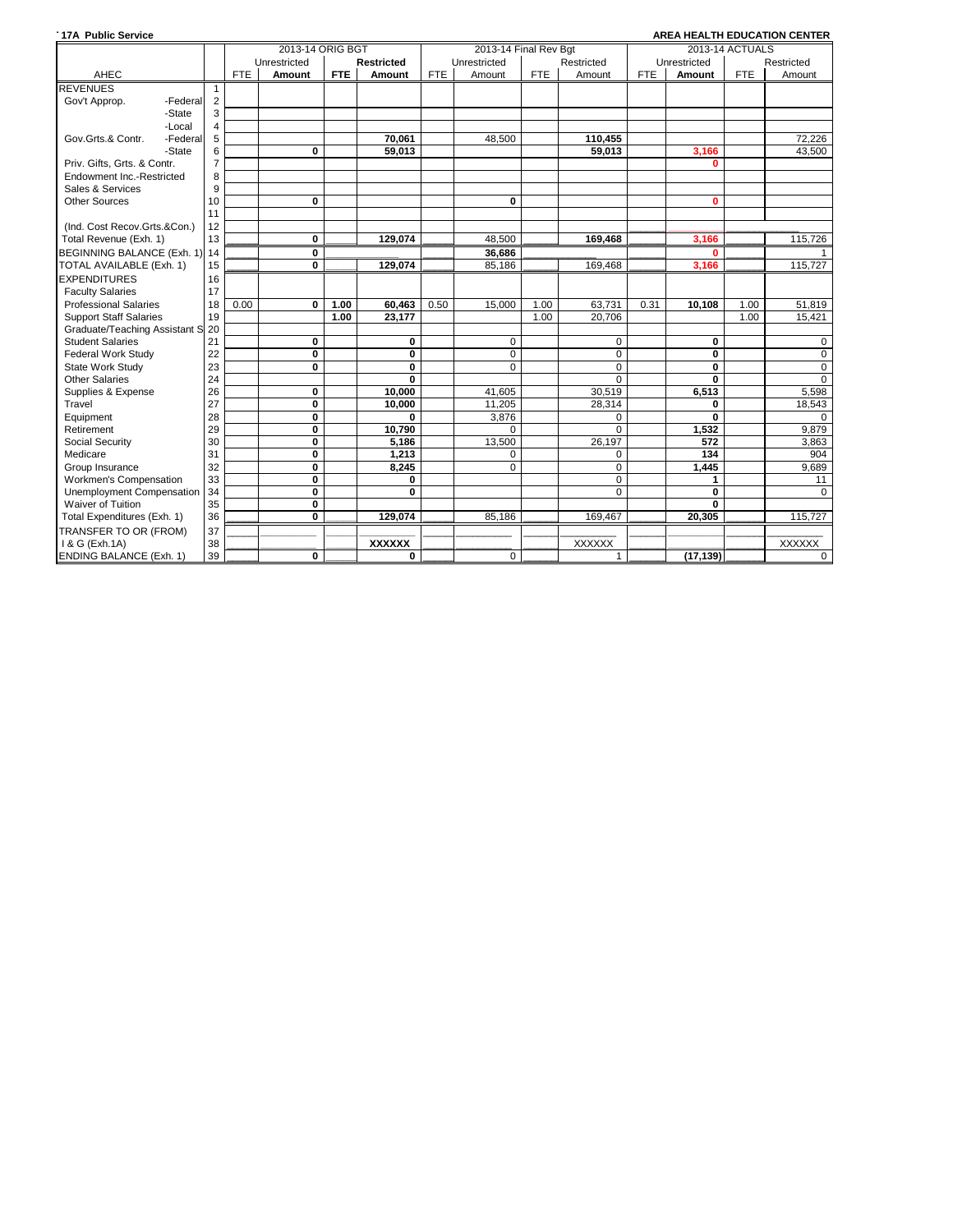| <b>EXHIBIT 17A Public Service</b> |                |            |                  |            |                         |            |                       |            |               |            |              |                 | Prevention     |
|-----------------------------------|----------------|------------|------------------|------------|-------------------------|------------|-----------------------|------------|---------------|------------|--------------|-----------------|----------------|
|                                   |                |            | 2013-14 ORIG BGT |            |                         |            | 2013-14 Final Rev Bqt |            |               |            |              | 2013-14 ACTUALS |                |
|                                   |                |            | Unrestricted     |            | <b>Restricted</b>       |            | Unrestricted          |            | Restricted    |            | Unrestricted |                 | Restricted     |
| Noches, RRF, Prevent              |                | <b>FTE</b> | Amount           | <b>FTE</b> | Amount                  | <b>FTE</b> | Amount                | <b>FTE</b> | Amount        | <b>FTE</b> | Amount       | <b>FTE</b>      | Amount         |
| <b>REVENUES</b>                   | $\mathbf{1}$   |            |                  |            |                         |            |                       |            |               |            |              |                 |                |
| Gov't Approp.<br>-Federal         | $\overline{2}$ |            |                  |            |                         |            |                       |            |               |            |              |                 |                |
| -State                            | 3              |            |                  |            | $\mathbf{0}$            |            |                       |            | $\Omega$      |            | $\bf{0}$     |                 | $\bf{0}$       |
| -Local                            | $\overline{4}$ |            |                  |            |                         |            |                       |            |               |            |              |                 |                |
| Gov.Grts.& Contr.<br>-Federal     | 5              |            |                  |            |                         |            |                       |            |               |            |              |                 |                |
| Food Prog.<br>-State              | 6              |            |                  |            | $\mathbf{0}$            |            |                       |            | 32,652        |            |              |                 | 32,495         |
| Priv. Gifts, Grts. & Contr.       | $\overline{7}$ |            |                  |            |                         |            |                       |            |               |            |              |                 |                |
| Endowment Inc.-Restricted         | 8              |            |                  |            |                         |            |                       |            |               |            |              |                 |                |
| Sales & Services                  | 9              |            |                  |            |                         |            |                       |            | $\bf{0}$      |            |              |                 |                |
| <b>Other Sources</b>              | 10             |            |                  |            |                         |            |                       |            |               |            |              |                 |                |
|                                   | 11             |            |                  |            |                         |            |                       |            |               |            |              |                 |                |
| (Ind. Cost Recov.Grts.&Con.)      | 12             |            | 0                |            |                         |            | $\mathbf 0$           |            |               |            | 0            |                 |                |
| Total Revenue (Exh. 1)            | 13             |            | 0                |            | 0                       |            | $\mathbf 0$           |            | 32,652        |            | 0            |                 | 32,495         |
| BEGINNING BALANCE (Exh. 1)        | 14             |            | 0                |            |                         |            | 0                     |            |               |            | 0            |                 | (1)            |
| TOTAL AVAILABLE (Exh. 1)          | 15             |            | $\bf{0}$         |            | 0                       |            | $\Omega$              |            | 32,652        |            | $\mathbf{0}$ |                 | 32,494         |
| <b>EXPENDITURES</b>               | 16             |            |                  |            |                         |            |                       |            |               |            |              |                 |                |
| <b>Faculty Salaries</b>           | 17             |            |                  |            |                         |            |                       |            |               |            |              |                 |                |
| <b>Professional Salaries</b>      | 18             |            |                  | 0.00       | 0                       |            |                       | 2.30       | 26,123        |            |              | $\Omega$        | 26103          |
| <b>Support Staff Salaries</b>     | 19             |            |                  |            | 0                       |            |                       |            | $\mathbf 0$   |            |              |                 | 0              |
| Graduate/Teaching Assistant S     | 20             |            |                  |            |                         |            |                       |            |               |            |              |                 |                |
| <b>Student Salaries</b>           | 21             |            |                  |            | $\mathbf{0}$            |            |                       |            | $\mathbf 0$   |            |              |                 | 0              |
| <b>Federal Work Study</b>         | 22             |            |                  |            | 0                       |            |                       |            | $\mathbf 0$   |            |              |                 | $\mathbf 0$    |
| State Work Study                  | 23             |            |                  |            | 0                       |            |                       |            | $\Omega$      |            |              |                 | $\Omega$       |
| <b>Other Salaries</b>             | 24             |            |                  |            |                         |            |                       |            |               |            |              |                 |                |
| Supplies & Expense                | 26             |            |                  |            | $\pmb{0}$               |            |                       |            | 4,459         |            |              |                 | 4,388          |
| Travel                            | 27             |            |                  |            | $\mathbf 0$             |            |                       |            | $\mathbf 0$   |            |              |                 | 0              |
| Equipment                         | 28             |            |                  |            | 0                       |            |                       |            | $\mathbf 0$   |            |              |                 | $\Omega$       |
| Retirement                        | 29             |            |                  |            | $\bf{0}$                |            |                       |            | $\Omega$      |            |              |                 | $\Omega$       |
| Social Security                   | 30             |            |                  |            | $\mathbf 0$             |            |                       |            | 2.071         |            |              |                 | 1,618          |
| Medicare                          | 31             |            |                  |            | $\overline{\mathbf{0}}$ |            |                       |            | $\mathbf 0$   |            |              |                 | 379            |
| Group Insurance                   | 32             |            |                  |            | 0                       |            |                       |            | $\mathbf 0$   |            |              |                 | 0              |
| Workmen's Compensation            | 33             |            |                  |            | $\mathbf 0$             |            |                       |            | $\mathbf 0$   |            |              |                 | $\overline{7}$ |
| Unemployment Compensation         | 34             |            |                  |            | $\mathbf{0}$            |            |                       |            | $\Omega$      |            |              |                 | $\Omega$       |
| Waiver of Tuition                 | 35             |            |                  |            |                         |            |                       |            |               |            |              |                 |                |
| Total Expenditures (Exh. 1)       | 36             |            | 0                |            | $\bf{0}$                |            | $\Omega$              |            | 32,653        |            | 0            | $\bf{0}$        | 32.495         |
| TRANSFER TO OR (FROM)             | 37             |            |                  |            |                         |            |                       |            |               |            |              |                 |                |
| 1 & G (Exh.1A)                    | 38             |            |                  |            | <b>XXXXXX</b>           |            |                       |            | <b>XXXXXX</b> |            |              |                 | <b>XXXXXX</b>  |
| <b>ENDING BALANCE (Exh. 1)</b>    | 39             |            | $\bf{0}$         |            | $\bf{0}$                |            | $\Omega$              |            | (1)           |            | 0            | $\mathbf 0$     | (1)            |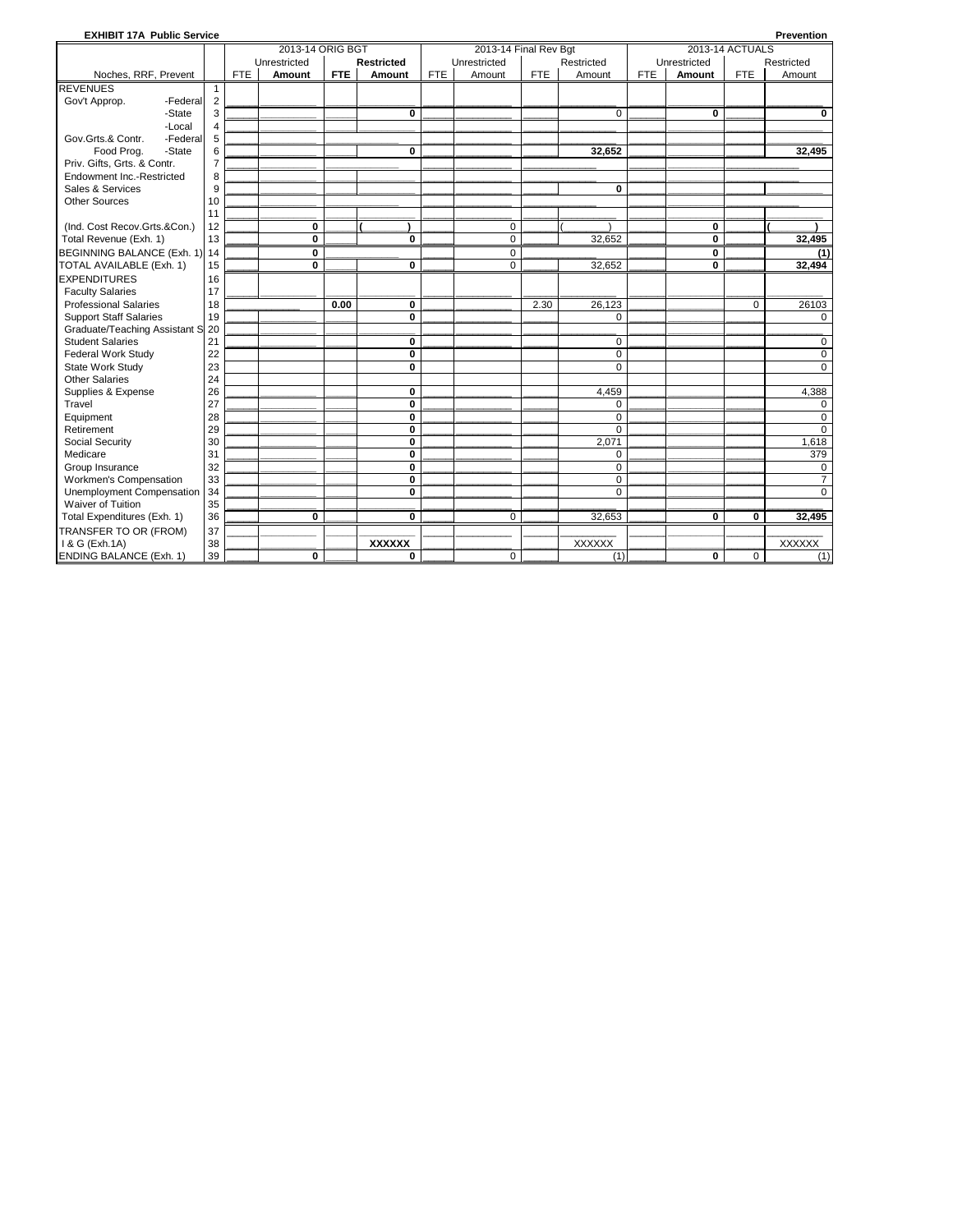## EXHIBIT 17A Public Service

**SA/CDSMP** 

|                                |                | $\Omega$   |              |            |                   |            | $\Omega$     |            |               |            | $\mathbf 0$  |            |               |
|--------------------------------|----------------|------------|--------------|------------|-------------------|------------|--------------|------------|---------------|------------|--------------|------------|---------------|
|                                |                |            | Unrestricted |            | <b>Restricted</b> |            | Unrestricted |            | Restricted    |            | Unrestricted |            | Restricted    |
| Substance/CDSMP                |                | <b>FTE</b> | Amount       | <b>FTE</b> | Amount            | <b>FTE</b> | Amount       | <b>FTE</b> | Amount        | <b>FTE</b> | Amount       | <b>FTE</b> | Amount        |
| <b>REVENUES</b>                | 1              |            |              |            |                   |            |              |            |               |            |              |            |               |
| Gov't Approp.<br>-Federal      | $\overline{2}$ |            |              |            |                   |            |              |            |               |            |              |            |               |
| -State                         | 3              |            |              |            |                   |            |              |            |               |            |              |            |               |
| -Local                         | $\overline{4}$ |            |              |            |                   |            |              |            |               |            |              |            |               |
| Gov.Grts.& Contr.<br>-Federal  | 5              |            |              |            | $\bf{0}$          |            |              |            | $\bf{0}$      |            |              |            | 0             |
| Food Prog.<br>-State           | 6              |            |              |            |                   |            |              |            |               |            |              |            |               |
| Priv. Gifts, Grts. & Contr.    | $\overline{7}$ |            | 0            |            |                   |            | 200          |            |               |            | 200          |            |               |
| Endowment Inc.-Restricted      | 8              |            |              |            |                   |            |              |            |               |            |              |            |               |
| Sales & Services               | 9              |            |              |            |                   |            |              |            |               |            |              |            |               |
| <b>Other Sources</b>           | 10             |            |              |            |                   |            |              |            |               |            |              |            |               |
|                                | 11             |            |              |            |                   |            |              |            |               |            |              |            |               |
| (Ind. Cost Recov.Grts.&Con.)   | 12             |            | 0            |            |                   |            | 0            |            |               |            | 0            |            |               |
| Total Revenue (Exh. 1)         | 13             |            | Ō            |            | 0                 |            | 200          |            | $\mathbf 0$   |            | 200          |            | 0             |
| BEGINNING BALANCE (Exh. 1)     | 14             |            | 0            |            |                   |            | 44           |            |               |            | 44           |            | 0             |
| TOTAL AVAILABLE (Exh. 1)       | 15             |            | 0            |            | 0                 |            | 244          |            | $\mathbf 0$   |            | 244          |            | 0             |
| <b>EXPENDITURES</b>            | 16             |            |              |            |                   |            |              |            |               |            |              |            |               |
| <b>Faculty Salaries</b>        | 17             |            |              |            |                   |            |              |            |               |            |              |            |               |
| <b>Professional Salaries</b>   | 18             |            | 0            | 0.00       | 0                 |            |              | 1.25       | $\mathbf 0$   |            |              |            | $\mathbf 0$   |
| <b>Support Staff Salaries</b>  | 19             |            | 0            |            |                   |            |              |            |               |            |              |            |               |
| Graduate/Teaching Assistant S  | 20             |            |              |            |                   |            |              |            |               |            |              |            |               |
| <b>Student Salaries</b>        | 21             |            |              |            |                   |            |              |            |               |            |              |            |               |
| Federal Work Study             | 22             |            |              |            |                   |            |              |            |               |            |              |            |               |
| State Work Study               | 23             |            |              |            |                   |            |              |            |               |            |              |            |               |
| <b>Other Salaries</b>          | 24             |            |              | 0.00       |                   |            |              |            |               |            |              | 0.00       |               |
| Supplies & Expense             | 26             |            | 0            |            | 0                 |            | 200          |            | $\mathbf 0$   |            | 199          |            |               |
| Travel                         | 27             |            |              |            | $\bf{0}$          |            |              |            | $\mathbf 0$   |            |              |            |               |
| Equipment                      | 28             |            |              |            |                   |            |              |            |               |            |              |            |               |
| Retirement                     | 29             |            |              |            |                   |            |              |            |               |            |              |            |               |
| Social Security                | 30             |            |              |            | 0                 |            |              |            | $\mathbf 0$   |            |              |            | 0             |
| Medicare                       | 31             |            |              |            |                   |            |              |            |               |            |              |            |               |
| Group Insurance                | 32             |            |              |            |                   |            |              |            |               |            |              |            |               |
| Workmen's Compensation         | 33             |            |              |            |                   |            |              |            |               |            |              |            |               |
| Unemployment Compensation      | 34             |            |              |            |                   |            |              |            |               |            |              |            |               |
| Waiver of Tuition              | 35             |            |              |            |                   |            |              |            |               |            |              |            |               |
| Total Expenditures (Exh. 1)    | 36             |            | 0            |            | 0                 |            | 200          |            | $\mathbf 0$   |            | 199          |            | $\Omega$      |
| TRANSFER TO OR (FROM)          | 37             |            |              |            |                   |            |              |            |               |            |              |            |               |
| I & G (Exh.1A)                 | 38             |            |              |            | <b>XXXXXX</b>     |            |              |            | <b>XXXXXX</b> |            |              |            | <b>XXXXXX</b> |
| <b>ENDING BALANCE (Exh. 1)</b> | 39             |            | 0            |            | 0                 |            | 44           |            | $\mathbf 0$   |            | 45           |            | 0             |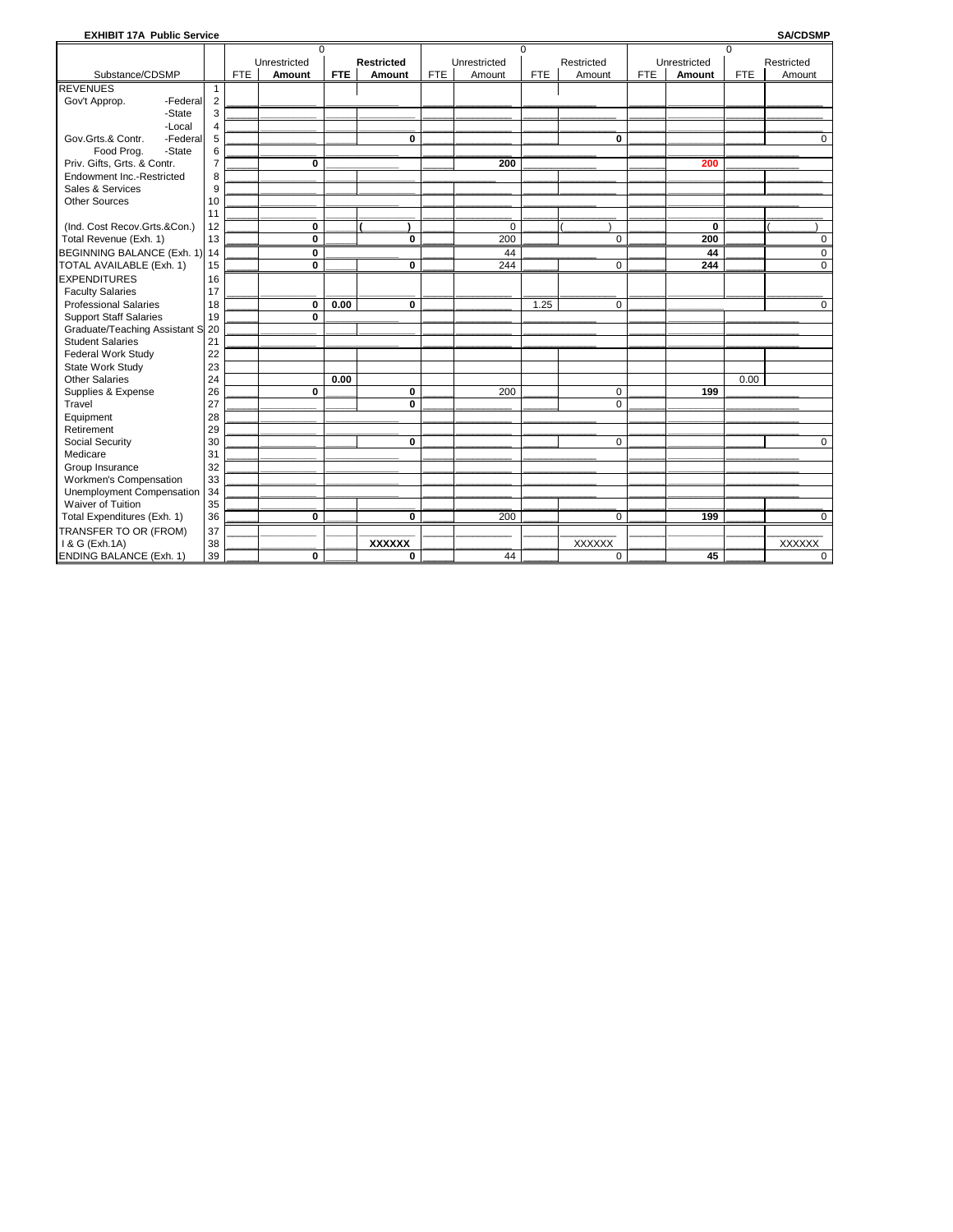## **EXHIBIT 18 Summary of Internal Service**

|                                |              |            | 2013-14 ORIG BGT |            |               |            | 2013-14 Final Rev Bgt |            |               |            | 2013-14 ACTUALS |            |               |
|--------------------------------|--------------|------------|------------------|------------|---------------|------------|-----------------------|------------|---------------|------------|-----------------|------------|---------------|
|                                |              |            | Unrestricted     |            | Restricted    |            | Unrestricted          |            | Restricted    |            | Unrestricted    |            | Restricted    |
|                                |              | <b>FTE</b> | Amount           | <b>FTE</b> | Amount        | <b>FTE</b> | Amount                | <b>FTE</b> | Amount        | <b>FTE</b> | Amount          | <b>FTE</b> | Amount        |
| <b>REVENUES</b>                | $\mathbf{1}$ |            |                  |            |               |            |                       |            |               |            |                 |            |               |
| Gov't Approp.<br>-Federal      | 3            |            | $\Omega$         |            | $\mathbf 0$   |            | $\mathbf 0$           |            | $\mathbf 0$   | 0.00       |                 | $\Omega$   | 0             |
| -State                         | 4            |            | $\Omega$         |            | $\mathbf 0$   |            | 0                     |            | $\mathbf 0$   | 0.00       |                 | $\Omega$   | $\mathbf 0$   |
| -Local                         | 5            |            | $\Omega$         |            | $\mathbf 0$   |            | 0                     |            | $\Omega$      | 0.00       |                 | $\Omega$   | $\mathbf 0$   |
| Gov.Grts.& Contr. -Federal     | 6            |            | $\Omega$         |            | $\mathbf 0$   |            | 0                     |            | $\Omega$      | 0.00       |                 | $\Omega$   | $\mathbf 0$   |
| -State                         | 7            |            | $\Omega$         |            | $\mathbf 0$   |            | 0                     |            | 0             | 0.00       |                 | $\Omega$   | 0             |
| -Local                         | 8            |            | $\Omega$         |            | $\mathbf 0$   |            | 0                     |            | $\mathbf 0$   | 0.00       |                 | $\Omega$   | $\mathbf 0$   |
| Priv. Gifts, Grts. & Contr.    | 9            |            | $\mathbf 0$      |            | $\mathbf 0$   |            | 0                     |            | $\mathbf 0$   | 0.00       |                 | $\Omega$   | $\mathbf 0$   |
| Endowment Inc.-Restricted      | 10           |            | $\Omega$         |            | $\Omega$      |            | 0                     |            | $\Omega$      | 0.00       |                 | $\Omega$   | $\mathbf 0$   |
| Sales & Services               | 11           |            | $\mathbf 0$      |            | $\mathbf 0$   |            | 0                     |            | $\mathbf 0$   | 0.00       | 0               | $\Omega$   | $\mathbf 0$   |
| <b>Other Sources</b>           | 12           |            | $\Omega$         |            | 0             |            | 0                     |            | $\mathbf 0$   | 0.00       |                 | $\Omega$   | $\mathbf 0$   |
| Total Revenue (Exh. 1)         | 13           |            | $\Omega$         |            | $\Omega$      |            | $\Omega$              |            | 0             |            | 0               |            | $\Omega$      |
| <b>BEGINNING BALANCE (Exh.</b> | 14           |            | $\Omega$         |            | $\mathbf 0$   |            | 0                     |            | 0             |            | 0               |            | 0             |
| TOTAL AVAILABLE (Exh. 1)       | 15           |            | $\Omega$         |            | $\Omega$      |            | $\Omega$              |            | $\Omega$      |            | $\overline{0}$  |            | $\Omega$      |
| <b>EXPENDITURES</b>            | 16           |            |                  |            |               |            |                       |            |               |            |                 |            |               |
| <b>Faculty Salaries</b>        | 17           | 0.00       | $\Omega$         | 0.00       | 0             | 0.00       | 0                     | 0.00       | $\mathbf 0$   | 0.00       | $\mathbf 0$     | 0.00       | 0             |
| <b>Professional Salaries</b>   | 18           | 3.00       | 165,048          | 0.00       | $\Omega$      | 3.00       | 167,060               | 0.00       | $\Omega$      | 3.00       | 169,200         | 0.00       | 0             |
| <b>Support Staff Salaries</b>  | 19           | 4.50       | 123.666          | 0.00       | 0             | 5.00       | 124.549               | 0.00       | $\Omega$      | 3.50       | 113.187         | 0.00       | $\mathbf 0$   |
| Graduate/Teaching Assistant    | 20           | 0.00       | $\Omega$         | 0.00       | $\mathbf 0$   | 0.00       | 0                     | 0.00       | $\mathbf 0$   | 0.00       | $\Omega$        | 0.00       | $\mathbf 0$   |
| <b>Student Salaries</b>        | 21           | 0.00       | $\Omega$         | 0.00       | $\mathbf 0$   | 0.00       | 0                     | 0.00       | $\mathbf 0$   | 0.00       | $\mathbf 0$     | 0.00       | 0             |
| <b>Federal Work Study</b>      | 22           | 0.00       | $\mathbf 0$      | 0.00       | 0             | 0.00       | 0                     | 0.00       | $\mathbf 0$   | 0.00       | $\Omega$        | 0.00       | $\mathbf 0$   |
| <b>State Work Study</b>        | 23           | 0.00       | $\Omega$         | 0.00       | $\Omega$      | 0.00       | $\Omega$              | 0.00       | $\Omega$      | 0.00       | $\Omega$        | 0.00       | $\mathbf 0$   |
| <b>Other Salaries</b>          | 24           | 0.00       | $\Omega$         | 0.00       | 0             | 0.00       | $\Omega$              | 0.00       | $\mathbf 0$   | 0.00       | $\Omega$        | 0.00       | $\mathbf 0$   |
| Supplies & Expense             | 25           |            | 267,000          |            | $\mathbf 0$   |            | 357,946               |            | 0             |            | 358,464         |            | 0             |
| Travel                         | 26           |            | $\Omega$         |            | $\Omega$      |            | 0                     |            | $\Omega$      |            | 2.793           |            | $\Omega$      |
| Equipment                      | 27           |            | 10,000           |            | 0             |            | 23,086                |            | 0             |            | 11,525          |            | $\mathbf 0$   |
| Retirement                     | 29           |            | 42,047           |            | $\mathbf 0$   |            | 42,047                |            | 0             |            | 42,546          |            | $\mathbf 0$   |
| Social Security                | 30           |            | 17.900           |            | $\Omega$      |            | 18,450                |            | $\Omega$      |            | 16,242          |            | $\mathbf 0$   |
| Medicare                       | 31           |            | 4,186            |            | $\Omega$      |            | 4,186                 |            | $\Omega$      |            | 3.798           |            | $\mathbf 0$   |
| Group Insurance                | 32           |            | 33,107           |            | $\Omega$      |            | 33,107                |            | 0             |            | 33,500          |            | 0             |
| <b>Workmen's Compensation</b>  | 33           |            | 50               |            | 0             |            | 50                    |            | $\mathbf 0$   |            | 58              |            | $\mathbf 0$   |
| Unemployment Compensatio 34    |              |            | $\overline{25}$  |            | $\mathbf 0$   |            | $\overline{25}$       |            | $\Omega$      |            | $\Omega$        |            | $\Omega$      |
| <b>Applied Charges</b>         | 35           |            | (663, 029)       |            | 0             |            | (770, 506)            |            | $\Omega$      |            | (751, 313)      |            | $\mathbf 0$   |
| Total Expenditures (Exh. 1)    | 36           | 7.50       | $\mathbf 0$      | 0.00       | $\Omega$      | 8.00       | 0                     | 0.00       | $\Omega$      | 6.50       | 0               | 0.00       | $\Omega$      |
| TRANSFER TO OR (FROM)          | 37           |            |                  |            |               |            |                       |            |               |            |                 |            |               |
| 1 & G (Exh.1A)                 | 38           |            | 0                |            | <b>XXXXXX</b> |            | 0                     |            | <b>XXXXXX</b> |            | 0               |            | <b>XXXXXX</b> |
| <b>ENDING BALANCE (Exh. 1)</b> | 39           |            | $\overline{0}$   |            | $\Omega$      |            | $\overline{0}$        |            | 0             |            | $\Omega$        | 0.00       | $\Omega$      |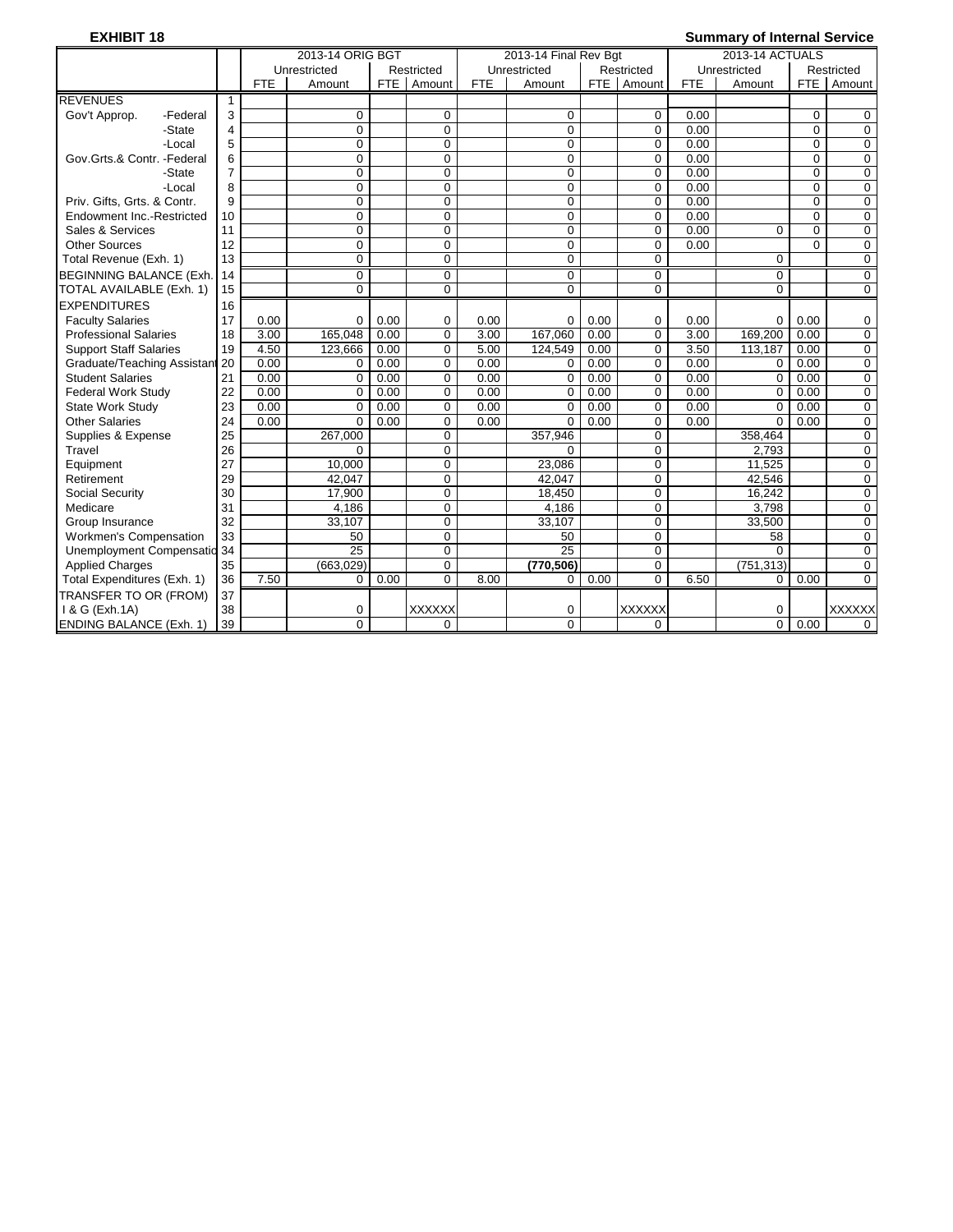## **EXHIBIT 18A Internal Service - Copy Center Copy Center**

|                                |                |            | 2013-14 ORIG BGT |       |               |            | 2013-14 Final Rev Bgt |       |               |            | 2013-14 ACTUALS |       |               |
|--------------------------------|----------------|------------|------------------|-------|---------------|------------|-----------------------|-------|---------------|------------|-----------------|-------|---------------|
|                                |                |            | Unrestricted     |       | Restricted    |            | Unrestricted          |       | Restricted    |            | Unrestricted    |       | Restricted    |
|                                |                | <b>FTE</b> | Amount           | FTE I | Amount        | <b>FTE</b> | Amount                | FTE I | Amount        | <b>FTE</b> | Amount          | FTE I | Amount        |
| <b>REVENUES</b>                | $\mathbf{1}$   |            |                  |       |               |            |                       |       |               |            |                 |       |               |
| Gov't Approp.<br>-Federal      | 3              |            |                  |       |               |            |                       |       |               |            |                 |       |               |
| -State                         | 4              |            |                  |       |               |            |                       |       |               |            |                 |       |               |
| -Local                         | 5              |            |                  |       |               |            |                       |       |               |            |                 |       |               |
| Gov.Grts.& Contr. -Federal     | 6              |            |                  |       |               |            |                       |       |               |            |                 |       |               |
| -State                         | $\overline{7}$ |            |                  |       |               |            |                       |       |               |            |                 |       |               |
| -Local                         | 8              |            |                  |       |               |            |                       |       |               |            |                 |       |               |
| Priv. Gifts, Grts. & Contr.    | 9              |            |                  |       |               |            |                       |       |               |            |                 |       |               |
| Endowment Inc.-Restricted      | 10             |            |                  |       |               |            |                       |       |               |            |                 |       |               |
| Sales & Services               | 11             |            |                  |       |               |            |                       |       |               |            | $\mathbf 0$     |       |               |
| Other Sources                  | 12             |            |                  |       |               |            |                       |       |               |            |                 |       |               |
| (Ind. Cost Recov.Grts.&Con.)   | 14             |            |                  |       |               |            |                       |       |               |            |                 |       |               |
| Total Revenue (Exh. 1)         | 15             |            | $\mathbf 0$      |       | $\mathbf 0$   |            | $\mathbf 0$           |       | $\Omega$      |            | $\mathbf 0$     |       | $\Omega$      |
| <b>BEGINNING BALANCE (Exh.</b> | 16             |            | $\mathbf 0$      |       | <b>XXXXXX</b> |            | $\mathbf 0$           |       | <b>XXXXXX</b> |            | $\mathbf 0$     |       | <b>XXXXXX</b> |
| TOTAL AVAILABLE (Exh. 1)       | 17             |            | $\Omega$         |       | <b>XXXXXX</b> |            | $\overline{0}$        |       | <b>XXXXXX</b> |            | $\overline{0}$  |       | <b>XXXXXX</b> |
| <b>EXPENDITURES</b>            | 18             |            |                  |       |               |            |                       |       |               |            |                 |       |               |
| <b>Faculty Salaries</b>        | 19             |            |                  |       |               |            |                       |       |               |            |                 |       |               |
| <b>Professional Salaries</b>   | 20             |            | 0                |       |               |            |                       |       |               |            |                 |       |               |
| <b>Support Staff Salaries</b>  | 21             | 0.00       | $\Omega$         |       |               | 1.00       | $\mathbf 0$           |       |               | 0.00       | $\Omega$        |       |               |
| Graduate/Teaching Assistant 22 |                |            |                  |       |               |            |                       |       |               |            |                 |       |               |
| <b>Student Salaries</b>        | 23             |            |                  |       |               |            |                       |       |               |            |                 |       |               |
| <b>Federal Work Study</b>      | 24             |            |                  |       |               |            |                       |       |               |            |                 |       |               |
| State Work Study               | 25             |            |                  |       |               |            |                       |       |               |            |                 |       |               |
| <b>Other Salaries</b>          | 26             |            |                  |       |               |            |                       |       |               |            |                 |       |               |
| Supplies & Expense             | 27             |            | 57,000           |       |               |            | 86,758                |       |               |            | 53,230          |       |               |
| Travel                         | 28             |            | $\Omega$         |       |               |            | $\Omega$              |       |               |            | $\Omega$        |       |               |
| Equipment                      | 29             |            | 0                |       |               |            | $\mathbf 0$           |       |               |            | $\mathbf 0$     |       |               |
| Retirement                     | 31             |            | $\mathbf 0$      |       |               |            | $\mathbf 0$           |       |               |            | 0               |       |               |
| Social Security                | 32             |            | $\mathbf 0$      |       |               |            | $\mathbf 0$           |       |               |            | $\mathbf 0$     |       |               |
| Medicare                       | 33             |            | $\mathbf 0$      |       |               |            | $\mathbf 0$           |       |               |            | $\Omega$        |       |               |
| Group Insurance                | 34             |            | $\mathbf 0$      |       |               |            | $\mathbf 0$           |       |               |            | $\Omega$        |       |               |
| Workmen's Compensation         | 35             |            | $\Omega$         |       |               |            | $\Omega$              |       |               |            | $\Omega$        |       |               |
| Unemployment Compensatio 36    |                |            |                  |       |               |            |                       |       |               |            |                 |       |               |
| <b>Applied Charges</b>         | 37             |            | (57,000)         |       |               |            | (86, 758)             |       |               |            | (53, 230)       |       |               |
| Total Expenditures (Exh. 1)    | 38             | 0.00       | $\Omega$         | 0.00  | $\Omega$      | 1.00       | 0                     | 0.00  | $\Omega$      | 0.00       | $\Omega$        | 0.00  | $\Omega$      |
| TRANSFER TO OR (FROM) II 39    |                |            |                  |       |               |            |                       |       |               |            |                 |       |               |
| <b>ENDING BALANCE (Exh. 1)</b> | 40             |            | $\Omega$         |       | <b>XXXXXX</b> |            | $\mathbf 0$           |       | <b>XXXXXX</b> |            | $\Omega$        |       | <b>XXXXXX</b> |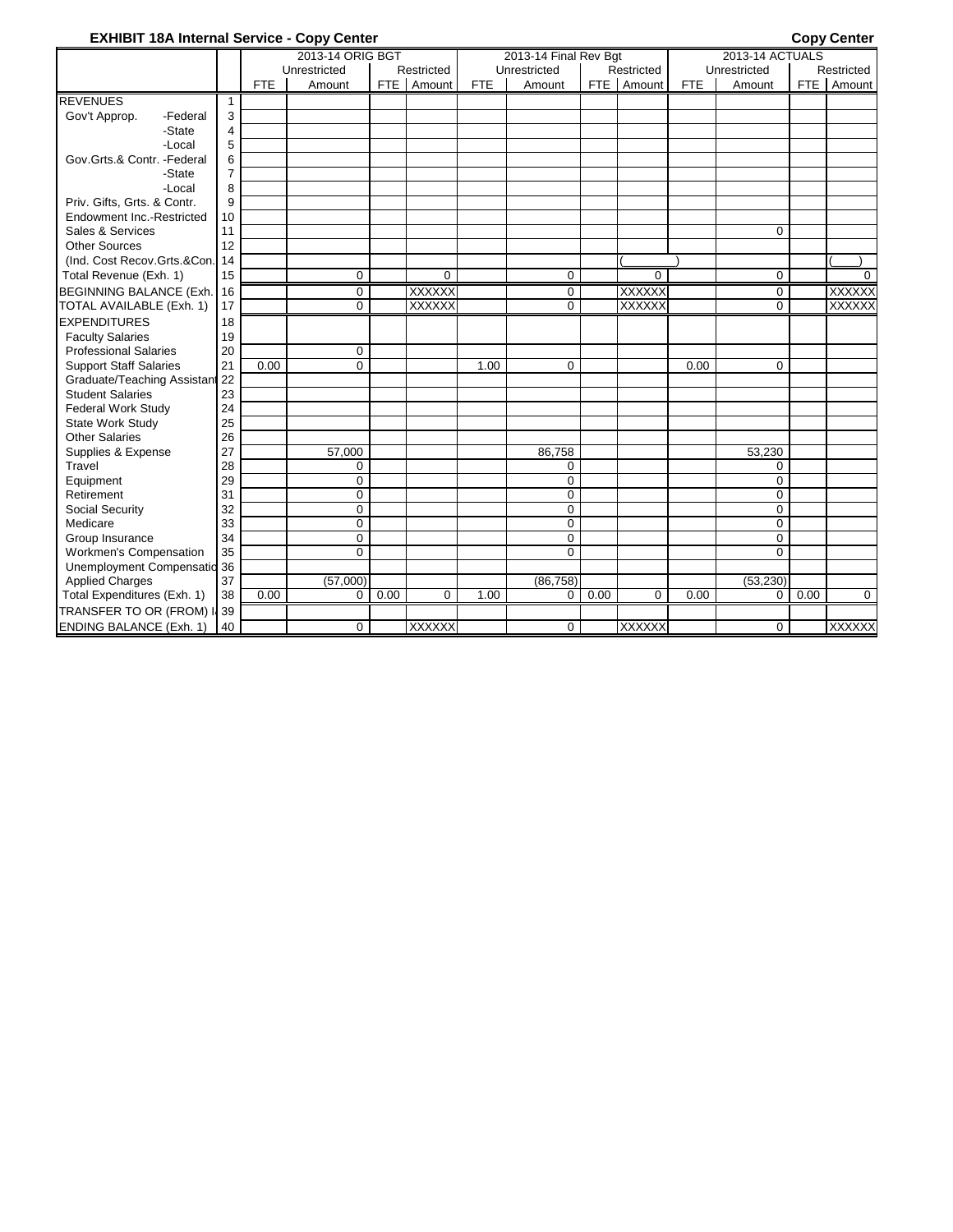## **EXHIBIT 18A Internal Service** Computer Services

|                                |                |            | 2013-14 ORIG BGT |            |             |            | 2013-14 Final Rev Bgt |       |             |            | 2013-14 ACTUALS |       |               |
|--------------------------------|----------------|------------|------------------|------------|-------------|------------|-----------------------|-------|-------------|------------|-----------------|-------|---------------|
|                                |                |            | Unrestricted     |            | Restricted  |            | Unrestricted          |       | Restricted  |            | Unrestricted    |       | Restricted    |
|                                |                | <b>FTE</b> | Amount           | <b>FTE</b> | Amount      | <b>FTE</b> | Amount                | FTE I | Amount      | <b>FTE</b> | Amount          | FTE I | Amount        |
| <b>REVENUES</b>                | 1              |            |                  |            |             |            |                       |       |             |            |                 |       |               |
| Gov't Approp.<br>-Federal      | 3              |            |                  |            |             |            |                       |       |             |            |                 |       |               |
| -State                         | 4              |            |                  |            |             |            |                       |       |             |            |                 |       |               |
| -Local                         | 5              |            |                  |            |             |            |                       |       |             |            |                 |       |               |
| Gov.Grts.& Contr. -Federal     | 6              |            |                  |            |             |            |                       |       |             |            |                 |       |               |
| -State                         | $\overline{7}$ |            |                  |            |             |            |                       |       |             |            |                 |       |               |
| -Local                         | 8              |            |                  |            |             |            |                       |       |             |            |                 |       |               |
| Priv. Gifts, Grts. & Contr.    | 9              |            |                  |            |             |            |                       |       |             |            |                 |       |               |
| Endowment Inc.-Restricted      | 10             |            |                  |            |             |            |                       |       |             |            |                 |       |               |
| Sales & Services               | 11             |            | $\mathbf 0$      |            |             |            | $\Omega$              |       |             |            | $\Omega$        |       |               |
| <b>Other Sources</b>           | 12             |            |                  |            |             |            |                       |       |             |            |                 |       |               |
| (Ind. Cost Recov.Grts.&Con.)   | 14             |            |                  |            |             |            |                       |       |             |            |                 |       |               |
| Total Revenue (Exh. 1)         | 15             |            | $\mathbf 0$      |            | $\Omega$    |            | $\Omega$              |       | $\Omega$    |            | 0               |       | $\Omega$      |
| <b>BEGINNING BALANCE (Exh.</b> | 16             |            | $\mathbf 0$      |            |             |            | $\mathbf 0$           |       | $\mathbf 0$ |            | $\mathbf 0$     |       | <b>XXXXXX</b> |
| TOTAL AVAILABLE (Exh. 1)       | 17             |            | $\mathbf 0$      |            | $\mathbf 0$ |            | 0                     |       | $\mathbf 0$ |            | 0               |       | <b>XXXXXX</b> |
| <b>EXPENDITURES</b>            | 18             |            |                  |            |             |            |                       |       |             |            |                 |       |               |
| <b>Faculty Salaries</b>        | 19             |            |                  |            |             |            |                       |       |             |            |                 |       |               |
| <b>Professional Salaries</b>   | 20             | 3.00       | 165.048          |            |             | 3.00       | 167,060               |       |             | 3.00       | 169,200         |       |               |
| <b>Support Staff Salaries</b>  | 21             | 4.50       | 123,666          |            |             | 4.00       | 124,549               |       |             | 3.50       | 113,187         |       |               |
| Graduate/Teaching Assistan     | 122            |            |                  |            |             |            |                       |       |             |            |                 |       |               |
| <b>Student Salaries</b>        | 23             |            | 0                |            |             |            | 0                     |       |             |            | 0               |       |               |
| <b>Federal Work Study</b>      | 24             |            | $\mathbf 0$      |            |             |            | 0                     |       |             |            | $\Omega$        |       |               |
| <b>State Work Study</b>        | 25             |            | $\Omega$         |            |             |            | $\Omega$              |       |             |            | $\Omega$        |       |               |
| <b>Other Salaries</b>          | 26             |            |                  |            |             |            |                       |       |             |            |                 |       |               |
| Supplies & Expense             | 27             |            | 210.000          |            |             |            | 271.188               |       |             |            | 305,234         |       |               |
| Travel                         | 28             |            | $\Omega$         |            |             |            | $\Omega$              |       |             |            | 2,793           |       |               |
| Equipment                      | 29             |            | 10.000           |            |             |            | 23.086                |       |             |            | 11.525          |       |               |
| Retirement                     | 31             |            | 42.047           |            |             |            | 42,047                |       |             |            | 42,546          |       |               |
| Social Security                | 32             |            | 17,900           |            |             |            | 18,450                |       |             |            | 16,242          |       |               |
| Medicare                       | 33             |            | 4.186            |            |             |            | 4,186                 |       |             |            | 3,798           |       |               |
| Group Insurance                | 34             |            | 33,107           |            |             |            | 33,107                |       |             |            | 33,500          |       |               |
| <b>Workmen's Compensation</b>  | 35             |            | 50               |            |             |            | 50                    |       |             |            | 58              |       |               |
| Unemployment Compensatio 36    |                |            | 25               |            |             |            | 25                    |       |             |            | $\Omega$        |       |               |
| <b>Applied Charges</b>         | 37             |            | (606, 029)       |            |             |            | (683, 748)            |       |             |            | (698, 083)      |       |               |
| Total Expenditures (Exh. 1)    | 38             |            | $\mathbf 0$      | 0.00       | 0           |            | 0                     | 0.00  | $\Omega$    |            | 0               | 0.00  | $\mathbf 0$   |
| TRANSFER TO OR (FROM) I 39     |                |            |                  |            |             |            |                       |       |             |            |                 |       |               |
| <b>ENDING BALANCE (Exh. 1)</b> | 40             | 0.00       | 0                | 0.00       | 0           | 0.00       | 0                     |       | 0.00 XXXXXX |            | (1)             |       | 0.00 XXXXXX   |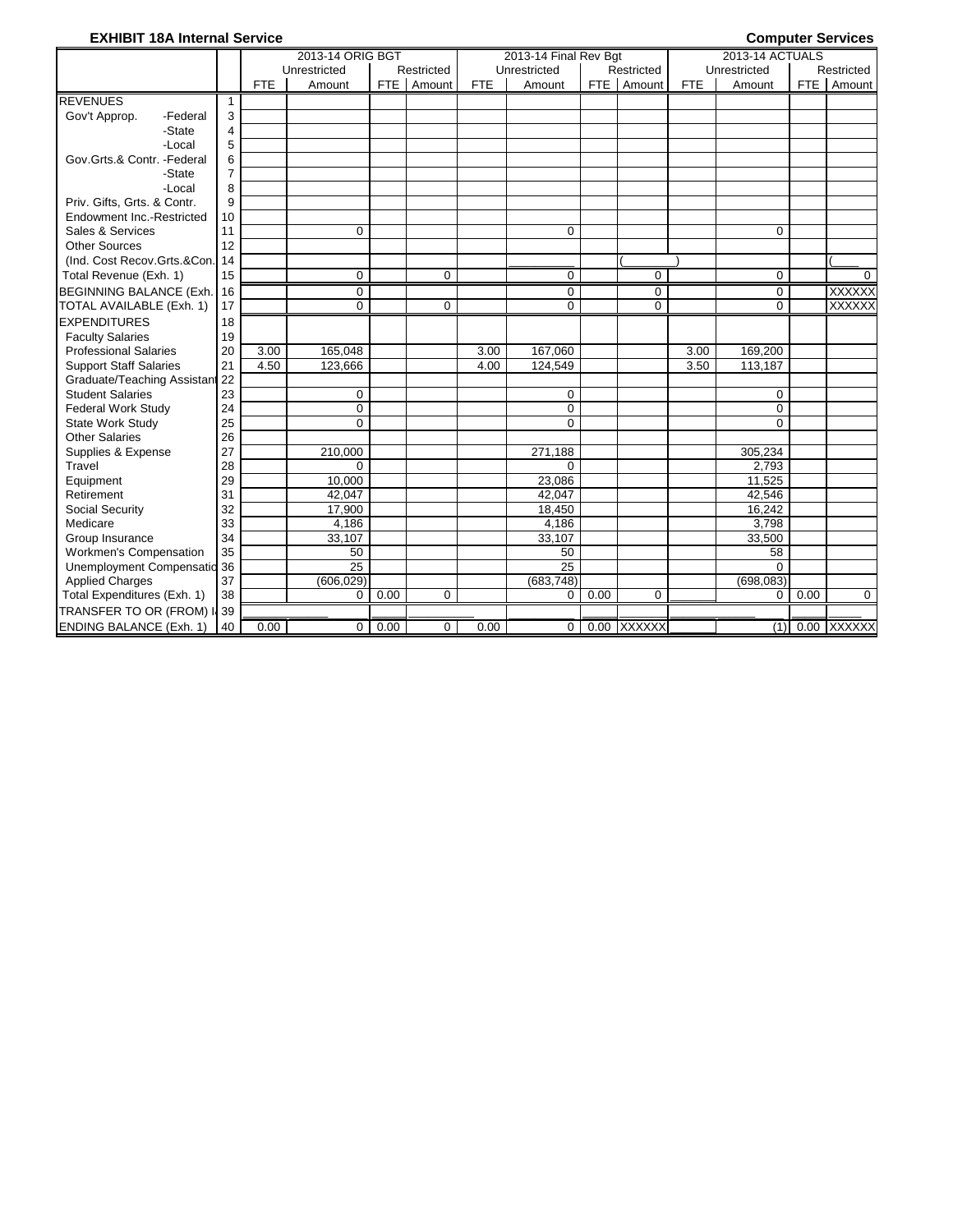## **EXHIBIT 18A Internal Service** MOTOR POOL SERVICES

|                                |                   |            | 2013-14 ORIG BGT |              |            | 2013-14 Final Rev Bgt |              |            | 2013-14 ACTUALS |            |             |
|--------------------------------|-------------------|------------|------------------|--------------|------------|-----------------------|--------------|------------|-----------------|------------|-------------|
|                                |                   |            | Unrestricted     | Restricted   |            | Unrestricted          | Restricted   |            | Unrestricted    |            | Restricted  |
|                                |                   | <b>FTE</b> | Amount           | FTE   Amount | <b>FTE</b> | Amount                | FTE   Amount | <b>FTE</b> | Amount          | <b>FTE</b> | Amount      |
| <b>REVENUES</b>                | $\mathbf{1}$      |            |                  |              |            |                       |              |            |                 |            |             |
| Gov't Approp.<br>-Federal      | 3                 |            |                  |              |            |                       |              |            |                 |            |             |
| -State                         | 4                 |            |                  |              |            |                       |              |            |                 |            |             |
| -Local                         | 5                 |            |                  |              |            |                       |              |            |                 |            |             |
| Gov.Grts.& Contr. - Federal    | 6                 |            |                  |              |            |                       |              |            |                 |            |             |
| -State                         | $\overline{7}$    |            |                  |              |            |                       |              |            |                 |            |             |
| -Local                         | 8                 |            |                  |              |            |                       |              |            |                 |            |             |
| Priv. Gifts, Grts. & Contr.    | 9                 |            |                  |              |            |                       |              |            |                 |            |             |
| Endowment Inc.-Restricted      | 10                |            |                  |              |            |                       |              |            |                 |            |             |
| Sales & Services               | 11                |            |                  |              |            |                       |              |            |                 |            |             |
| <b>Other Sources</b>           | 12                |            |                  |              |            |                       |              |            |                 |            |             |
| (Ind. Cost Recov.Grts.&Con.)   | 14                |            |                  |              |            |                       |              |            |                 |            |             |
| Total Revenue (Exh. 1)         | 15                |            | $\Omega$         | $\mathbf 0$  |            | 0                     | 0            |            | $\mathbf 0$     |            | 0           |
| <b>BEGINNING BALANCE (Exh.</b> | 16                |            |                  |              |            |                       |              |            | 0               |            | $\mathbf 0$ |
| TOTAL AVAILABLE (Exh. 1)       | 17                |            | $\mathbf 0$      | $\mathbf 0$  |            | 0                     | 0            |            | 0               |            | $\mathbf 0$ |
| <b>EXPENDITURES</b>            | 18                |            |                  |              |            |                       |              |            |                 |            |             |
| <b>Faculty Salaries</b>        | 19                |            |                  |              |            |                       |              |            |                 |            |             |
| <b>Professional Salaries</b>   | 20                |            |                  |              |            |                       |              |            |                 |            |             |
| <b>Support Staff Salaries</b>  | 21                |            |                  |              |            |                       |              |            |                 |            |             |
| Graduate/Teaching Assistant 22 |                   |            |                  |              |            |                       |              |            |                 |            |             |
| <b>Student Salaries</b>        | 23                |            |                  |              |            |                       |              |            |                 |            |             |
| Federal Work Study             | 24                |            |                  |              |            |                       |              |            |                 |            |             |
| <b>State Work Study</b>        | 25                |            |                  |              |            |                       |              |            |                 |            |             |
| <b>Other Salaries</b>          | 26                |            |                  |              |            |                       |              |            |                 |            |             |
| Supplies & Expense             | 27                |            |                  |              |            |                       |              |            |                 |            |             |
| Travel                         | 28                |            |                  |              |            |                       |              |            |                 |            |             |
| Equipment                      | 29                |            |                  |              |            |                       |              |            |                 |            |             |
| Retirement                     | 30                |            |                  |              |            |                       |              |            | $\mathbf 0$     |            |             |
| Social Security                | 31                |            |                  |              |            |                       |              |            | $\mathbf 0$     |            |             |
| Medicare                       | 32                |            |                  |              |            |                       |              |            | $\Omega$        |            |             |
| Group Insurance                | 33                |            |                  |              |            |                       |              |            |                 |            |             |
| Workmen's Compensation         | 34                |            |                  |              |            |                       |              |            |                 |            |             |
| Unemployment Compensatio 35    |                   |            |                  |              |            |                       |              |            |                 |            |             |
| <b>Applied Charges</b>         | 36                |            |                  |              |            |                       |              |            |                 |            |             |
| Total Expenditures (Exh. 1)    | 37                |            | $\mathbf 0$      | $\mathbf 0$  |            | 0                     | $\mathbf 0$  |            | $\mathbf 0$     |            | 0           |
| TRANSFER TO OR (FROM)          | $\overline{1}$ 38 |            |                  |              |            |                       |              |            |                 |            |             |
| <b>ENDING BALANCE (Exh. 1)</b> | 39                |            | $\Omega$         | $\mathbf 0$  |            | 0                     | $\mathbf 0$  |            | $\mathbf 0$     |            | $\mathbf 0$ |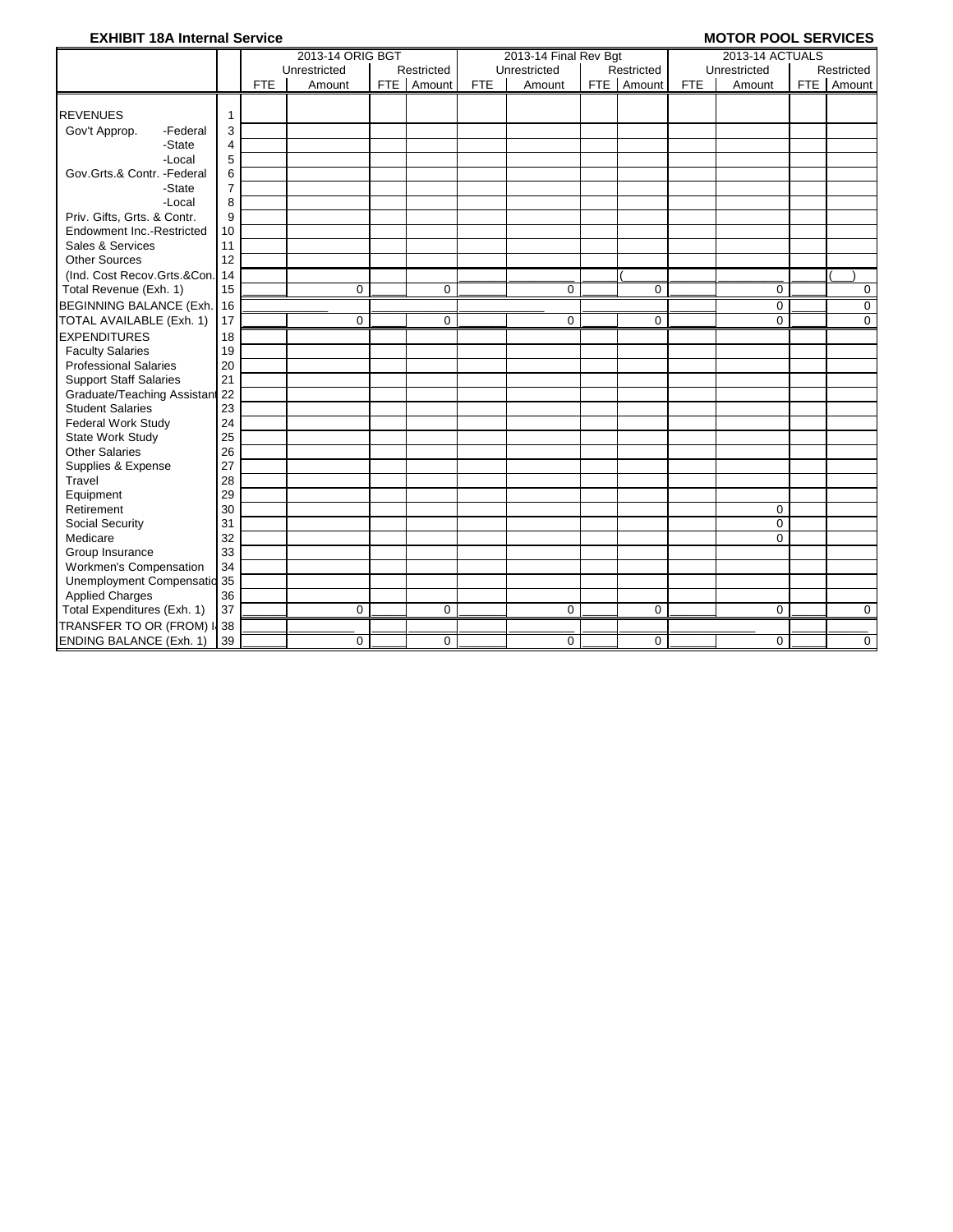# **EXHIBIT 19 Student Aid Grants and Stipends**

|                                                        |                |              | 2013-14 ORIG BGT |              | 2013-14 Final Rev Bgt |              | 2013-14 ACTUALS |
|--------------------------------------------------------|----------------|--------------|------------------|--------------|-----------------------|--------------|-----------------|
|                                                        |                | Unrestricted | Restricted       | Unrestricted | Restricted            | Unrestricted | Restricted      |
| <b>REVENUES</b>                                        | $\mathbf{1}$   |              |                  |              |                       |              |                 |
| Fed Govt Gr & Cor-Suppl Ed Oppor Grants                | $\overline{2}$ |              | 50,572           |              | 50,572                |              | 50,481          |
| -Work Study - External                                 | 3              |              | 34,499           |              | 34,499                |              | 34,328          |
| -Pell Grants                                           | 4              |              | 5,000,000        |              | 5,000,000             |              | 2,112,255       |
| State Govt Approp - State Incentive Grants             | 5              |              | 117,883          | $\mathbf 0$  | 117,883               |              | 107,125         |
| -Work Study - External                                 | 6              |              | 57,997           |              | 57,997                |              | 61,806          |
| Fed Govt Gr & Cor Americor/Tribal                      | $\overline{7}$ |              | 15,000           |              | 15,000                |              | 5,849           |
| Academic Comp.                                         | 8              |              | 5,000            |              | 5,000                 |              | $\Omega$        |
| -Minority Honors Program/Fed. AMP                      | 9              |              | 10,300           |              | 10,300                |              | $\Omega$        |
| St Govt Gr & Cont - Legis End/Roadrunner 3 10          |                | $\mathbf 0$  | 5,800            | 0            | 5,800                 | 0            | 2,000           |
| 3% Bridge 4320                                         | 11             |              |                  | $\Omega$     |                       |              |                 |
| Lotter/Coll Afford/Other St 12                         |                |              | 105,939          |              | 105,939               |              | 78,428          |
| Loc Govt Gr & Cor-Instr Prog Stip (Ex. 5A)             | 13             |              |                  |              |                       |              |                 |
|                                                        | 14             |              |                  |              |                       |              |                 |
| <b>Private Sources</b><br>-Instr Prog Stip (Ex. 5A) 15 |                |              |                  |              |                       |              |                 |
| -Gifts for schl & Fel'ships 16                         |                | $\mathbf 0$  | 0                | 0            | 0                     | 0            |                 |
| -Loans 17                                              |                |              | 1,000,000        |              | 1,000,000             |              | 518,635         |
| <b>Agency Awards</b>                                   | 18             |              | 186,250          |              | 186,250               |              | 55,200          |
|                                                        | 19             |              |                  |              |                       |              |                 |
| Total Revenue (Exh. 1)                                 | 20             | $\mathbf 0$  | 6,589,240        | 0            | 6,589,240             | 0            | 3,026,107       |
| <b>BEGINNING BALANCE (Exh. 1)</b>                      | 21             | $\mathbf 0$  | $\Omega$         | 14,888       |                       | 14,888       | $\Omega$        |
| TOTAL AVAILABLE (Exh. 1)                               | 22             | $\Omega$     | 6,589,240        | 14,888       | 6,589,240             | 14,888       | 3,026,107       |
| <b>EXPENDITURES</b>                                    | 23             |              |                  |              |                       |              |                 |
| -Suppl Ed Oppor Grants<br>Undergraduate                | 24             |              | 50,572           |              | 50,572                |              | 50,481          |
| -Instr Prog Stipends                                   | 25             | 43,785       | 6,446,172        | 58,673       | 5,313,289             | 38,332       | 2,282,916       |
| -Sch fr Priv Gifts & Endov 26                          |                | $\Omega$     | 0                | O            | 15,000                |              | 66,950          |
| -State Scholarships                                    | 27             |              |                  |              | 117,883               |              | 107,125         |
| -Tuit Waiv Reg/Prog Grai 28                            |                |              | 0                |              | 1,000,000             |              | 518,635         |
| -Instr Prog Stipends<br>Graduate                       | 29             |              |                  |              |                       |              |                 |
| -Fed Fellow & Traineeshi 30                            |                |              |                  |              |                       |              |                 |
| -Priv Fellow & Traineeshi 31                           |                |              |                  |              |                       |              |                 |
| -Tuit Waiv Req/Prog Grai 32                            |                |              |                  |              |                       |              |                 |
| Other<br>-Student Exchange                             | 33             |              |                  |              |                       |              |                 |
| -Fed/State Work Study -                                | 34             |              | 92,496           |              | 92,496                |              | 0               |
| Total Expenditures (Exh. 1)                            | 35             | 43,785       | 6,589,240        | 58,673       | 6,589,240             | 38,332       | 3,026,107       |
| TRANSFER TO OR (FROM) I & G (Exh.1A)                   | 36             | 43,785       |                  | 43,785       | 0                     | 43,785       |                 |
| <b>ENDING BALANCE (Exh. 1)</b>                         | 37             | $\mathbf 0$  | 0                | 0            | $\mathbf 0$           | 20,341       | $\mathbf 0$     |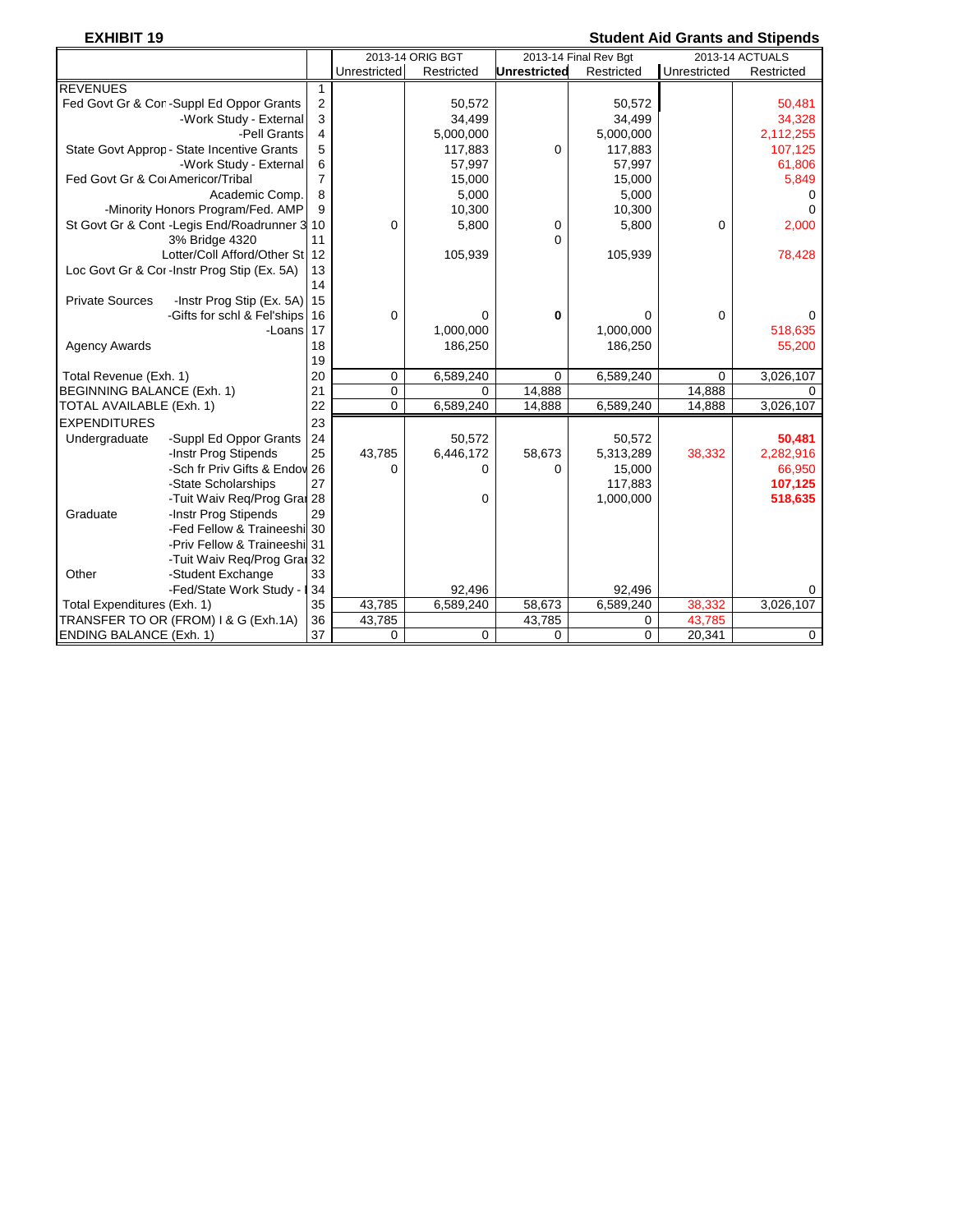0 # **EXHIBIT 20.** 1 **Summary of Auxiliary Enterprises**

|                                   | 2013-14 ORIG BGT |                |              |             |                | 2013-14 Final Rev Bgt |              |      |               | 2013-14 ACTUALS |              |            |               |
|-----------------------------------|------------------|----------------|--------------|-------------|----------------|-----------------------|--------------|------|---------------|-----------------|--------------|------------|---------------|
|                                   |                  |                | Unrestricted |             | Restricted     |                       | Unrestricted |      | Restricted    |                 | Unrestricted |            | Restricted    |
|                                   |                  | <b>FTE</b>     | Amount       | <b>FTE</b>  | Amount         | <b>FTE</b>            | Amount       |      | FTE   Amount  | <b>FTE</b>      | Amount       | <b>FTE</b> | Amount        |
| <b>REVENUES</b>                   | 1                |                |              |             |                |                       |              |      |               |                 |              |            |               |
| Earnings from Investments         | 2                |                | $\Omega$     |             | 0              |                       | $\Omega$     |      | $\mathbf 0$   |                 | $\Omega$     |            | 0             |
| Sales & Services                  | 3                |                | 810.000      |             | $\mathbf 0$    |                       | 810.000      |      | $\mathbf 0$   |                 | 635.200      |            | 0             |
| Total Revenue (Exh. 1)            | $\overline{4}$   |                | 810,000      |             | $\Omega$       |                       | 810.000      |      | $\Omega$      |                 | 635,200      |            | $\mathbf 0$   |
| Cash Balance                      |                  |                |              |             |                |                       |              |      |               |                 |              |            |               |
| <b>Remaining Balance</b>          |                  |                |              |             |                |                       |              |      |               |                 |              |            |               |
| BEGINNING FUND BALANCE (Exh. 1    | 5                |                | 142,677      |             | $\mathbf 0$    |                       | 146.877      |      | $\mathbf 0$   |                 | 146.877      |            | $\mathbf 0$   |
| TOTAL AVAILABLE (Exh. 1)          | 6                |                | 952,677      |             | $\mathbf 0$    |                       | 956,877      |      | $\Omega$      |                 | 782,077      |            | 0             |
| <b>EXPENDITURES</b>               | $\overline{7}$   |                |              |             |                |                       |              |      |               |                 |              |            |               |
| <b>Professional Salaries</b>      | 8                | 2.00           | 72,337       | 0.00        | $\mathbf 0$    | 2.00                  | 72,337       | 0.00 | $\mathbf 0$   | 2.00            | 73,060       | 0.00       | $\pmb{0}$     |
| Graduate Assist, Salaries         | 9                | 0.00           | $\mathbf 0$  | 0.00        | $\Omega$       | 0.00                  | $\Omega$     | 0.00 | $\mathbf 0$   | 0.00            | $\mathbf 0$  | 0.00       | 0             |
| Secretarial & Clerical Sal.       | 10               | 0.50           | 14,628       | 0.00        | $\Omega$       | 0.50                  | 14,628       | 0.00 | $\Omega$      | 0.50            | 11,265       | 0.00       | $\mathbf 0$   |
| Kitchen, Janitorial, Etc. Sal.    | 11               | 0.75           | 15,446       | 0.00        |                | 0.75                  | 15,446       | 0.00 |               | 0.75            | 13,130       | 0.00       |               |
| <b>Maintenance Salaries</b>       | 12               | 0.00           | 0            | 0.00        |                | 0.00                  | 0            | 0.00 |               | 0.00            | 0            | 0.00       |               |
| <b>Other Salaries</b>             | 13               | 0.00           | $\mathbf 0$  | 0.00        |                | 0.25                  | $\Omega$     | 0.00 |               | 0.50            | $\Omega$     | 0.00       |               |
| Supplies & Expenses               | 14               |                | 676,000      |             | $\mathbf 0$    |                       | 694,385      |      | $\mathbf 0$   |                 | 625,585      |            | 0             |
| Travel                            | 15               |                | $\Omega$     |             | $\Omega$       |                       | 6,000        |      | $\Omega$      |                 | $\Omega$     |            | 0             |
| Equipment                         | 16               |                | $\mathbf 0$  |             | $\mathbf 0$    |                       | 1,452        |      | $\mathbf 0$   |                 | $\mathbf 0$  |            | 0             |
| <b>Federal Work Study</b>         | 17               | 0.07           | 2,500        | 0.00        | $\mathbf 0$    | 0.07                  | 2,500        | 0.00 | $\mathbf 0$   | 0.07            | 3,164        | 0.00       | 0             |
| Retirement                        | 18               |                | 14,133       |             | $\mathbf 0$    |                       | 14,133       |      | $\mathbf 0$   |                 | 12,124       |            | 0             |
| Social Security                   | 19               |                | 6,349        |             | $\Omega$       |                       | 6,349        |      | $\Omega$      |                 | 6,694        |            | 0             |
| Medicare                          | 19               |                | 1,485        |             | $\mathbf 0$    |                       | 1,485        |      | $\mathbf 0$   |                 | 1,333        |            | 0             |
| Group Insurance                   | 20               |                | 17,282       |             | $\Omega$       |                       | 17,282       |      | $\mathbf 0$   |                 | 18,038       |            | 0             |
| <b>Workmen's Compensation</b>     | 21               |                | 21           |             | $\Omega$       |                       | 21           |      | $\mathbf 0$   |                 | 42           |            | 0             |
| <b>Unemployment Compensation</b>  | 22               |                | 338          |             | $\Omega$       |                       | 338          |      | $\Omega$      |                 | $\Omega$     |            | $\Omega$      |
| Waiver of Tuition                 | 23               |                | 0            |             | $\Omega$       |                       | $\Omega$     |      | $\mathbf 0$   |                 | 0            |            | 0             |
| Fuel                              | 24               |                | 0            |             | $\Omega$       |                       | $\Omega$     |      | $\mathbf 0$   |                 | $\Omega$     |            | 0             |
| Electricity                       | 25               |                | $\Omega$     |             | $\Omega$       |                       | $\Omega$     |      | $\Omega$      |                 | $\Omega$     |            | 0             |
| Water                             | 26               |                | $\Omega$     |             | $\Omega$       |                       | $\Omega$     |      | $\Omega$      |                 | $\Omega$     |            | $\Omega$      |
| Sewer                             | 27               |                | $\Omega$     |             | $\Omega$       |                       | $\Omega$     |      | $\Omega$      |                 | $\Omega$     |            | $\Omega$      |
| Garbage                           | 28               |                |              |             | $\Omega$       |                       | 0            |      | $\mathbf 0$   |                 | 0            |            | 0             |
| Charge for Inst. Supp. Costs      | 29               |                |              |             | $\Omega$       |                       | $\Omega$     |      | $\mathbf 0$   |                 | 0            |            | 0             |
| Charge for Plant O & M Costs      | 30               |                |              |             | $\Omega$       |                       | $\Omega$     |      | $\Omega$      |                 | 0            |            | 0             |
| Total Expenditures (Exh. 1)       | 31               | $\overline{2}$ | 820,519      | $\mathbf 0$ | $\overline{0}$ | $\mathbf{1}$          | 846,356      | 0    | $\mathbf 0$   | $\overline{2}$  | 764,435      | $\Omega$   | $\mathbf 0$   |
| TRANSFER TO OR (FROM)             | 32               |                | $\Omega$     |             |                |                       | $\Omega$     |      |               |                 | $\Omega$     |            |               |
| 1 & G (Exh.1A)                    | 33               |                | 86,636       |             | <b>XXXXXX</b>  |                       | 86,636       |      | <b>XXXXXX</b> |                 | 60,730       |            | <b>XXXXXX</b> |
| Renewals and Replacements (Ex.II) |                  |                | $\Omega$     |             | <b>XXXXXX</b>  |                       | $\Omega$     |      | <b>XXXXXX</b> |                 | $\Omega$     |            | <b>XXXXXX</b> |
| <b>ENDING BALANCE (Exh. 1)</b>    | 41               | $\mathbf 0$    | 218,794      |             | <b>XXXXXX</b>  | 0                     | 197,157      |      | <b>XXXXXX</b> | $\Omega$        | 78,372       |            | <b>XXXXXX</b> |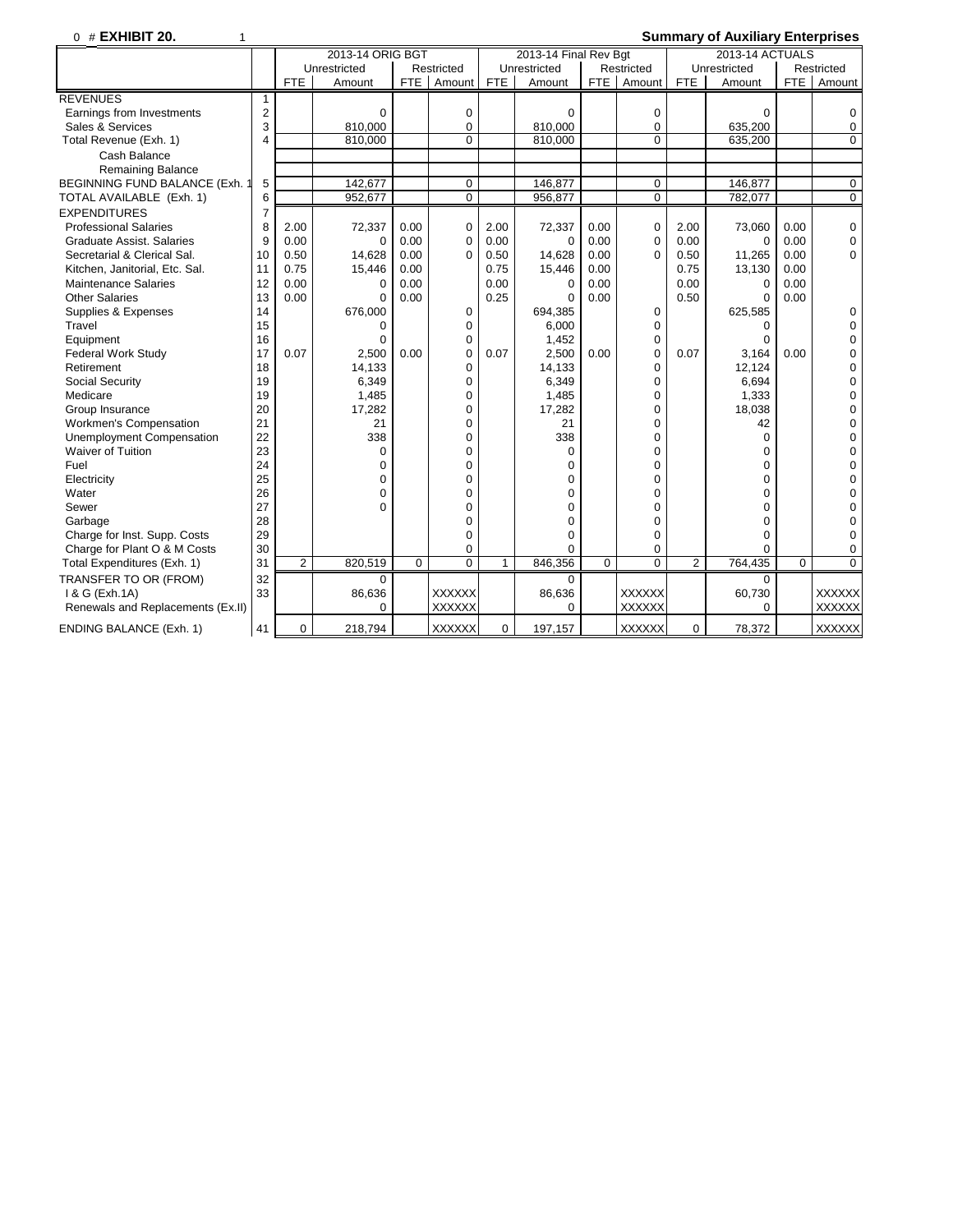| <b>EXHIBIT 20A.</b><br><b>Cafeteria Services</b><br>2013-14 ACTUALS<br>2013-14 ORIG BGT<br>2013-14 Final Rev Bgt |                |            |              |  |               |            |              |  |               |            |              |     |               |
|------------------------------------------------------------------------------------------------------------------|----------------|------------|--------------|--|---------------|------------|--------------|--|---------------|------------|--------------|-----|---------------|
|                                                                                                                  |                |            |              |  |               |            |              |  |               |            |              |     |               |
| <b>Cafeteria Services</b>                                                                                        |                |            | Unrestricted |  | Restricted    |            | Unrestricted |  | Restricted    |            | Unrestricted |     | Restricted    |
| 6200-8200                                                                                                        |                | <b>FTE</b> | Amount       |  | FTE Amount    | <b>FTE</b> | Amount       |  | FTE   Amount  | <b>FTE</b> | Amount       | FTE | Amount        |
| <b>REVENUES</b>                                                                                                  | 1              |            |              |  |               |            |              |  |               |            |              |     |               |
| Earnings from Investments                                                                                        | 2              |            | $\mathbf 0$  |  |               |            |              |  |               |            |              |     |               |
| Sales & Services                                                                                                 | 3              |            | 60,000       |  |               |            | 60,000       |  |               |            | 57,747       |     |               |
| Total Revenue (Exh. 1)                                                                                           | 4              |            | 60,000       |  | 0             |            | 60,000       |  | 0             |            | 57,747       |     | $\mathbf 0$   |
|                                                                                                                  |                |            |              |  |               |            |              |  |               |            |              |     |               |
| BEGINNING BALANCE (Exh. 1)                                                                                       | 5              |            | (331, 204)   |  |               |            | (331, 693)   |  |               |            | (331, 693)   |     |               |
| TOTAL AVAILABLE (Exh. 1)                                                                                         | 6              |            | (271, 204)   |  | 0             |            | (271, 693)   |  | 0             |            | (273, 946)   |     | $\mathbf 0$   |
| <b>EXPENDITURES</b>                                                                                              | $\overline{7}$ |            |              |  |               |            |              |  |               |            |              |     |               |
| <b>Professional Salaries</b>                                                                                     | 8              | 1.00       | 34,248       |  |               | 1.00       | 34,248       |  |               | 1.00       | 34,590       |     |               |
| Graduate Assist, Salaries                                                                                        | 9              |            |              |  |               |            |              |  |               |            |              |     |               |
| Secretarial & Clerical Sal.                                                                                      | 10             |            |              |  |               |            |              |  |               |            |              |     |               |
| Kitchen, Janitorial, Etc. Sal.                                                                                   | 11             | 0.75       | 15,446       |  |               | 0.75       | 15,446       |  |               | 0.75       | 13,130       |     |               |
| <b>Maintenance Salaries</b>                                                                                      | 12             |            |              |  |               |            |              |  |               |            |              |     |               |
| <b>Other Salaries</b>                                                                                            | 13             |            |              |  |               |            |              |  |               |            |              |     |               |
| Supplies & Expenses                                                                                              | 14             |            | 76,000       |  |               |            | 76,000       |  |               |            | 50,757       |     |               |
| Travel                                                                                                           | 15             |            |              |  |               |            |              |  |               |            |              |     |               |
| Equipment                                                                                                        | 16             |            |              |  |               |            |              |  |               |            |              |     |               |
| <b>Federal Work Study</b>                                                                                        | 17             | 0.07       | 1,000        |  |               | 0.07       | 1,000        |  |               | 0.07       | 1,069        |     |               |
| Retirement                                                                                                       | 18             |            | 6,858        |  |               |            | 6,858        |  |               |            | 5,584        |     |               |
| Social Security                                                                                                  | 19             |            | 3,081        |  |               |            | 3,081        |  |               |            | 2,958        |     |               |
| Medicare                                                                                                         | 20             |            | 721          |  |               |            | 721          |  |               |            | 692          |     |               |
| Group Insurance                                                                                                  | 21             |            | 9,282        |  |               |            | 9,282        |  |               |            | 9,669        |     |               |
| Workmen's Compensation                                                                                           | 22             |            | 0            |  |               |            | 0            |  |               |            | 28           |     |               |
| <b>Unemployment Compensation</b>                                                                                 | 23             |            | $\Omega$     |  |               |            | $\Omega$     |  |               |            | O            |     |               |
| <b>Waiver of Tuition</b>                                                                                         | 24             |            |              |  |               |            |              |  |               |            |              |     |               |
| Fuel                                                                                                             | 25             |            |              |  |               |            |              |  |               |            |              |     |               |
| Electricity                                                                                                      | 26             |            |              |  |               |            |              |  |               |            |              |     |               |
| Water                                                                                                            | 27             |            |              |  |               |            |              |  |               |            |              |     |               |
| Sewer                                                                                                            | 28             |            |              |  |               |            |              |  |               |            |              |     |               |
| Garbage                                                                                                          | 29             |            |              |  |               |            |              |  |               |            |              |     |               |
| Charge for Inst. Supp. Costs                                                                                     | 30             |            |              |  |               |            |              |  |               |            |              |     |               |
| Charge for Plant O & M Costs                                                                                     | 31             |            |              |  |               |            |              |  |               |            |              |     |               |
| Total Expenditures (Exh. 1)                                                                                      | 32             |            | 146,636      |  | 0             |            | 146,636      |  | $\Omega$      |            | 118,477      |     | $\Omega$      |
| TRANSFER TO OR (FROM)                                                                                            | 33             |            |              |  |               |            |              |  |               |            |              |     |               |
| 1 & G (Exh.1A)                                                                                                   | 34             |            | 86,636       |  | <b>XXXXXX</b> |            | 86,636       |  | <b>XXXXXX</b> |            | 60,730       |     | <b>XXXXXX</b> |
| Renewals and Replacements (Ex.II)                                                                                | 35             |            |              |  | <b>XXXXXX</b> |            |              |  | <b>XXXXXX</b> |            |              |     | <b>XXXXXX</b> |
| <b>ENDING BALANCE (Exh. 1)</b>                                                                                   | 36             |            | (331, 204)   |  | <b>XXXXXX</b> |            | (331, 693)   |  | <b>XXXXXX</b> |            | (331, 693)   |     | <b>XXXXXX</b> |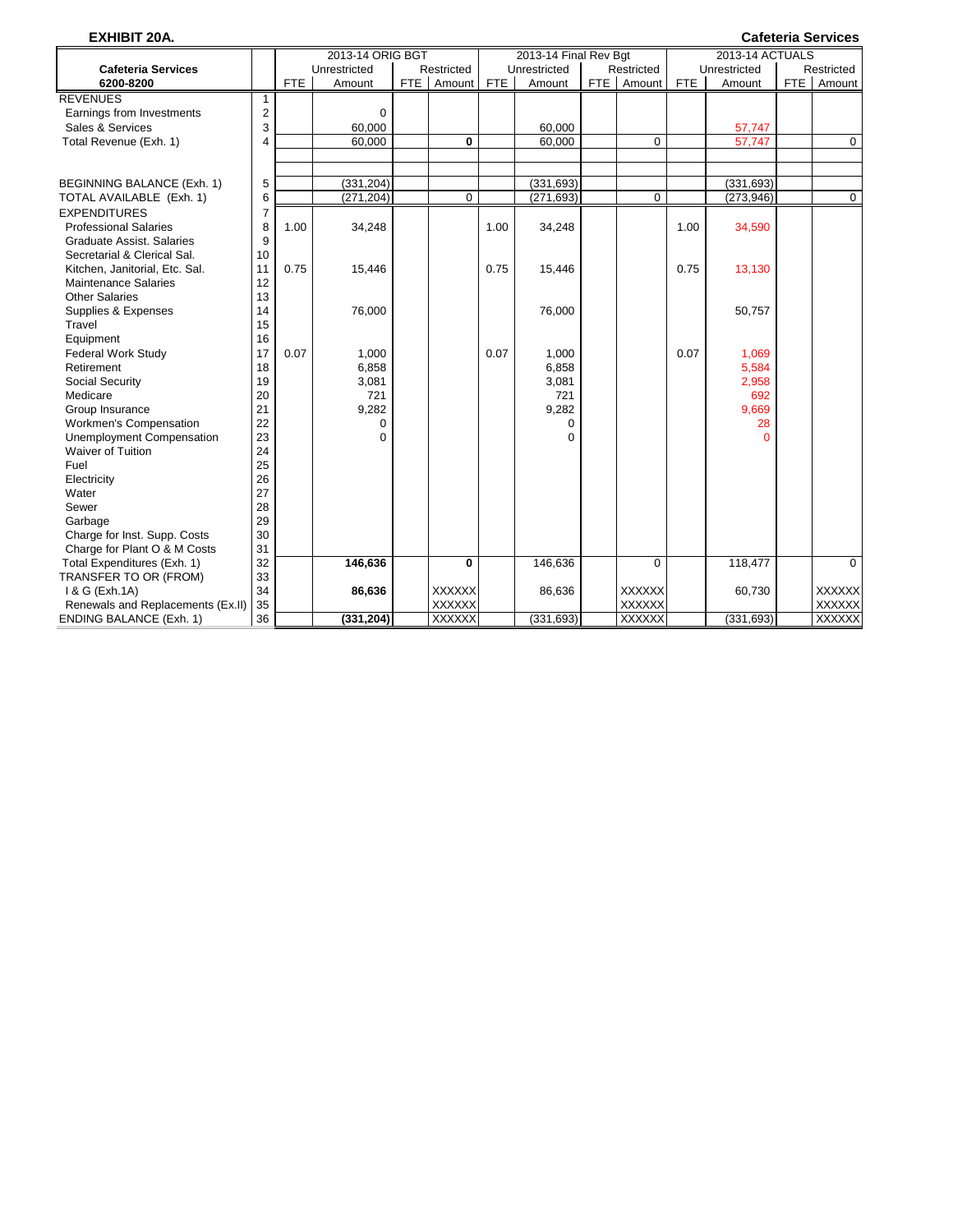# **EXHIBIT 20A. Bookstore Services**

|                                   |    |            | 2013-14 ORIG BGT |       |               |            | 2013-14 Final Rev Bgt |     |               |            | 2013-14 ACTUALS |            |               |
|-----------------------------------|----|------------|------------------|-------|---------------|------------|-----------------------|-----|---------------|------------|-----------------|------------|---------------|
| <b>Bookstore Services</b>         |    |            | Unrestricted     |       | Restricted    |            | Unrestricted          |     | Restricted    |            | Unrestricted    |            | Restricted    |
|                                   |    | <b>FTE</b> | Amount           | FTE I | Amount        | <b>FTE</b> | Amount                | FTE | Amount        | <b>FTE</b> | Amount          | <b>FTE</b> | Amount        |
| <b>REVENUES</b>                   | 1  |            |                  |       |               |            |                       |     |               |            |                 |            |               |
| Earnings from Investments         | 2  |            | 0                |       |               |            | 0                     |     |               |            | $\Omega$        |            |               |
| Sales & Services                  | 3  |            | 750,000          |       |               |            | 750,000               |     |               |            | 570,818         |            |               |
| Total Revenue (Exh. 1)            | 4  |            | 750,000          |       | 0             |            | 750,000               |     | $\Omega$      |            | 570,818         |            | $\mathbf 0$   |
| BEGINNING BALANCE (Exh. 1)        | 5  |            | 473,881          |       |               |            | 432.106               |     |               |            | 432.106         |            |               |
| TOTAL AVAILABLE (Exh. 1)          | 6  |            | 1,223,881        |       | $\mathbf 0$   |            | 1,182,106             |     | $\mathbf 0$   |            | 1,002,924       |            | $\Omega$      |
| <b>EXPENDITURES</b>               | 7  |            |                  |       |               |            |                       |     |               |            |                 |            |               |
| <b>Professional Salaries</b>      | 8  | 1.00       | 38,089           |       |               | 1.00       | 38,089                |     |               | 1.00       | 38,470          |            |               |
| Graduate Assist, Salaries         | 9  |            |                  |       |               |            |                       |     |               |            |                 |            |               |
| Secretarial & Clerical Sal.       | 10 | 0.50       | 14,628           |       |               | 0.50       | 14,628                |     |               | 0.50       | 11,265          |            |               |
| Kitchen, Janitorial, Etc. Sal.    | 11 |            |                  |       |               |            |                       |     |               |            |                 |            |               |
| <b>Maintenance Salaries</b>       | 12 |            |                  |       |               |            |                       |     |               |            |                 |            |               |
| <b>Other Salaries</b>             | 13 | 0.00       | 0                |       |               | 0.25       | $\Omega$              |     |               |            | $\Omega$        |            |               |
| Supplies & Expenses               | 14 |            | 600,000          |       |               |            | 600,000               |     |               |            | 570,587         |            |               |
| Travel                            | 15 |            | O                |       |               |            | O                     |     |               |            |                 |            |               |
| Equipment                         | 16 |            | 0                |       |               |            | 0                     |     |               |            |                 |            |               |
| <b>Federal Work Study</b>         | 17 |            | 1,500            |       |               |            | 1,500                 |     |               |            | 2,095           |            |               |
| Retirement                        | 18 |            | 7,275            |       |               |            | 7,275                 |     |               |            | 6,540           |            |               |
| Social Security                   | 19 |            | 3,268            |       |               |            | 3,268                 |     |               |            | 3,736           |            |               |
| Medicare                          | 20 |            | 764              |       |               |            | 764                   |     |               |            | 641             |            |               |
| Group Insurance                   | 21 |            | 8,000            |       |               |            | 8,000                 |     |               |            | 8,369           |            |               |
| <b>Workmen's Compensation</b>     | 22 |            | 21               |       |               |            | 21                    |     |               |            | 14              |            |               |
| Unemployment Compensation         | 23 |            | 338              |       |               |            | 338                   |     |               |            |                 |            |               |
| <b>Waiver of Tuition</b>          | 24 |            |                  |       |               |            |                       |     |               |            |                 |            |               |
| Fuel                              | 25 |            |                  |       |               |            |                       |     |               |            |                 |            |               |
| Electricity                       | 26 |            |                  |       |               |            |                       |     |               |            |                 |            |               |
| Water                             | 27 |            |                  |       |               |            |                       |     |               |            |                 |            |               |
| Sewer                             | 28 |            |                  |       |               |            |                       |     |               |            |                 |            |               |
| Garbage                           | 29 |            |                  |       |               |            |                       |     |               |            |                 |            |               |
| Charge for Inst. Supp. Costs      | 30 |            |                  |       |               |            |                       |     |               |            |                 |            |               |
| Charge for Plant O & M Costs      | 31 |            |                  |       |               |            |                       |     |               |            |                 |            |               |
| Total Expenditures (Exh. 1)       | 32 | 1.50       | 673,883          |       | 0             | 1.25       | 673,883               |     | $\Omega$      | 1.50       | 641,717         |            | $\Omega$      |
| TRANSFER TO OR (FROM)             | 33 |            |                  |       |               |            |                       |     |               |            |                 |            |               |
| 1 & G (Exh.1A)                    | 34 |            |                  |       | XXXXXX        |            |                       |     | <b>XXXXXX</b> |            |                 |            | <b>XXXXXX</b> |
| Renewals and Replacements (Ex.II) |    |            |                  |       | XXXXXX        |            |                       |     | <b>XXXXXX</b> |            |                 |            | <b>XXXXXX</b> |
| <b>ENDING BALANCE (Exh. 1)</b>    | 36 |            | 549,998          |       | <b>XXXXXX</b> |            | 508.223               |     | <b>XXXXXX</b> |            | 361.207         |            | <b>XXXXXX</b> |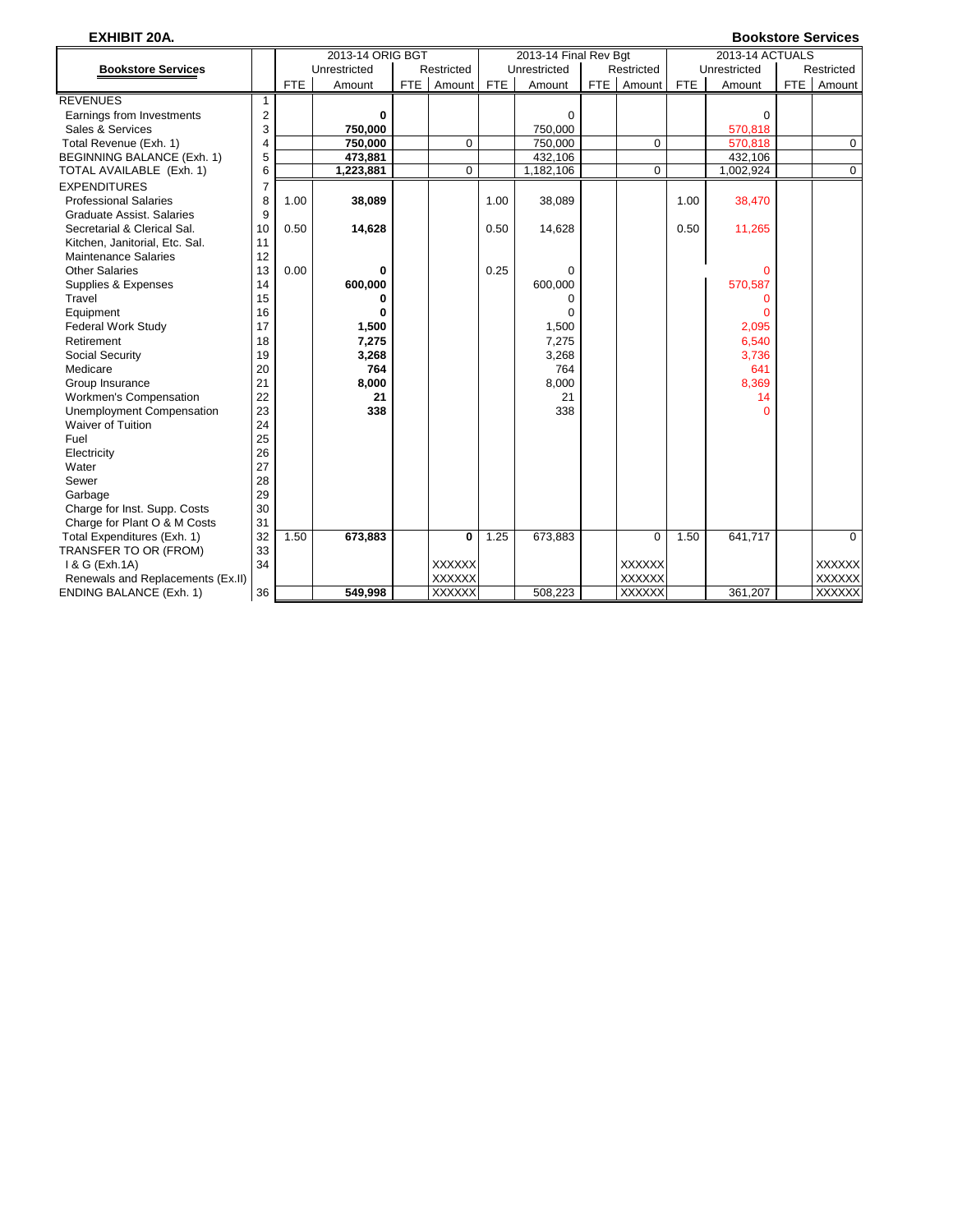| <b>EXHIBIT 20A.</b>               |                |            |                  |     |               |            |                       |               |            |                 | <b>Revolving Fund</b> |
|-----------------------------------|----------------|------------|------------------|-----|---------------|------------|-----------------------|---------------|------------|-----------------|-----------------------|
|                                   |                |            | 2013-14 ORIG BGT |     |               |            | 2013-14 Final Rev Bgt |               |            | 2013-14 ACTUALS |                       |
| <b>Revolving Fund</b><br>6300     |                |            | Unrestricted     |     | Restricted    |            | Unrestricted          | Restricted    |            | Unrestricted    | Restricted            |
|                                   |                | <b>FTE</b> | Amount           | FTE | Amount        | <b>FTE</b> | Amount                | FTE   Amount  | <b>FTE</b> | Amount          | FTE   Amount          |
| <b>REVENUES</b>                   | 1              |            |                  |     |               |            |                       |               |            |                 |                       |
| Earnings from Investments         | 2              |            | 0                |     |               |            | $\mathbf 0$           |               |            |                 |                       |
| Sales & Services                  | 3              |            | 0                |     |               |            |                       |               |            |                 |                       |
| Total Revenue (Exh. 1)            | 4              |            | 0                |     | 0             |            | $\mathbf 0$           | 0             |            | 0               | $\mathbf 0$           |
|                                   |                |            |                  |     |               |            |                       |               |            |                 |                       |
|                                   |                |            |                  |     |               |            |                       |               |            |                 |                       |
| BEGINNING BALANCE (Exh. 1)        | 5              |            | 0                |     |               |            | 20,627                |               |            | 20,627          |                       |
| TOTAL AVAILABLE (Exh. 1)          | 6              |            | 0                |     | $\Omega$      |            | 20,627                | $\Omega$      |            | 20,627          | $\mathbf 0$           |
| <b>EXPENDITURES</b>               | $\overline{7}$ |            |                  |     |               |            |                       |               |            |                 |                       |
| <b>Professional Salaries</b>      | 8              |            |                  |     |               |            |                       |               |            |                 |                       |
| Graduate Assist, Salaries         | 9              |            |                  |     |               |            |                       |               |            |                 |                       |
| Secretarial & Clerical Sal.       | 10             |            |                  |     |               |            |                       |               |            |                 |                       |
| Kitchen, Janitorial, Etc. Sal.    | 11             |            |                  |     |               |            |                       |               |            |                 |                       |
| <b>Maintenance Salaries</b>       | 12             |            |                  |     |               |            |                       |               |            |                 |                       |
| <b>Other Salaries</b>             | 13             |            |                  |     |               |            |                       |               |            |                 |                       |
| Supplies & Expenses               | 14             |            | 0                |     |               |            | $\mathbf 0$           |               |            | $\mathbf 0$     |                       |
| Travel                            | 15             |            |                  |     |               |            |                       |               |            |                 |                       |
| Equipment                         | 16             |            |                  |     |               |            |                       |               |            |                 |                       |
| <b>Federal Work Study</b>         | 17             |            |                  |     |               |            |                       |               |            |                 |                       |
| Retirement                        | 18             |            |                  |     |               |            |                       |               |            |                 |                       |
| Social Security                   | 19             |            |                  |     |               |            |                       |               |            |                 |                       |
| Medicare                          | 20             |            |                  |     |               |            |                       |               |            |                 |                       |
| Group Insurance                   | 21             |            |                  |     |               |            |                       |               |            |                 |                       |
| Workmen's Compensation            | 22             |            |                  |     |               |            |                       |               |            |                 |                       |
| <b>Unemployment Compensation</b>  | 23             |            |                  |     |               |            |                       |               |            |                 |                       |
| Waiver of Tuition                 | 24             |            |                  |     |               |            |                       |               |            |                 |                       |
| Fuel                              | 25             |            |                  |     |               |            |                       |               |            |                 |                       |
| Electricity                       | 26             |            |                  |     |               |            |                       |               |            |                 |                       |
| Water                             | 27             |            |                  |     |               |            |                       |               |            |                 |                       |
| Sewer                             | 28             |            |                  |     |               |            |                       |               |            |                 |                       |
| Garbage                           | 29             |            |                  |     |               |            |                       |               |            |                 |                       |
| Charge for Inst. Supp. Costs      | 30             |            |                  |     |               |            |                       |               |            |                 |                       |
| Charge for Plant O & M Costs      | 31             |            |                  |     |               |            |                       |               |            |                 |                       |
| Total Expenditures (Exh. 1)       | 32             |            | 0                |     | 0             |            | $\Omega$              | $\mathbf 0$   |            | $\mathbf 0$     | $\Omega$              |
| TRANSFER TO OR (FROM)             | 33             |            |                  |     |               |            |                       |               |            |                 |                       |
| 1 & G (Exh.1A)                    | 34             |            |                  |     | <b>XXXXXX</b> |            |                       | <b>XXXXXX</b> |            |                 | <b>XXXXXX</b>         |
| Renewals and Replacements (Ex.II) | 35             |            |                  |     | <b>XXXXXX</b> |            |                       | <b>XXXXXX</b> |            |                 | <b>XXXXXX</b>         |
| <b>ENDING BALANCE (Exh. 1)</b>    | 36             |            | $\mathbf 0$      |     | <b>XXXXXX</b> |            | 20,627                | <b>XXXXXX</b> |            | 20,627          | <b>XXXXXX</b>         |
|                                   |                |            |                  |     |               |            |                       |               |            |                 |                       |
|                                   |                |            |                  |     |               |            |                       |               |            |                 |                       |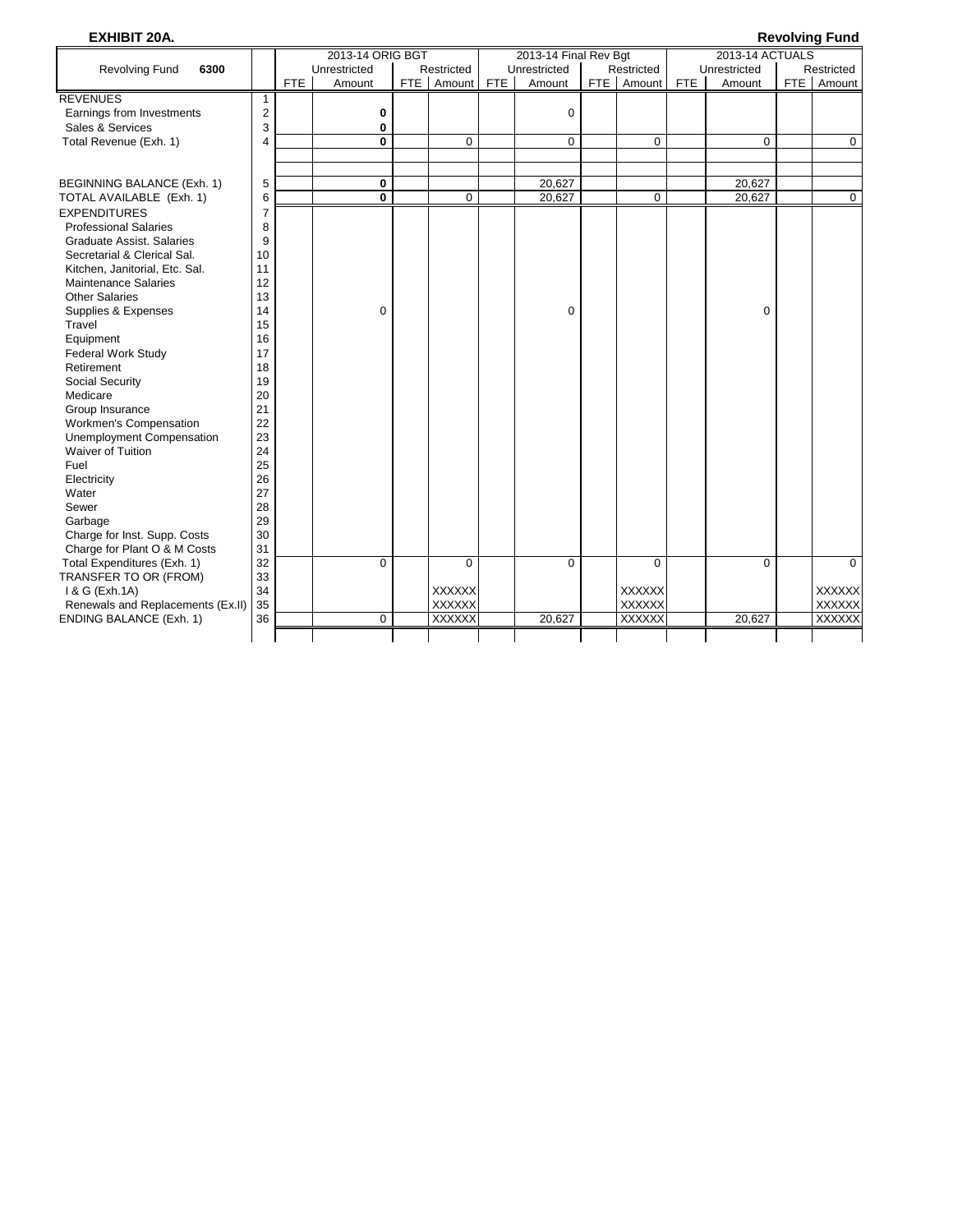| <b>EXHIBIT 20A.</b>                                           |                |      |                        |     |                      |            |                       |                            |            |                 |     | <b>Cosmetology Fund</b> |
|---------------------------------------------------------------|----------------|------|------------------------|-----|----------------------|------------|-----------------------|----------------------------|------------|-----------------|-----|-------------------------|
|                                                               |                |      | 2013-14 ORIG BGT       |     |                      |            | 2013-14 Final Rev Bgt |                            |            | 2013-14 ACTUALS |     |                         |
| <b>Cosmetology Fund</b>                                       |                | FTE. | Unrestricted<br>Amount | FTE | Restricted<br>Amount | <b>FTE</b> | Unrestricted          | Restricted<br>FTE   Amount | <b>FTE</b> | Unrestricted    | FTE | Restricted<br>Amount    |
|                                                               |                |      |                        |     |                      |            | Amount                |                            |            | Amount          |     |                         |
| <b>REVENUES</b>                                               | 1              |      |                        |     |                      |            |                       |                            |            |                 |     |                         |
| Earnings from Investments                                     | 2              |      |                        |     |                      |            |                       |                            |            |                 |     |                         |
| Sales & Services                                              | 3              |      | 0                      |     |                      |            | 0                     |                            |            | 6,635           |     |                         |
| Total Revenue (Exh. 1)                                        | $\overline{4}$ |      | $\mathbf 0$            |     | 0                    |            | $\Omega$              | $\mathbf 0$                |            | 6,635           |     | $\mathbf 0$             |
|                                                               |                |      |                        |     |                      |            |                       |                            |            |                 |     |                         |
| BEGINNING BALANCE (Exh. 1)                                    | 5              |      | 0                      |     |                      |            | 25,837                |                            |            | 25,837          |     |                         |
| TOTAL AVAILABLE (Exh. 1)                                      | 6              |      | 0                      |     | $\mathbf 0$          |            | 25,837                | $\mathbf 0$                |            | 32,472          |     | $\mathbf 0$             |
|                                                               |                |      |                        |     |                      |            |                       |                            |            |                 |     |                         |
| <b>EXPENDITURES</b>                                           | 7              |      |                        |     |                      |            |                       |                            |            |                 |     |                         |
| <b>Professional Salaries</b>                                  | 8<br>9         |      |                        |     |                      |            |                       |                            |            |                 |     |                         |
| Graduate Assist, Salaries                                     |                |      |                        |     |                      |            |                       |                            |            |                 |     |                         |
| Secretarial & Clerical Sal.                                   | 10<br>11       |      |                        |     |                      |            |                       |                            |            |                 |     |                         |
| Kitchen, Janitorial, Etc. Sal.<br><b>Maintenance Salaries</b> | 12             |      |                        |     |                      |            |                       |                            |            |                 |     |                         |
| <b>Other Salaries</b>                                         | 13             |      |                        |     |                      |            |                       |                            |            |                 |     |                         |
|                                                               | 14             |      | $\mathbf 0$            |     |                      |            | 18,385                |                            |            | 4,241           |     |                         |
| Supplies & Expenses<br>Travel                                 | 15             |      | $\mathbf 0$            |     |                      |            | 6,000                 |                            |            | 0               |     |                         |
| Equipment                                                     | 16             |      | $\Omega$               |     |                      |            | 1,452                 |                            |            | $\Omega$        |     |                         |
| <b>Federal Work Study</b>                                     | 17             |      |                        |     |                      |            |                       |                            |            |                 |     |                         |
| Retirement                                                    | 18             |      |                        |     |                      |            |                       |                            |            |                 |     |                         |
| Social Security                                               | 19             |      |                        |     |                      |            |                       |                            |            |                 |     |                         |
| Medicare                                                      | 20             |      |                        |     |                      |            |                       |                            |            |                 |     |                         |
| Group Insurance                                               | 21             |      |                        |     |                      |            |                       |                            |            |                 |     |                         |
| Workmen's Compensation                                        | 22             |      |                        |     |                      |            |                       |                            |            |                 |     |                         |
| <b>Unemployment Compensation</b>                              | 23             |      |                        |     |                      |            |                       |                            |            |                 |     |                         |
| <b>Waiver of Tuition</b>                                      | 24             |      |                        |     |                      |            |                       |                            |            |                 |     |                         |
| Fuel                                                          | 25             |      |                        |     |                      |            |                       |                            |            |                 |     |                         |
| Electricity                                                   | 26             |      |                        |     |                      |            |                       |                            |            |                 |     |                         |
| Water                                                         | 27             |      |                        |     |                      |            |                       |                            |            |                 |     |                         |
| Sewer                                                         | 28             |      |                        |     |                      |            |                       |                            |            |                 |     |                         |
| Garbage                                                       | 29             |      |                        |     |                      |            |                       |                            |            |                 |     |                         |
| Charge for Inst. Supp. Costs                                  | 30             |      |                        |     |                      |            |                       |                            |            |                 |     |                         |
| Charge for Plant O & M Costs                                  | 31             |      |                        |     |                      |            |                       |                            |            |                 |     |                         |
| Total Expenditures (Exh. 1)                                   | 32             |      | $\Omega$               |     | $\bf{0}$             |            | 25,837                | $\Omega$                   |            | 4,241           |     | $\Omega$                |
| TRANSFER TO OR (FROM)                                         | 33             |      |                        |     |                      |            |                       |                            |            |                 |     |                         |
| 1 & G (Exh.1A)                                                | 34             |      |                        |     | <b>XXXXXX</b>        |            |                       | <b>XXXXXX</b>              |            |                 |     | <b>XXXXXX</b>           |
| Renewals and Replacements (Ex.II)                             | 35             |      |                        |     | <b>XXXXXX</b>        |            |                       | <b>XXXXXX</b>              |            |                 |     | <b>XXXXXX</b>           |
| <b>ENDING BALANCE (Exh. 1)</b>                                | 36             |      | $\mathbf 0$            |     | <b>XXXXXX</b>        |            | $\Omega$              | <b>XXXXXX</b>              |            | 28,231          |     | <b>XXXXXX</b>           |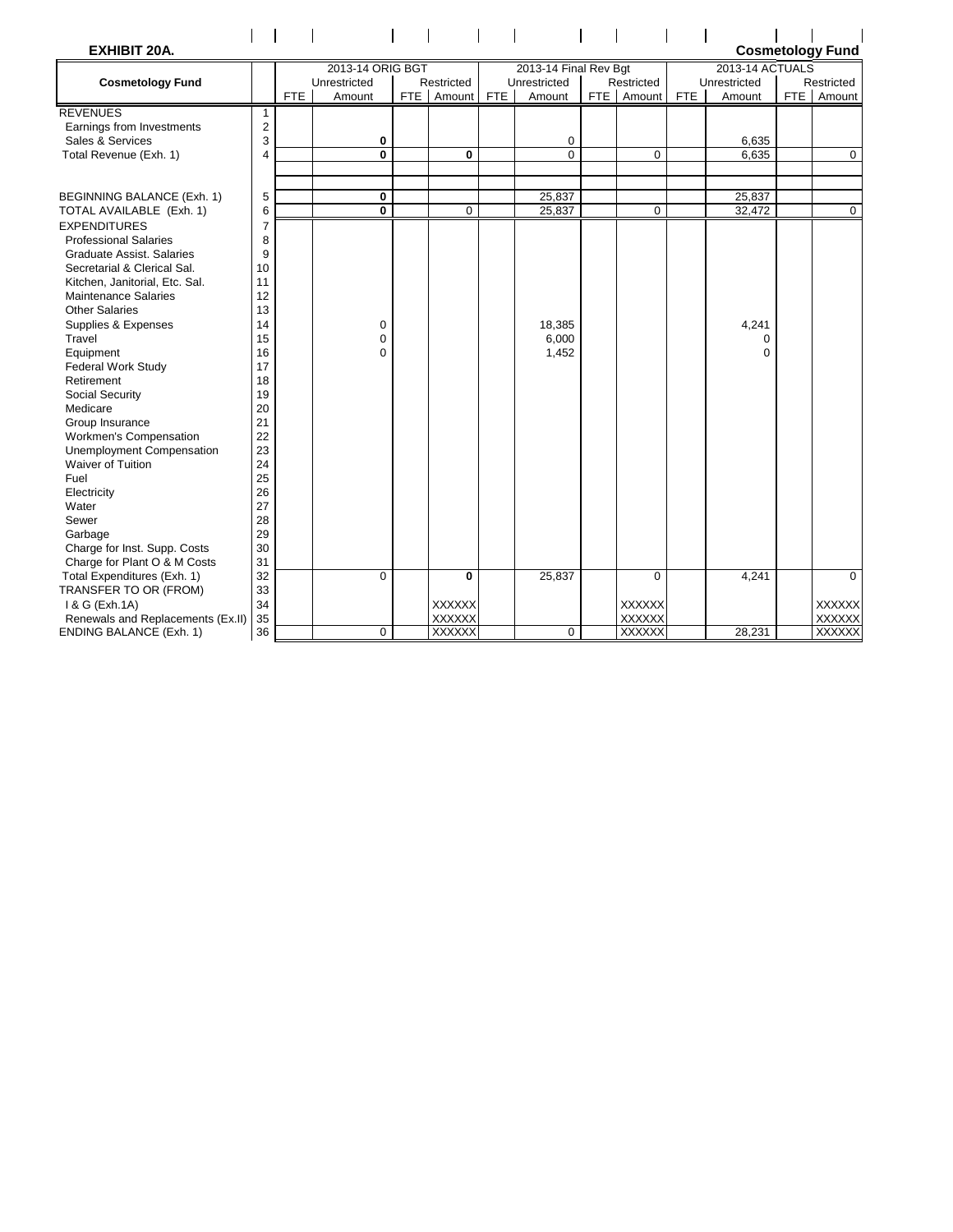#### **EXHIBIT 20A. Technology Projects**

|                                   |                |            | 2013-14 ORIG BGT |     |               |            | 2013-14 Final Rev Bgt |               |            | 2013-14 ACTUALS |               |
|-----------------------------------|----------------|------------|------------------|-----|---------------|------------|-----------------------|---------------|------------|-----------------|---------------|
| <b>Technology Projects</b>        |                |            | Unrestricted     |     | Restricted    |            | Unrestricted          | Restricted    |            | Unrestricted    | Restricted    |
| 6500                              |                | <b>FTE</b> | Amount           | FTE | Amount        | <b>FTE</b> | Amount                | FTE   Amount  | <b>FTE</b> | Amount          | FTE   Amount  |
| <b>REVENUES</b>                   | 1              |            |                  |     |               |            |                       |               |            |                 |               |
| Earnings from Investments         | $\overline{2}$ |            |                  |     |               |            |                       |               |            |                 |               |
| Internal Sales & Services         |                |            |                  |     |               |            |                       |               |            |                 |               |
| Sales & Services                  | 3              |            |                  |     |               |            |                       |               |            |                 |               |
| Total Revenue (Exh. 1)            | 4              |            | $\mathbf 0$      |     | 0             |            | 0                     | 0             |            | 0               | 0             |
|                                   |                |            |                  |     |               |            |                       |               |            |                 |               |
|                                   |                |            |                  |     |               |            |                       |               |            |                 |               |
| BEGINNING BALANCE (Exh. 1)        | 5              |            | $\mathbf 0$      |     |               |            | $\mathbf 0$           |               |            | $\mathbf 0$     |               |
| TOTAL AVAILABLE (Exh. 1)          | 6              |            |                  |     | $\mathbf 0$   |            | 0                     | $\mathbf 0$   |            | $\Omega$        | $\mathbf 0$   |
| <b>EXPENDITURES</b>               | 7              |            |                  |     |               |            |                       |               |            |                 |               |
| <b>Professional Salaries</b>      | 8              |            |                  |     |               |            |                       |               |            |                 |               |
| Graduate Assist, Salaries         | 9              |            |                  |     |               |            |                       |               |            |                 |               |
| Secretarial & Clerical Sal.       | 10             |            |                  |     |               |            |                       |               |            |                 |               |
| Kitchen, Janitorial, Etc. Sal.    | 11             |            |                  |     |               |            |                       |               |            |                 |               |
| <b>Maintenance Salaries</b>       | 12             |            |                  |     |               |            |                       |               |            |                 |               |
| <b>Other Salaries</b>             | 13             | 0.00       |                  |     |               | 0.00       |                       |               | 0.00       |                 |               |
| Supplies & Expenses               | 14             |            |                  |     |               |            |                       |               |            |                 |               |
| Travel                            | 15             |            |                  |     |               |            |                       |               |            |                 |               |
| Equipment                         | 16             |            |                  |     |               |            |                       |               |            |                 |               |
| <b>Federal Work Study</b>         | 17             |            |                  |     |               |            |                       |               |            |                 |               |
| Retirement                        | 18             |            |                  |     |               |            |                       |               |            |                 |               |
| <b>Social Security</b>            | 19             |            |                  |     |               |            |                       |               |            |                 |               |
| Medicare                          | 20             |            |                  |     |               |            |                       |               |            |                 |               |
| Group Insurance                   | 21             |            |                  |     |               |            |                       |               |            |                 |               |
| Workmen's Compensation            | 22             |            |                  |     |               |            |                       |               |            |                 |               |
| <b>Unemployment Compensation</b>  | 23             |            |                  |     |               |            |                       |               |            |                 |               |
| Waiver of Tuition                 | 24             |            |                  |     |               |            |                       |               |            |                 |               |
| Fuel                              | 25             |            |                  |     |               |            |                       |               |            |                 |               |
| Electricity                       | 26             |            |                  |     |               |            |                       |               |            |                 |               |
| Water                             | 27             |            |                  |     |               |            |                       |               |            |                 |               |
| Sewer                             | 28             |            |                  |     |               |            |                       |               |            |                 |               |
| Garbage                           | 29             |            |                  |     |               |            |                       |               |            |                 |               |
| Charge for Inst. Supp. Costs      | 30             |            |                  |     |               |            |                       |               |            |                 |               |
| Charge for Plant O & M Costs      | 31             |            |                  |     |               |            |                       |               |            |                 |               |
| Total Expenditures (Exh. 1)       | 32             |            | $\mathbf 0$      |     | 0             |            | $\Omega$              | $\Omega$      |            | $\Omega$        | $\Omega$      |
| TRANSFER TO OR (FROM)             | 33             |            |                  |     |               |            |                       |               |            |                 |               |
| 1 & G (Exh.1A)                    | 34             |            |                  |     | <b>XXXXXX</b> |            |                       | <b>XXXXXX</b> |            |                 | <b>XXXXXX</b> |
| Renewals and Replacements (Ex.II) | 35             |            |                  |     | <b>XXXXXX</b> |            |                       | XXXXXX        |            |                 | <b>XXXXXX</b> |
| <b>ENDING BALANCE (Exh. 1)</b>    | 36             |            | $\mathbf 0$      |     | <b>XXXXXX</b> |            | 0                     | <b>XXXXXX</b> |            | $\mathbf 0$     | <b>XXXXXX</b> |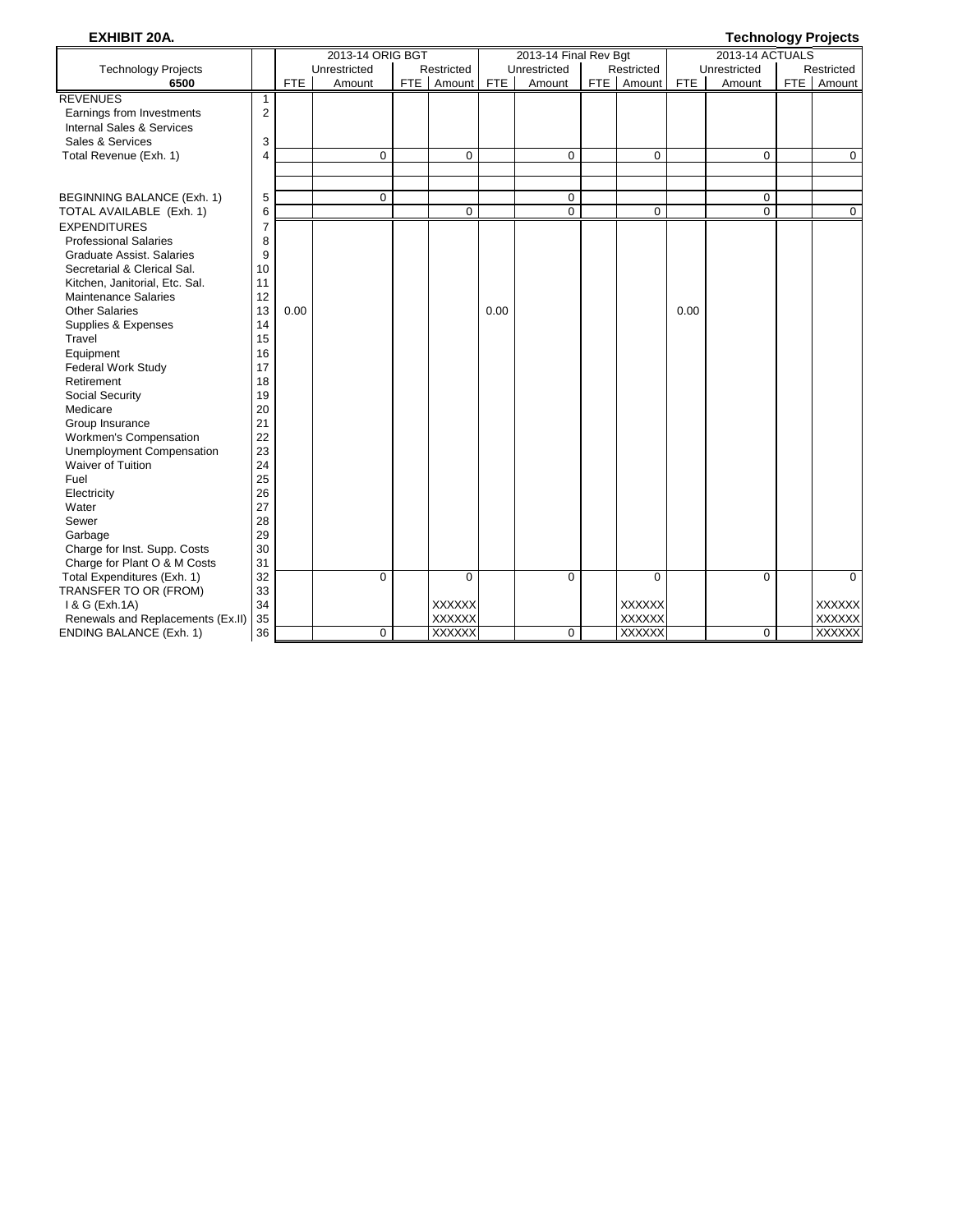| <b>EXHIBIT 21</b>              |          |                |            |                  |            |                |            |                       |            |               |            | <b>Summary of Athletics</b> |      |                |
|--------------------------------|----------|----------------|------------|------------------|------------|----------------|------------|-----------------------|------------|---------------|------------|-----------------------------|------|----------------|
| Summary                        |          |                |            | 2013-14 ORIG BGT |            |                |            | 2013-14 Final Rev Bgt |            |               |            | 2013-14 ACTUALS             |      |                |
|                                |          |                |            | Unrestricted     |            | Restricted     |            | Unrestricted          |            | Restricted    |            | Unrestricted                |      | Restricted     |
|                                |          |                | <b>FTE</b> | Amount           | <b>FTE</b> | Amount         | <b>FTE</b> | Amount                | <b>FTE</b> | Amount        | <b>FTE</b> | Amount                      | FTE  | Amount         |
| <b>REVENUES</b>                |          | $\mathbf{1}$   |            |                  |            |                |            |                       |            |               |            |                             |      |                |
| Gov't Approp.                  | -Federal | 3              |            | $\Omega$         |            | $\mathbf 0$    |            | $\Omega$              |            | 0             |            | $\Omega$                    |      | $\mathbf 0$    |
|                                | -State   | 4              |            | 215,200          |            | 0              |            | 215,200               |            | 0             |            | 215,200                     |      | $\mathbf 0$    |
|                                | -Local   | 5              |            | $\Omega$         |            | $\Omega$       |            | 0                     |            | $\Omega$      |            | $\Omega$                    |      | $\mathbf 0$    |
| Gov.Grts.& Contr.              | -Federal | 6              |            | $\mathbf 0$      |            | $\Omega$       |            | $\mathbf 0$           |            | $\Omega$      |            | $\Omega$                    |      | $\mathbf 0$    |
|                                | -State   | $\overline{7}$ |            | $\pmb{0}$        |            | $\mathbf 0$    |            | $\mathbf 0$           |            | 0             |            | 0                           |      | $\mathbf 0$    |
|                                | -Local   | 8              |            | $\mathbf 0$      |            | $\mathbf 0$    |            | $\mathbf 0$           |            | 0             |            | 0                           |      | $\mathbf 0$    |
| Priv. Gifts. Grts. & Contr.    |          | 9              |            | $\mathbf 0$      |            | $\Omega$       |            | $\mathbf 0$           |            | $\Omega$      |            | $\Omega$                    |      | $\mathbf 0$    |
| Endowment Inc.-Restricted      |          | 10             |            | $\pmb{0}$        |            | $\mathbf 0$    |            | $\pmb{0}$             |            | 0             |            | $\mathbf 0$                 |      | $\mathbf 0$    |
| Sales & Services               |          | 11             |            | $\mathbf 0$      |            | $\mathbf 0$    |            | $\mathbf 0$           |            | $\mathbf 0$   |            | $\mathbf 0$                 |      | $\mathbf 0$    |
| <b>Other Sources</b>           |          |                |            | $\mathbf 0$      |            | $\mathbf 0$    |            | $\mathbf 0$           |            | 0             |            | 0                           |      | $\mathbf 0$    |
| (Ind. Cost Recov.Grts.&Con.)   |          | 12             |            | $\Omega$         |            | 0              |            | $\Omega$              |            | $\Omega$      |            | $\Omega$                    |      | $\mathbf 0$    |
| Total Revenue (Exh. 1)         |          | 13             |            | 215,200          |            | $\Omega$       |            | 215,200               |            | $\Omega$      |            | 215,200                     |      | $\Omega$       |
|                                |          |                |            |                  |            |                |            |                       |            |               |            |                             |      |                |
|                                |          |                |            |                  |            |                |            |                       |            |               |            |                             |      |                |
| BEGINNING BALANCE (Exh. 1)     |          | 14             |            | $\Omega$         |            | $\mathbf 0$    |            | $\Omega$              |            | 0             |            | $\Omega$                    |      | $\mathbf 0$    |
| TOTAL AVAILABLE (Exh. 1)       |          | 15             |            | 215,200          |            | $\Omega$       |            | 215,200               |            | $\Omega$      |            | 215,200                     |      | $\Omega$       |
| <b>EXPENDITURES</b>            |          | 16             |            |                  |            |                |            |                       |            |               |            |                             |      |                |
| <b>Faculty Salaries</b>        |          | 17             | 0.00       | $\mathbf 0$      | 0.00       | $\mathbf 0$    | 0.00       | $\mathbf 0$           | 0.00       | 0             | 0.00       | 0                           | 0.00 | 0              |
| <b>Professional Salaries</b>   |          | 18             | 4.00       | 105.958          | 0.00       | $\mathbf 0$    | 4.00       | 106.718               | 0.00       | 0             | 4.00       | 105.873                     | 0.00 | $\mathbf 0$    |
| <b>Support Staff Salaries</b>  |          | 19             | 1.00       | 24,470           | 0.00       | $\mathbf 0$    | 1.00       | 24,714                | 0.00       | 0             | 1.00       | 20.896                      | 0.00 | $\mathbf 0$    |
| Graduate/Teaching Assistant Sa |          | 20             | 0.00       | 0                | 0.00       | $\Omega$       | 0.00       | $\mathbf 0$           | 0.00       | $\Omega$      | 0.00       | 0                           | 0.00 | $\mathbf 0$    |
| <b>Student Salaries</b>        |          | 21             | 3.20       | 90,000           | 0.00       | $\mathbf 0$    | 3.74       | 90,000                | 0.00       | 0             | 3.20       | 95,385                      | 0.00 | $\overline{0}$ |
| <b>Federal Work Study</b>      |          | 22             | 0.00       | $\mathbf 0$      | 0.00       | 0              | 0.00       | $\mathbf 0$           | 0.00       | 0             | 0.00       | $\Omega$                    | 0.00 | $\mathbf 0$    |
| State Work Study               |          | 23             | 0.00       | $\Omega$         | 0.00       | $\Omega$       | 0.00       | $\mathbf 0$           | 0.00       | $\Omega$      | 0.00       | $\Omega$                    | 0.00 | $\mathbf 0$    |
| <b>Other Salaries</b>          |          | 24             | 0.00       | $\Omega$         | 0.00       | $\Omega$       | 0.00       | $\Omega$              | 0.00       | $\Omega$      | 0.00       | $\Omega$                    | 0.00 | $\pmb{0}$      |
| Supplies & Expense             |          | 26             |            | 102,000          |            | 0              |            | 102,000               |            | 0             |            | 73.004                      |      | $\mathbf 0$    |
| Travel                         |          | 27             |            | 84.000           |            | $\Omega$       |            | 84,000                |            | $\Omega$      |            | 50,803                      |      | $\mathbf 0$    |
| Equipment                      |          | 28             |            | $\Omega$         |            | $\mathbf 0$    |            | $\Omega$              |            | $\Omega$      |            | $\Omega$                    |      | $\mathbf 0$    |
| Retirement                     |          | 29             |            | 12,344           |            | $\mathbf 0$    |            | 12,344                |            | 0             |            | 26,084                      |      | $\mathbf 0$    |
| Social Security                |          | 30             |            | 6.570            |            | $\Omega$       |            | 6.798                 |            | $\Omega$      |            | 7.872                       |      | $\mathbf 0$    |
| Medicare                       |          | 31             |            | 1,536            |            | $\mathbf 0$    |            | 1,536                 |            | 0             |            | 1,842                       |      | $\mathbf 0$    |
| Group Insurance                |          | 32             |            | 15,147           |            | 0              |            | 15,147                |            | 0             |            | 10.562                      |      | $\mathbf 0$    |
| Workmen's Compensation         |          | 33             |            | 60               |            | 0              |            | 61                    |            | 0             |            | 42                          |      | $\overline{0}$ |
| Unemployment Compensation      |          | 34             |            | 40               |            | $\Omega$       |            | 40                    |            | $\mathbf 0$   |            | $\Omega$                    |      | $\mathbf 0$    |
| Waiver of Tuition              |          | 35             |            | $\Omega$         |            | 0              |            | $\Omega$              |            | 0             | 0.00       | $\Omega$                    |      | $\mathbf 0$    |
| Total Expenditures (Exh. 1)    |          | 36             | 8.20       | 442,125          | 0.00       | $\overline{0}$ | 8.74       | 443,358               | 0.00       | $\Omega$      | 8.20       | 392,363                     | 0.00 | $\overline{0}$ |
| TRANSFER TO OR (FROM)          |          | 37             |            |                  |            |                |            |                       |            |               |            |                             |      |                |
| 1 & G (Exh.1A)                 |          | 38             |            | 226.925          |            | <b>XXXXXX</b>  |            | 228,158               |            | <b>XXXXXX</b> |            | 177.163                     |      | <b>XXXXXX</b>  |
| <b>ENDING BALANCE (Exh. 1)</b> |          | 39             |            | $\Omega$         |            | $\Omega$       |            | $\Omega$              |            | $\Omega$      | 8.20       | 0                           | 0.00 | $\Omega$       |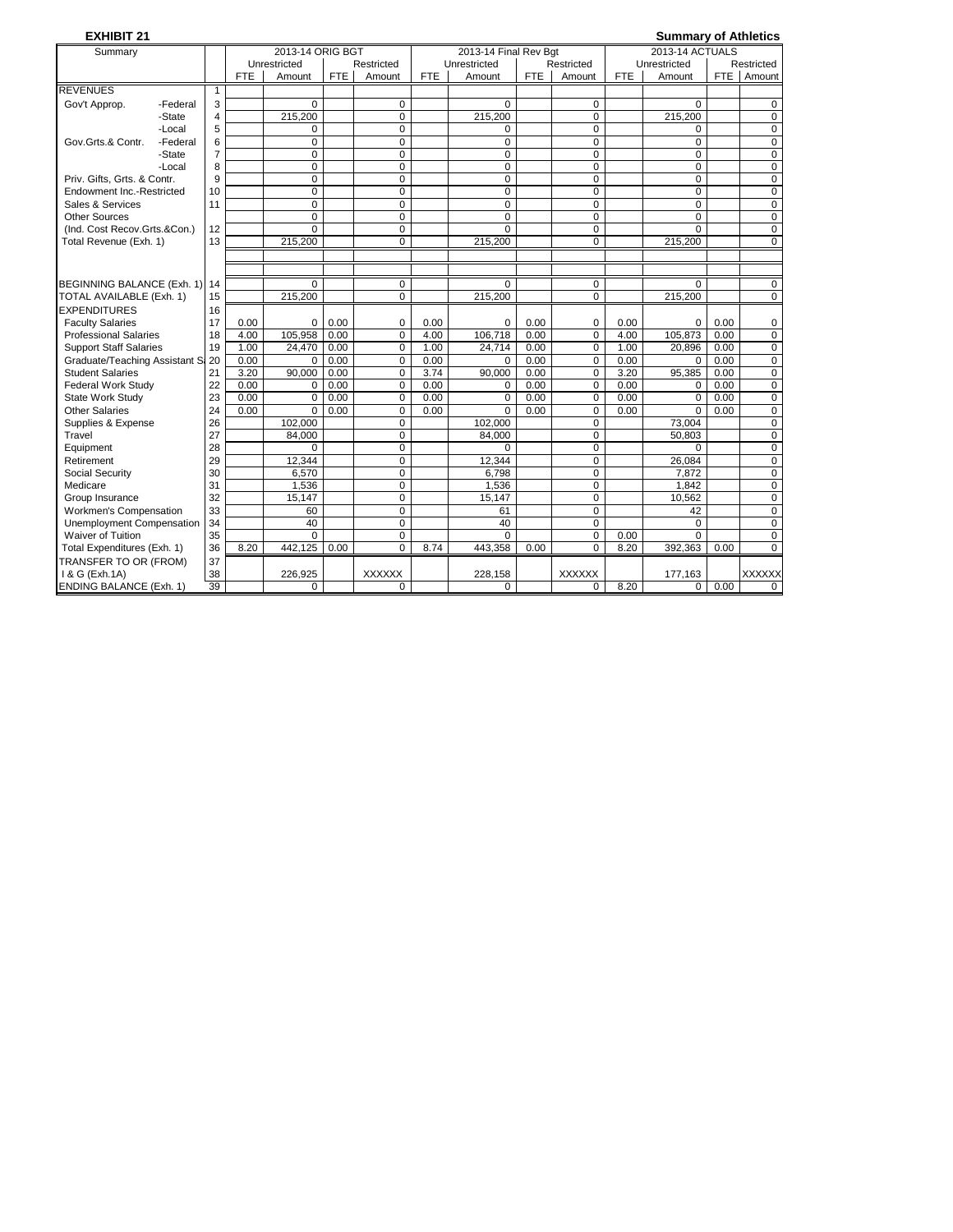#### **EXHIBIT 21A Athletics BASEBALL**

|                                   |                                                          |            | 2013-14 ORIG BGT |            |               |            | 2013-14 Final Rev Bgt |            |               |            | 2013-14 ACTUALS |         |               |
|-----------------------------------|----------------------------------------------------------|------------|------------------|------------|---------------|------------|-----------------------|------------|---------------|------------|-----------------|---------|---------------|
|                                   | Unrestricted<br>Unrestricted<br>Restricted<br>Restricted |            |                  |            |               |            |                       |            | Unrestricted  |            | Restricted      |         |               |
| <b>BASEBALL</b>                   |                                                          | <b>FTE</b> | Amount           | <b>FTE</b> | Amount        | <b>FTE</b> | Amount                | <b>FTE</b> | Amount        | <b>FTE</b> | Amount          |         | FTE Amount    |
| <b>REVENUES</b>                   | $\mathbf{1}$                                             |            |                  |            |               |            |                       |            |               |            |                 |         |               |
| Gov't Approp.<br>-Federal         | 2                                                        |            |                  |            |               |            |                       |            |               |            |                 |         |               |
| -State                            | 3                                                        |            | 107.600          |            |               |            | 107,600               |            |               |            | 116.567         |         |               |
| -Local                            | $\overline{4}$                                           |            |                  |            |               |            |                       |            |               |            |                 |         |               |
| Gov.Grts.& Contr.<br>-Federal     | 5                                                        |            |                  |            |               |            |                       |            |               |            |                 |         |               |
| -State                            | 6                                                        |            | $\mathbf 0$      |            |               |            |                       |            |               |            | 0               |         |               |
| Priv. Gifts, Grts. & Contr.-S.A.  | $\overline{7}$                                           |            | $\Omega$         |            |               |            | $\Omega$              |            |               |            | $\Omega$        |         |               |
| Endowment Inc.-Restricted         | 8                                                        |            |                  |            |               |            |                       |            |               |            |                 |         |               |
| Sales & Services                  | 9                                                        |            |                  |            |               |            |                       |            |               |            |                 |         |               |
| <b>Other Sources</b>              | 10                                                       |            |                  |            | $\Omega$      |            |                       |            |               |            |                 |         | $\mathbf 0$   |
|                                   | 11                                                       |            |                  |            |               |            |                       |            |               |            |                 |         |               |
| (Ind. Cost Recov.Grts.&Con.)      | 12                                                       |            |                  |            |               |            |                       |            |               |            |                 |         | $\mathbf 0$   |
| Total Revenue (Exh. 1)            | 13                                                       |            | 107,600          |            | $\Omega$      |            | 107,600               |            | $\Omega$      |            | 116,567         |         | $\Omega$      |
| BEGINNING BALANCE (Exh. 1) 14     |                                                          |            | 10.000           |            | <b>XXXXXX</b> |            |                       |            | <b>XXXXXX</b> |            | $\Omega$        |         | <b>XXXXXX</b> |
| TOTAL AVAILABLE (Exh. 1)          | 15                                                       |            | 117,600          |            | <b>XXXXXX</b> |            | 107,600               |            | <b>XXXXXX</b> |            | 116,567         |         | <b>XXXXXX</b> |
| <b>EXPENDITURES</b>               | 16                                                       |            |                  |            |               |            |                       |            |               |            |                 |         |               |
| <b>Faculty Salaries</b>           | 17                                                       |            |                  |            |               |            |                       |            |               |            |                 |         |               |
| <b>Professional Salaries</b>      | 18                                                       | 2.00       | 52,979           |            |               | 2.00       | 53,359                |            |               | 2.00       | 53,359          |         |               |
| <b>Support Staff Salaries</b>     | 19                                                       | 0.50       | 12.235           |            |               | 0.50       | 12.357                |            |               | 0.50       | 10,207          |         |               |
| Graduate/Teaching Assistant S: 20 |                                                          |            |                  |            |               |            |                       |            |               |            |                 |         |               |
| <b>Student Salaries</b>           | 21                                                       | 1.60       | 45.000           |            |               | 2.14       | 45.000                |            |               | 1.60       | 59.361          | scholsh |               |
| <b>Federal Work Study</b>         | 22                                                       |            |                  |            |               |            |                       |            |               |            |                 |         |               |
| State Work Study                  | 23                                                       |            |                  |            |               |            |                       |            |               |            |                 |         |               |
| <b>Other Salaries</b>             | 24                                                       |            |                  |            |               |            |                       |            |               |            |                 |         |               |
| Supplies & Expense                | 26                                                       |            | 51.000           |            |               |            | 51,000                |            |               |            | 38,467          |         |               |
| Travel                            | 27                                                       |            | 47.000           |            |               |            | 47.000                |            |               |            | 29.123          |         |               |
| Equipment                         | 28                                                       |            | $\mathbf 0$      |            |               |            | $\Omega$              |            |               |            |                 |         |               |
| Retirement                        | 29                                                       |            | 6.172            |            |               |            | 6.172                 |            |               |            | 18.493          |         |               |
| Social Security                   | 30                                                       |            | 3,285            |            |               |            | 3,399                 |            |               |            | 3,953           |         |               |
| Medicare                          | 31                                                       |            | 768              |            |               |            | 768                   |            |               |            | 925             |         |               |
| Group Insurance                   | 32                                                       |            | 6.147            |            |               |            | 6,147                 |            |               |            | 4.747           |         |               |
| Workmen's Compensation            | 33                                                       |            | 30               |            |               |            | 30                    |            |               |            | 21              |         |               |
| Unemployment Compensation         | 34                                                       |            | 20               |            |               |            | 20                    |            |               |            | $\Omega$        |         |               |
| Waiver of Tuition                 | 35                                                       |            |                  |            |               |            |                       |            |               |            |                 |         |               |
| Total Expenditures (Exh. 1)       | 36                                                       | 4.10       | 224,636          | 0.00       | $\Omega$      | 4.64       | 225,252               | 0.00       | $\Omega$      | 4.10       | 218,656         | 0.00    | $\mathbf 0$   |
| TRANSFER TO OR (FROM)             | 37                                                       |            |                  |            |               |            | $\Omega$              |            |               |            |                 |         |               |
| 1 & G (Exh.1A)                    | 38                                                       |            | 107,036          |            | <b>XXXXXX</b> |            | 117,652               |            | XXXXXX        |            | 102,089         |         | <b>XXXXXX</b> |
| <b>ENDING BALANCE (Exh. 1)</b>    | 39                                                       |            | 0                |            | $\mathbf 0$   |            | 0                     |            | $\Omega$      | 4.10       | 0               |         | 0             |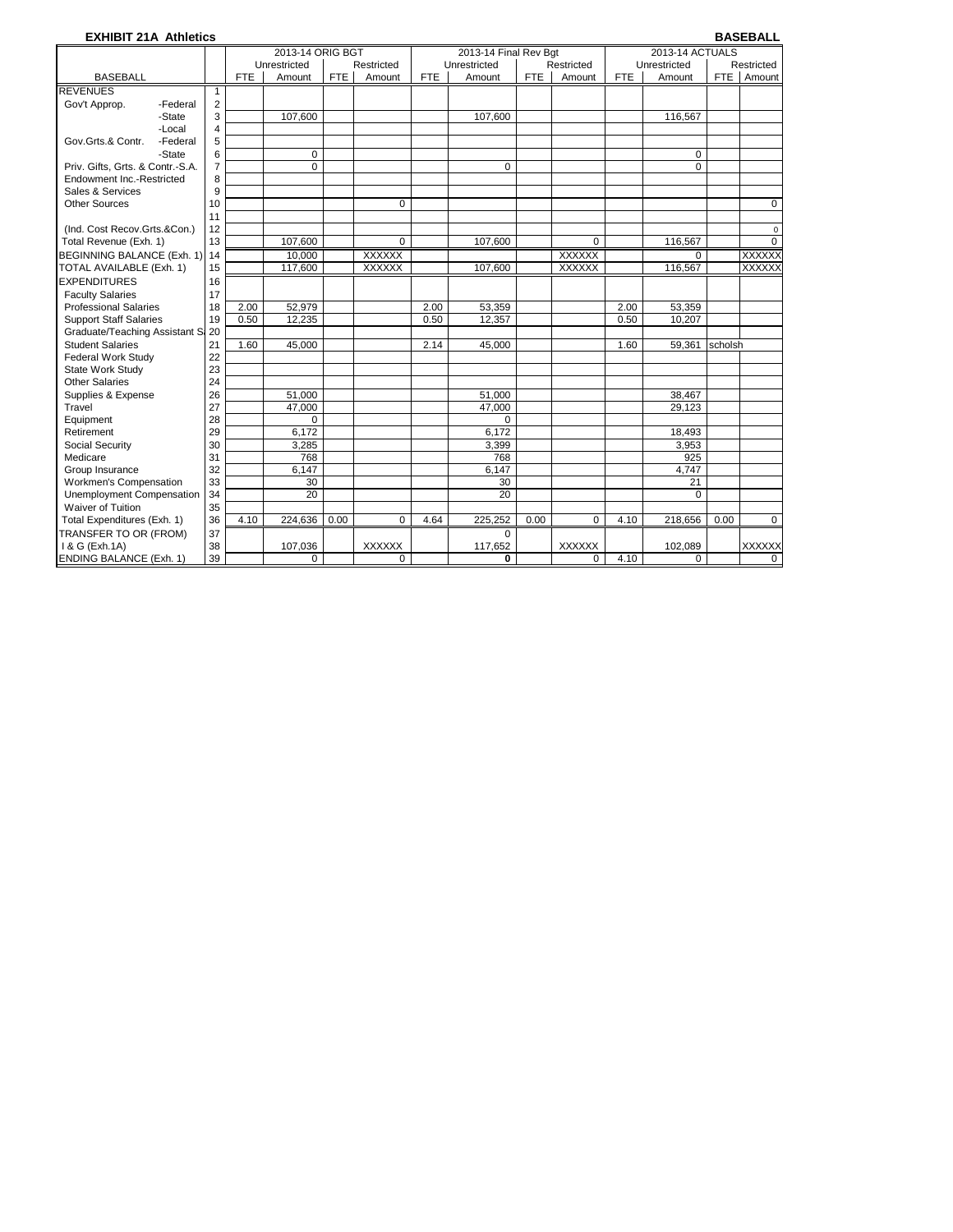#### **EXHIBIT 21A Athletics SOFTBALL**

|                                |          |                |            | 2013-14 ORIG BGT |            |               |            | 2013-14 Final Rev Bgt |            |               |            | 2013-14 ACTUALS |      |               |
|--------------------------------|----------|----------------|------------|------------------|------------|---------------|------------|-----------------------|------------|---------------|------------|-----------------|------|---------------|
|                                |          |                |            | Unrestricted     |            | Restricted    |            | Unrestricted          |            | Restricted    |            | Unrestricted    |      | Restricted    |
| <b>SOFTBALL</b>                |          |                | <b>FTE</b> | Amount           | <b>FTE</b> | Amount        | <b>FTE</b> | Amount                | <b>FTE</b> | Amount        | <b>FTE</b> | Amount          |      | FTE Amount    |
| <b>REVENUES</b>                |          | -1             |            |                  |            |               |            |                       |            |               |            |                 |      |               |
| Gov't Approp.                  | -Federal | 2              |            |                  |            |               |            |                       |            |               |            |                 |      |               |
|                                | -State   | 3              |            | 107.600          |            |               |            | 107,600               |            |               |            | 98.633          |      |               |
|                                | -Local   | 4              |            |                  |            |               |            | $\Omega$              |            |               |            |                 |      |               |
| Gov.Grts.& Contr.              | -Federal | 5              |            |                  |            |               |            |                       |            |               |            |                 |      |               |
|                                | - State  | 6              |            |                  |            |               |            |                       |            |               |            |                 |      |               |
| Priv. Gifts, Grts. & Contr.    |          | $\overline{7}$ |            |                  |            |               |            | $\mathbf 0$           |            |               |            |                 |      |               |
| Endowment Inc.-Restricted      |          | 8              |            |                  |            |               |            |                       |            |               |            |                 |      |               |
| Sales & Services               |          | 9              |            |                  |            |               |            |                       |            |               |            |                 |      |               |
| <b>Other Sources</b>           |          | 10             |            |                  |            |               |            |                       |            |               |            |                 |      |               |
|                                |          | 11             |            |                  |            |               |            |                       |            |               |            |                 |      |               |
| (Ind. Cost Recov.Grts.&Con.)   |          | 12             |            |                  |            |               |            |                       |            |               |            |                 |      |               |
| Total Revenue (Exh. 1)         |          | 13             |            | 107,600          |            | $\Omega$      |            | 107,600               |            | $\mathbf 0$   |            | 98,633          |      | $\mathbf 0$   |
| BEGINNING BALANCE (Exh. 1) 14  |          |                |            | (10.000)         |            | <b>XXXXXX</b> |            |                       |            | <b>XXXXXX</b> |            | $\Omega$        |      | <b>XXXXXX</b> |
| TOTAL AVAILABLE (Exh. 1)       |          | 15             |            | 97,600           |            | $\Omega$      |            | 107,600               |            | $\Omega$      |            | 98,633          |      | $\Omega$      |
| <b>EXPENDITURES</b>            |          | 16             |            |                  |            |               |            |                       |            |               |            |                 |      |               |
| <b>Faculty Salaries</b>        |          | 17             |            |                  |            |               |            |                       |            |               |            |                 |      |               |
| <b>Professional Salaries</b>   |          | 18             | 2.00       | 52.979           |            |               | 2.00       | 53.359                |            |               | 2.00       | 52.514          |      |               |
| <b>Support Staff Salaries</b>  |          | 19             | 0.50       | 12,235           |            |               | 0.50       | 12,357                |            |               | 0.50       | 10.689          |      |               |
| Graduate Assistant Sal.        |          | 20             |            |                  |            |               |            |                       |            |               |            |                 |      |               |
| <b>Student Salaries</b>        |          | 21             | 1.60       | 45,000           |            |               | 1.60       | 45,000                |            |               | 1.60       | 36,024          |      |               |
| <b>Federal Work Study</b>      |          | 22             |            |                  |            |               |            |                       |            |               |            |                 |      |               |
| State Work Study               |          | 23             |            |                  |            |               |            |                       |            |               |            |                 |      |               |
| <b>Other Salaries</b>          |          | 24             |            |                  |            |               |            |                       |            |               |            |                 |      |               |
| Supplies & Expense             |          | 26             |            | 51,000           |            |               |            | 51,000                |            |               |            | 34,537          |      |               |
| Travel                         |          | 27             |            | 37,000           |            |               |            | 37,000                |            |               |            | 21,680          |      |               |
| Equipment                      |          | 28             |            | 0                |            |               |            | $\mathbf 0$           |            |               |            | 0               |      |               |
| Retirement                     |          | 29             |            | 6,172            |            |               |            | 6,172                 |            |               |            | 7,591           |      |               |
| Social Security                |          | 30             |            | 3,285            |            |               |            | 3,399                 |            |               |            | 3,919           |      |               |
| Medicare                       |          | 31             |            | 768              |            |               |            | 768                   |            |               |            | 917             |      |               |
| Group Insurance                |          | 32             |            | 9,000            |            |               |            | 9,000                 |            |               |            | 5,815           |      |               |
| <b>Workmen's Compensation</b>  |          | 33             |            | 30               |            |               |            | 31                    |            |               |            | 21              |      |               |
| Unemployment Compensation      |          | 34             |            | 20               |            |               |            | 20                    |            |               |            | $\Omega$        |      |               |
| Waiver of Tuition              |          | 35             |            |                  |            |               |            |                       |            |               |            |                 |      |               |
| Total Expenditures (Exh. 1)    |          | 36             |            | 217.489          | 0.00       | $\Omega$      |            | 218,106               | 0.00       | $\Omega$      |            | 173,707         | 0.00 | $\Omega$      |
| TRANSFER TO OR (FROM)          |          | 37             |            |                  |            |               |            | $\Omega$              |            |               |            |                 |      |               |
| 1 & G (Exh.1A)                 |          | 38             |            | 109,889          |            | <b>XXXXXX</b> |            | 110,506               |            | <b>XXXXXX</b> |            | 75,074          |      | <b>XXXXXX</b> |
| <b>ENDING BALANCE (Exh. 1)</b> |          | 38             | 0.00       | $(10,000)$ 0.00  |            | 0             | 0.00       | 0                     | 0.00       | $\mathbf 0$   |            | 0               | 0.00 | $\Omega$      |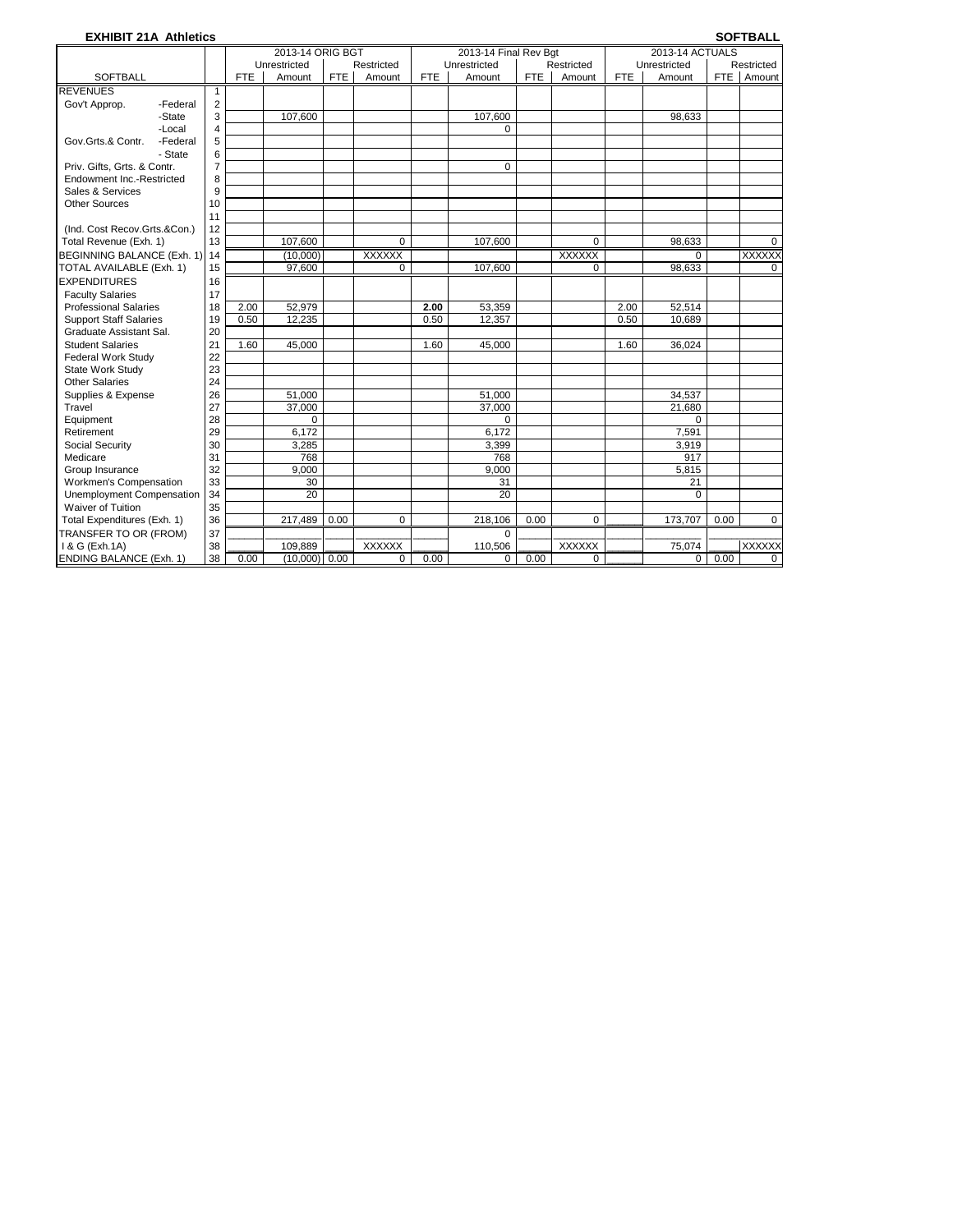**EXHIBIT b. Summary of Salaries in All Current Funds Page 1**

|                                              |    |            | 2013-14 ORIG BGT |            |            |            | 2013-14 Final Rev Bqt |            |            |            | 2013-14 ACTUALS |            | .           |
|----------------------------------------------|----|------------|------------------|------------|------------|------------|-----------------------|------------|------------|------------|-----------------|------------|-------------|
|                                              |    |            | Unrestricted     |            | Restricted |            | Unrestricted          |            | Restricted |            | Unrestricted    |            | Restricted  |
|                                              |    | <b>FTE</b> | Amount           | <b>FTE</b> | Amount     | <b>FTE</b> | Amount                | <b>FTE</b> | Amount     | <b>FTE</b> | Amount          | <b>FTE</b> | Amount      |
| <b>FACULTY SALARIES</b>                      | 1  |            |                  |            |            |            |                       |            |            |            |                 |            |             |
| (EX.10A)<br>Instruction                      | 2  | 75.27      | 2,080,502        | 12.34      | 342,521    | 76.07      | 2,242,278             | 10.78      | 661,891    | 65.38      | 1,985,201       | 1.65       | 48,303      |
| Academic Support<br>(EX.11A)                 | 3  |            |                  |            |            |            |                       |            |            |            |                 |            |             |
| <b>Student Services</b><br>(EX.12A)          | 4  |            |                  |            |            |            |                       |            |            |            |                 |            |             |
| Institutional Sup.<br>(EX.13A)               | 5  |            |                  |            |            |            |                       |            |            |            |                 |            |             |
| Oper & Mtce. of Plant (Ex.14A)               | 6  |            |                  |            |            |            |                       |            |            |            |                 |            |             |
| Stu Soc & Cult Dev Act (Ex. 15)              | 7  |            |                  |            |            |            |                       |            |            |            |                 |            |             |
| Research<br>(EX.16)                          | 8  |            |                  |            |            |            |                       |            |            |            |                 |            |             |
| <b>Public Service</b><br>(EX.17)             | 9  |            |                  |            |            |            |                       |            |            |            |                 |            |             |
| Internal Serv. Dept.<br>$(Ex.18)$ 10         |    |            |                  |            |            |            |                       |            |            |            |                 |            |             |
| <b>Auxiliary Enterprises</b><br>(Ex.20) 11   |    |            |                  |            |            |            |                       |            |            |            |                 |            |             |
| Intercol. Athletics<br>(Ex.21) 12            |    |            |                  |            |            |            |                       |            |            |            |                 |            |             |
| Independent Oper.<br>(Ex.22) 13              |    |            |                  |            |            |            |                       |            |            |            |                 |            |             |
| <b>Total Faculty Salaries</b>                | 14 | 75.27      | 2,080,502        | 12.34      | 342,521    | 76.07      | 2,242,278             | 10.78      | 661,891    | 65.38      | 1,985,201       | 1.65       | 48,303      |
|                                              | 15 |            |                  |            |            |            |                       |            |            |            |                 |            |             |
| PROFESSIONAL SALARIES                        | 16 |            |                  |            |            |            |                       |            |            |            |                 |            |             |
| (Ex.10A) 17<br>Instruction                   |    | 11.00      | 441,998          | 0.00       | 0          | 11.00      | 429.829               | 0.00       | 0          | 6.00       | 309.143         | 7.91       | 255,985     |
| Academic Support<br>(Ex.11A) 18              |    | 4.00       | 209,189          | 2.50       | 149,002    | 4.00       | 234,016               | 3.50       | 203,012    | 4.00       | 221,573         | 2.50       | 147,468     |
| <b>Student Services</b><br>(Ex.12A) 19       |    | 16.50      | 718,378          | 0.00       | 0          | 10.50      | 487.583               | 1.80       | 16.175     | 16.50      | 477.693         | 1.46       | 13,100      |
| Institutional Sup.<br>(Ex.13A) 20            |    | 8.00       | 561,757          | 0.00       | 0          | 8.00       | 526.856               | 0.00       | $\Omega$   | 8.00       | 521.140         | 0.00       | 0           |
| Oper & Mtce. of Plant (Ex.14A) 21            |    | 5.00       | 357,210          | 0.00       | $\Omega$   | 5.00       | 360.410               | 0.00       | $\Omega$   | 4.00       | 205,758         | 0.00       | $\mathbf 0$ |
| Stu Soc & Cult Dev Act (Ex. 15) 22           |    |            |                  |            |            |            |                       |            |            |            |                 |            |             |
| $(Ex.16)$ 23<br>Research                     |    |            |                  |            |            |            |                       |            |            |            |                 |            |             |
| <b>Public Service</b><br>(Ex.17) 24          |    | 0.00       | $\mathbf 0$      | 4.30       | 133,230    | 1.30       | 15,000                | 4.30       | 165,000    | 0.31       | 10,108          | 4.30       | 151,417     |
| (Ex.18) 25<br>Internal Serv. Dept.           |    | 3.00       | 165.048          | 0.00       | 0          | 3.00       | 167,060               | 0.00       | $\Omega$   | 3.00       | 169,200         | 0.00       | 0           |
| $(Ex.20)$ 26<br><b>Auxiliary Enterprises</b> |    | 2.00       | 72,337           | 0.00       | $\Omega$   | 2.00       | 72,337                | 0.00       | 0          | 2.00       | 73,060          | 0.00       | 0           |
| (Ex.21) 27<br>Intercol. Athletics            |    |            |                  |            |            |            |                       |            |            |            |                 |            |             |
| $(Ex.22)$ 28<br>Independent Oper.            |    |            |                  |            |            |            |                       |            |            |            |                 |            |             |
| <b>Total Professional Salaries</b>           | 29 | 49.50      | 2,525,917        | 6.80       | 282,232    | 44.80      | 2,293,091             | 9.60       | 384,187    | 43.81      | 1,987,675       | 16.17      | 567,970     |
|                                              | 30 |            |                  |            |            |            |                       |            |            |            |                 |            |             |
|                                              | 31 |            |                  |            |            |            |                       |            |            |            |                 |            |             |
|                                              | 32 |            |                  |            |            |            |                       |            |            |            |                 |            |             |
|                                              | 33 |            |                  |            |            |            |                       |            |            |            |                 |            |             |
|                                              | 34 |            |                  |            |            |            |                       |            |            |            |                 |            |             |
|                                              | 35 |            |                  |            |            |            |                       |            |            |            |                 |            |             |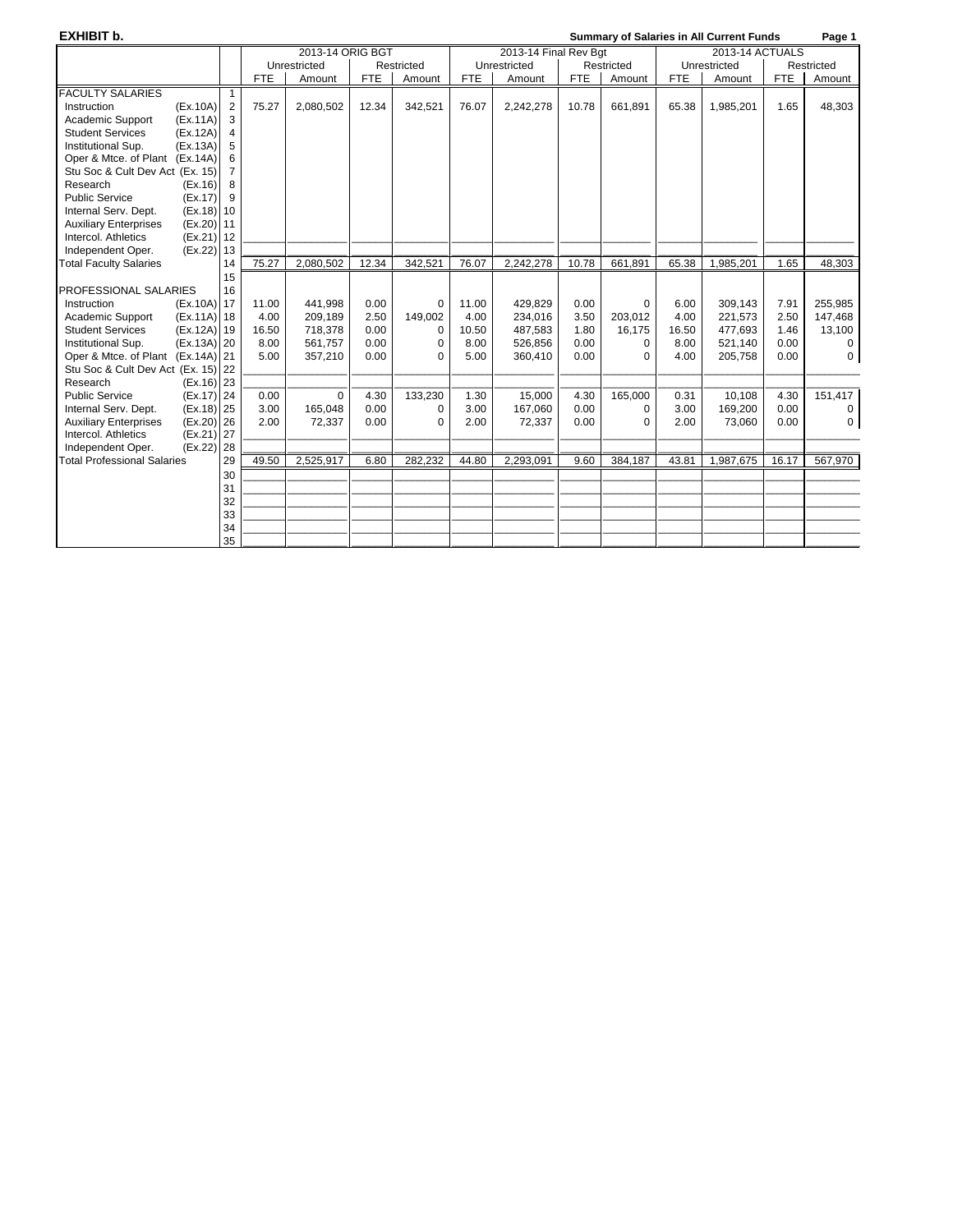| EXHIBIT b.                        |              |    |            |                  |            |            |            |                       |            |            |       | <b>Summary of Salaries in All Current Funds</b> |            | Page 2     |
|-----------------------------------|--------------|----|------------|------------------|------------|------------|------------|-----------------------|------------|------------|-------|-------------------------------------------------|------------|------------|
|                                   |              |    |            | 2013-14 ORIG BGT |            |            |            | 2013-14 Final Rev Bgt |            |            |       | 2013-14 ACTUALS                                 |            |            |
|                                   |              |    |            | Unrestricted     |            | Restricted |            | Unrestricted          |            | Restricted |       | Unrestricted                                    |            | Restricted |
|                                   |              |    | <b>FTE</b> | Amount           | <b>FTE</b> | Amount     | <b>FTE</b> | Amount                | <b>FTE</b> | Amount     | FTE   | Amount                                          | <b>FTE</b> | Amount     |
| <b>SUPPORT STAFF SALARIES</b>     |              |    |            |                  |            |            |            |                       |            |            |       |                                                 |            |            |
| Instruction                       | (EX.10A)     | 2  | 7.75       | 192,728          | 1.00       | 38,975     | 8.50       | 237,278               | 1.00       | 29,863     | 8.25  | 220,905                                         | 1.00       | 27,816     |
| Academic Support                  | (EX.11A)     | 3  | 3.00       | 104.555          | 1.00       | 26,557     | 3.00       | 105.600               | 1.00       | 34,284     | 3.00  | 102.601                                         | 1.00       | 27,427     |
| <b>Student Services</b>           | (EX.12A)     |    | 5.85       | 224,416          | 0.00       |            | 6.00       | 227.185               | 0.00       |            | 6.35  | 198.834                                         | 0.00       |            |
| Institutional Sup.                | (EX.13A)     | 5  | 14.70      | 561,757          | 0.00       | 0          | 14.70      | 526,856               | 0.00       | 0          | 14.70 | 536,731                                         | 0.00       |            |
| Oper & Mtce. of Plant<br>(EX.14A) |              | 6  | 16.25      | 357,210          | 0.00       | 0          | 17.25      | 360.410               | 0.00       | $\Omega$   | 16.25 | 358,358                                         | 0.00       | 0          |
| Stu Soc & Cult Dev Act            | (Ex. 15)     |    |            |                  |            |            |            |                       |            |            |       |                                                 |            |            |
| Research                          | (Ex.16)      | 8  |            |                  |            |            |            |                       |            |            |       |                                                 |            |            |
| <b>Public Service</b>             | (Ex.17)      | 9  | 2.71       | 69,634           | 3.00       | 88,332     | 2.02       | 70,206                | 3.00       | 75,861     | 2.71  | 60.764                                          | 3.00       | 67,351     |
| Internal Serv. Dept.              | $(Ex.18)$ 10 |    | 4.50       | 123,666          | 0.00       |            | 5.00       | 124,549               | 0.00       | $\Omega$   | 3.50  | 113.187                                         | 0.00       |            |
| <b>Auxiliary Enterprises</b>      | (Ex.20) 11   |    | 2.00       | 72,337           | 0.00       | 0          | 2.00       | 72,337                | 0.00       | $\Omega$   | 2.00  | 73.060                                          | 0.00       |            |
| Intercol. Athletics               | (Ex.21) 12   |    |            |                  |            |            |            |                       |            |            |       |                                                 |            |            |
| Independent Oper.                 | (Ex.22) 13   |    |            |                  |            |            |            |                       |            |            |       |                                                 |            |            |
| Total Secreterial & Cleri.Sal.    |              | 14 | 56.76      | ,706,303         | 5.00       | 153,864    | 58.47      | 1,724,421             | 5.00       | 140,008    | 56.76 | 1,664,440                                       | 5.00       | 122,594    |
|                                   |              |    |            |                  |            |            |            |                       |            |            |       |                                                 |            |            |
|                                   |              |    |            |                  |            |            |            |                       |            |            |       |                                                 |            |            |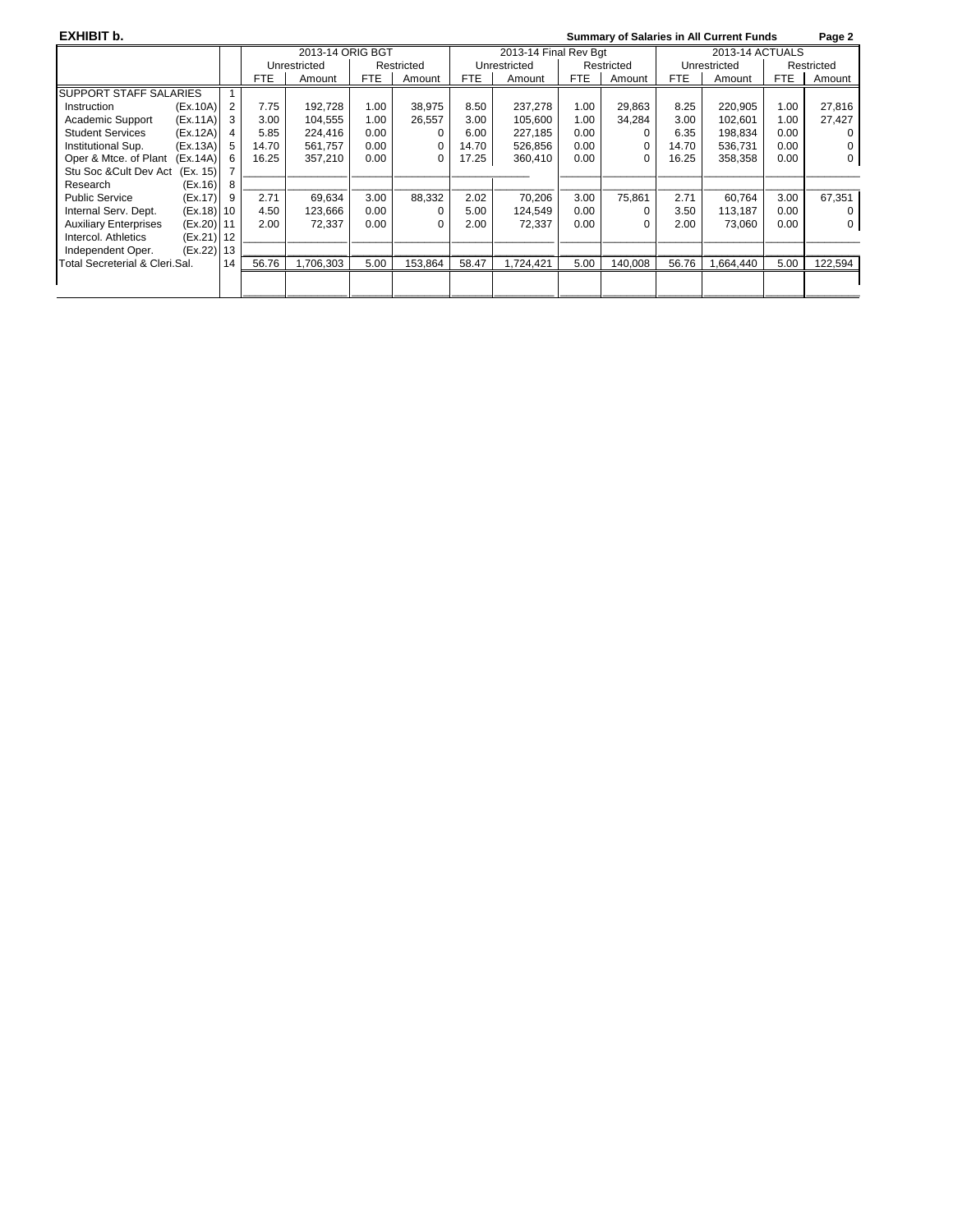**EXHIBIT b. Summary of Salaries in All Current Funds Page 3** 2013-14 ORIG BGT 2013-14 Final Rev Bgt 2013-14 ACTUALS<br>
2013-14 ACTUALS<br>
2013-14 Actual Directricted Restricted Restricted Restricted Restricted Unrestricted | Restricted | Unrestricted | Restricted | Unrestricted | Restricted | Restricted | Restricted | Restricted | Restricted | Restricted | Restricted | Restricted | Restricted | Restricted | Restricted | Restrict Amount | FTE | Amount | FTE | Amount | FTE | Amount | FTE | Amount GRADUATE/TEACHING ASSIST<br>Instruction (Ex.10A) 2 Instruction (Ex.10A) 2 | 1.56 | 25,218 | 0.00 | 0 | 2.56 | 25,470 | 0.00 | 0 | 0 | 1 | 25,470 | 0.00 | 0 Academic Support (Ex.11A) 3 0.00 0 0.00 0 0.00 0 0.00 0 0.00 0 0.00 0 0.00 0 0.00 0 0 0.00 0 0 0.00 0 0 0.00 0 Student Services (Ex.12A) 4 0.00 0 0.00 0 0.00 0 0.00 0 0 0 0.00 0 Institutional Sup. (Ex.13A) 5 | 0.00 | 500 | 0.00 | 0 | 0.00 | 4,500 | 0.00 | 0 | 0.00 | 0 | 0.00 | 0 Oper & Mtce. of Plant (Ex.14A) 6 0.00 0 0.00 0 0.00 0 0.00 0 0 0 0.00 0 Stu Soc &Cult Dev Act (Ex. 15) 7<br>Research (Ex.16) 8 Research (Ex.16) 8 0 \_\_\_\_\_\_\_\_\_\_\_\_\_ \_\_\_\_\_\_\_\_\_\_\_\_\_\_\_\_\_\_\_\_\_\_\_ \_\_\_\_\_\_\_\_\_\_ \_\_\_\_\_\_\_\_\_\_\_\_\_ \_\_\_\_\_\_\_\_\_\_\_\_\_\_\_\_\_\_\_\_\_\_\_ \_\_\_\_\_\_\_\_\_\_ \_\_\_\_\_\_\_\_\_\_\_\_\_ \_\_\_\_\_\_\_\_\_\_ Public Service (Ex.17) 9 0.00 0 0.00 0 0.00 0 0.00 0 0 0 0.00 0 Internal Serv. Dept. (Ex.18) 10 0.00 0 0.00 0 0.00 0 0.00 0 0.00 0 0.00 0 Auxiliary Enterprises (Ex.20)<br>Intercol. Athletics (Ex.21) Intercol. Athletics (Ex.21) 12<br>Independent Oper. (Ex.22) 13 Independent Oper. (Ex.22) 13 \_\_\_\_\_\_\_\_\_\_\_\_\_ \_\_\_\_\_\_\_\_\_\_ \_\_\_\_\_\_\_\_\_\_\_\_\_ \_\_\_\_\_\_\_\_\_\_\_\_\_\_\_\_\_\_\_\_\_\_\_ \_\_\_\_\_\_\_\_\_\_ \_\_\_\_\_\_\_\_\_\_\_\_\_ \_\_\_\_\_\_\_\_\_\_\_\_\_\_\_\_\_\_\_\_\_\_\_ \_\_\_\_\_\_\_\_\_\_ \_\_\_\_\_\_\_\_\_\_\_\_\_ \_\_\_\_\_\_\_\_\_\_ Total GTA Salaries 14 15 STUDENT SALARIES | 16<br>
Instruction (Ex.10A) 17 Instruction (Ex.10A) 17 0.00 0 0.00 0 0.00 0 0.00 0 0.00 0 0.00 0 Academic Support (Ex.11A) 18 0.00 0 0.00 0 0.00 0 0.00 0 0.00 0 0.00 0 0.00 0 0.00 0 0 0.00 0 0 0.00 0 0 0.00 0<br>Student Services (Ex.12A) 19 0.00 19,000 0.00 0.00 0 0.00 0 0.00 0 0.00 0 0.00 23,731 0.00 0 Student Services (Ex.12A) 19 0.00 19,000 0.00 0 0.00 0 0.00 0 0.00 23,731 0.00 0 Institutional Sup. (Ex.13A) 20 0.00 0 0.00 0 0.00 0 0.00 0 0.00 0 0.00 0 0.00 0 0.00 0 0 0.00 0 0 0.00 0 0 0.0<br>Oper & Mtce. of Plant (Ex.14A) 21 0.00 0 0.00 0 0.00 0 0.00 0 0.00 0 0.00 0 0.00 0 0.00 0 0.00 0 0.00 0 0 0.00 Oper & Mtce. of Plant (Ex.14A) 21. Stu Soc &Cult Dev Act (Ex. 15) 22<br>
Research (Ex.16) 23<br>
Public Service (Ex.17) 24 Research (Ex.16) 23 \_\_\_\_\_\_\_\_\_\_\_\_\_ \_\_\_\_\_\_\_\_\_\_\_\_\_ \_\_\_\_\_\_\_\_\_\_\_\_\_\_\_\_\_\_\_\_\_\_\_ \_\_\_\_\_\_\_\_\_\_ \_\_\_\_\_\_\_\_\_\_\_\_\_ \_\_\_\_\_\_\_\_\_\_\_\_\_\_\_\_\_\_\_\_\_\_\_ \_\_\_\_\_\_\_\_\_\_ \_\_\_\_\_\_\_\_\_\_\_\_\_ \_\_\_\_\_\_\_\_\_\_ Public Service (Ex.17) 24 0.00 0 0.00 0 0.00 0 0.00 0 0.00 0 0.00 0 Internal Serv. Dept. (Ex.18) 25 0.00 0 0.00 0 0.00 0 0.00 0 0.00 0 0.00 0 Auxiliary Enterprises (Ex.20) 26<br>Intercol. Athletics (Ex.21) 27 Intercol. Athletics (Ex.21) 27 \_\_\_\_\_\_\_\_\_\_\_\_\_ \_\_\_\_\_\_\_\_\_\_ \_\_\_\_\_\_\_\_\_\_\_\_\_ \_\_\_\_\_\_\_\_\_\_\_\_\_\_\_\_\_\_\_\_\_\_\_ \_\_\_\_\_\_\_\_\_\_ \_\_\_\_\_\_\_\_\_\_\_\_\_ \_\_\_\_\_\_\_\_\_\_\_\_\_\_\_\_\_\_\_\_\_\_\_ \_\_\_\_\_\_\_\_\_\_ \_\_\_\_\_\_\_\_\_\_\_\_\_ \_\_\_\_\_\_\_\_\_\_ Independent Oper. (Ex.22) 28 \_\_\_\_\_\_\_\_\_\_\_\_\_ \_\_\_\_\_\_\_\_\_\_ \_\_\_\_\_\_\_\_\_\_\_\_\_ \_\_\_\_\_\_\_\_\_\_\_\_\_\_\_\_\_\_\_\_\_\_\_ \_\_\_\_\_\_\_\_\_\_ \_\_\_\_\_\_\_\_\_\_\_\_\_ \_\_\_\_\_\_\_\_\_\_\_\_\_\_\_\_\_\_\_\_\_\_\_ \_\_\_\_\_\_\_\_\_\_ \_\_\_\_\_\_\_\_\_\_\_\_\_ \_\_\_\_\_\_\_\_\_\_ **Total Student Salaries** 30 \_\_\_\_\_\_\_\_\_\_\_\_\_ \_\_\_\_\_\_\_\_\_\_ 31 \_\_\_\_\_\_\_\_\_\_\_\_\_ \_\_\_\_\_\_\_\_\_\_ 32 \_\_\_\_\_\_\_\_\_\_\_\_\_ \_\_\_\_\_\_\_\_\_\_ \_\_\_\_\_\_\_\_\_\_\_\_\_ \_\_\_\_\_\_\_\_\_\_\_\_\_\_\_\_\_\_\_\_\_\_\_ \_\_\_\_\_\_\_\_\_\_ \_\_\_\_\_\_\_\_\_\_\_\_\_ \_\_\_\_\_\_\_\_\_\_\_\_\_\_\_\_\_\_\_\_\_\_\_ \_\_\_\_\_\_\_\_\_\_ \_\_\_\_\_\_\_\_\_\_\_\_\_ \_\_\_\_\_\_\_\_\_\_ 33 \_\_\_\_\_\_\_\_\_\_\_\_\_ \_\_\_\_\_\_\_\_\_\_ \_\_\_\_\_\_\_\_\_\_\_\_\_ \_\_\_\_\_\_\_\_\_\_\_\_\_\_\_\_\_\_\_\_\_\_\_ \_\_\_\_\_\_\_\_\_\_ \_\_\_\_\_\_\_\_\_\_\_\_\_ \_\_\_\_\_\_\_\_\_\_\_\_\_\_\_\_\_\_\_\_\_\_\_ \_\_\_\_\_\_\_\_\_\_ \_\_\_\_\_\_\_\_\_\_\_\_\_ \_\_\_\_\_\_\_\_\_\_ 34 \_\_\_\_\_\_\_\_\_\_\_\_\_ \_\_\_\_\_\_\_\_\_\_ \_\_\_\_\_\_\_\_\_\_\_\_\_ \_\_\_\_\_\_\_\_\_\_\_\_\_\_\_\_\_\_\_\_\_\_\_ \_\_\_\_\_\_\_\_\_\_ \_\_\_\_\_\_\_\_\_\_\_\_\_ \_\_\_\_\_\_\_\_\_\_\_\_\_\_\_\_\_\_\_\_\_\_\_ \_\_\_\_\_\_\_\_\_\_ \_\_\_\_\_\_\_\_\_\_\_\_\_ \_\_\_\_\_\_\_\_\_\_ 41 \_\_\_\_\_\_\_\_\_\_\_\_\_ \_\_\_\_\_\_\_\_\_\_ \_\_\_\_\_\_\_\_\_\_\_\_\_ \_\_\_\_\_\_\_\_\_\_\_\_\_\_\_\_\_\_\_\_\_\_\_ \_\_\_\_\_\_\_\_\_\_ \_\_\_\_\_\_\_\_\_\_\_\_\_ \_\_\_\_\_\_\_\_\_\_\_\_\_\_\_\_\_\_\_\_\_\_\_ \_\_\_\_\_\_\_\_\_\_ \_\_\_\_\_\_\_\_\_\_\_\_\_ \_\_\_\_\_\_\_\_\_\_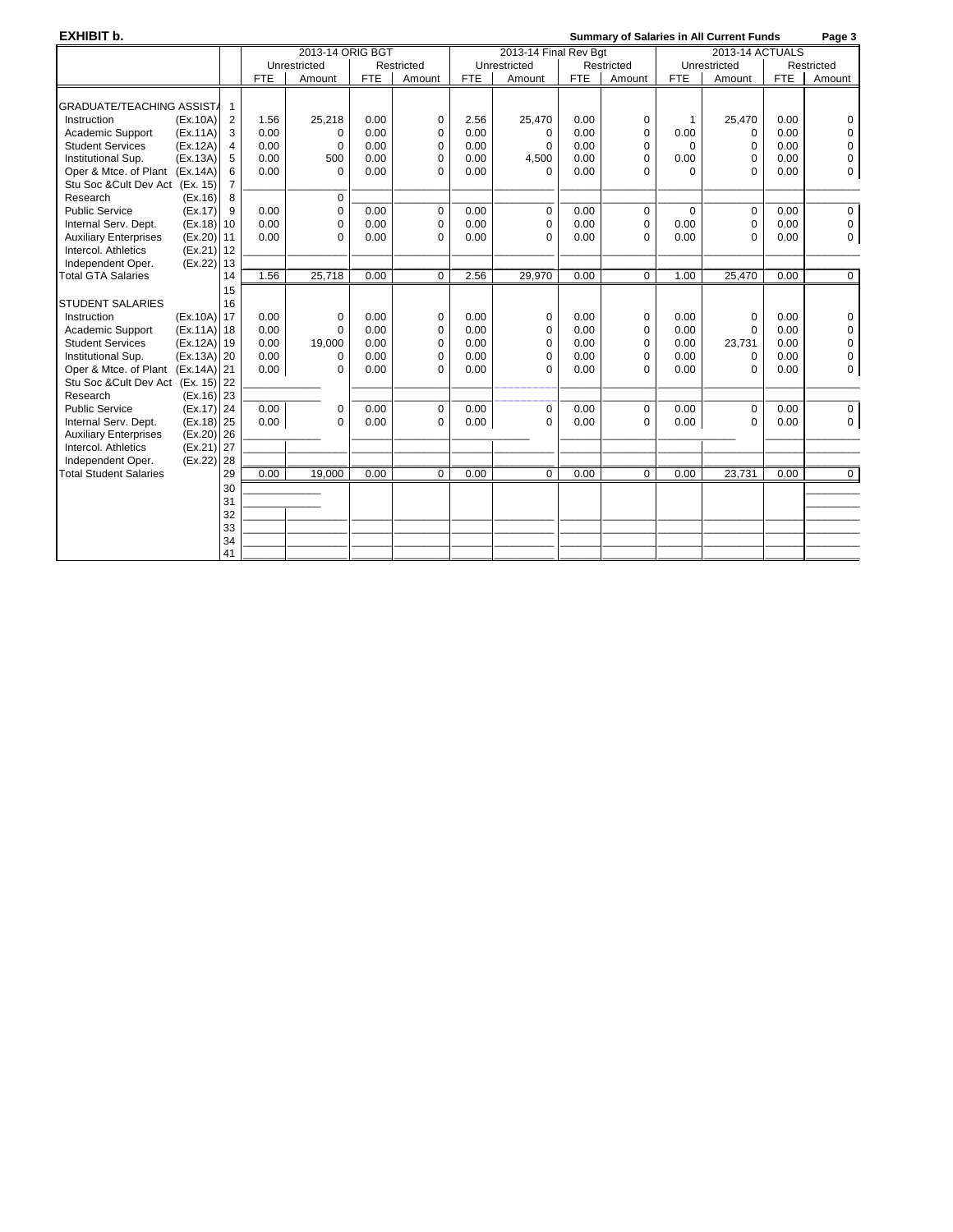**EXHIBIT b. CONSULTANT CONSULTER SUMMARY OF SUMMARY OF Salaries in All Current Funds** Page 4

|                                              |                |            | 2013-14 ORIG BGT |            |             |            | 2013-14 Final Rev Bgt |            |             |            | 2013-14 ACTUALS |            |             |
|----------------------------------------------|----------------|------------|------------------|------------|-------------|------------|-----------------------|------------|-------------|------------|-----------------|------------|-------------|
|                                              |                |            | Unrestricted     |            | Restricted  |            | Unrestricted          |            | Restricted  |            | Unrestricted    |            | Restricted  |
|                                              |                | <b>FTE</b> | Amount           | <b>FTE</b> | Amount      | <b>FTE</b> | Amount                | <b>FTE</b> | Amount      | <b>FTE</b> | Amount          | <b>FTE</b> | Amount      |
|                                              |                |            |                  |            |             |            |                       |            |             |            |                 |            |             |
| <b>FEDERAL WORK STUDY</b>                    | 1              |            |                  |            |             |            |                       |            |             |            |                 |            |             |
| Instruction<br>(EX.10A)                      | $\overline{2}$ | 0.00       | 0                | 0.00       | $\pmb{0}$   | 0.00       | $\mathbf 0$           | 0.00       | 0           | 0.00       | $\mathbf 0$     | 0.00       | 0           |
| Academic Support<br>(EX.11A)                 | 3              | 0.00       | $\mathbf 0$      | 0.00       | 0           | 0.00       | $\Omega$              | 0.00       | 0           | 0.00       | 0               | 0.00       | 0           |
| <b>Student Services</b><br>(EX.12A)          | $\overline{4}$ | 0.00       | 11,500           | 0.00       | $\Omega$    | 0.00       | 26,767                | 0.00       | 0           | 0.00       | 0               | 0.00       | 0           |
| Institutional Sup.<br>(EX.13A)               | 5              | 0.00       | $\Omega$         | 0.00       | $\Omega$    | 0.00       | $\Omega$              | 0.00       | 0           | 0.00       | 0               | 0.00       | 0           |
| Oper & Mtce. of Plant (Ex.14A)               | 6              | 0.00       | $\Omega$         | 0.00       | $\Omega$    | 0.00       | $\Omega$              | 0.00       | $\Omega$    | 0.00       | $\Omega$        | 0.00       | 0           |
| Stu Soc & Cult Dev Act (Ex. 15)              | $\overline{7}$ |            |                  |            |             |            |                       |            |             |            |                 |            |             |
| Research<br>(EX.16)                          | 8              |            |                  |            |             |            |                       |            |             |            |                 |            |             |
| <b>Public Service</b><br>(EX.17)             | 9              | 0.00       | $\mathbf 0$      | 0.00       | $\mathbf 0$ | 0.00       | $\mathbf 0$           | 0.00       | 0           | 0.00       | $\mathbf 0$     | 0.00       | 0           |
| Internal Serv. Dept.<br>$(Ex.18)$ 10         |                | 0.00       | $\Omega$         | 0.00       | $\mathbf 0$ | 0.00       | $\Omega$              | 0.00       | $\Omega$    | 0.00       | $\mathbf 0$     | 0.00       | $\Omega$    |
| $(Ex.20)$ 11<br><b>Auxiliary Enterprises</b> |                |            |                  |            |             |            |                       |            |             |            |                 |            |             |
| Intercol. Athletics<br>(Ex.21) 12            |                |            |                  |            |             |            |                       |            |             |            |                 |            |             |
| (Ex.22) 13<br>Independent Oper.              |                |            |                  |            |             |            |                       |            |             |            |                 |            |             |
| <b>Total Federal Work study</b>              | 14             | 0.00       | 11,500           | 0.00       | $\mathbf 0$ | 0.00       | 26,767                | 0.00       | $\mathbf 0$ | 0.00       | $\mathbf 0$     | 0.00       | 0           |
|                                              | 15             |            |                  |            |             |            |                       |            |             |            |                 |            |             |
| <b>STATE WORKSTUDY</b>                       | 16             |            |                  |            |             |            |                       |            |             |            |                 |            |             |
| (Ex.10A) 17<br>Instruction                   |                | 0.00       | $\mathbf 0$      | 0.00       | $\mathbf 0$ | 0.00       | $\mathbf 0$           | 0.00       | 0           | 0.00       | $\mathbf 0$     | 0.00       | 0           |
| Academic Support<br>(Ex.11A) 18              |                | 0.00       | $\Omega$         | 0.00       | $\mathbf 0$ | 0.00       | $\Omega$              | 0.00       | 0           | 0.00       | $\mathbf 0$     | 0.00       | 0           |
| <b>Student Services</b><br>(Ex.12A) 19       |                | 0.00       | 15,267           | 0.00       | $\Omega$    | 0.00       | $\Omega$              | 0.00       | 0           | 0.00       | $\mathbf 0$     | 0.00       | $\Omega$    |
| Institutional Sup.<br>(Ex.13A) 20            |                | 0.00       | $\mathbf 0$      | 0.00       | $\mathbf 0$ | 0.00       | 0                     | 0.00       | 0           | 0.00       | $\mathbf 0$     | 0.00       | 0           |
| Oper. & Maint. of Plant (Ex.14A) 21          |                | 0.00       | $\Omega$         | 0.00       | $\Omega$    | 0.00       | $\Omega$              | 0.00       | 0           | 0.00       | $\Omega$        | 0.00       | $\Omega$    |
| Stu Soc & Cult Dev Act (Ex. 15) 22           |                |            |                  |            |             |            |                       |            |             |            |                 |            |             |
| $(Ex.16)$ 23<br>Research                     |                |            |                  |            |             |            |                       |            |             |            |                 |            |             |
| <b>Public Service</b><br>(Ex.17) 24          |                | 0.00       | $\mathbf 0$      | 0.00       | $\mathbf 0$ | 0.00       | $\mathbf 0$           | 0.00       | 0           | 0.00       | $\mathbf 0$     | 0.00       | 0           |
| Internal Serv. Dept.<br>(Ex.18) 25           |                | 0.00       | $\Omega$         | 0.00       | $\Omega$    | 0.00       | $\Omega$              | 0.00       | $\Omega$    | 0.00       | $\Omega$        | 0.00       | 0           |
| $(Ex.20)$ 26<br><b>Auxiliary Enterprises</b> |                |            |                  |            |             |            |                       |            |             |            |                 |            |             |
| Intercol. Athletics<br>(Ex.21) 27            |                |            |                  |            |             |            |                       |            |             |            |                 |            |             |
| Independent Oper.<br>(Ex.22) 28              |                |            |                  |            |             |            |                       |            |             |            |                 |            |             |
| <b>Total State Work Study</b>                | 29             | 0.00       | 15,267           | 0.00       | 0           | 0.00       | 0                     | 0.00       | 0           | 0.00       | 0               | 0.00       | $\mathbf 0$ |
|                                              | 30             |            |                  |            |             |            |                       |            |             |            |                 |            |             |
|                                              | 31             |            |                  |            |             |            |                       |            |             |            |                 |            |             |
|                                              | 32             |            |                  |            |             |            |                       |            |             |            |                 |            |             |
|                                              | 33             |            |                  |            |             |            |                       |            |             |            |                 |            |             |
|                                              |                |            |                  |            |             |            |                       |            |             |            |                 |            |             |
|                                              | 34             |            |                  |            |             |            |                       |            |             |            |                 |            |             |
|                                              | 41             |            |                  |            |             |            |                       |            |             |            |                 |            |             |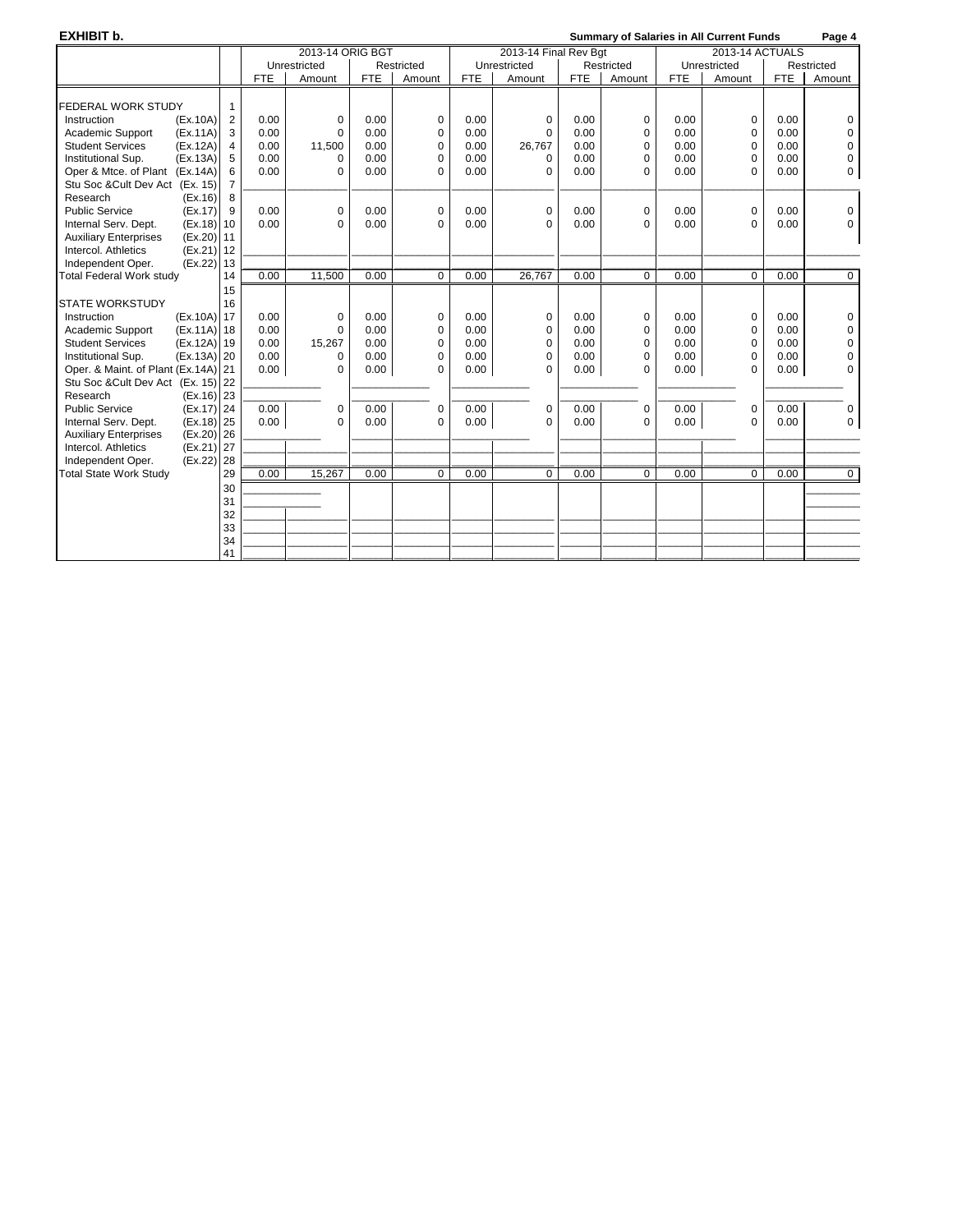**EXHIBIT b. Summary of Salaries in All Current Funds Page 5** 2013-14 ORIG BGT 2013-14 Final Rev Bgt 2013-14 ACTUALS<br>
2013-14 ACTUALS<br>
2013-14 Actual Directricted Restricted Restricted Restricted Restricted Unrestricted | Restricted | Unrestricted | Restricted | Unrestricted | Restricted | Restricted | Restricted | Restricted | Restricted | Restricted | Restricted | Restricted | Restricted | Restricted | Restricted | Restrict FTE | Amount | FTE | Amount | FTE | Amount | FTE | Amount OTHER SALARIES | 1<br>
Instruction (Ex.10A) 2 Instruction (Ex.10A) 2 0.00 0 0.00 0 0.00 0 0.00 0 0.00 0 0.00 0 Academic Support (Ex.11A) 3 0.00 0 0.00 0 0.00 0 0.00 0 0.00 0 0.00 0 Student Services (Ex.12A) 4 0.00 0 0.00 0 0.00 0 0.00 0 0.00 0 0.00 0 Institutional Sup. (Ex.13A) 5 | 1.00 | 44,946 | 0.00 | 0 | 1.00 | 45,395 | 0.00 | 0 | 1.00 | 45,395 | 0.00 | 0<br>Oper & Mtce. of Plant (Ex.14A) 6 | 0.00 | 0.00 | 0.00 | 0.00 | 0.00 | 0.00 | 0.00 | 0.00 | 0.00 | 0.00 | 0.00 Oper & Mtce. of Plant (Ex.14A) Stu Soc &Cult Dev Act (Ex. 15) 7<br>Research (Ex. 16) 8 Research<br>Public Service Public Service (Ex.17) 9 0.00 0 0.00 0 0.00 0 0.00 0 0.00 0 0.00 0 Internal Serv. Dept. (Ex.18) 10 0.00 0 0.00 0 0.00 0 0.00 0 0.00 0 0.00 0 0.00 0 0.00 0 0 0.00 0 0 0 0.00 0 0<br>Auxiliary Enterprises (Ex.20) 11 0 0.00 0 0 0.00 0 0 0.00 0 0 0.00 0 0 0.00 0 0 0.00 0 0 0 0 0 0 0 0 0 0 0 0 0 Auxiliary Enterprises (Ex.20) 11<br>Intercol. Athletics (Ex.21) 12 Intercol. Athletics (Ex.21) 12<br>Independent Oper. (Ex.22) 13 Independent Oper. (Ex.22) 13 \_\_\_\_\_\_\_\_\_\_\_\_\_ \_\_\_\_\_\_\_\_\_\_ \_\_\_\_\_\_\_\_\_\_\_\_\_ \_\_\_\_\_\_\_\_\_\_\_\_\_\_\_\_\_\_\_\_\_\_\_ \_\_\_\_\_\_\_\_\_\_ \_\_\_\_\_\_\_\_\_\_\_\_\_ \_\_\_\_\_\_\_\_\_\_\_\_\_\_\_\_\_\_\_\_\_\_\_ \_\_\_\_\_\_\_\_\_\_ \_\_\_\_\_\_\_\_\_\_\_\_\_ \_\_\_\_\_\_\_\_\_\_ Total Other Salaries 14 15 16 Instruction (Ex.10A) 17<br>Academic Support (Ex.11A) 18 Academic Support Student Services (Ex.12A) 19<br>Institutional Sup. (Ex.13A) 20 Institutional Sup. Oper & Mtce. of Plant (Ex.14A) 21 Stu Soc &Cult Dev Act (Ex. 15) 22 Research (Ex.16) 23 Public Service (Ex.17) 24 Internal Serv. Dept. (Ex.18) 25<br>Auxiliary Enterprises (Ex.20) 26 Auxiliary Enterprises (Ex.20) 26<br>Intercol. Athletics (Ex.21) 27 Intercol. Athletics (Ex.21) 27<br>Independent Oper. (Ex.22) 28 Independent Oper. (Ex.22) 28<br>Total 29 Total 29 0.00 0 0.00 0 0.00 0 0.00 0 0.00 0 0.00 0 30 \_\_\_\_\_\_\_\_\_\_\_\_\_ \_\_\_\_\_\_\_\_\_\_ 31 \_\_\_\_\_\_\_\_\_\_\_\_\_ \_\_\_\_\_\_\_\_\_\_ 32 \_\_\_\_\_\_\_\_\_\_\_\_\_ \_\_\_\_\_\_\_\_\_\_ \_\_\_\_\_\_\_\_\_\_\_\_\_ \_\_\_\_\_\_\_\_\_\_\_\_\_\_\_\_\_\_\_\_\_\_\_ \_\_\_\_\_\_\_\_\_\_ \_\_\_\_\_\_\_\_\_\_\_\_\_ \_\_\_\_\_\_\_\_\_\_\_\_\_\_\_\_\_\_\_\_\_\_\_ \_\_\_\_\_\_\_\_\_\_ \_\_\_\_\_\_\_\_\_\_\_\_\_ \_\_\_\_\_\_\_\_\_\_ 33 \_\_\_\_\_\_\_\_\_\_\_\_\_ \_\_\_\_\_\_\_\_\_\_ \_\_\_\_\_\_\_\_\_\_\_\_\_ \_\_\_\_\_\_\_\_\_\_\_\_\_\_\_\_\_\_\_\_\_\_\_ \_\_\_\_\_\_\_\_\_\_ \_\_\_\_\_\_\_\_\_\_\_\_\_ \_\_\_\_\_\_\_\_\_\_\_\_\_\_\_\_\_\_\_\_\_\_\_ \_\_\_\_\_\_\_\_\_\_ \_\_\_\_\_\_\_\_\_\_\_\_\_ \_\_\_\_\_\_\_\_\_\_ 34 \_\_\_\_\_\_\_\_\_\_\_\_\_ \_\_\_\_\_\_\_\_\_\_ \_\_\_\_\_\_\_\_\_\_\_\_\_ \_\_\_\_\_\_\_\_\_\_\_\_\_\_\_\_\_\_\_\_\_\_\_ \_\_\_\_\_\_\_\_\_\_ \_\_\_\_\_\_\_\_\_\_\_\_\_ \_\_\_\_\_\_\_\_\_\_\_\_\_\_\_\_\_\_\_\_\_\_\_ \_\_\_\_\_\_\_\_\_\_ \_\_\_\_\_\_\_\_\_\_\_\_\_ \_\_\_\_\_\_\_\_\_\_ 41 \_\_\_\_\_\_\_\_\_\_\_\_\_ \_\_\_\_\_\_\_\_\_\_ \_\_\_\_\_\_\_\_\_\_\_\_\_ \_\_\_\_\_\_\_\_\_\_\_\_\_\_\_\_\_\_\_\_\_\_\_ \_\_\_\_\_\_\_\_\_\_ \_\_\_\_\_\_\_\_\_\_\_\_\_ \_\_\_\_\_\_\_\_\_\_\_\_\_\_\_\_\_\_\_\_\_\_\_ \_\_\_\_\_\_\_\_\_\_ \_\_\_\_\_\_\_\_\_\_\_\_\_ \_\_\_\_\_\_\_\_\_\_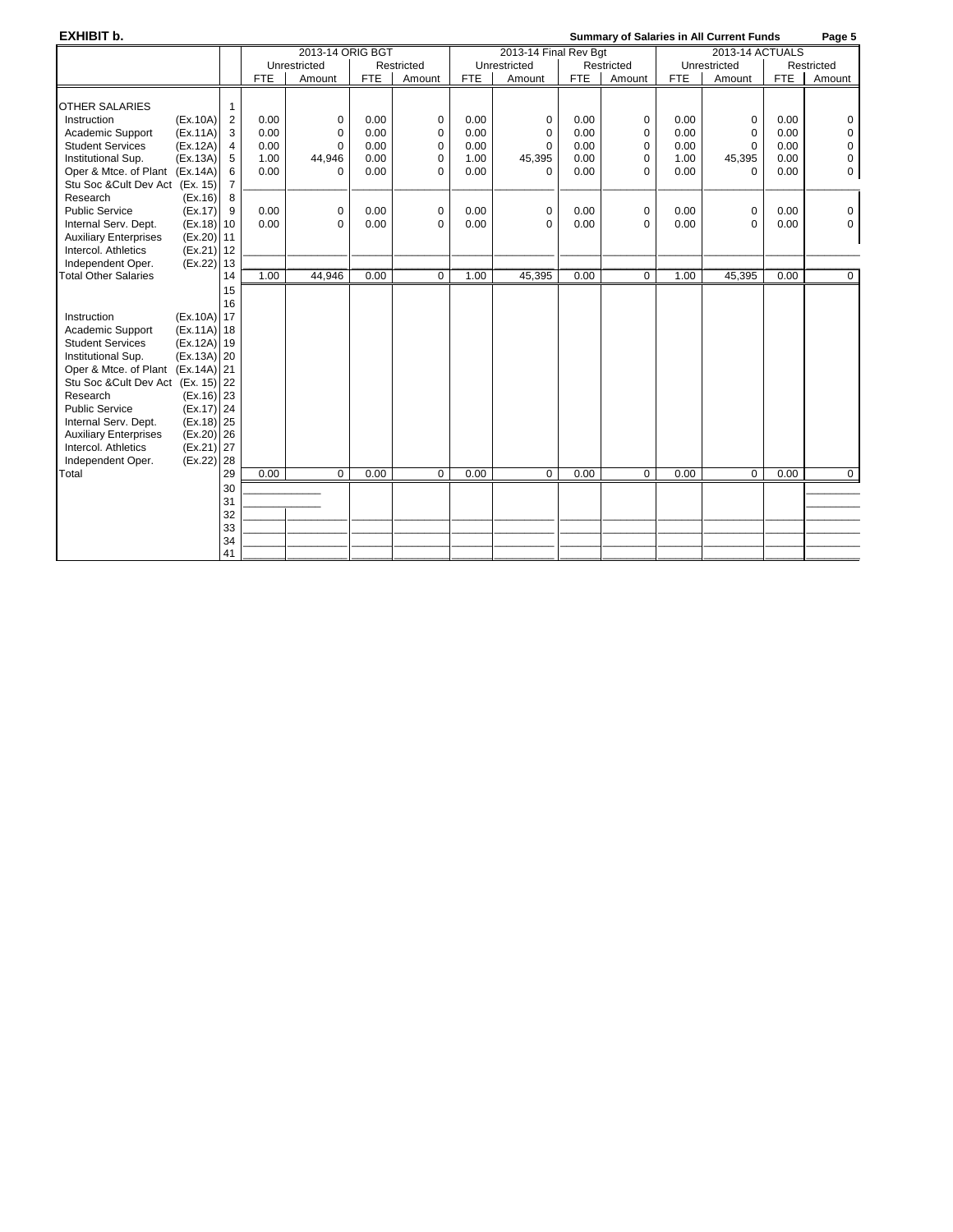| EXHIBIT b.                     |                |            |                  |            |             |            |                       |            |             |            | <b>Summary of Salaries in All Current Funds</b> |            | Page 6      |
|--------------------------------|----------------|------------|------------------|------------|-------------|------------|-----------------------|------------|-------------|------------|-------------------------------------------------|------------|-------------|
|                                |                |            | 2013-14 ORIG BGT |            |             |            | 2013-14 Final Rev Bgt |            |             |            | 2013-14 ACTUALS                                 |            |             |
|                                |                |            | Unrestricted     |            | Restricted  |            | Unrestricted          |            | Restricted  |            | Unrestricted                                    |            | Restricted  |
|                                |                | <b>FTE</b> | Amount           | <b>FTE</b> | Amount      | <b>FTE</b> | Amount                | <b>FTE</b> | Amount      | <b>FTE</b> | Amount                                          | <b>FTE</b> | Amount      |
| <b>GRAND TOTAL SALARIES</b>    | $\mathbf{1}$   |            |                  |            |             |            |                       |            |             |            |                                                 |            |             |
| <b>Faculty Salaries</b>        | $\mathbf 2$    | 75.27      | 2,080,502        | 12.34      | 342,521     | 76.07      | 2,242,278             | 10.78      | 661.891     | 65.38      | 1,985,201                                       | 1.65       | 48,303      |
|                                | 3              |            |                  |            |             |            |                       |            |             |            |                                                 |            |             |
| <b>Professional Salaries</b>   | $\overline{4}$ | 49.50      | 2,525,917        | 6.80       | 282,232     | 44.80      | 2,293,091             | 9.60       | 384,187     | 43.81      | 1,987,675                                       | 16.17      | 567,970     |
|                                | 5              |            |                  |            |             |            |                       |            |             |            |                                                 |            |             |
| <b>Support Staff Salaries</b>  | 6              | 56.76      | 1,706,303        | 5.00       | 153,864     | 58.47      | 1,724,421             | 5.00       | 140,008     | 56.76      | 1,664,440                                       | 5.00       | 122,594     |
|                                | $\overline{7}$ |            |                  |            |             |            |                       |            |             |            |                                                 |            |             |
| Graduate/Teaching Assistant Sa | 8<br>9         | 1.56       | 25,718           | 0.00       | $\mathbf 0$ | 2.56       | 29,970                | 0.00       | $\mathbf 0$ | 1.00       | 25,470                                          | 0.00       | $\mathbf 0$ |
| <b>Student Salaries</b>        | 10             | 0.00       | 19,000           | 0.00       | $\mathbf 0$ | 0.00       | $\mathbf 0$           | 0.00       | $\mathbf 0$ | 0.00       | 23,731                                          | 0.00       | $\mathbf 0$ |
|                                | 11             |            |                  |            |             |            |                       |            |             |            |                                                 |            |             |
| <b>Federal Work Study</b>      | 12             | 0.00       | 11,500           | 0.00       | 0           | 0.00       | 26,767                | 0.00       | 0           | 0.00       | $\mathbf 0$                                     | 0.00       | $\mathbf 0$ |
|                                | 13             |            |                  |            |             |            |                       |            |             |            |                                                 |            |             |
| State Work Study               | 14             | 0.00       | 15,267           | 0.00       | $\Omega$    | 0.00       | $\Omega$              | 0.00       | $\Omega$    | 0.00       | $\Omega$                                        | 0.00       | $\mathbf 0$ |
|                                | 15             |            |                  |            |             |            |                       |            |             |            |                                                 |            |             |
| <b>Other Salaries</b>          | 16             | 1.00       | 44,946           | 0.00       | 0           | 1.00       | 45,395                | 0.00       | $\Omega$    | 1.00       | 45,395                                          | 0.00       | $\mathbf 0$ |
|                                | 17             |            |                  |            |             |            |                       |            |             |            |                                                 |            |             |
| Total                          | 18             | 184.09     | 6,429,153        | 24.14      | 778,617     | 182.90     | 6,361,922             | 25.38      | ########    | 167.94     | 5,731,913                                       | 22.82      | 738,867     |
|                                | 19             |            |                  |            |             |            |                       |            |             |            |                                                 |            |             |
|                                | 20             |            |                  |            |             |            |                       |            |             |            |                                                 |            |             |
|                                | 21             |            |                  |            |             |            |                       |            |             |            |                                                 |            |             |
|                                | 22             |            |                  |            |             |            |                       |            |             |            |                                                 |            |             |
|                                | 23             |            |                  |            |             |            |                       |            |             |            |                                                 |            |             |
|                                | 24<br>25       |            |                  |            |             |            |                       |            |             |            |                                                 |            |             |
|                                | 26             |            |                  |            |             |            |                       |            |             |            |                                                 |            |             |
|                                | 27             |            |                  |            |             |            |                       |            |             |            |                                                 |            |             |
|                                | 28             |            |                  |            |             |            |                       |            |             |            |                                                 |            |             |
|                                | 29             |            |                  |            |             |            |                       |            |             |            |                                                 |            |             |
|                                | 30             |            |                  |            |             |            |                       |            |             |            |                                                 |            |             |
|                                | 31             |            |                  |            |             |            |                       |            |             |            |                                                 |            |             |
|                                | 32             |            |                  |            |             |            |                       |            |             |            |                                                 |            |             |
|                                | 33             |            |                  |            |             |            |                       |            |             |            |                                                 |            |             |
|                                | 34             |            |                  |            |             |            |                       |            |             |            |                                                 |            |             |
|                                | 35             |            |                  |            |             |            |                       |            |             |            |                                                 |            |             |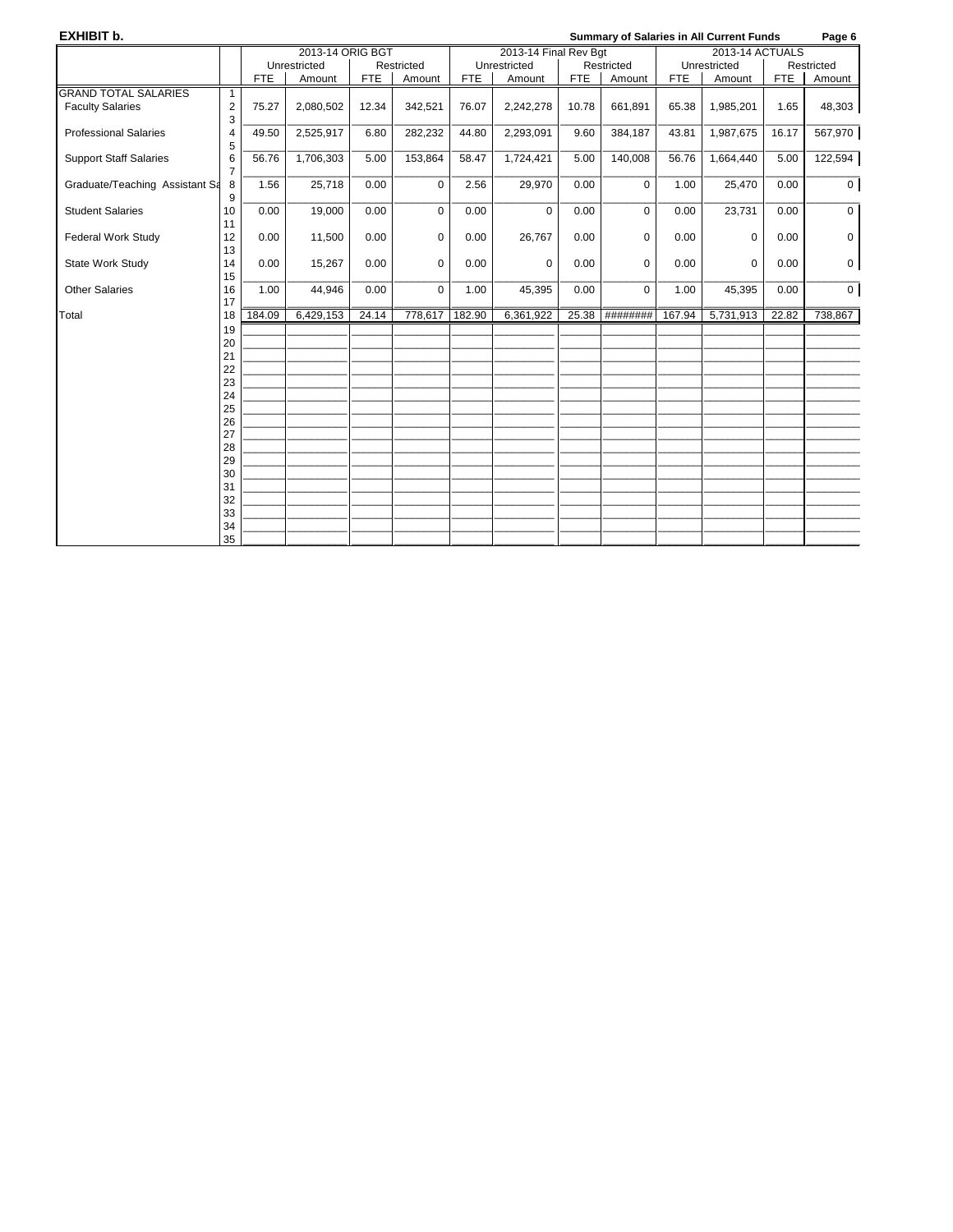### NEW MEXICO COMMISSION ON HIGHER EDUCATION Unrestricted Instruction and General Report of Salary and Fringe Benefit Increases 2013-14 ACTUALS

### Institution: Luna Community College

| Prepared By: Donna Flores-Medina                                  | Date:  | 09/09/14                 |            |                             |                     |
|-------------------------------------------------------------------|--------|--------------------------|------------|-----------------------------|---------------------|
|                                                                   |        | Final App BGT<br>2013-14 |            | <b>ACTUALS</b><br>2013-2014 |                     |
|                                                                   | FTE.   | Amount                   | <b>FTE</b> | Amount                      | Percent<br>Variance |
| <b>SALARIES:</b>                                                  | ====== | ========                 | =====      | ========                    |                     |
| Faculty (1)                                                       | 76.07  | 2,242,278                | 65.38      | 1,985,201                   | $-11%$              |
| <b>Other Salaries</b>                                             | 90.51  | 3,382,952                | 88.05      | 3,247,332                   | $-4%$               |
| <b>Total Salaries</b>                                             | 166.58 | 5,625,230                | 153.43     | 5,232,533                   | $-7%$               |
| <b>FRINGE BENEFITS:</b>                                           |        |                          |            |                             |                     |
| <b>FICA</b>                                                       |        | 452,095                  |            | 304,168                     | $-33%$              |
| Medicare                                                          |        | 72,538                   |            | 71,664                      | $-1%$               |
| Retirement                                                        |        | 606,163                  |            | 624,526                     | 3%                  |
| 1% Retiree's Health Act                                           |        | 86,555                   |            | 94,981                      | 10%                 |
| Group Insurance                                                   |        | 472,511                  |            | 472,842                     | 0%                  |
| Worker's Comp.                                                    |        | 88,497                   |            | 87,587                      | $-1%$               |
| Unemployment Comp.                                                |        | 459,997                  |            | 405,651                     | $-12%$              |
| <b>Total Fringe Benefits</b>                                      |        | 2,238,356                |            | 2,061,419                   | $-8%$               |
| <b>Total Compensation</b>                                         | 166.58 | 7,863,586                | 153.43     | 7,293,952                   | $-7%$               |
| Estimated Percent Salary Increase for Returning Full-Time Faculty |        |                          |            |                             | 1.5%                |
| Estimated Percent Salary Increase for Returning Full-Time Staff   |        |                          |            |                             | 1.5%                |
|                                                                   |        |                          |            |                             |                     |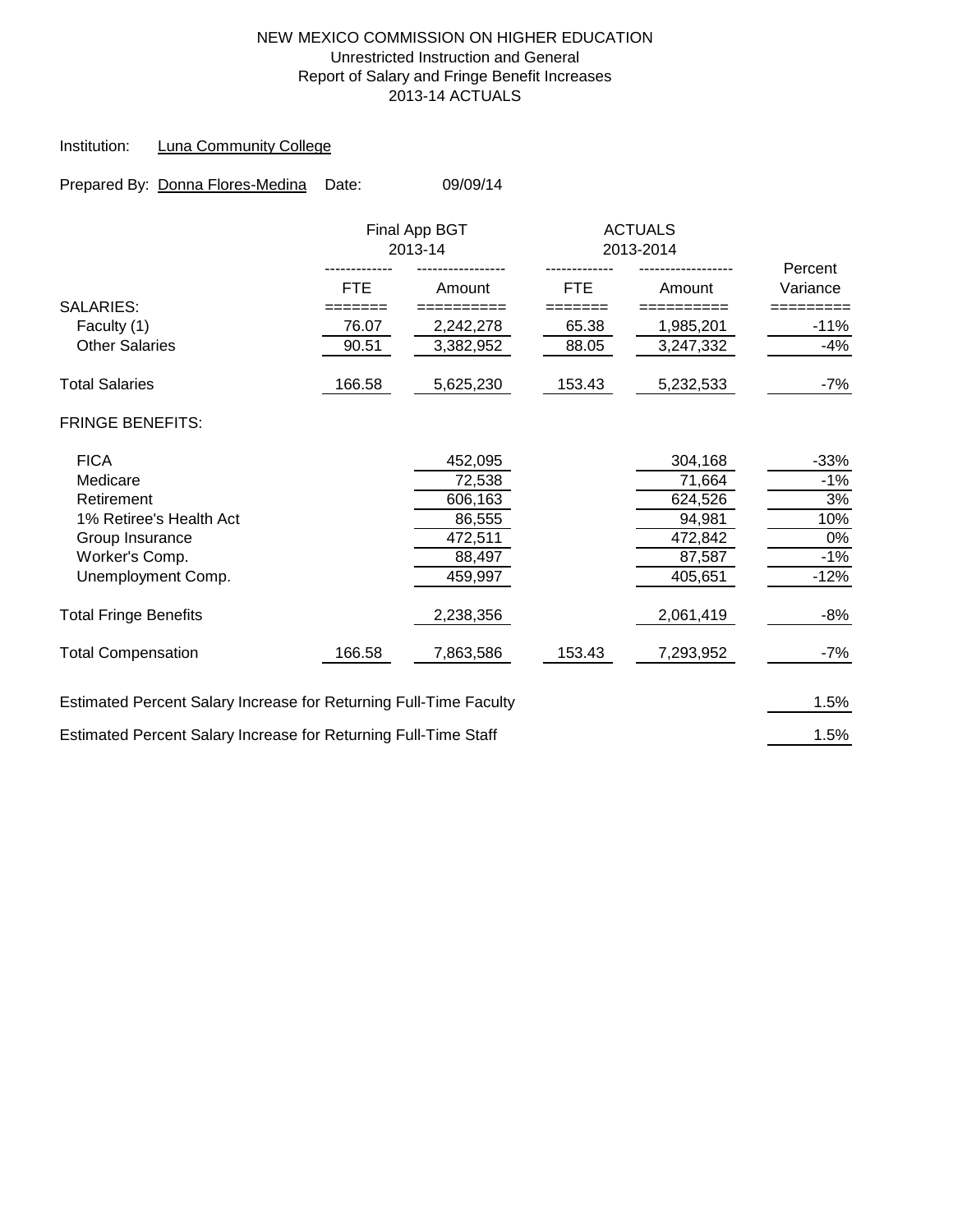## **EXHIBIT e and f.**

|                                               |               |                | 2013-14 | 2013-14             | 2013-2014      |
|-----------------------------------------------|---------------|----------------|---------|---------------------|----------------|
|                                               |               |                |         | ORG BGT inal App BG | <b>ACTUALS</b> |
|                                               |               |                |         |                     |                |
| EXHIBIT e. SALARIES OF PRINCIPAL OFFICERS     |               | $\mathbf 2$    |         |                     |                |
|                                               |               | 3              |         |                     |                |
| Libraries                                     |               | 4              |         |                     |                |
| Director-Interim                              | Martinez      | 5              | 40,467  | 0                   | 41,085         |
| <b>Academic Administration</b>                |               | 6              |         |                     |                |
| VP for Academics                              | Martinez      | $\overline{7}$ | 83,436  | 84,270              | 89,506         |
| <b>Financial Aid Administration</b>           |               | 8              |         |                     |                |
| <b>Director</b>                               | Montoya       | 9              | 51,845  | 52,363              | 52,364         |
|                                               |               | 10             |         |                     |                |
| <b>Student Records</b>                        |               | 11             |         |                     |                |
| <b>Director</b>                               | Ortiz         | 12             | 67,067  | 67,738              | 67,738         |
|                                               |               | 13             |         |                     |                |
| Recruitment/Admissions                        |               | 14             |         |                     |                |
| <b>Director</b>                               | Marquez       | 15             | 50,468  | 52,120              | 50,468         |
|                                               |               | 16             |         |                     |                |
| <b>Executive Management</b>                   |               | 17             |         |                     |                |
| President                                     | Campos        | 18             | 150,000 | 150,000             | 150,000        |
| VP for Finance & Admin.                       | Flores-Medina |                | 91,800  | 91,800              | 91,800         |
|                                               |               | 20             | 0       | U                   | U              |
|                                               |               | 21             |         |                     |                |
|                                               |               | 22             |         |                     |                |
| <b>Fiscal Operations</b>                      |               | 23             |         |                     |                |
| Controller-Interim                            | Martinez      | 24             | 48,036  | 0                   | 49,504         |
|                                               |               | 25             |         |                     |                |
| Institutional Research & Planning             | Romero        | 26             | 52,882  | 33,641              | 37,843         |
|                                               |               | 27             |         |                     |                |
|                                               |               | 28             |         |                     |                |
|                                               |               | 29             |         |                     |                |
|                                               |               | 30             |         |                     |                |
|                                               |               | 31             |         |                     |                |
|                                               |               | 32             |         |                     |                |
|                                               |               | 33<br>34       |         |                     |                |
|                                               |               | 35             |         |                     |                |
| EXHIBIT f. NATIONAL DIRECT STUDENT LOAN FUNDS |               |                |         |                     |                |
| Federal Grant for NDSL Program                |               | 37             |         |                     |                |
| Mandatory Transfer from I & C & G (Exh.2)     |               | 38             |         |                     |                |
|                                               |               |                |         |                     |                |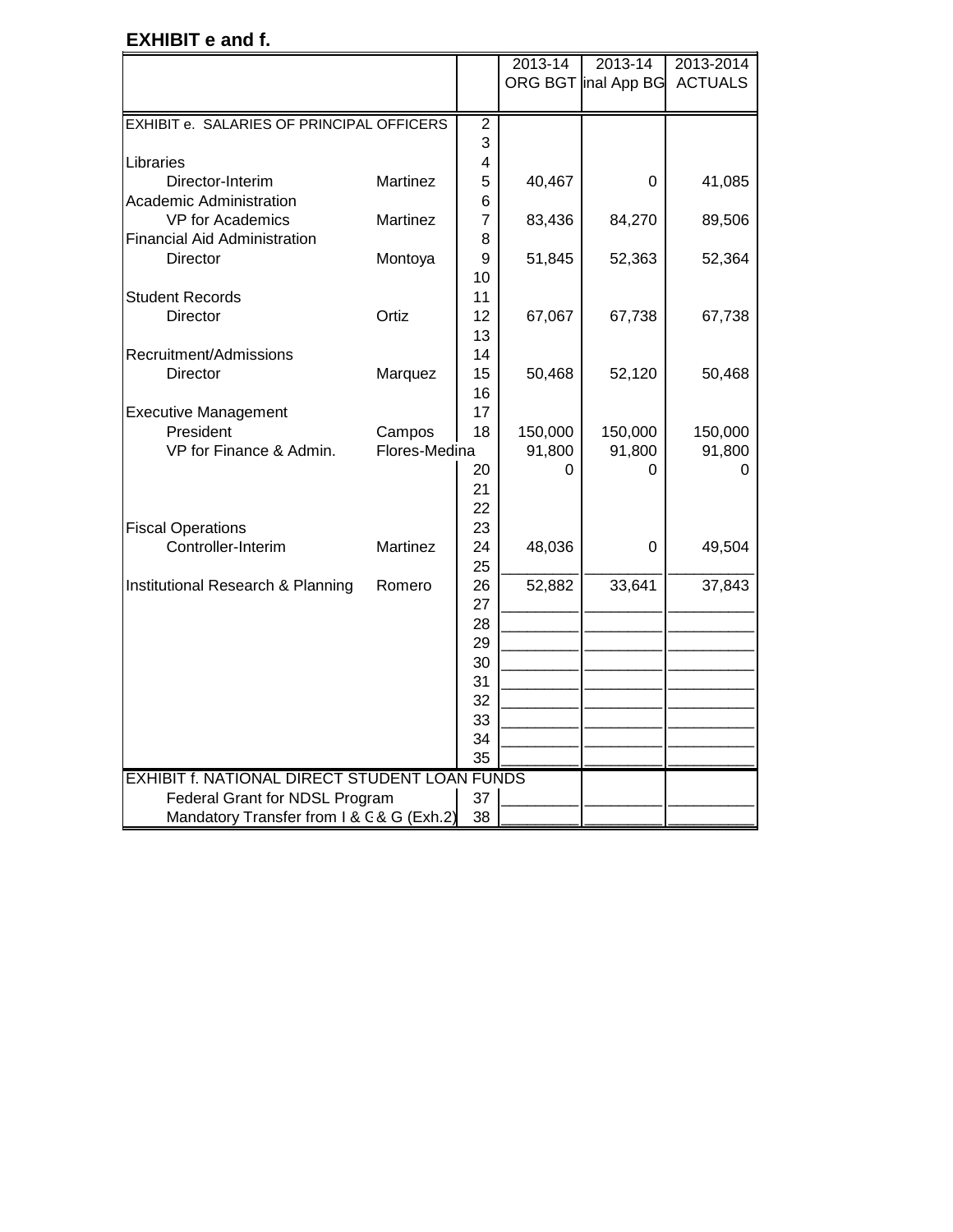| <b>XHIBI</b> |  |
|--------------|--|
|--------------|--|

## **Summary of Plant Funds Capital Outlay** Page 1

|                                          |    | <b>ORG BGT</b> | Final App BGT | <b>ACTUALS</b> |
|------------------------------------------|----|----------------|---------------|----------------|
|                                          |    | 2013-14        | 2013-14       | 2013-2014      |
| <b>MAJOR PROJECTS (Exh. IA)</b>          |    |                |               |                |
| Total Receipts Allocated to Major Proj.  | 2  | 4,160,000      | 4,160,000     | 56,026         |
| Beg. Bal. Allocated to Major Projects    | 3  |                | 111,232       |                |
| Total Avail. Allocated to Major Projects | 4  | 4,160,000      | 4,271,232     | 56,026         |
| Tot. Expend. for Allocated Major Proj.   | 5  | 4,160,000      | 4,271,232     | 56,026         |
| Transfer to                              | 6  |                |               |                |
| Transfer from                            |    |                |               |                |
| Ending Bal. Allocated to Major Projects  | 8  |                | ი             |                |
|                                          | 9  |                |               |                |
| <b>LIBRARY BONDS (Allocated)</b>         | 10 |                |               |                |
| <b>Bonds Books</b><br>- Proceeds         | 11 |                |               |                |
| - Interest                               | 12 |                |               |                |
| Beginning Bal. from Bonds Books          | 13 | $\Omega$       | 0             |                |
| Total Avail, from Bonds Books            | 14 | $\Omega$       | 0             |                |
| Total Expend. from Bonds Books           | 15 | $\Omega$       |               |                |
| <b>Ending Balance from Bonds Books</b>   | 16 | $\Omega$       | 0             |                |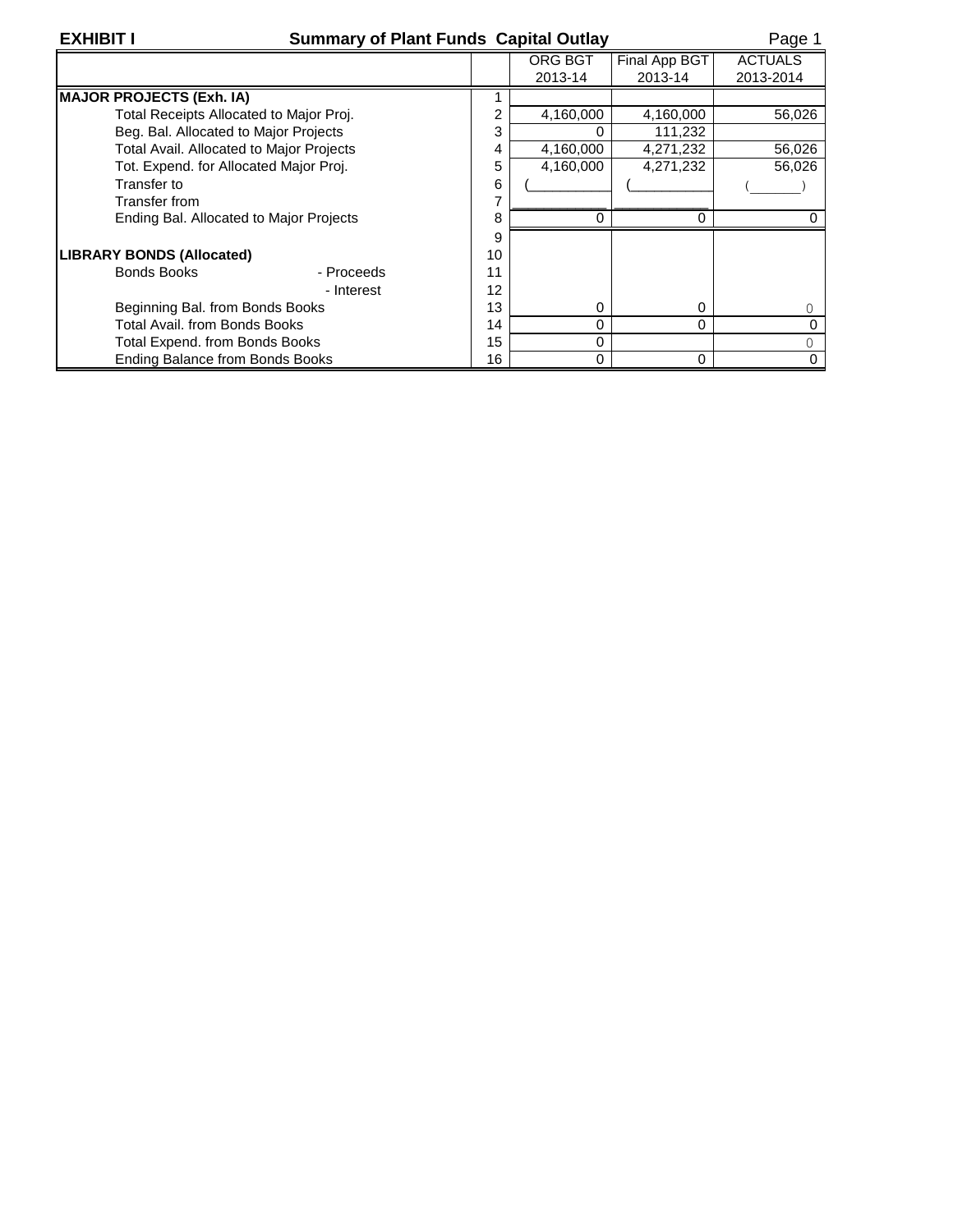## **EXHIBIT I Summary of Plant Funds Capital Outlay Page 2**

|      |                                                         |    | <b>ORG BGT</b> | Final App BGT | <b>ACTUALS</b> |
|------|---------------------------------------------------------|----|----------------|---------------|----------------|
|      |                                                         |    | 2013-14        | 2013-14       | 2013-2014      |
|      | <b>MAJOR CAPITAL OUTLAY - Allocated Revenue (315)</b>   | 17 |                |               |                |
|      | <b>State</b>                                            | 18 |                |               |                |
| 8124 | GO Bonds-Community Use Auditorium                       | 19 | $\Omega$       | 0             | 0              |
| 8119 | GO Bonds-Vo Ed Renovation                               | 20 | 3,960,000      | 3,960,000     | 56,026         |
|      | GO Bonds-Bsns. Occupations Rem.                         | 21 |                |               |                |
|      | Federal                                                 | 22 |                |               |                |
|      |                                                         | 23 |                |               |                |
|      |                                                         | 24 |                |               |                |
|      | <b>State Grants</b>                                     | 25 |                |               |                |
| 8127 | Santa Rosa Vehicle                                      | 26 | $\Omega$       | 0             | $\Omega$       |
|      | <b>Business Occupations Remodel</b>                     | 27 |                |               |                |
| 8126 | Santa Rosa Building Project                             | 28 | 0              |               | 0              |
|      | Administration Building Improvement                     | 29 |                |               |                |
| 8121 | <b>Baseball Equipment</b>                               | 30 | 0              | 0             | 0              |
| 8122 | <b>Field Construction</b>                               | 31 | $\mathbf 0$    | 0             | 0              |
| 8123 | <b>Building Trades Building Improvement</b>             | 32 | $\Omega$       | 0             | $\overline{0}$ |
| 8118 | <b>Satellite Construction</b>                           | 33 |                | $\mathbf 0$   |                |
|      | Ed & Cultural Facility Construction                     | 34 |                |               |                |
| 8129 | Santa Rosa Satellite Equipment                          | 35 | 0              |               | 0              |
| 8116 | <b>Auto Collision Lab</b>                               | 36 |                | 0             |                |
| 8117 | Early Childhood Ctr Playground Equip                    | 37 |                | 0             |                |
| 8301 | Springer Forrester Bldg Renovate                        | 38 | 0              | 0             | 0              |
| 8302 | Mora Bldg.-Construction                                 | 39 | 0              | 0             | 0              |
| 8303 | Mora Equipment                                          | 40 | 0              | 0             | 0              |
| 8107 | Raton Equipment                                         | 41 | $\mathbf 0$    |               | 0              |
| 8124 | <b>Community Use Auditorim</b>                          | 42 | 0              | 0             |                |
| 8304 | <b>Multi-Use Cultural Center</b>                        | 43 | $\Omega$       | 0             | 0              |
| 8305 | Nick Salazar Daycare Renov                              |    |                | 0             |                |
| 8306 | Softball Equipment                                      | 44 | 0              |               | 0              |
| 8104 | <b>Wellness Center Equipment</b>                        | 45 | 0              |               | 0              |
| 8307 | Vehicles Purchase                                       | 46 | 0              |               | 0              |
| 8308 | <b>Springer Cooling/Heating</b>                         | 47 | $\Omega$       | 0             | 0              |
|      | <b>Local Grants</b>                                     | 48 |                |               |                |
|      |                                                         | 49 |                |               |                |
|      | <b>Private Gifts</b>                                    | 50 |                |               |                |
| 8115 | Insurance                                               | 51 | 200,000        | 200,000       | $\Omega$       |
|      | Endowment Allocated to Major Capital Outlay             | 52 |                |               |                |
|      | <b>Institutional Bonds Proceeds</b>                     | 53 |                |               |                |
|      | Interest on Balance's Allocated to Major Capital Outlay | 54 |                |               |                |
|      | <b>Total Receipts to Major Capital Outlay</b>           | 55 | 4,160,000      | 4,160,000     | 56,026         |
|      | Beginning Balance Allocated to Major Capital Outlay     | 56 | 111,232        | 111,232       | 111,232        |
|      | Total Available Allocated to Major Capital Outlay       | 57 | 4,271,232      | 4,271,232     | 167,258        |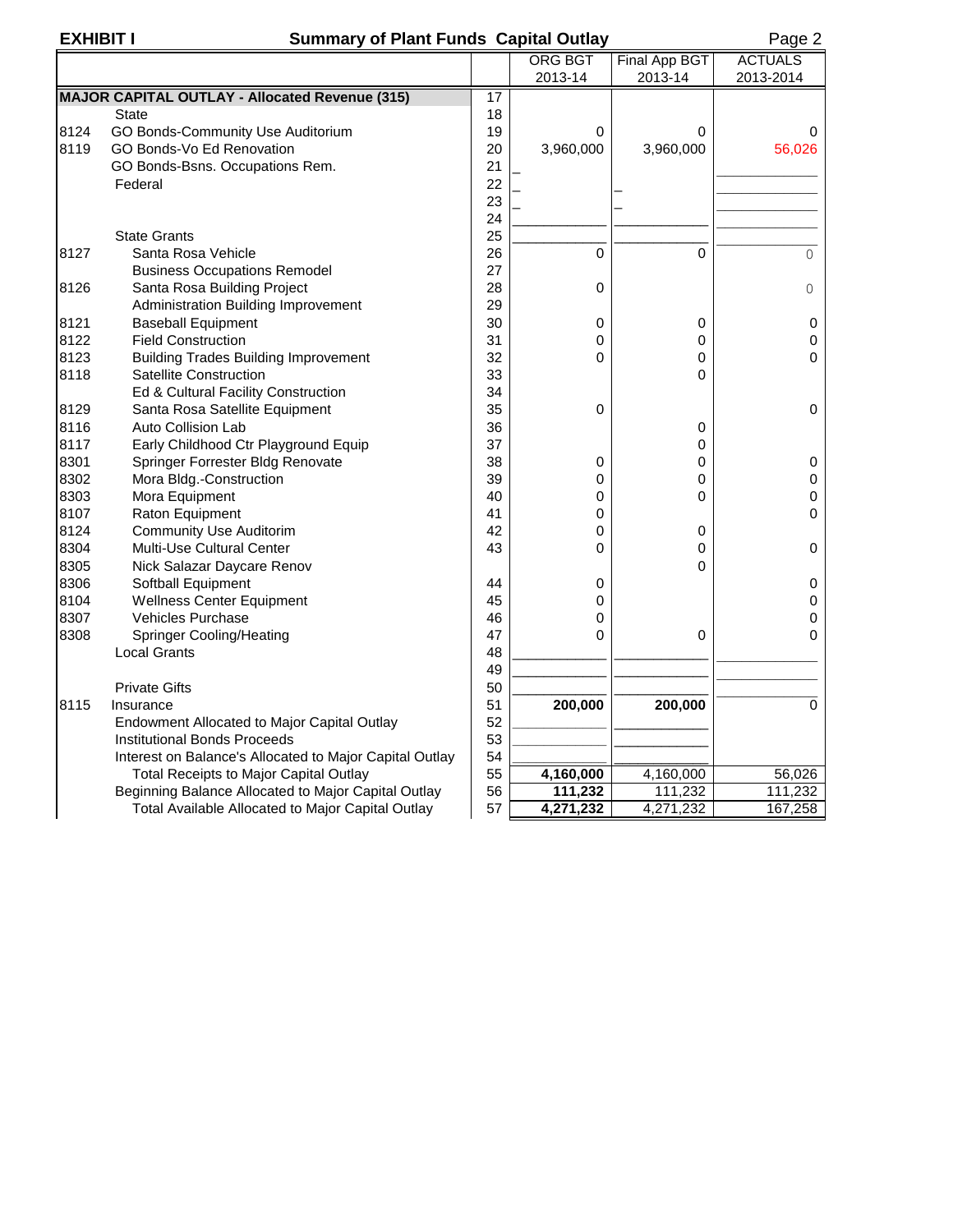| Itemized Expenditures for Allocated Major Capital Outlay     | 58 |           |           |         |
|--------------------------------------------------------------|----|-----------|-----------|---------|
| GO Bonds-Health Care Facility                                | 59 | 0         | 0         | 0       |
| GO Bonds-Improvement to Infrastructure                       | 60 | 3,960,000 | 3,960,000 | 56,026  |
| GO Bonds-Bsns. Occupations Rem.                              | 61 |           |           |         |
|                                                              | 62 |           |           |         |
| Santa Rosa Vehicle                                           | 63 | 0         | 0         | 0       |
| <b>Business Occupations Remodel</b>                          | 64 | 0         | 0         | 0       |
| Santa Rosa Building Project                                  | 65 | 0         | 0         |         |
| Administration Building Improvement                          | 66 | 0         | 0         |         |
| <b>Baseball Equipment</b>                                    | 67 | 0         | 0         | 0       |
| <b>Field Construction</b>                                    | 68 | 0         | 0         | 0       |
| <b>Building Trades Building Improvement</b>                  | 69 | 0         | 0         | 0       |
| <b>Satellite Construction</b>                                | 70 | 0         | 0         | 0       |
| <b>Community Use Auditorium</b>                              | 71 | 0         | 0         | 0       |
| Santa Rosa Satellite Equipment                               | 72 | 0         | 0         | 0       |
| Auto Collision Lab                                           | 73 | 0         | 0         | 0       |
| Early Childhood Ctr Playground Equip                         | 74 | 0         | 0         | 0       |
| Springer Forrester Bldg Renovate                             | 75 | 0         | 0         | O       |
| Mora Bldg.-Construction                                      | 76 | 0         | 0         | 0       |
| Mora Equipment                                               | 77 | 0         | 0         |         |
| Raton Equipment                                              | 78 | 0         | 0         | O       |
| <b>Community Use Auditorim</b>                               | 79 | 0         | 0         |         |
| Multi-Use Cultural Center                                    | 80 | 0         | 0         | O       |
| Nick Salazar Daycare Renov                                   | 81 | 0         | 0         | O       |
| <b>Wellness Center Equipment</b>                             | 82 | 0         | 0         |         |
| <b>Vehicles Purchase</b>                                     | 83 | ი         | 0         |         |
| Springer Cooling/Heating                                     | 84 | 0         | 0         |         |
| Insurance                                                    | 85 | 200,000   | 200,000   |         |
| <b>Total Expenditures for Allocated Major Capital Outlay</b> | 86 | 4,160,000 | 4,160,000 | 56,026  |
| Ending Balance for Allocated Major Capital Outlay            | 87 | 111,232   | 111,232   | 111,232 |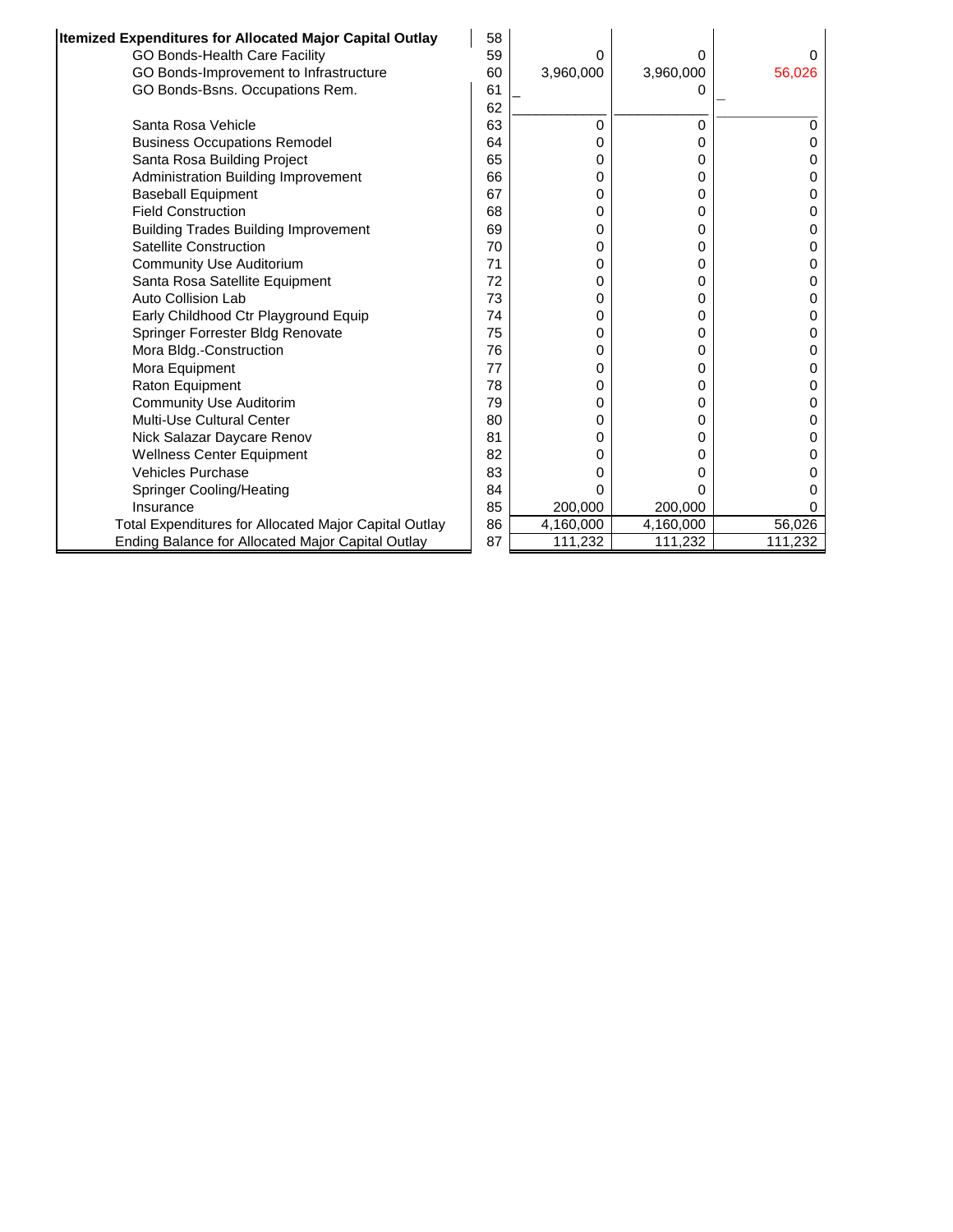## **EXHIBIT I** Summary of Plant Funds Capital Outlay **Page 3 ASS ASSEMBLEM**

|--|

|                                                  |                                                                |                                                         |     | ORG BGT     | Final App BGT | <b>ACTUALS</b> |
|--------------------------------------------------|----------------------------------------------------------------|---------------------------------------------------------|-----|-------------|---------------|----------------|
|                                                  |                                                                |                                                         |     | 2013-14     | 2013-14       | 2013-2014      |
| <b>MINOR CAPITAL OUTLAY - Allocated Revenues</b> |                                                                | 88                                                      |     |             |               |                |
|                                                  | Interest on Allocated Balances                                 |                                                         | 89  |             |               |                |
|                                                  | Early Childhood Permaculture                                   |                                                         | 90  |             | $\Omega$      |                |
| 8105&8125                                        | King's Stadium                                                 |                                                         | 91  | $\Omega$    | 0             |                |
|                                                  | Santa Rosa Project                                             |                                                         | 92  |             |               |                |
|                                                  | Mora Instruction                                               |                                                         | 93  |             |               |                |
|                                                  |                                                                | Beginning Balance UnAllocated to Minor Capital Outlay   | 94  | $\mathbf 0$ | 0             | 0              |
|                                                  | Total Available UnAllocated to Minor Capital Outlay            |                                                         | 95  | $\Omega$    | 0             | $\Omega$       |
|                                                  | <b>Itemize Expenditures for Allocated Minor Capital Outlay</b> |                                                         | 96  |             |               |                |
|                                                  | Early Childhood Permaculture                                   |                                                         | 97  | 0           | 0             |                |
|                                                  | King's Stadium                                                 |                                                         | 98  | 0           | 0             | 0              |
|                                                  | Santa Rosa Project                                             |                                                         | 99  | $\Omega$    | 0             | 0              |
|                                                  | Mora Instruction                                               |                                                         | 100 |             | 0             |                |
|                                                  |                                                                | Departartment of Energy Conservation Measures (Mat      | 101 |             |               |                |
|                                                  | NM Highway Department (Match)                                  |                                                         | 102 |             |               |                |
|                                                  |                                                                |                                                         | 103 |             |               |                |
|                                                  |                                                                |                                                         | 104 |             |               |                |
|                                                  |                                                                |                                                         | 105 |             |               |                |
|                                                  |                                                                |                                                         | 106 |             |               |                |
|                                                  |                                                                |                                                         | 107 |             |               |                |
|                                                  |                                                                |                                                         | 108 |             |               |                |
|                                                  |                                                                | Total Expenditures for UnAllocated Minor Capital Outlay | 109 | $\Omega$    | 0             | $\Omega$       |
|                                                  | <b>Transfer of UnAllocated Funds</b>                           |                                                         | 110 |             |               |                |
|                                                  | From I & G                                                     |                                                         | 111 |             |               |                |
|                                                  | From Renewals & Replacements                                   |                                                         | 112 |             |               |                |
|                                                  | To Major Projects                                              |                                                         | 113 |             |               |                |
|                                                  | Ending Balance for UnAllocated Minor Capital Outlay            |                                                         | 114 | $\Omega$    | 0             | $\Omega$       |
|                                                  |                                                                |                                                         | 115 |             |               |                |
| <b>TOTALS</b>                                    |                                                                |                                                         | 116 |             |               |                |
|                                                  | Receipts                                                       | -UnAllocated & Allocated                                | 117 | 0           | 0             | 0              |
|                                                  | <b>Beginning Balance</b>                                       | -UnAllocated & Allocated 118                            |     | 0           | 0             | 0              |
|                                                  | <b>Total Available</b>                                         | -UnAllocated & Allocated 119                            |     | $\bf{0}$    | 0             | 0              |
|                                                  | Expenditures                                                   | -UnAllocated & Allocated                                | 120 | $\bf{0}$    | $\Omega$      | $\mathbf 0$    |
|                                                  | Transfer to (from) Capital Outlay                              |                                                         | 121 | 0           | 0             | 0              |
|                                                  | Ending Balance- UnAllocated & Allocated                        |                                                         | 122 | $\bf{0}$    | 0             | $\overline{0}$ |
|                                                  |                                                                |                                                         |     |             |               |                |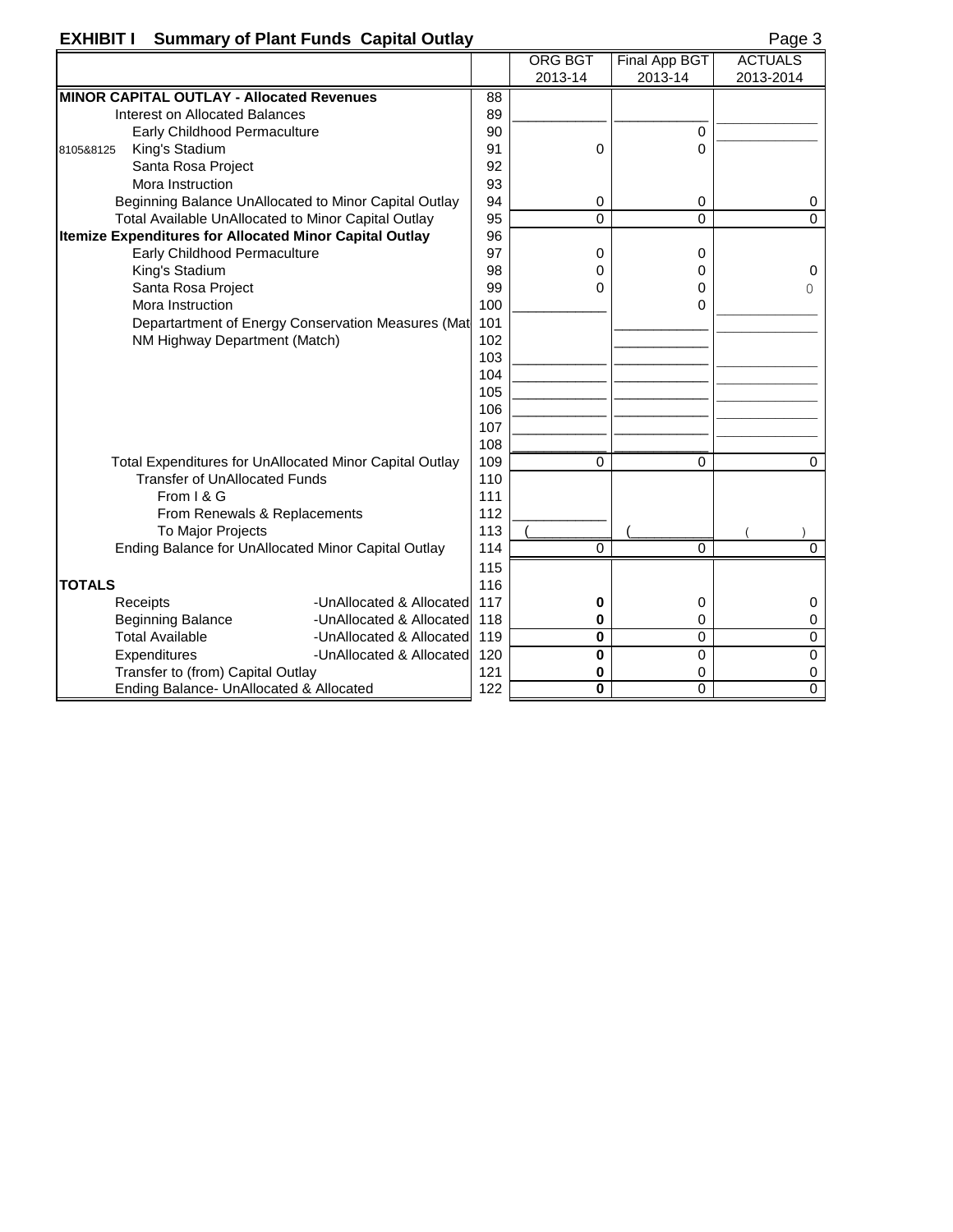## **EXHIBIT II** Renewals and Replacements **Page 1** Page 1

| 310                                     |                | <b>ORG BGT</b> | Final App BGT | <b>ACTUALS</b> |
|-----------------------------------------|----------------|----------------|---------------|----------------|
|                                         |                | 2013-14        | 2013-14       | 2013-2014      |
| <b>RECEIPTS</b>                         | 1              |                |               |                |
| Renewals & Replacements                 | $\overline{c}$ | 0              | 0             |                |
| <b>Insurance Reimbursements</b>         | 3              |                |               |                |
| <b>Investment Earnings</b>              | 4              | 0              | 0             | 0              |
| Total                                   | 5              | $\mathbf 0$    | $\Omega$      | $\mathbf 0$    |
| Funds for Internal Service Depts.       | 6              |                |               |                |
| <b>Investment Earnings</b>              | $\overline{7}$ |                |               |                |
|                                         | 8              |                |               |                |
|                                         | 9              |                |               |                |
| Total                                   | 10             | $\mathbf 0$    | 0             | 0              |
| Funds for Auxiliary Enterprises         | 11             |                |               |                |
| <b>Investment Earnings</b>              | 12             |                |               |                |
|                                         | 13             |                |               |                |
|                                         | 14             |                |               |                |
| Total                                   | 15             | 0              | 0             | $\mathbf 0$    |
|                                         | 16             |                |               |                |
|                                         | 17             |                |               |                |
| <b>Total Receipts</b>                   | 18             | 0              | $\Omega$      | $\mathbf 0$    |
| <b>BRR</b><br><b>BEGINNING BALANCES</b> | 19             | $\mathbf 0$    | 62,770        | 62,770         |
| <b>ERR</b><br>Renewals & Replacements   | 20             | 0              | $\Omega$      | 0              |
| Funds for Internal Service Depts.       | 21             |                |               |                |
| <b>Funds for Auxiliary Enterprises</b>  | 22             |                |               |                |
|                                         | 23             |                |               |                |
|                                         | 24             |                |               |                |
| <b>Total Beginning Balances</b>         | 25             | $\mathbf 0$    | 62,770        | 62,770         |
| <b>TOTAL AVAILABLE</b>                  |                |                |               |                |
| Funds for Renewals & Replacements       | 20             | $\Omega$       | 62,770        | 62,770         |
| Funds for Internal Service Depts.       | 21             |                | 0             | 0              |
| <b>Funds for Auxiliary Enterprises</b>  | 22             |                | 0             | $\Omega$       |
|                                         | 23             |                |               |                |
|                                         | 24             |                |               |                |
| <b>Grand Total Available</b>            | 25             | $\mathbf 0$    | 62,770        | 62,770         |